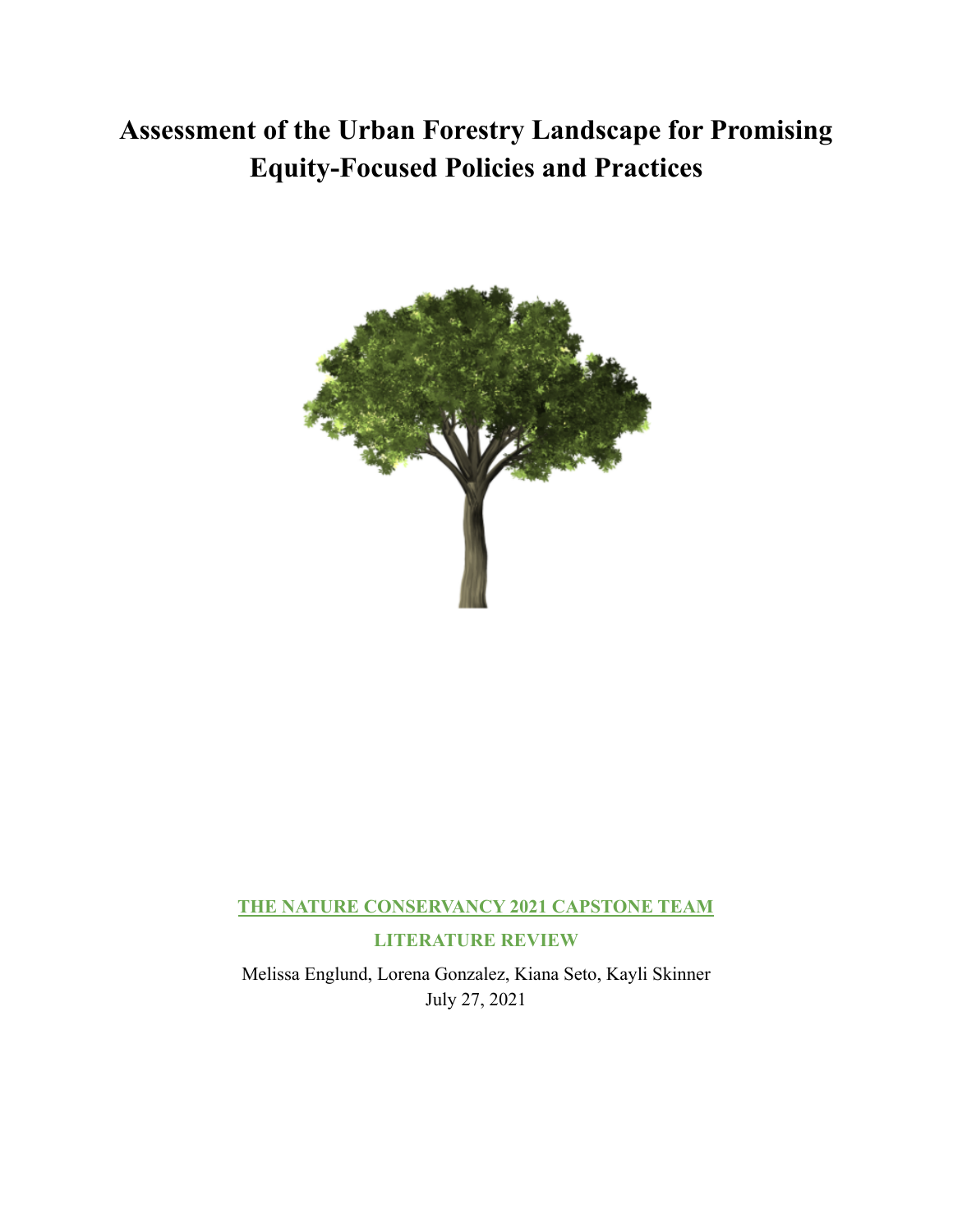**TABLE OF CONTENTS**

**ABSTRACT** 

**OVERVIEW** 

METHODOLOGY

RESEARCH [QUESTIONS](#page-4-0)

(i) WHAT PROMISING [PRACTICES,](#page-4-1) ARE OTHER CITIES USING TO ENSURE MORE EQUITABLE URBAN FORESTRY [PROGRAMS?](#page-4-1)

**[Partnerships](#page-4-2)** 

Assessing [Distribution](#page-4-3)

Equity Performance [Metrics/Indicators](#page-5-0)

[Percentage](#page-5-1) of Tree Canopy Increased in Specific Area

Social Equity in Urban [Resilience](#page-5-2) Planning

[Distributional](#page-6-0) Equity

Recognitional Equity

**[Procedural](#page-6-1) Equity** 

**[Funding](#page-6-2)** 

Equitable [Pathways](#page-7-0) to Green Careers

Prevention of Greening Gentrification

(ii) HOW CAN INTERAGENCY AND EXTERNAL COLLABORATION STRENGTHEN AND CLARIFY THE ROLES AND RESPONSIBILITIES INVOLVED IN URBAN FORESTRY PROGRAMS?

Dedicated [Committee/Task](#page-8-0) Force

Clear Roles and [Responsibilities](#page-9-0)

Shift the [Responsibility](#page-9-1) of Tree Maintenance from Property Owners to Local Government [Collaborating](#page-9-2) Towards Common Goals & Climate Resilience

[Target](#page-13-0) Cities Matrix

TARGET CITY [WRITE-UPS](#page-15-0)

CASE STUDY CITY WRITE-UPS

**SUMMARY** 

EVALUATION

WORKS CITED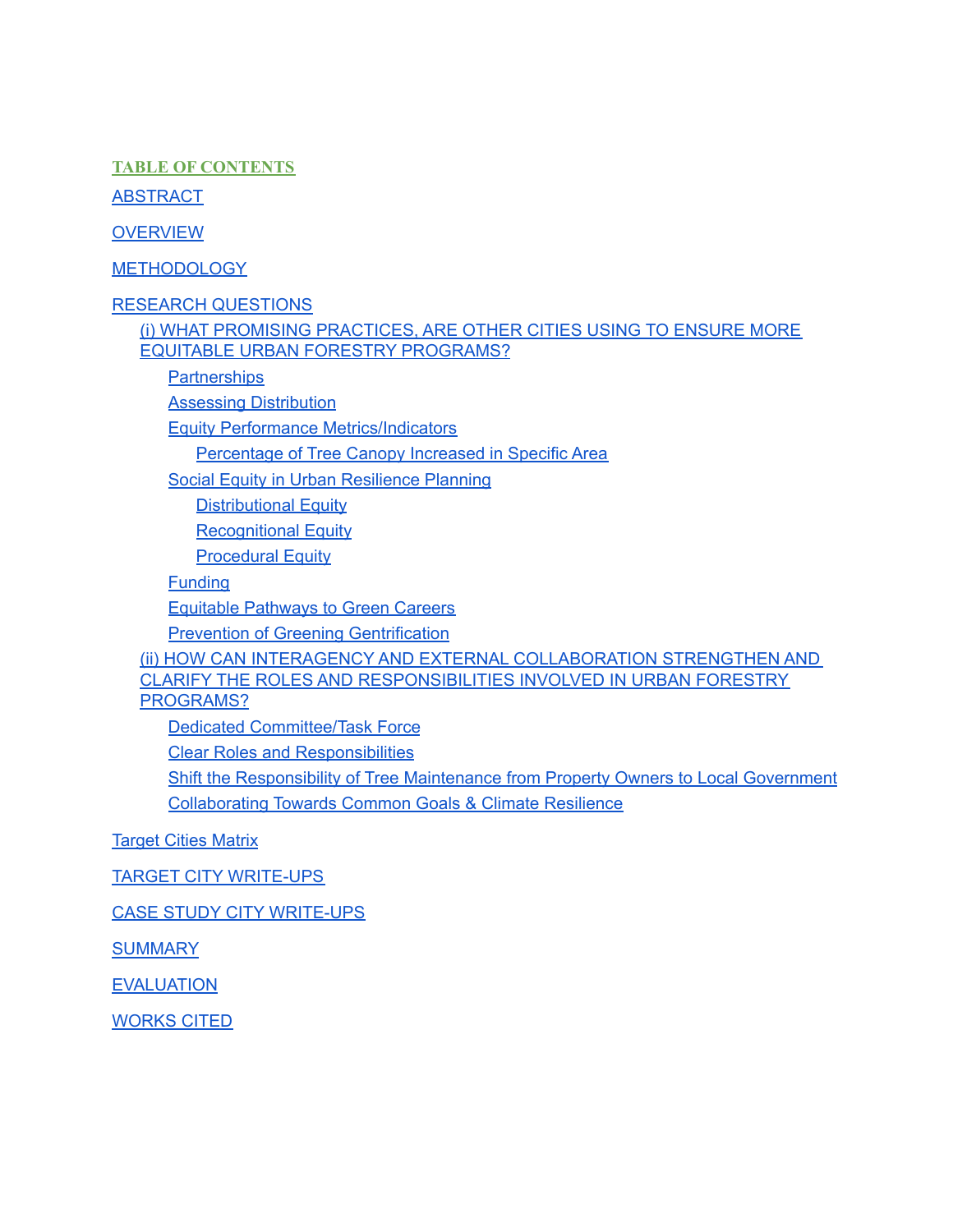#### **ABSTRACT**

Urban forests provide a wide range of ecosystem services and resilience against the impacts of climate change. However, research shows that inequitable urban tree canopy (UTC) distribution is linked to socioeconomic and racial demographic factors. As temperatures continue to rise in U.S. cities, the adverse implications of the urban heat island (UHI) effect will disproportionately influence socially vulnerable communities. Ensuring equitable distribution of UTC in cities throughout the U.S. is necessary to enhance procedural and distributive equity in urban forestry programs. The team researched urban forestry practices in eighteen U.S. cities to answer the following questions: (i) What promising practices are major U.S. cities using to ensure more equitable urban forestry programs in the face of climate change? (ii) How can interagency and external collaboration strengthen and clarify the roles and responsibilities involved in urban forestry programs? In total, the team identified thirteen promising practices among the selected target cities that support equitable urban forestry programs and robust interagency and external collaboration. These include the following:

multi-sector partnerships, assessing distribution, equity performance metrics/indicators, social equity in urban resilience planning, funding, equitable pathways to green careers, preventing green gentrification, dedicated committee/task force, clear roles and responsibilities, city maintenance of public trees, collaborating towards common goals, cross-sectoral climate resiliency planning, and policies and ordinances.

#### **OVERVIEW**

Accelerated urbanization has resulted in urban heat islands that amplify the negative impacts of extreme heat. Vegetated landscapes have transitioned into impervious surfaces, such as asphalt, concrete, and steel, that have low albedo feedback and retain heat. In addition, anthropogenic activities have increased greenhouse gas emissions and anthropogenic heat production from industrial processes and cooling systems. This has cascading effects on the environment, public health, and the economy as climate change intensifies in U.S. cities. Urban trees can mitigate the impacts of climate change while providing ecological, social, and economic benefits. However, due to the inequitable distribution of urban tree canopy that can be generally attributed to redlining practices that began back in the 1930s, marginalized communities face greater vulnerability to the effects of climate change.

To enhance procedural and distributive equity in urban forestry programs, many cities have recently incorporated an equity approach to their planning processes. Programs that integrate recognitional, distributive, and procedural equity can progress UTC efforts towards established city-wide canopy goals. To optimize equitable tree planting projects, urban forestry programs must consider cross-sectoral funding, maintenance, and management policies that ensure the long-term success of these initiatives. Moreover, interagency coordination and collaboration with external entities can strengthen urban forestry programs while providing various funding and community engagement opportunities.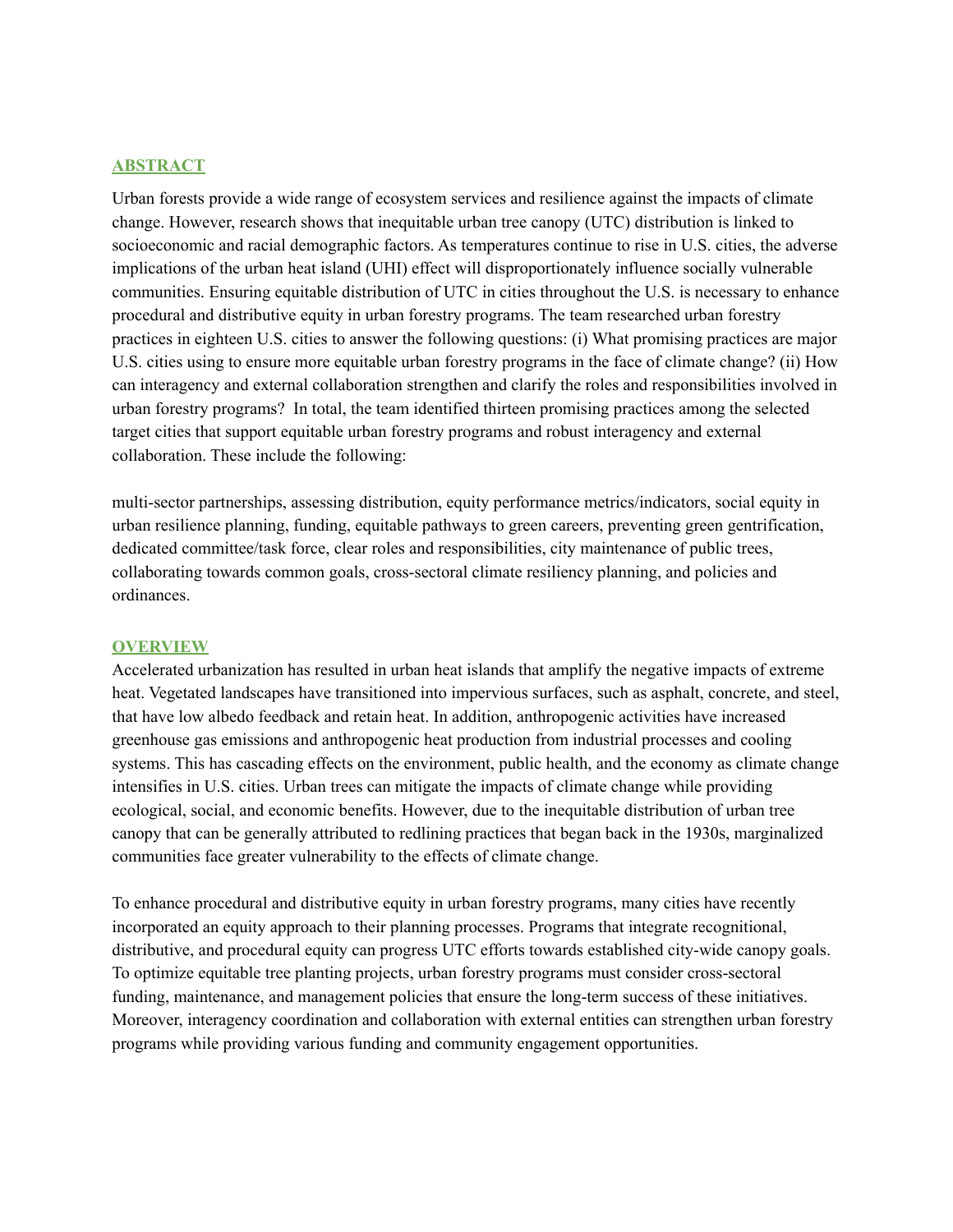This paper evaluates the target cities listed below and their urban forestry programs in an effort to answer the following questions: (i) What promising practices are major U.S. cities using to ensure more equitable urban forestry programs in the face of climate change? (ii) How can interagency and external collaboration strengthen and clarify the roles and responsibilities involved in urban forestry programs?

|                     | <b>Target Cities</b>        |                       | <b>Case Studies</b> |                     |               |
|---------------------|-----------------------------|-----------------------|---------------------|---------------------|---------------|
| Austin, TX          | Boise, ID                   | Cincinnati, OH        | Detroit, MI         | Albuquerque,<br>NM  | Chicago, IL   |
| Miami Beach,<br>FL. | New York, NY                | Pittsburgh, PA        | Portland, OR        | Los Angeles,<br>CA. | Palo Alto, CA |
| Providence, RI      | San Francisco,<br><b>CA</b> | Salt Lake City,<br>UT | Seattle, WA         | Phoenix, AZ         | Tacoma, WA    |

**Table 1: Cities Included in the Evaluation**

|                |                             | <b>Target Cities</b> |              |               |
|----------------|-----------------------------|----------------------|--------------|---------------|
| Austin, TX     | Boise, ID                   | Cincinnati, OH       | Detroit, MI  | Chicago, IL   |
| Miami, FL      | New York, NY                | Pittsburgh, PA       | Portland, OR | Palo Alto, CA |
| Providence, RI | San Francisco,<br><b>CA</b> | Salt Lake City,      | Seattle, WA  | Tacoma, WA    |

#### **METHODOLOGY**

Based on our team's initial background research, we formed two additional questions to further our research on assessing equity-focused promising practices and policies in cities across the U.S. To determine the target cities included in this literature review, we individually researched different regions of the country to identify cities with promising urban forestry programs related to equity and clear roles and responsibilities. This included reviewing urban forest master plans, city-wide sustainability plans, academic papers, websites, and other publicly available information about various programs and organizations addressing urban forestry throughout each city. The team also gleaned potential promising cities by leveraging The Nature Conservancy's internal knowledge and network. At this stage of our research, the team is reviewing each city broadly looking for key equity and collaborative initiatives. After completing individual research, each team member presented promising practices in a few select cities and, through discussion, the team identified common themes among them to determine the list of target cities included in this paper. Due to capacity, cities that showed promise but potentially not as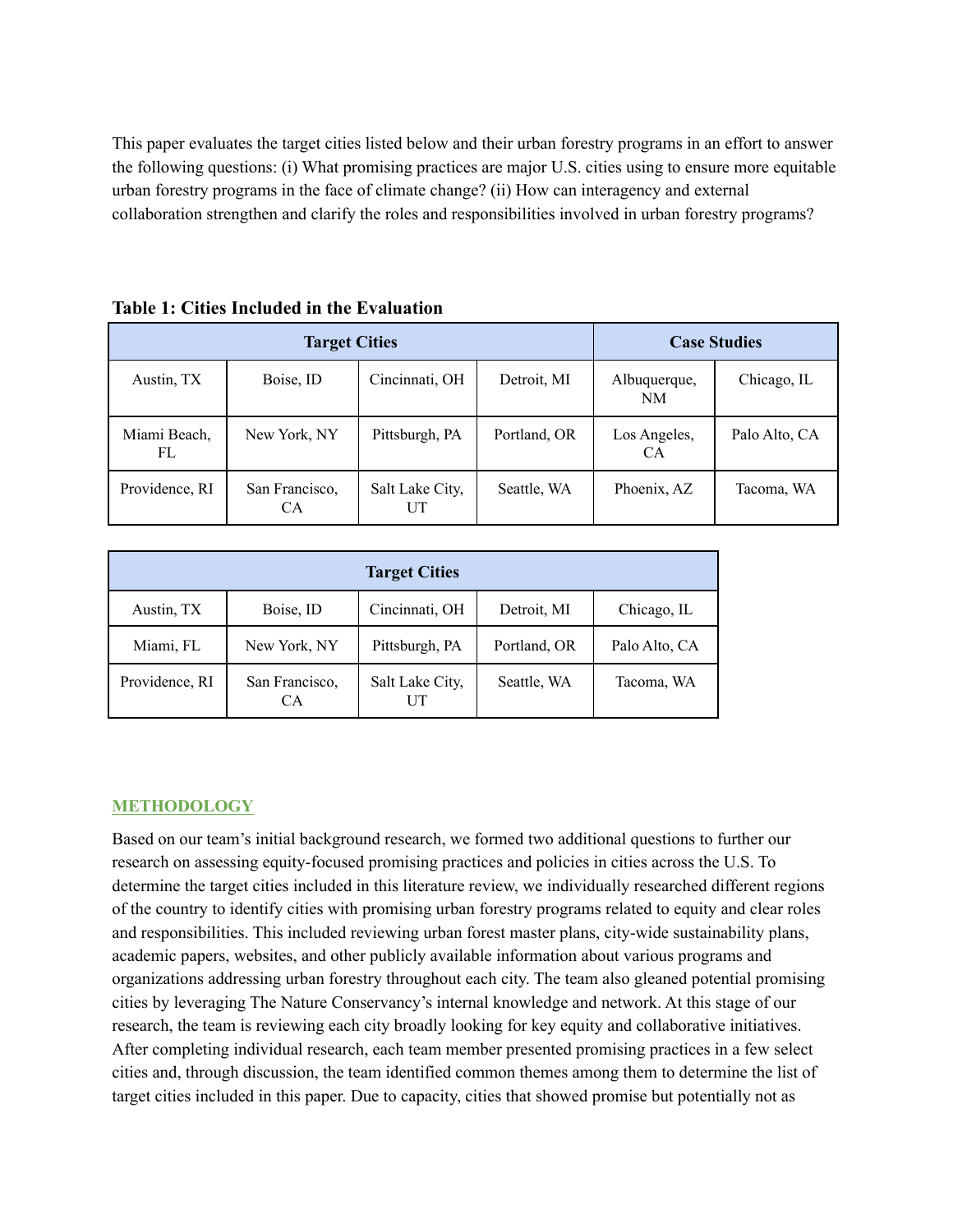strong were categorized as case studies, meaning they will not necessitate interviews with stakeholders in those cities and will focus on a specific practice, policy or program. Promising practices in equitable urban forestry programs were identified through analyses of available research and online data on selected target cities and tree equity in general. These practices consist of: multi-sector partnerships, assessing distribution, equity performance metrics/indicators, social equity in urban resilience planning, funding, equitable pathways to green careers, preventing green gentrification, dedicated committee(s)/task force(s), clear roles and responsibilities, city maintenance of public trees, collaborating towards common goals, cross-sectoral climate resiliency planning, and policies/ordinances. Lastly, we provided preliminary recommendations and future research needed based on an evaluation of our own research through the literature review.

## <span id="page-4-0"></span>**RESEARCH QUESTIONS**

# <span id="page-4-1"></span>**(i) WHAT PROMISING PRACTICES ARE MAJOR U.S. CITIES USING TO ENSURE MORE EQUITABLE URBAN FORESTRY PROGRAMS IN THE FACE OF CLIMATE CHANGE?**

### <span id="page-4-2"></span>**Partnerships**

Partnerships between government agencies, non-government organizations (NGOs), and the private sector have been proliferating community benefits for decades. Specifically, during the 1970s and early 1980s there were drastic cuts in financial aid to municipalities, leading to many NGOs stepping up to fill this void. Services such as tree planting programs began to move from a government-provided service to a NGO-provided service in many areas (Seamans 2012). In a 2013 study, Locke et al. summarized the importance of partnerships in achieving urban tree canopy goals well by stating, "Independent action is inadequate: no agency, organization, single landowner or business has sufficient funds or land to achieve a city's [urban tree canopy] goal. Coordination and collaboration are needed and depend upon identifying common or complementary interests, categories of programs, or areas for action" (Locke et al. 2013).

#### <span id="page-4-3"></span>**Assessing Distribution**

A common promising practice for progressing equity within a city or town's urban forestry program is collecting data to identify (i) if there is a need for increased tree canopy (e.g., identifying the disproportionate concentration of environmental burdens vs. amenities in communities), (ii) if so, where the need for increased tree canopy is, and (iii) the severity of the need (e.g., a neighborhood with 7% coverage would potentially be at a higher severity need of tree coverage than a neighborhood with 15%). This is typically done through an UTC Assessment. The NGO American Forests played a monumental role in providing these data when they unveiled the Tree Equity Score Project for a plethora of U.S. cities in 2021. The Tree Equity Score Project utilizes Geographic Information System (GIS) overlay mapping of an area's tree canopy percentage compared to its income and race demographics to provide visuals and data on a city or town's tree equity score. These data are extremely valuable for assessing equitable UTC distribution and can help cities identify neighborhoods in need. American Forests can calculate this data for cities or towns with at least 50,000 people, although they have not done this work for every city. Many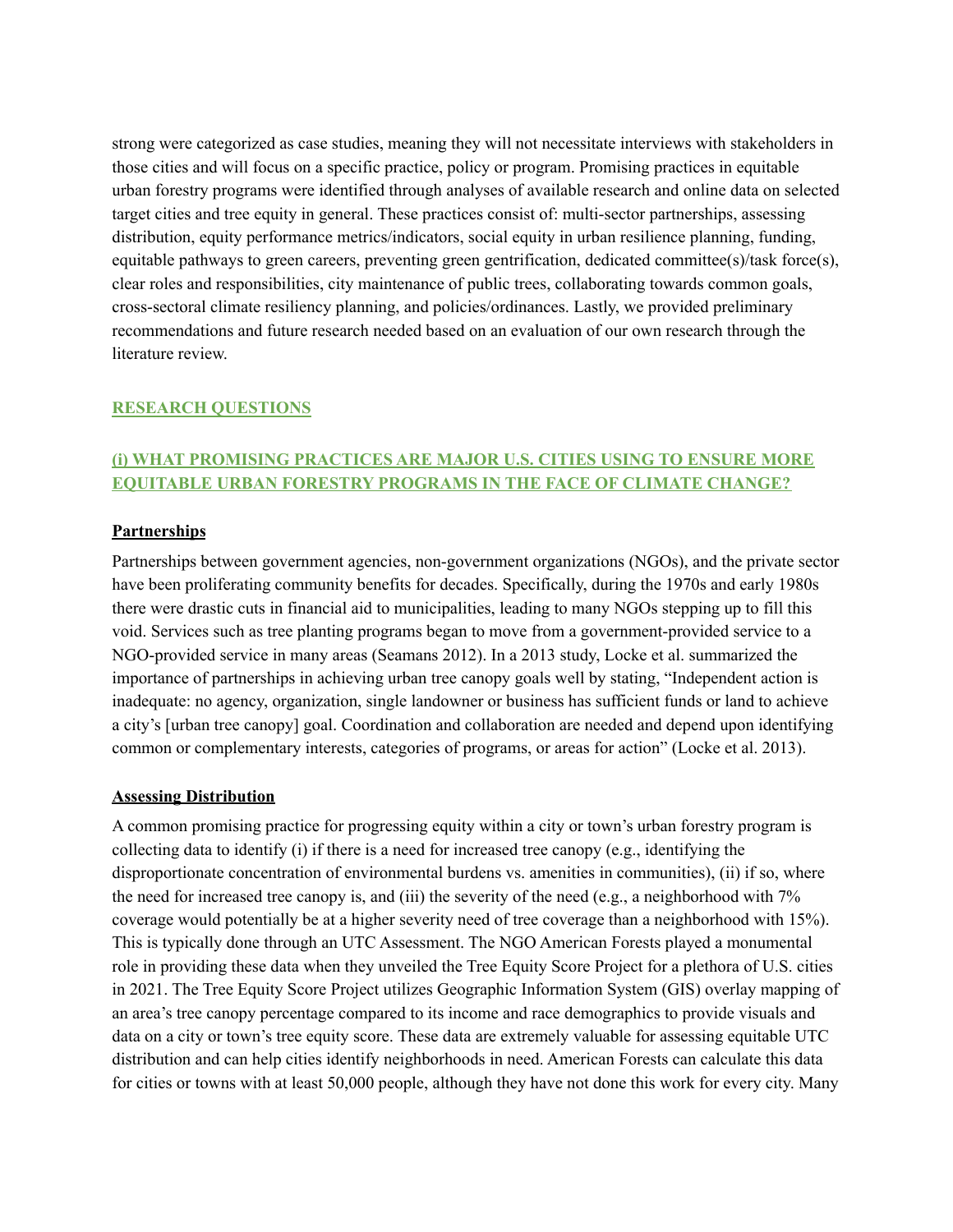cities have also completed their own UTC Assessment, oftentimes partnering with a university, consulting group, or NGO for assistance.

## <span id="page-5-0"></span>**Equity Performance Metrics/Indicators**

Once data are collected on the distribution of trees in a community, it is important to start measuring specific metrics and indicators to track the success of the program or project put in place. Danford et al. describes the importance of metrics writing that, "Policy makers tout the benefits of urban canopy and the importance of increasing the urban forest and claim a focus on redressing inequity in urban canopy cover. However, the success of these programs is seldom measured and *the actual potential to remedy inequities is unknown* [emphasis added]" (Danford et al. 2014, p. 4). While equity is still a fairly new concept within the urban forestry realm, the following are some promising equity metrics and indicators seen throughout the nation.

## <span id="page-5-1"></span>*Percentage of Tree Canopy Increased in Specific Area*

Many cities are placing targets on increasing their overall urban tree canopy (Vibrant Cities Lab n.d), however, targeted canopy goals for areas in need is a stronger indicator of equitable distribution (Schwartz et al. 2015). When there are no place-based goals, disparity can actually be exacerbated if tree planting efforts go to areas that already have ample tree canopy or are not facing particular hardships (Garrison 2017).

## *Addressing Specific Local Needs or Issues*

An area having low tree canopy does not always equate to it having the highest need for tree canopy. Some areas may be inundated with industrial pollution and have high asthma rates, necessitating increased tree canopy to help combat both the air quality and the soil quality (phytoremediation). Each area is different with their own localized issues and needs. This can also mean tying tree canopy goals to current equity goals in other community plans, such as utilizing tree canopy to assist in energy equity goals (Daley 2020).

## <span id="page-5-2"></span>**Incorporation of Social Equity in Urban Resilience Planning Framework**

Low-income communities and Black, Indigenous, and People of Color (BIPOC) in urban areas have long been concerned with the disproportionate weight of environmental hazards they face and the unequal distribution of environmental amenities that consistently disfavor their neighborhoods. The absence of decision-making and policy-making processes available to these communities have forced them to suffer related public health burdens and detrimental impacts on quality of life (Agyeman et al. 2003). The incorporation of an equity framework can be the first step towards making urban forestry planning and implementation processes more equitable and just. As it stands, there is no formal equity framework within the field of urban forestry that can inform equity analyses (Nesbitt et al. 2018).

One promising equity framework that emerged in the literature is the *social equity in urban resilience planning framework* used to assess urban resilience planning efforts and the inclusion of social equity considerations, namely the *distributional*, *recognitional*, and *procedural* dimensions of equity (Meerow et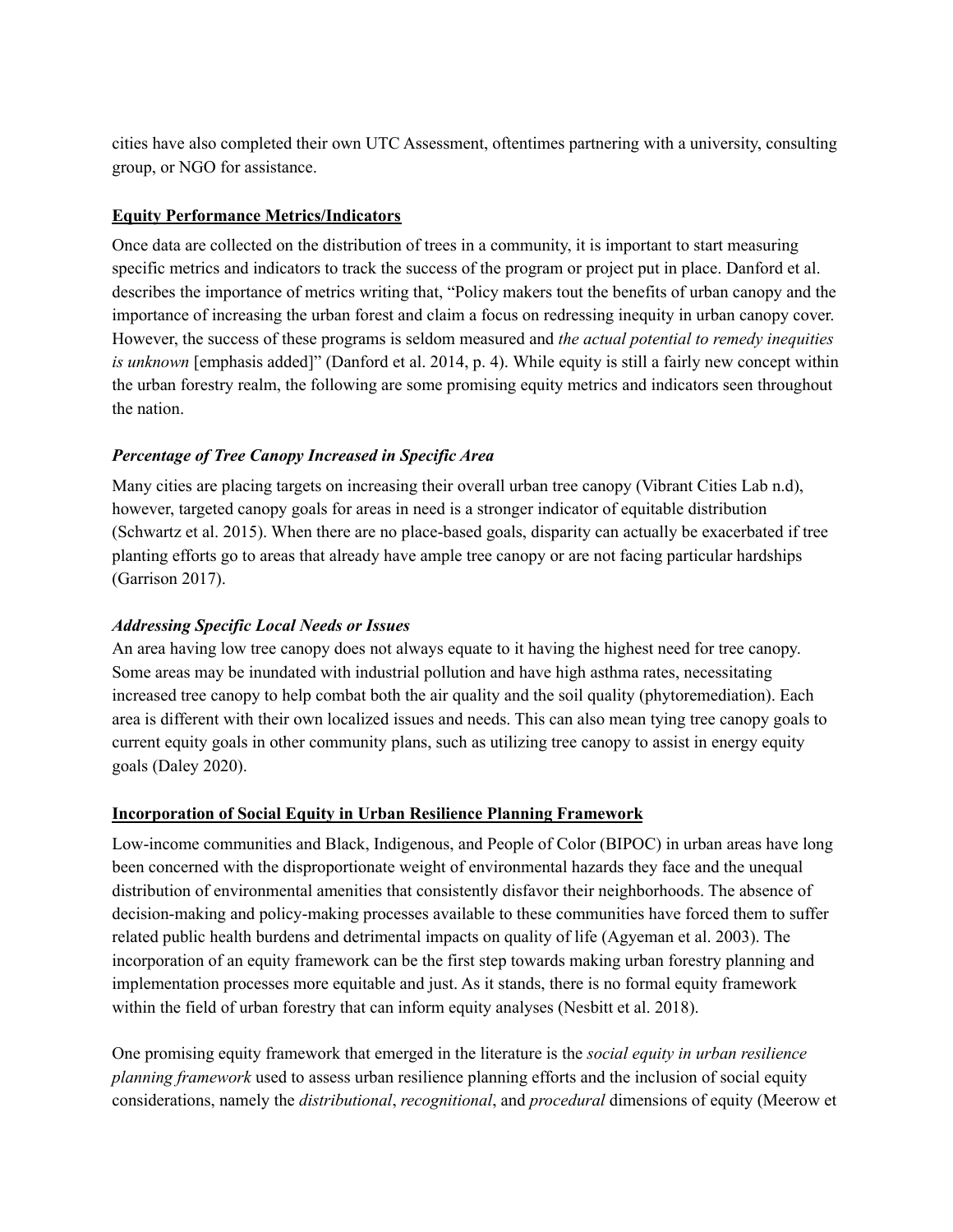al. 2019). While cities are increasingly ramping up their efforts to enhance resiliency, critics argue that the urban resilience agenda inadequately addresses social equity and benefits remain inequitable (Meera, et al. 2019). According to researchers, practitioners can reconcile the historical blind spots of urban resilience "by making the inevitable negotiations about how to apply resilience and associated tradeoffs the focus – questions of resilience for whom, what, when, where, and why?" (Meerow and Newell 2019; Harris et al. 2017). Such negotiations could be baked into the development of a social equity in urban resilience planning framework.

At the center of the framework are the following three dimensions of equity that shape the resilience of vulnerable communities and determine whether they are equipped to handle shocks and stressors related to environmental or climate disruptions.

## <span id="page-6-0"></span>*Distributional Equity*

Defined as equitable access to goods and infrastructure, environmental amenities, services, and economic opportunities (Meera et al. 2019). This includes the equitable distribution of environmental goods like tree canopy and ensuring that those most in need have access to the benefits trees provide.

### *Recognitional Equity*

By definition, this concept (i) acknowledges the intersecting identities of different community members (e.g., race, gender, class, and age), (ii) recognizes that such identities are shaped by historical injustices and can influence individual vulnerability to shocks and stresses, the ability to access resources, and capacity to participate in decision-making, and (iii) fosters respect for different groups (Meera et al. 2019). In practice, recognitional equity can look like city officials acknowledging the history of redlining that has led to inequitable UTC and identifying pathways towards addressing it or ensuring that urban forestry departments have stable funding to develop culturally relevant and multilingual educational resources.

## <span id="page-6-1"></span>*Procedural Equity*

Defined as equitable participation in decision-making processes, which includes public participation in the development of the plan, efforts to increase ongoing public participation in city governance, and targeted outreach to marginalized groups that often are underrepresented in traditional public engagement processes (Meera et al. 2019). In the context of urban forestry, an example of this could be the creation of a task force or working group that has member representatives from disproportionately impacted communities, who are given the power to make decisions on the urban forest within their neighborhoods.

## <span id="page-6-2"></span>**Funding**

Amid constant municipal budget pressures, funding urban forest initiatives is one of the most prominent challenges that impedes progress in the field (Gulick 2016). Some researchers cited a case study of an urban forestry program that spanned 12 U.S. cities and was deemed unsuccessful due to a lack of consistent funding and city budgeting (Johnson 1982; Grado et al. 2006). Traditionally, municipal urban forest management program funding comes from the general fund – a single primary source. Urban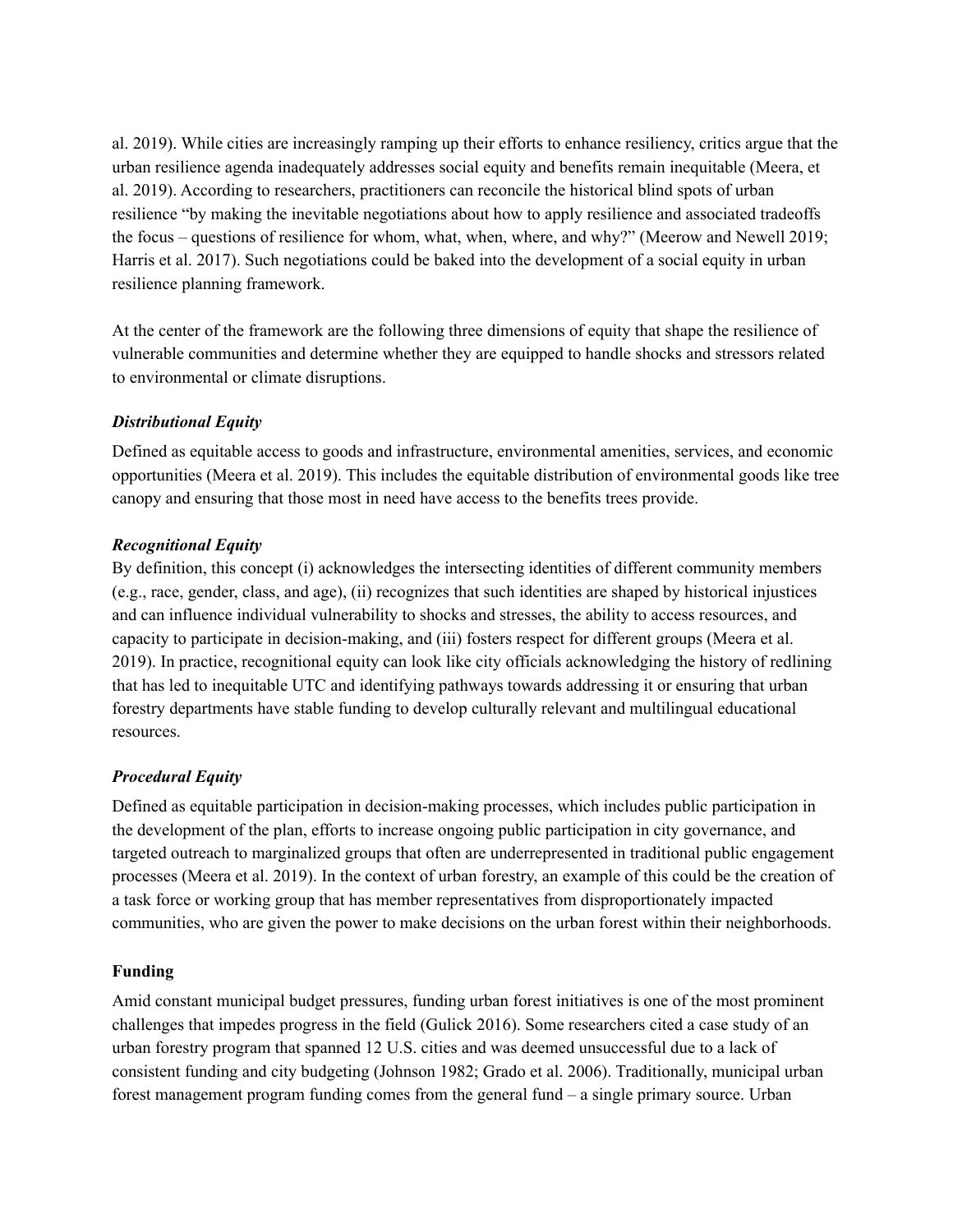forestry initiatives are in continuous competition for funding from the city budget (Grado et al. 2006). Funding for essential services typically take precedence over urban forestry projects that may be perceived as 'nice to have' but not absolutely necessary. To ensure that urban forestry budgets are sustainable and safe from the fluctuations of the economy and other external forces, funding must be secured from multiple stable, long-term sources to ensure that maintenance and staffing needs can be maintained.

## <span id="page-7-0"></span>**Equitable Pathways to Green Careers**

Maintaining and growing a city's urban forest is an ongoing process that requires a variety of skilled workers (urban forester(s), maintenance crews, etc.). Hiring local talent for tree maintenance and urban forestry work presents an opportunity for cities to involve local community members in the creation of sustainable green jobs related to urban forestry, from tree planting to routine maintenance. Job training and mentorship programs in urban forestry "bolster local and regional economies, improve individual and public health and welfare, and promote lasting stewardship practices" (Vibrant Cities Task Force 2011, p. 18). Research also shows that green job training provides opportunities for intellectual stimulation and a personal sense of accomplishment (Falxa-Raymond et al. 2013). However, a number of barriers exist for low-income and BIPOC communities to enter public-sector urban forestry jobs such as a lack of targeted outreach and convoluted application processes, and this highlights the need for job training and mentorship programs (Ecotrust & PolicyLink 2017). Promising practices identified in target cities commonly involve at-risk youth, formerly incarcerated individuals, and underserved community members in programs to ensure that it benefits those most in need and provide lifelong skills for careers in the green industry.

A promising national program that recently launched in a handful of cities is the TAZO Tree Corps, which is a partnership between American Forests and TAZO Tea. The Tree Corps is a locally hired and paid workforce that will create jobs in tree planting and maintenance in disadvantaged communities in hopes of achieving tree equity. The initial launch of the project began in Spring 2021 in Minneapolis, the San Francisco Bay area, and Detroit. The corps will expand in 2022 and will include Richmond, VA and the Bronx, NY. Five fellows will be selected to partake in 2-3 weeks of paid urban forestry training that will transition into a full-time position with The Davey Tree Expert Company (American Forests, n.d.). Similar approaches to green jobs programs are described in further detail in the target city write-ups, but the Tree Corps was identified as a strong example to support this practice.

#### **Preventing Green Gentrification**

New research has shown that when underinvested areas undergo "greening" projects (e.g., new or renovated parks, improved green spaces, etc.) gentrification can potentially be trailing quickly behind. Rent and property tax increases can cause displacement for the very residents the green initiatives were often supposed to help, resulting in some communities being wary of efforts put forth to improve the environmental quality of their community (Jelks et al. 2021). Thus, if equity is to be truly addressed within a city or town's urban forestry plan, green gentrification must also be analyzed and addressed, and at bare minimum acknowledged. While there are general promising practices being suggested in this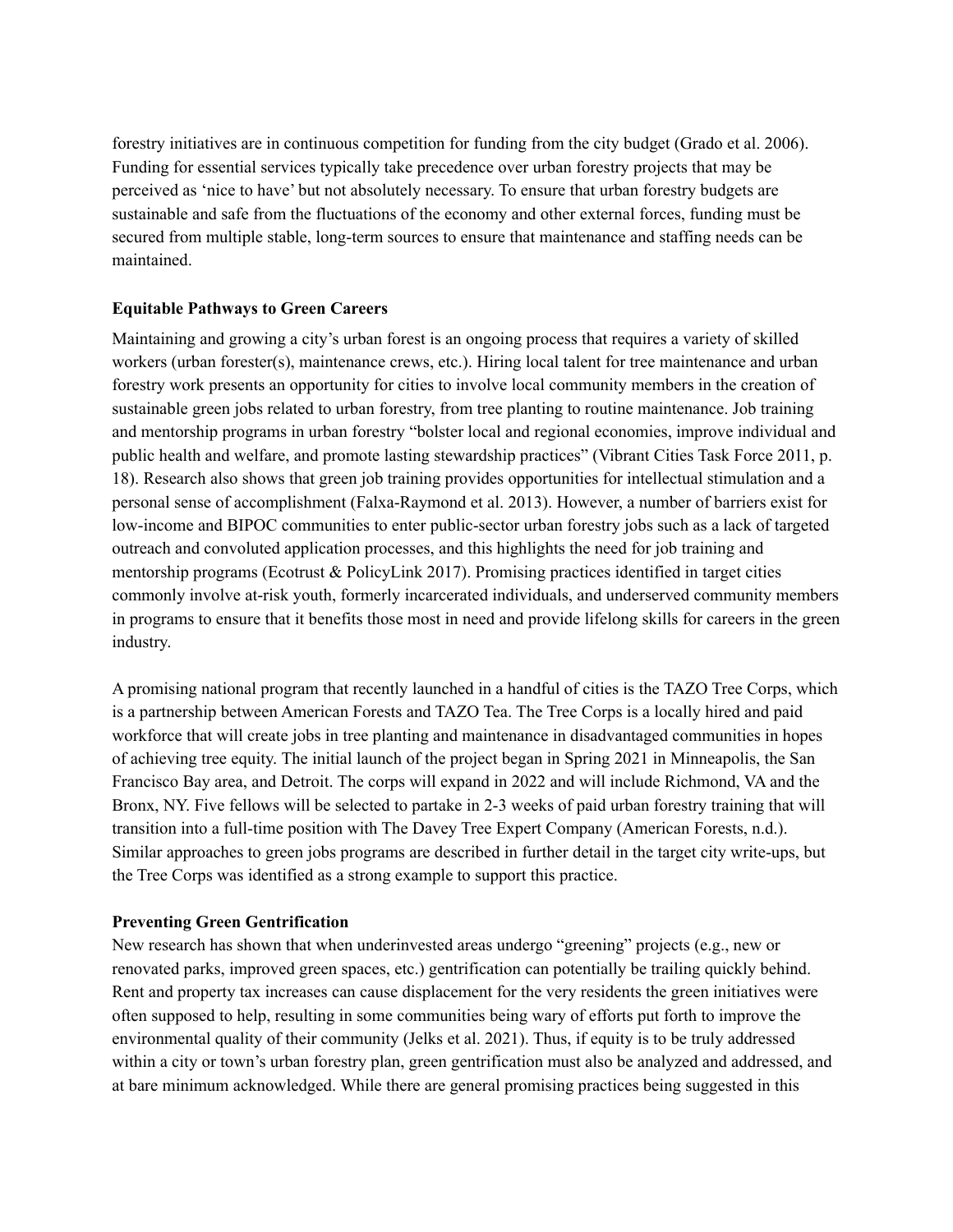realm — such as researchers and social justice groups calling for green policy initiatives to be paired with housing policy initiatives to mitigate displacement — further research and case studies need to be conducted around this area to best help guide and inform cities doing equitable urban forestry work (Gould & Lewis 2018, p. 12-15; Gibbons et al., 2020). Since the research around this issue is new and extremely complex, the MENV team gave target cities an "X" in the matrix below on promising practices if they at least acknowledged greening gentrification as a potential issue.

# **(ii) HOW CAN INTERAGENCY AND EXTERNAL COLLABORATION STRENGTHEN AND CLARIFY THE ROLES AND RESPONSIBILITIES INVOLVED IN URBAN FORESTRY PROGRAMS?**

A multitude of municipal stakeholders impact UTC efforts on the local and regional scale. Thus, interagency coordination and external collaboration are essential components to effectively managing the urban forest. If there is a lack of clarification or effective communication, it can result in counterproductivity, conflicting interests, and incomplete projects. Urban forestry programs can be improved by developing a dedicated committee or task force that includes various perspectives and expertise. Furthermore, roles and responsibilities should be clearly outlined and defined in the planning process to avoid confusion. Developing partnerships between NGOs, community groups, and additional stakeholders can enhance urban forestry efforts through collaborative tree planting initiatives. Moreover, hosting regular meetings, seminars, workshops, and additional coordination techniques can reduce overlap between external entities. Planners, politicians, and relevant stakeholders should encourage knowledge sharing between departments and partake in collaborative training events to strengthen relationships between agencies. Urban forestry and climate equity should be integrated in cross-sectoral planning efforts to ensure longevity and resilience. Utilizing practices that enhance organizational psychology can lead to interagency transformations that catalyze action on the local scale.

To optimize urban tree management and to achieve established UTC goals, local governments should consider maintaining street trees in the public right-of-way, especially for projects that aim to enhance equity. For lower income communities, tree maintenance can be a financial burden that residents cannot afford. Developing programs that assist communities by providing funding opportunities can alleviate the financial barriers associated with the equitable distribution of urban trees.

## <span id="page-8-0"></span>**Dedicated Committee/Task Force**

Dedicated committees and/or task forces around tree programs (such as a climate action committee that addresses tree canopy, an environmental justice committee, or a street tree committee) can provide long-term sustainability while serving as a place to hear and incorporate community feedback and concerns. Collaboration is critical to achieve more equitable, climate-resilient urban tree canopy outcomes. Additionally, city-run committees can help align federal programs, such as the U.S. Department of Housing and Urban Development or the U.S. Department of Transportation, to best support local priorities and goals (Vibrant Cities & Urban Forests Task Force, n.d.).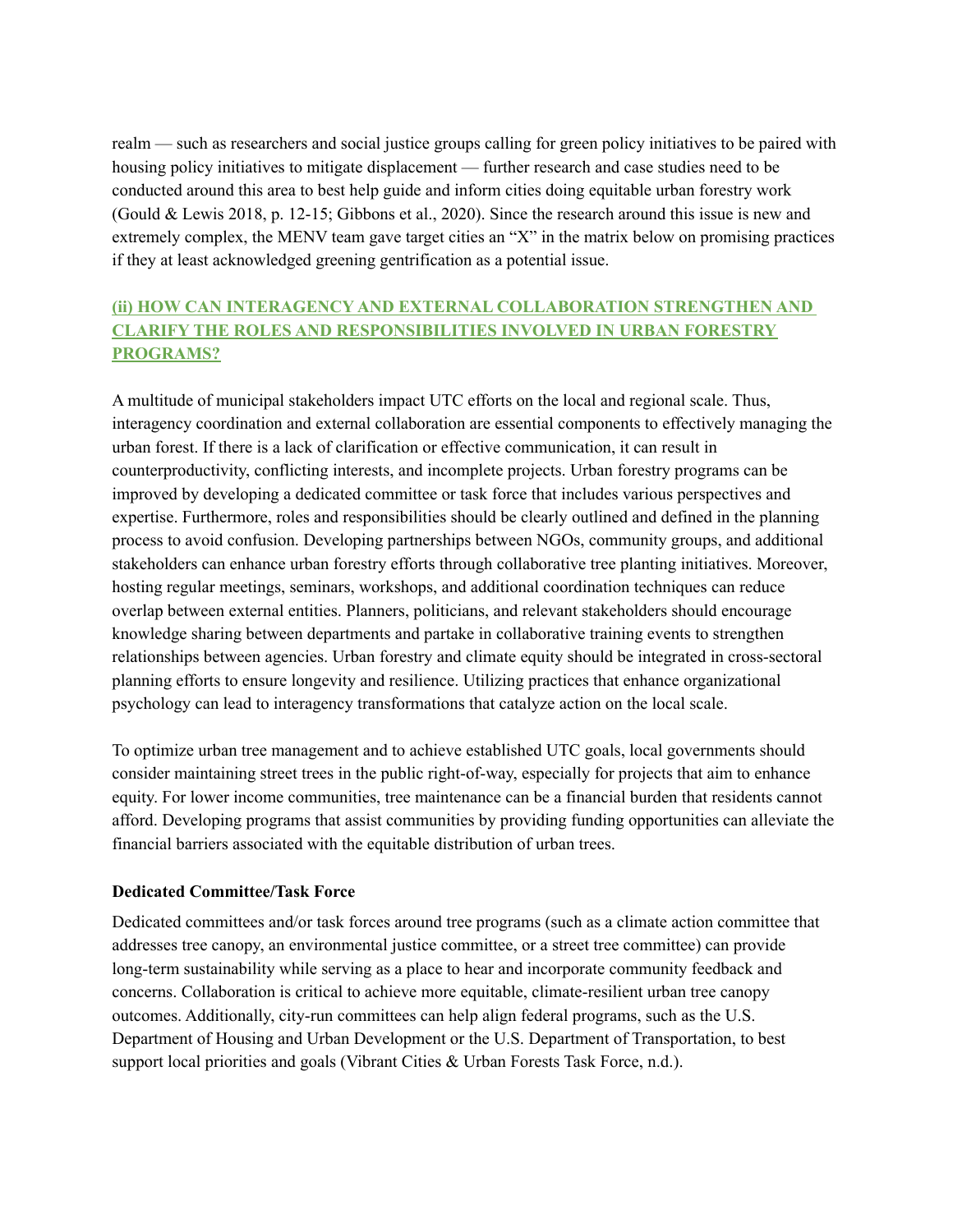#### <span id="page-9-0"></span>**Clear Roles and Responsibilities**

Clearly identifying the various roles and responsibilities related to urban forest management improves coordination between agencies, NGOs, and other organizations to maximize efficiency and ensure that efforts are complementary rather than conflicting. Frameworks for collaborative governance related to nature-based solutions, such as urban forestry, stress the importance of determining who should be involved based on influence and interest. This helps determine the appropriate role for participating collaborators, though the framework notes roles are not static and may change as collaboration continues (Malekpour et al. 2021). Establishing the roles and responsibilities varies based on the city, but it is common to outline this in an urban forest plan or other city-wide plan.

#### <span id="page-9-1"></span>**Shift the Responsibility of Tree Maintenance from Property Owners to Local Government**

Various U.S. cities require that property owners maintain trees in the public right-of-way and adjacent sidewalks. However, some property owners may not have adequate tree care knowledge to keep trees on their property in healthy condition. From an equity perspective, tree maintenance may add to the burdens that residents living in underserved areas already experience (Seo 2020). Tree maintenance requires financial capacity, skill, time, and labor – all of which pose additional constraints to communities.

San Francisco is an excellent case study of what to do (and what not to do) to ensure that urban forests remain healthy. To save on costs, San Francisco placed the onus of tree and sidewalk care on property owners. As a result, the health of their urban forest declined because some owners had a difficult time justifying trimming costs and eventually cut the trees down or pruned them without having proper training (Vibrant Cities Lab, n.d.). However, in 2016 the city passed Ballot Proposition E that authorized the transfer of maintenance responsibility for tree and sidewalk care to the Department of Public Works and a \$19 million mandate to fund the program annually (Vibrant Cities Lab, n.d.). Shifting the responsibility of tree maintenance to the local government instead of property owners can help ensure trees are getting what they need, when they need it.

#### <span id="page-9-2"></span>**Collaborating Towards Common Goals**

Maintaining a healthy urban forest requires an interdisciplinary approach and various forms of knowledge and expertise. However, many urban forestry programs have cited issues arising due to conflicting interagency interests and institutional silos. A silo is defined as "the sectoral division of management, whether by tasks or thematic division, and where there are differences in institutional logics, workings and culture, inhibiting cross-sectoral work" (Oseland 2019). The division of responsibilities associated with urban forestry and climate policy can impact the success of planning and implementation initiatives. Cities are developing tree canopy goals, but they must ensure that newly planted trees will not infringe upon ADA requirements, utilities, and additional infrastructure. To adequately address these concerns, urban forestry programs should coordinate efforts and clearly outline the roles and responsibilities associated with risk mitigation and planning processes. In accordance with Cashmore and Wejs (2014, p. 203), "coordination is posited to be essential if undesirable trade-offs are to be avoided and potential synergies exploited". Moreover, considerations that examine the interrelationships between politicians,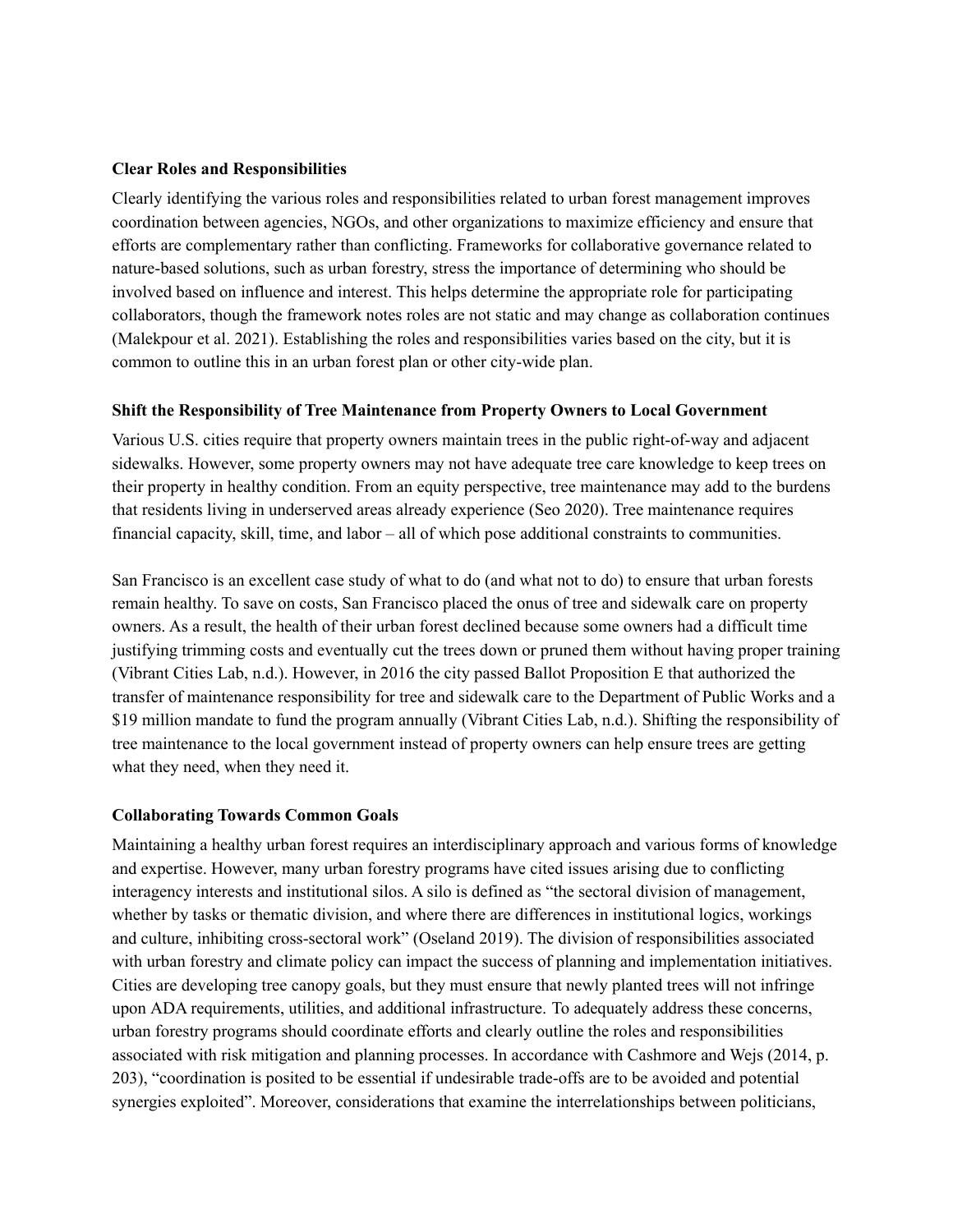planners, and implementation should be conducted. Political commitments to climate adaptation strategies, such as urban forestry efforts, can significantly influence the materialized outcomes of thematic municipal sub-plans (Oseland 2019).

To break down interagency silos, stakeholders must consider the challenges associated with bureaucratic hierarchy. One climate planner has stated, "it is really challenging to sit quite far down the hierarchy and make a plan to change the society" (Oseland 2019). Since urban forestry is cross-sectoral, relevant stakeholders must find a common ground between varying knowledge areas and negotiate to achieve UTC goals. By understanding the different methods and responsibilities associated with urban forestry efforts, stakeholders can work towards silo-breaking.

To improve collaborative efforts, relevant stakeholders should seek opportunities to build meaningful relationships by working together to achieve common goals. Working groups that constitute varying departments involved with UTC management, such as planning, urban forestry, natural resources, parks and recreation, water and renovation, finance, infrastructure and maintenance, public utilities, and business development groups, can enhance the development of municipal sub-plans. Representatives with significant expertise in their focus-area can discuss conflicting interests and determine suitable methods to dealing with these concerns. Moreover, working groups can discuss a variety of topics to understand how each department functions and contribute their respective interests into the planning process (Oseland 2019). Organizational psychology principles suggest that extraordinary working groups exhibit the following: shared leadership that encourages members to take mutual responsibility, just-enough-structure to create openness but not overly bureaucratic, full engagement from representatives that promotes enthusiasm, embracing differences and uses diversity as a strength, unexpected learning that translates into personal and group growth, and strengthened relationships among members characterized by trust, collegiality, and friendship (Bellman and Ryan 2009). The process of 'teaming' can coordinate communication with people across boundaries of all kinds – expertise, status, and distance. When policies are developed with a teaming approach, relevant stakeholders can perform knowledge sharing and conduct collaborative training that continuously improves urban forestry programs and working dynamics (Ugolini et al. 2015). Furthermore, municipalities should consider hosting regular meetings, seminars, and workshops to bolster coordination efforts.

#### **Cross-Sectoral Climate Resilience, Equity, & Urban Forestry Planning**

The interface of socio-ecological benefits derived from urban forestry can strengthen climate resilience in underserved communities. The social dimensions associated with climate governance suggest that stakeholders must understand the detrimental implications that a changing climate has on infrastructure and services to adequately address these concerns at the local level. Research recommends that climate action plans should be long-term, adaptable, and dynamic based on the localized impacts of climate change (Tang et al. [2010](https://www-tandfonline-com.colorado.idm.oclc.org/doi/full/10.1080/1523908X.2019.1623657), p. 57). Additional frameworks suggest that climate policy should be integrated across various sectors of planning and survive with changing administrations (Adelle and Russel 2013). Thus, municipalities should consider the value of urban trees and understand how they can promote climate resilience in a cost-effective manner.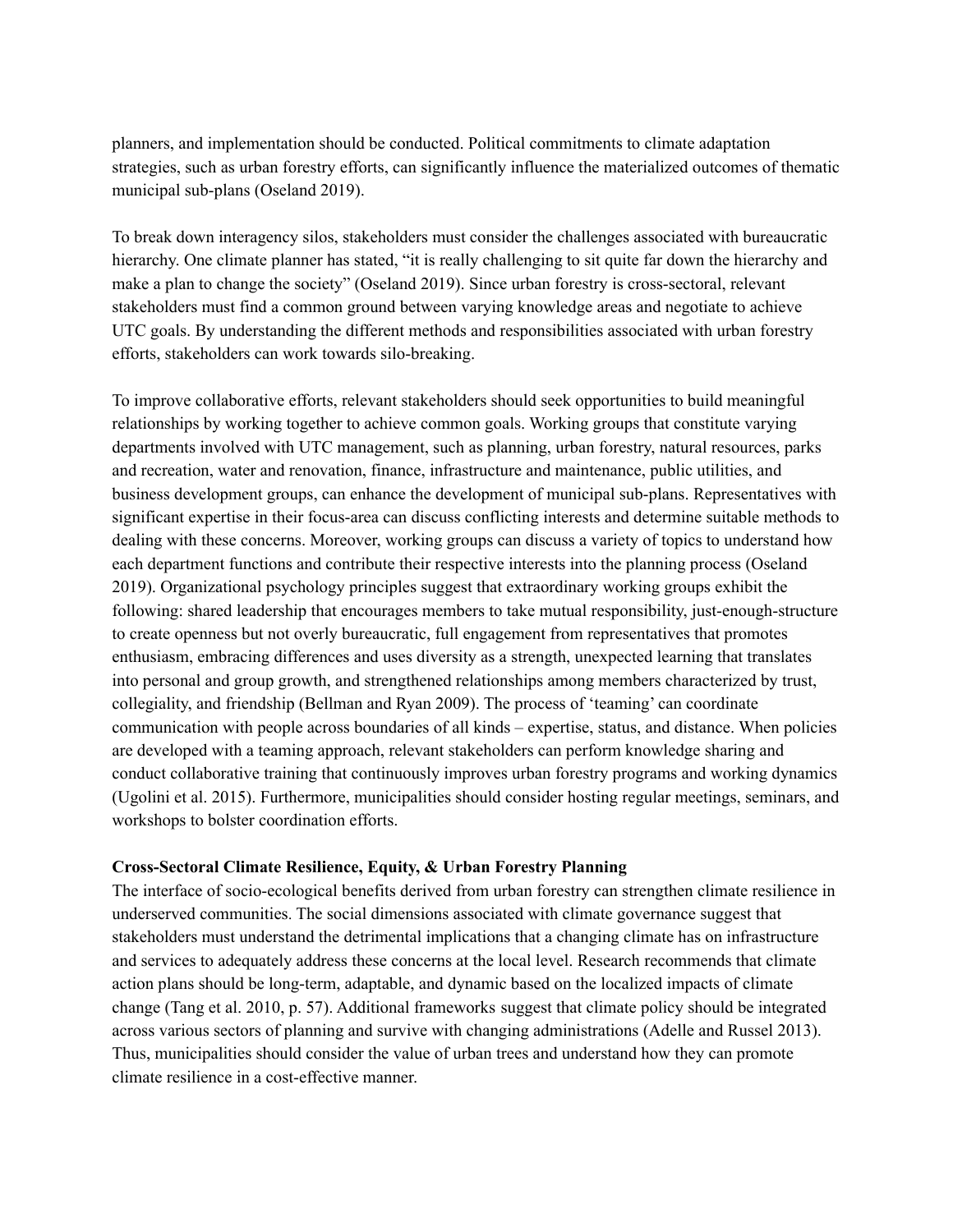Trees provide a natural cooling effect from the process of evapotranspiration (ET) and shading (Fung and Jim 2019). ET refers to the net water that is lost from vegetation and soil surfaces as it evaporates back into the atmosphere as vapor. This process cools down the leaf and converts sensible heat flux to latent heat flux, which reduces surface and air temperatures in cities (Laguë et al. 2019, Gao et al. 2020). This thermodynamic conversion plays a significant role in soil-moisture dynamics, surface runoff, the Earth's surface energy budget, and atmospheric feedback (Laguë et al. 2019, Gao et al. 2020). In addition to ET, tree shading can attenuate the incident solar radiation from reaching urban materials, such as steel, asphalt, and concrete, which prevents surface and atmospheric warming (Fung and Jim 2019). Optimization of shading can be achieved through strategic planting based on urban geometrics and building height-density considerations. The species, height, length and diameter of the trunk, and crown radius impacts the tree's potential to reduce thermal perception (Bowler et al. 2010; Sabrin et al. 2021). Trees also offer a variety of other ecosystem services, including enhancements in stormwater management, improvements in air and water quality, carbon sequestration (Nowak et al. 2013), reductions in GHGs and energy consumption (Simpson and McPherson 1996; Pandit and Laband 2010), and physical and mental health benefits (Fung and Jim 2019). However, due to the inequitable distribution of UTC, marginalized communities often lack the ecosystem services provided by trees (Nyelele and Kroll 2020), leaving these communities at a higher risk to the social and physical impacts of climate change (Islam and Winkel 2017).

By integrating urban forestry, equity, and community engagement initiatives into climate action planning frameworks, local governance can promote procedural and distributive equity while enhancing mitigation and adaptation strategies. However, special considerations should be made for urban forestry initiatives that aim to address inequities in lower-income areas. In terms of urban forestry, resiliency management could include community and municipal stewardship that focus on the neighborhoods most in need of monitoring and maintenance assistance. Furthermore, many of these neighborhoods have historically been underserved, therefore it is vital that relevant stakeholders build trust and rapport with these communities. Municipalities can also work with community members to design equity toolkits that provide guidelines for all agencies to utilize when drafting new plans. Active support from political entities, agencies, volunteers, and nonprofits can bolster these efforts while incorporating UTC goals in cross-sectoral climate action planning processes.

#### *Promising Policies & Ordinances*

To enhance the preservation of urban trees, cities should develop ordinances and regulations that can practically achieve UTC goals. Comprehensive plans are only as strong as their implementation, and regulations can ensure that specifications have legal authority. In accordance with Vibrant Cities Lab, these policies could constitute stormwater operation and maintenance, erosion and sediment control, subdivision low-impact-design requirements, construction and post construction standards, tree protection ordinances, capital project requirements and reviews, and parking lot specifications (Vibrant Cities Lab n.d.). Researchers recommend that tree ordinances should clearly state goals, designate responsibilities with granted authority, set basic performance standards, be flexible, specify enforcement methods, be developed as part of a comprehensive management plan strategy, and developed with community support (Barker et al. n.d.).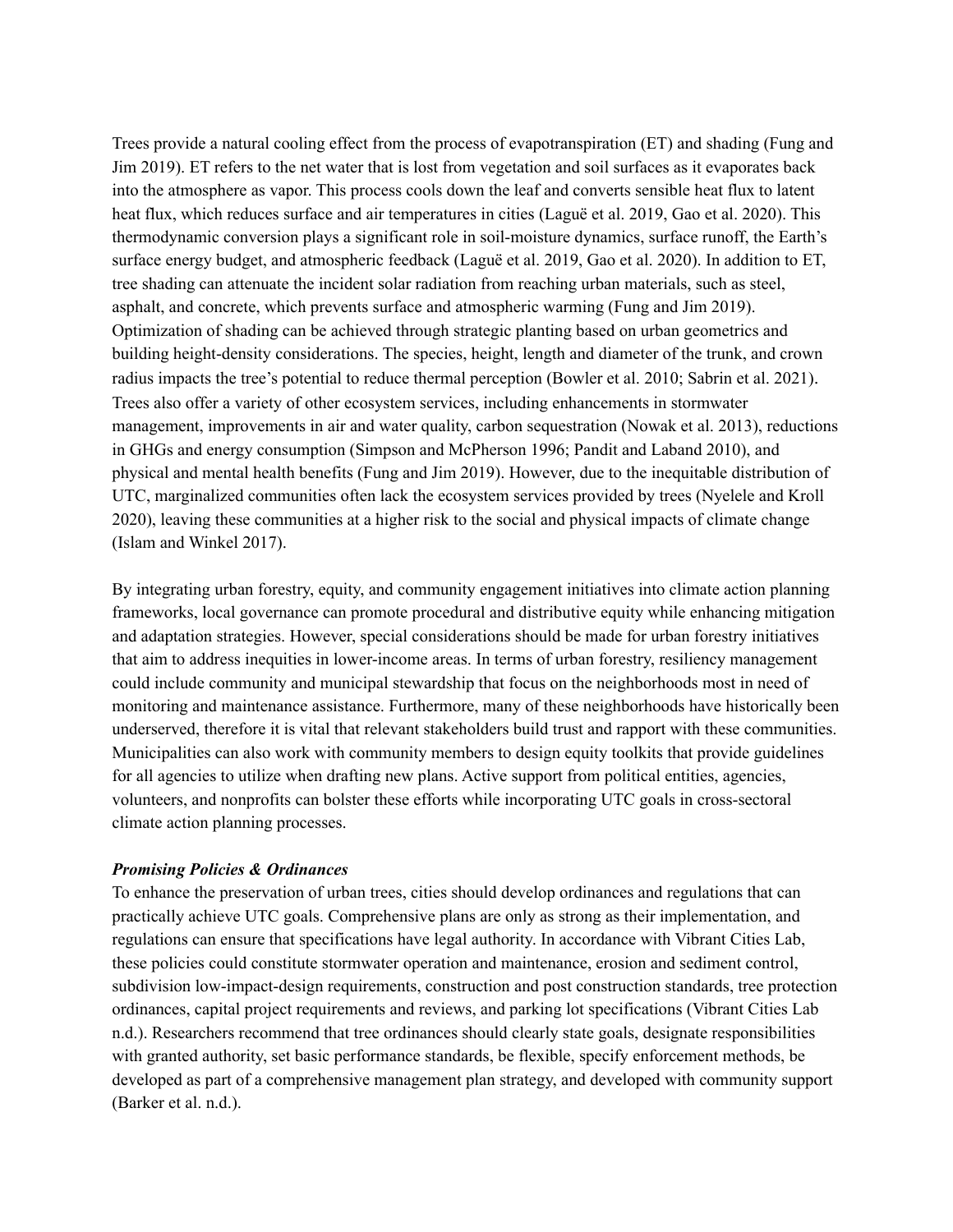One study performed UTC spatial autoregressive modeling which examined the distribution disparities for non-White populations in North Carolina neighborhoods (Kolosna and Spurlock 2019). Based on the researchers' analysis, they recommended developing a citywide UTC goal that is built into comprehensive planning efforts. By integrating ordinance regulations and standards, a municipality can balance the pace of development with UTC minimums. In policy frameworks, the minimum UTC requirements should be increased for residential land uses and zoning districts (Kolosna and Spurlock 2019). Moreover, cities should consider adopting a 1:1 ratio of tree planting replacement for trees that must be removed for development purposes (Kolosna and Spurlock 2019). If mitigation cannot be performed, developers can pay a fee that goes into the urban forestry fund and supports tree planting initiatives in suitable areas. Tree preservation ordinances can provide insight on how a municipality values the social, economic, and ecosystem services associated with the urban forest (Lavy and Hagelman 2019). Research suggests outlining the benefits that trees provide within the ordinance; however, preservation and development goals will vary between communities based on their individual needs (Lavy and Hagelman 2019). By integrating an equity component within a policy framework, cities can make strides to enhance the distribution of UTC in underserved neighborhoods. Cities can take an innovative approach to developing ordinances by connecting equity and environmental factors, such as affordable housing development and brownfield redevelopment regulations, anti-displacement policies, and revitalization projects, to UTC efforts.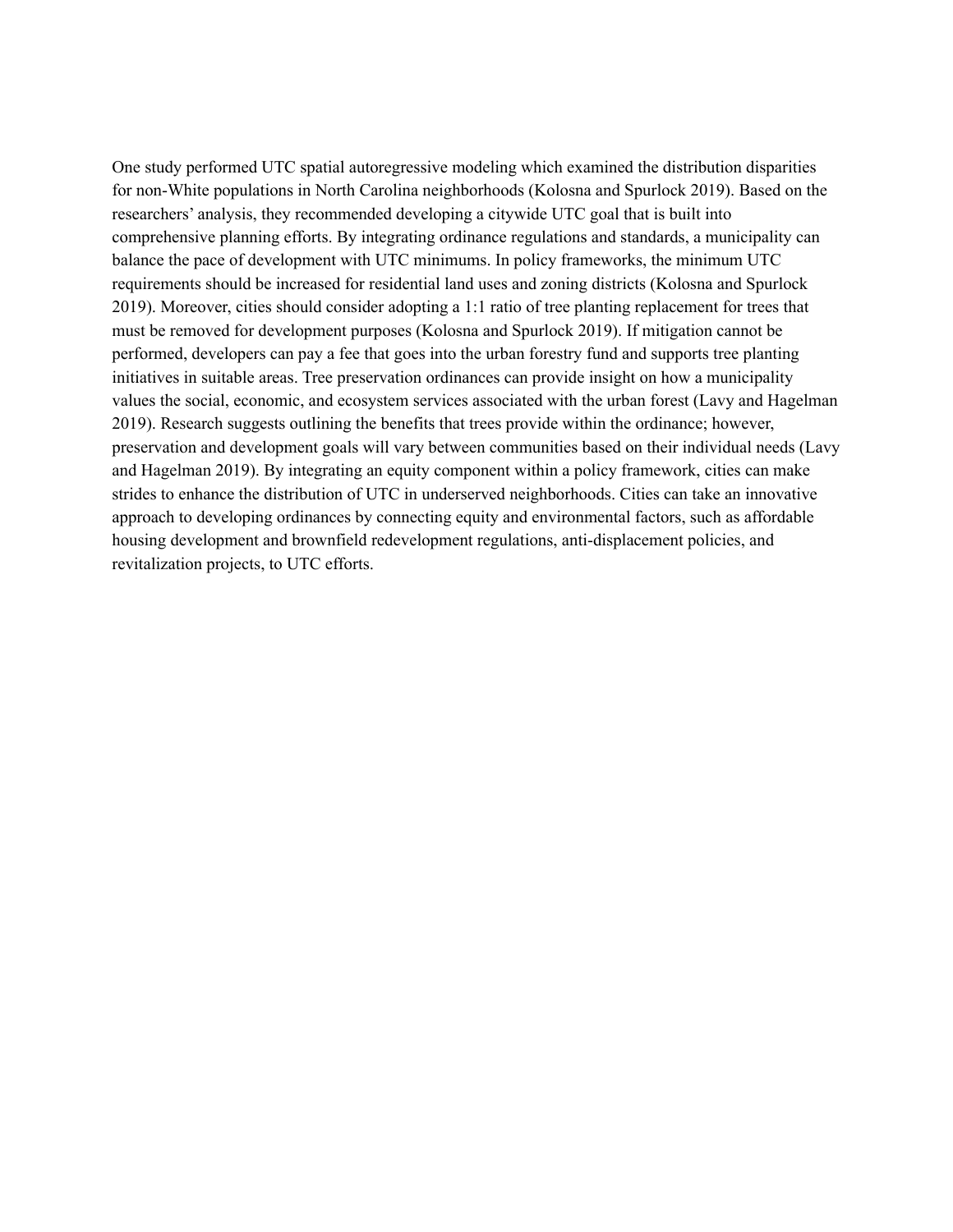# **Target Cities Matrix\***

<span id="page-13-0"></span>

|                              | Partnerships | Assessing<br>Distributio<br>$\mathbf n$ | Equity<br>Performance<br>Metrics/<br>Indicators | Social<br>Equity in<br>Urban<br>Resilience<br>Planning | Funding     | Equitable<br>Pathways<br>to Green<br>Careers | Preventing<br>Green<br>Gentrification | Dedicated<br>Committees<br>/Task Forces | Clear Roles &<br>Responsibilities | City<br>Maintenance<br>of Public<br>Trees | Collaborating<br>Towards<br>Common<br>Goals | Cross-<br>sectoral<br>Climate<br>Resilience<br>Planning | Promising<br>Policies<br>and<br>Ordinances |
|------------------------------|--------------|-----------------------------------------|-------------------------------------------------|--------------------------------------------------------|-------------|----------------------------------------------|---------------------------------------|-----------------------------------------|-----------------------------------|-------------------------------------------|---------------------------------------------|---------------------------------------------------------|--------------------------------------------|
| Austin, TX                   | $\mathbf{X}$ | $\mathbf{X}$                            |                                                 | $\mathbf{X}$                                           | $\mathbf X$ | $\mathbf X$                                  |                                       | $\mathbf{X}$                            | $\mathbf{X}$                      | $\mathbf{X}$                              | $\mathbf{X}$                                |                                                         | $\mathbf{X}$                               |
| Boise, ID                    | $\mathbf{X}$ | $\mathbf{X}$                            | $\mathbf X$                                     | $\mathbf{X}$                                           | $\mathbf X$ |                                              |                                       |                                         | $\mathbf{X}$                      | $\mathbf{X}$                              | $\mathbf{X}$                                | $\mathbf X$                                             | $\mathbf{X}$                               |
| Cincinnati,<br>OH            | $\mathbf{X}$ | $\mathbf{X}$                            | $\mathbf X$                                     | $\mathbf{X}$                                           | $\mathbf X$ | $\mathbf X$                                  |                                       | $\mathbf X$                             | $\mathbf X$                       | $\mathbf X$                               | $\boldsymbol{\mathrm{X}}$                   |                                                         | $\mathbf{X}$                               |
| Miami<br>Beach, FL           | $\mathbf{X}$ | $\mathbf X$                             | $\mathbf X$                                     |                                                        |             |                                              |                                       |                                         | $\mathbf X$                       | $\mathbf X$                               | $\mathbf{X}$                                | $\mathbf X$                                             | $\mathbf{X}$                               |
| New York,<br><b>NY</b>       | X            | $\mathbf{X}$                            |                                                 | $\mathbf X$                                            |             |                                              |                                       | $\mathbf X$                             |                                   | $\mathbf X$                               |                                             |                                                         |                                            |
| Pittsburgh,<br>PA            | $\mathbf{X}$ | $\mathbf X$                             | $\mathbf X$                                     | $\mathbf{X}$                                           | $\mathbf X$ |                                              |                                       | $\mathbf X$                             | $\mathbf X$                       | $\mathbf X$                               | $\mathbf X$                                 |                                                         | $\mathbf{X}$                               |
| Portland,<br><b>OR</b>       | $\mathbf{X}$ | $\mathbf X$                             | $\mathbf X$                                     | $\mathbf X$                                            | $\mathbf X$ | $\mathbf X$                                  | $\mathbf X$                           | $\mathbf X$                             | $\mathbf X$                       | $\mathbf X$                               |                                             | $\mathbf{X}$                                            | $\mathbf{X}$                               |
| Providence,<br>RI            | $\mathbf{X}$ | $\mathbf{X}$                            | $\mathbf X$                                     | $\mathbf X$                                            | $\mathbf X$ | $\mathbf X$                                  | $\mathbf X$                           | $\mathbf X$                             | $\mathbf X$                       | $\mathbf X$                               | $\mathbf{X}$                                |                                                         | $\mathbf{X}$                               |
| San<br>Francisco,<br>CA      | $\mathbf X$  | $\mathbf X$                             |                                                 | $\mathbf X$                                            | $\mathbf X$ | $\mathbf X$                                  |                                       | $\mathbf X$                             | $\mathbf X$                       | $\mathbf X$                               |                                             |                                                         |                                            |
| <b>Salt Lake</b><br>City, UT |              | $\mathbf X$                             | $\mathbf X$                                     | $\mathbf X$                                            |             |                                              |                                       |                                         |                                   |                                           |                                             | $\mathbf X$                                             | $\mathbf{X}$                               |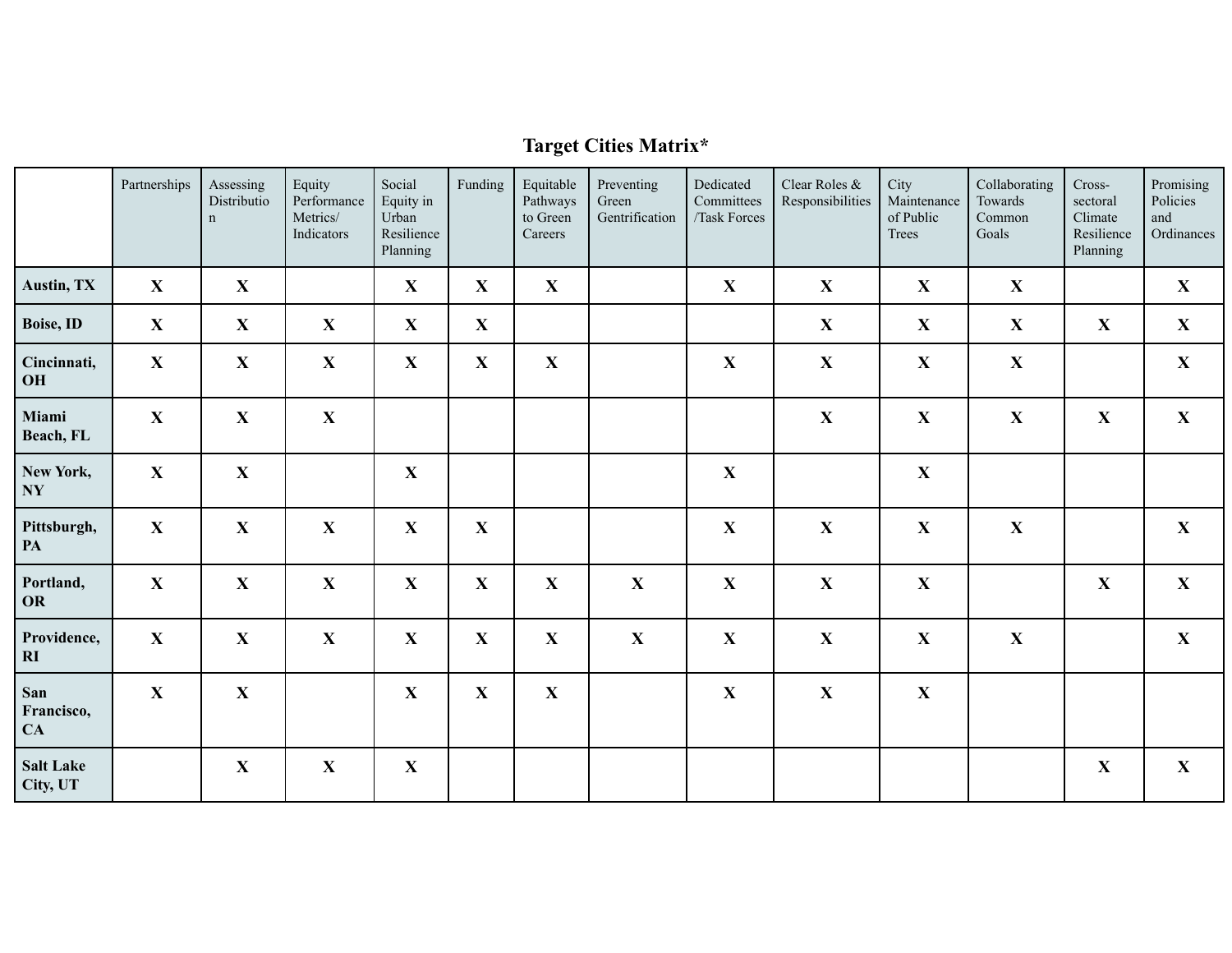| Seattle, WA |  |  |  |  |  |  |  |  |  |  |  |  |  |
|-------------|--|--|--|--|--|--|--|--|--|--|--|--|--|
|-------------|--|--|--|--|--|--|--|--|--|--|--|--|--|

\*Case studies are not included in the matrix because many only focus on one or two promising practices and it does not present as broad of an analysis as target cities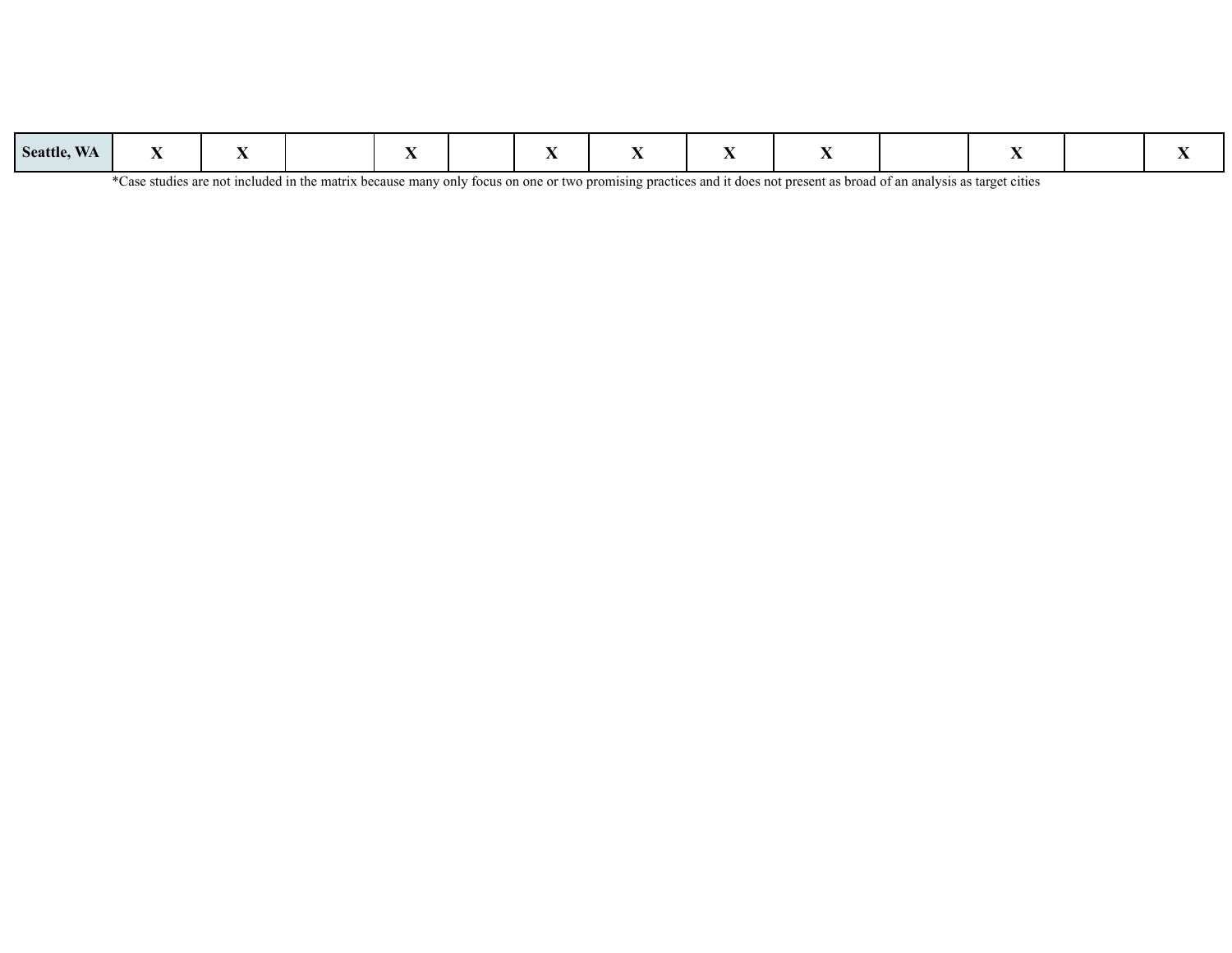# <span id="page-15-0"></span>**PROMISING PRACTICES FROM TARGET CITIES**

*Austin, TX -* While equity is not a central focus in Austin's 2013 Urban Forest Plan, the city shows a variety of promising practices, policies, and programs outside of the plan that contribute to equitable urban forestry efforts such as the city's Climate Equity Plan and Community Tree Priority Map described below.

| <b>Partnerships</b>                                               | Urban forestry efforts are made possible by numerous public-private partnerships. One key<br>partnership identified in our research that is contributing to equitable canopy distribution and<br>urban forest management is the work between the City of Austin and TreeFolks. The<br>NeighborWoods Program is a partnership between the nonprofit organization TreeFolks and the<br>City of Austin's Parks and Recreation Department with support from Austin Energy. The<br>NeighborWoods program provides free trees to residents to combat the urban heat island effect<br>through increased tree canopy while also reducing resident's energy consumption (TreeFolks<br>n.d.). The trees serve a dual purpose and not only provide shade, but also contribute to the overall<br>canopy diversity of the city's urban forest. NeighborWoods recently started the Remove &<br>Replace initiative that removes hazardous trees from low-income household properties and<br>replaces them with healthy trees (TreeFolks 2020). TreeFolks' efforts involve the local<br>community in tree planting, raising awareness about the urban heat island effect and energy<br>consumption, and also provide an essential service to underserved communities within the city. |
|-------------------------------------------------------------------|-----------------------------------------------------------------------------------------------------------------------------------------------------------------------------------------------------------------------------------------------------------------------------------------------------------------------------------------------------------------------------------------------------------------------------------------------------------------------------------------------------------------------------------------------------------------------------------------------------------------------------------------------------------------------------------------------------------------------------------------------------------------------------------------------------------------------------------------------------------------------------------------------------------------------------------------------------------------------------------------------------------------------------------------------------------------------------------------------------------------------------------------------------------------------------------------------------------------------------------------------------------------------|
| <b>Assessing</b><br><b>Distribution</b>                           | The Community Tree Preservation Division created the Community Tree Priority Map to be used<br>as a tool for urban forestry programs, plans, and management. The map shows areas that should<br>be prioritized for tree planting, community stewardship, and other activities related to urban<br>forestry based on a score. The score is determined by information (provided on the map) about<br>the environment (i.e., tree canopy), social vulnerability, community investment, and health $\&$<br>well-being in different areas of the city. This helps track past success of tree plantings and other<br>stewardship activities. For example, according to the data on the map and past tree planting<br>activities, 60% of tree planting happened in moderate to high need areas from 2015-2020 (Halter<br>$2020$ ).                                                                                                                                                                                                                                                                                                                                                                                                                                           |
| <b>Social Equity in</b><br><b>Urban</b><br>Resilience<br>Planning | The City of Austin recognizes its long history of racial inequities and exclusion and through a<br>number of efforts, the city is working to address racial inequality. The city's Equity Office,<br>established in 2016, works towards "advancing equity in all aspects of City operations" (City of<br>Austin n.d.). Within the Equity Office is the Equity Action Team that helped develop the Equity<br>Assessment Tool used to assess different departments' impact on equity.                                                                                                                                                                                                                                                                                                                                                                                                                                                                                                                                                                                                                                                                                                                                                                                   |
|                                                                   | In September 2020, Austin published a draft Climate Equity Plan for public comment that will be<br>part of an update to the city's 2015 Climate Action Plan. The Climate Equity Plan is designed to<br>ensure Austin reaches the goals of the Climate Action Plan in an equitable manner. To develop<br>and effectively implement the plan, the Community Climate Ambassador Program was created to<br>reach out to historically marginalized groups whose voices were previously left out of citywide                                                                                                                                                                                                                                                                                                                                                                                                                                                                                                                                                                                                                                                                                                                                                                |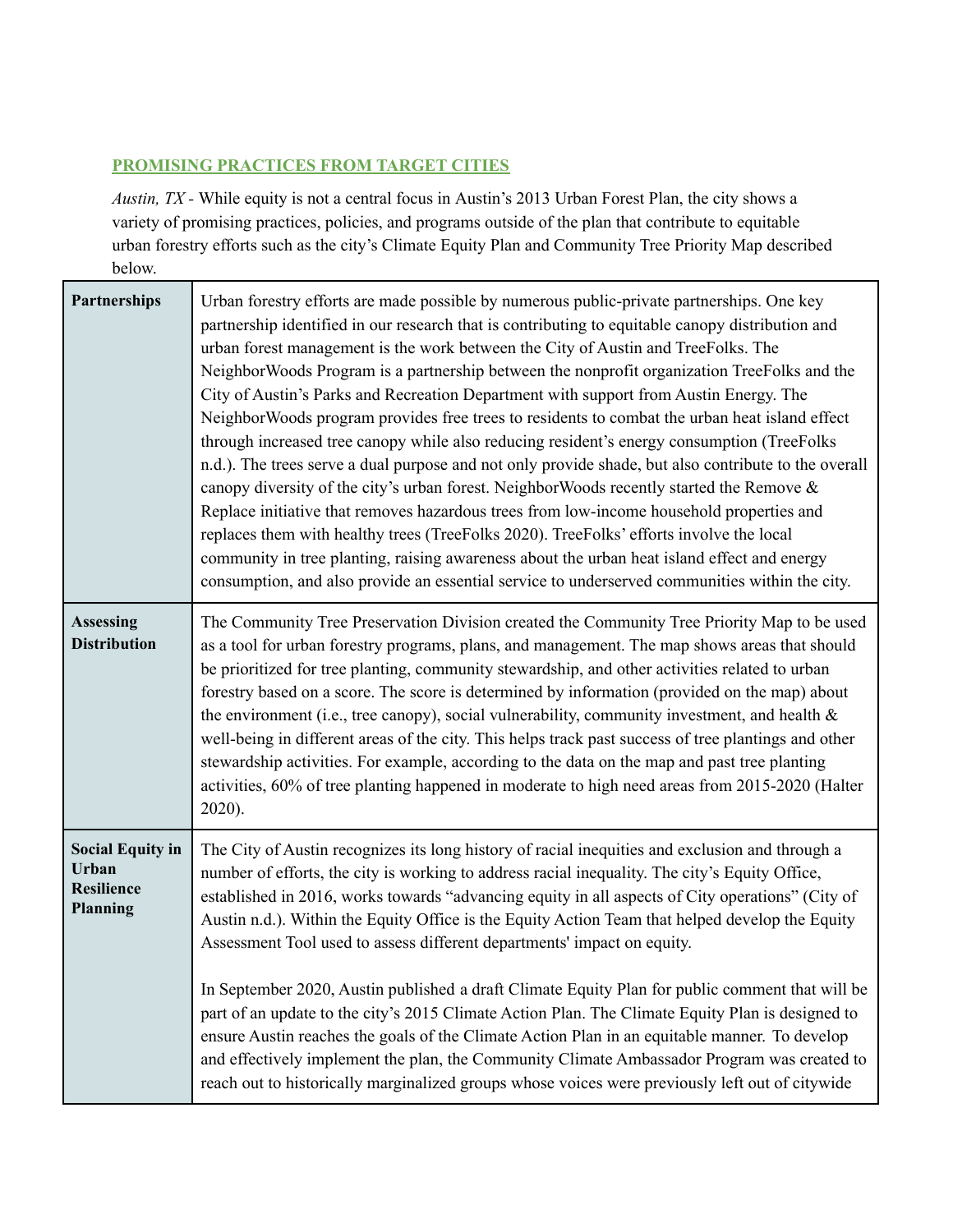|                                                         | plans (City of Austin n.d.). The program aimed to facilitate conversations about topics such as<br>energy, transportation, and access to nature with BIPOC communities and ensure their concerns<br>and priorities were heard and considered prior to the planning process. The program sought out<br>ambassador applicants who could engage with underrepresented communities about<br>climate-related issues to identify challenges, barriers, and opportunities facing these groups.<br>Meetings and interviews were facilitated by the ambassadors without City staff to ensure<br>participants felt comfortable openly expressing their thoughts. Through a series of meetings and<br>interviews, the twelve ambassadors identified key takeaways that fell into seven categories: a<br>healthy environment, affordability, economic opportunity and empowerment, accessibility,<br>cultural preservation, community capacity, and accountability (City of Austin, 2020). These<br>categories are reflected in the goals and actions outlined in the Climate Equity Plan.                                                                                                                                                                                                                                                                                                                                                                                                                                                                                                                                                                                                                                                             |
|---------------------------------------------------------|--------------------------------------------------------------------------------------------------------------------------------------------------------------------------------------------------------------------------------------------------------------------------------------------------------------------------------------------------------------------------------------------------------------------------------------------------------------------------------------------------------------------------------------------------------------------------------------------------------------------------------------------------------------------------------------------------------------------------------------------------------------------------------------------------------------------------------------------------------------------------------------------------------------------------------------------------------------------------------------------------------------------------------------------------------------------------------------------------------------------------------------------------------------------------------------------------------------------------------------------------------------------------------------------------------------------------------------------------------------------------------------------------------------------------------------------------------------------------------------------------------------------------------------------------------------------------------------------------------------------------------------------------------------------------------------------------------------------------------------------|
| <b>Funding</b>                                          | Urban forestry efforts are funded through a variety of sources that include the following:<br>The Urban Forest Grant funds stewardship projects such as tree planting and urban<br>$\bullet$<br>forestry-related education programs. Community groups, schools, government<br>institutions, and nonprofit organizations are encouraged to apply for the grant (City of<br>Austin, n.d.). This grant is co-managed by the Community Tree Preservation Division<br>and the Austin Community Foundation (City of Austin, 2020)<br>The Urban Forest Funding Portal provides funding for tree planting and care as well as<br>$\bullet$<br>educational outreach that exceeds what is already provided by departmental funding. The<br>grants administrator in the Community Tree Preservation Division manages this internal<br>funding program (City of Austin, 2020).<br>Established in 2002, the Urban Forest Replenishment Fund is the primary funding source<br>$\bullet$<br>for grants and urban forestry related efforts such as maintenance and tree preservation.<br>The Environmental Criteria Manual states "when all feasible mitigation efforts have been<br>exhausted, and upon approval of the City Arborist, funds may be provided to the Urban<br>Forest Replenishment Fund (UFRF) as part of the mitigation requirements"<br>(Environmental Criteria Manual Section 3.5.4).<br>The Planting for the Future Fund supports tree planting, maintenance, stewardship, and<br>tree preservation with a focus on purchasing trees for planting. The fund consists of<br>donations (City of Austin, 2020).<br>The Austin Energy Urban Heat Fund is annually provided by Austin Energy for tree<br>$\bullet$<br>planting initiatives. |
| Equitable<br><b>Pathways to</b><br><b>Green Careers</b> | The Equitable Green Jobs Grant is a joint effort between the City of Austin Innovation Office, Equity<br>Office, Sustainability Office, and Economic Development Department. The grant provides<br>opportunities for BIPOC communities to gain valuable skill and work experience that prepare them to<br>enter the green job industry. Currently, the grant awardees are focused on renewable energy (City of<br>Austin, n.d.).<br>The City of Austin's Youth Forest Council is a year-long paid internship for local youth (16-19) that<br>works with the city's Urban Forest Program. Participants have the opportunity to plan events, create                                                                                                                                                                                                                                                                                                                                                                                                                                                                                                                                                                                                                                                                                                                                                                                                                                                                                                                                                                                                                                                                                          |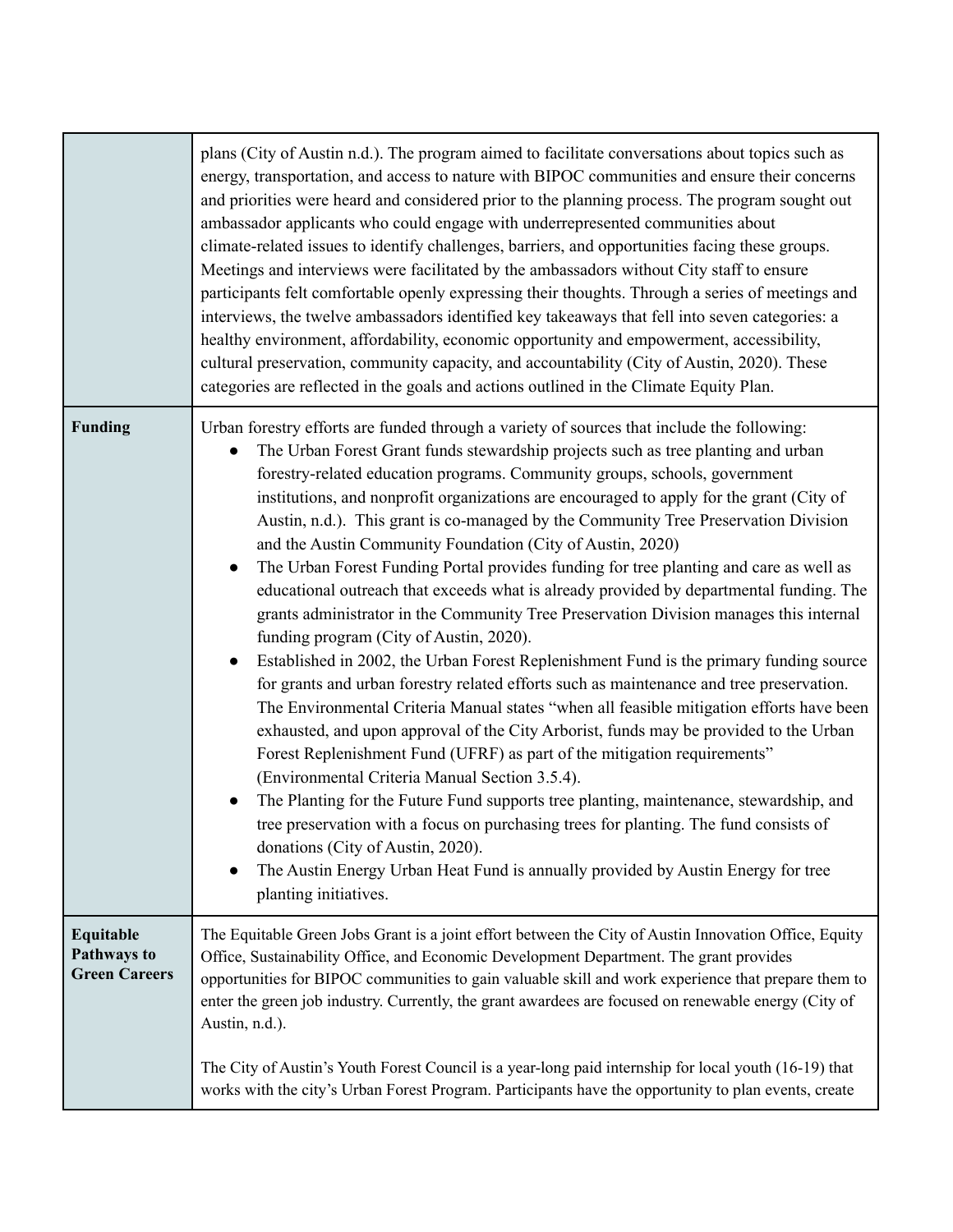|                                                               | activities and collaborate on projects related to urban forestry and other natural areas within the city.<br>There are no academic requirements to apply, and the program encourages young people from<br>communities of color to apply (City of Austin, n.d.).                                                                                                                                                                                                                                                                                                                                                                                                                                                                                                                                                                                                                                                                                                                                              |
|---------------------------------------------------------------|--------------------------------------------------------------------------------------------------------------------------------------------------------------------------------------------------------------------------------------------------------------------------------------------------------------------------------------------------------------------------------------------------------------------------------------------------------------------------------------------------------------------------------------------------------------------------------------------------------------------------------------------------------------------------------------------------------------------------------------------------------------------------------------------------------------------------------------------------------------------------------------------------------------------------------------------------------------------------------------------------------------|
| Preventing<br>Green<br>Gentrification                         | The City of Austin hired its first Displacement Prevention Officer, Nefertitti Jackmon, to oversee the<br>Housing and Planning Department's Displacement Prevention Division. Jackmon's work will focus<br>on community outreach and developing programs to prevent displacement in vulnerable communities,<br>especially related to projects such as Project Connect, a large-scale transit plan in Austin. In 2020<br>Project Connection Proposition A (referring to Project Connect) was passed by voters which includes<br>\$300 million in funding over 13 years for anti-displacement initiatives (City of Austin, 2021).<br>Additionally, the city developed a Displacement Mitigation Strategy in 2019 to guide future work.<br>Although this is not an example of green gentrification, Austin's commitment to developing<br>actionable strategies and creating a dedicated division is promising. A similar approach could be<br>adapted to address green gentrification concerns within the city. |
| <b>Dedicated</b><br>Committee/<br><b>Task Force</b>           | Urban Forestry Board established by Austin City Code § 2-1-183 to oversee the development of<br>an urban forest management plan for the city as well as advise or provide recommendations for<br>the care and preservation of trees on public property. The board has seven members appointed by<br>City Council and serve for three years (Urban Forestry Board, 2011).                                                                                                                                                                                                                                                                                                                                                                                                                                                                                                                                                                                                                                     |
| <b>Clear Roles &amp;</b><br><b>Responsibilities</b>           | Austin's urban forest plan outlines tree-related responsibilities by city departments and breaks<br>down programs and policies into five categories: regulation, planning, planting, maintenance, and<br>education. Although the plan does not describe each program or policy in-depth, it provides a<br>clear outline of departmental roles.                                                                                                                                                                                                                                                                                                                                                                                                                                                                                                                                                                                                                                                               |
| <b>City</b><br><b>Maintenance of</b><br><b>Public Trees</b>   | The Public Works Department is responsible for maintaining right-of-way trees. Austin's Code of<br>Ordinances Title 6 defines the role of the Urban Forester to "supervise and coordinate with<br>responsible city departments to plant, maintain, or remove trees on public property." (Austin<br>Code of Ordinances, Chapter 6-3).                                                                                                                                                                                                                                                                                                                                                                                                                                                                                                                                                                                                                                                                         |
| <b>Collaborating</b><br><b>Towards</b><br><b>Common Goals</b> | Austin Energy has a Forestry Division that handles maintenance and pruning of trees that conflict<br>with power lines. The division also coordinates with the City of Austin and TreeFolks on planting<br>projects to reduce future conflicts with power lines (Austin Energy, n.d.).                                                                                                                                                                                                                                                                                                                                                                                                                                                                                                                                                                                                                                                                                                                        |
| <b>Promising</b><br>Policies &<br><b>Ordinances</b>           | Austin has a few key tree protection, preservation, and care policies. The Urban Forest Plan<br>highlights the significant tree related policies and ordinances within the city's Land Development<br>Code and Environmental Criteria Manual.                                                                                                                                                                                                                                                                                                                                                                                                                                                                                                                                                                                                                                                                                                                                                                |
|                                                               | Austin, TX-Land Development Code, Chapter 25-8, Subchapter B - Tree and Natural Area<br><b>Preservation Ordinance. Notable sections include:</b><br>Division 2. Protected Trees $\S$ 25-8-62: Prohibits the removal of protected trees unless the Planning and<br>Development Review Department issues a permit. Exceptions are included.<br>Division 3. Heritage Trees § 25-8-641: Prohibits the removal of heritage trees unless the Planning and<br>Development Review Department issues a permit.                                                                                                                                                                                                                                                                                                                                                                                                                                                                                                        |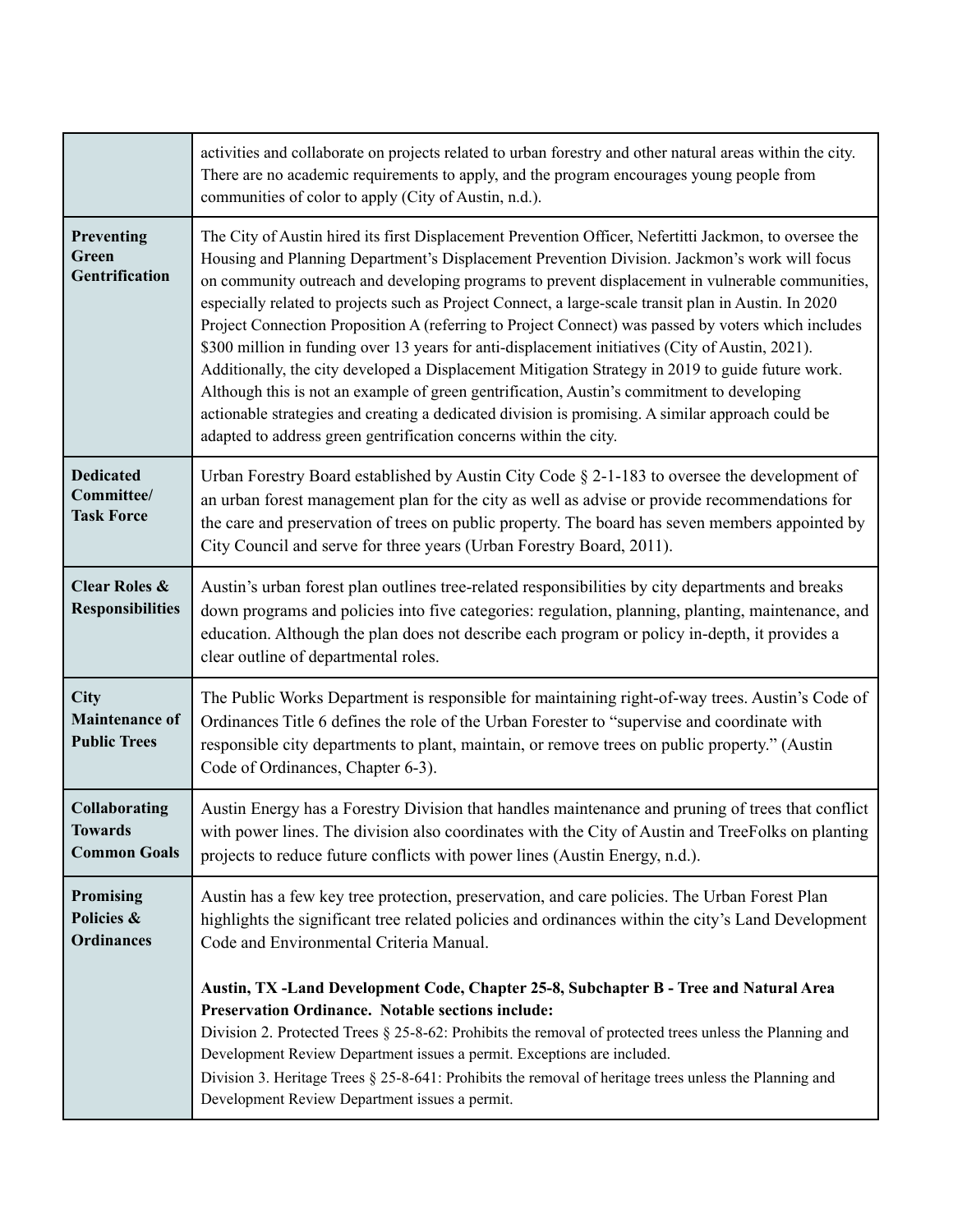**Austin, TX - Code of Ordinances, Chapter 6-3. - Trees and Vegetation. Notable sections include:** § 6-3-65: Describes a cooperative agreement to plant trees where the urban forester may enter into an agreement with a nonprofit to plant trees on public property. Exceptions included.

§ 6-3-75: Requirement to Replace a Tree. Outline the process for the replacement of a tree when removal is requested. Funds collected from failure to plant a replacement tree are deposited under the Planting for the Future Trust in Agency Fund to plant public trees.

*Boise, ID* **-** Boise has taken an innovative approach to effectively collaborate on urban forestry efforts. With the creation of the Treasure Valley Canopy Network, the city has implemented various tree planting initiatives to enhance this region's community forest. Notably, the city is currently engaged with the City of Trees Challenge and the Treasure Valley Shade Tree Project. Boise is a semi-arid climate that faces drought conditions, making it an excellent case study for Denver's future climate projections.

| <b>Partnerships</b>                     | The City of Boise has developed partnerships with The Nature Conservancy (TNC-Idaho) and<br>Treasure Valley Canopy Network (TVCN) for the City of Trees Challenge. The Challenge aims to<br>plant "one tree for every household in Boise and one seedling for every resident in Idaho forests by<br>2030" (Treasure Valley Canopy Network (TVCN), n.d.). The TVCN focuses on building effective<br>partnerships with additional stakeholders, such as local nurseries, supply companies, and landscapers<br>to enhance the impact of the Challenge and ensure its long-term success. As of now, 632 private and<br>1,759 public trees have officially been planted in Boise since the Challenge launched on Arbor Day<br>2020.<br>TVCN also partners with the Idaho Power Company, Idaho Department of Lands, and the Arbor Day |
|-----------------------------------------|---------------------------------------------------------------------------------------------------------------------------------------------------------------------------------------------------------------------------------------------------------------------------------------------------------------------------------------------------------------------------------------------------------------------------------------------------------------------------------------------------------------------------------------------------------------------------------------------------------------------------------------------------------------------------------------------------------------------------------------------------------------------------------------------------------------------------------|
|                                         | Foundation's Energy Saving Trees Program for the Treasure Valley Shade Tree Project. The goal of<br>this initiative is to provide shade to residents and to promote energy conservation in the summer<br>months (Treasure Valley Canopy Network, n.d.). Idaho Power Company leads the funding for this<br>project and analyzes energy savings for homeowners.                                                                                                                                                                                                                                                                                                                                                                                                                                                                   |
| <b>Assessing</b><br><b>Distribution</b> | In 2013, the Treasure Valley Urban Tree Canopy Assessment was completed by Plan-it Geo and<br>funded by a US Forest Service Cooperative Forestry Landscape Scale Restoration grant. This UTC<br>study examined land cover mapping data, UTC assessment, ecosystem services analysis, and provided<br>scenario planning tools (Plan-it GEO, 2013). Based on the results of the assessment, priorities, and<br>strategies for enhancing Treasure Valley's community forest were designed.<br>The 2017 Treasure Valley Forest Carbon Assessment analyzed the community forest's potential to<br>mitigate the impacts of a changing climate (Davisson et al., 2017). This report quantifies ecosystem<br>services using protocols developed by City Forest Credits.                                                                 |
| <b>Equity</b><br>Performance            | The city's impact certification by City Forest Credits certifies that Boise's City of Trees Challenge is<br>designed to increase healthy, equitable, and science-based outcomes through their Impact Framework                                                                                                                                                                                                                                                                                                                                                                                                                                                                                                                                                                                                                  |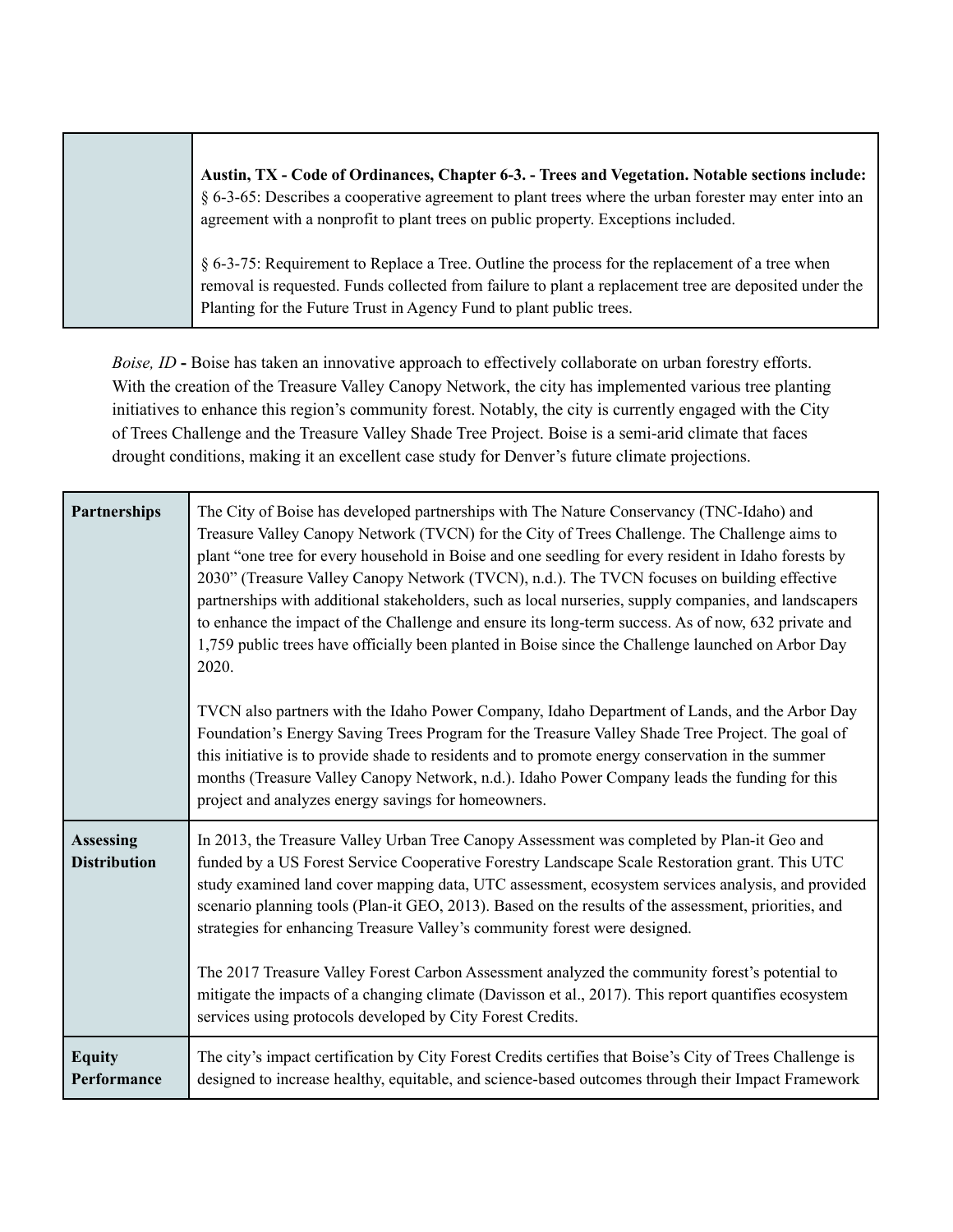| Metrics/<br><b>Indicators</b>                                     | (City Forest Credits, 2021). City Forest Credits partners with local operators, businesses, local<br>non-profits, and/or government entities to design a project that meets the community's needs. The<br>Impact Scorecard quantifies the potential impact of a designed project by analyzing 5 themes and 90<br>indicators. The City of Trees Challenge tracks the success of their tree planting initiatives utilizing<br>GIS software. For every new tree planted and registered, the geographical location gets tracked.                                                                                                                                                                                                                                                                                                                                                                                                                                                         |
|-------------------------------------------------------------------|--------------------------------------------------------------------------------------------------------------------------------------------------------------------------------------------------------------------------------------------------------------------------------------------------------------------------------------------------------------------------------------------------------------------------------------------------------------------------------------------------------------------------------------------------------------------------------------------------------------------------------------------------------------------------------------------------------------------------------------------------------------------------------------------------------------------------------------------------------------------------------------------------------------------------------------------------------------------------------------|
| <b>Social Equity</b><br>in Urban<br><b>Resilience</b><br>Planning | Boise has implemented an equity framework through their 'A Clean City for Everyone' report that<br>highlights community environmental and health equity assessments, diversification of representation,<br>ensuring equal access to engagement and city services, eliminating racially restrictive covenants from<br>home ownership documents, environmental health impacts, and addresses the impacts of poor air<br>quality for underserved communities (City of Boise, 2020). Moreover, the report provides<br>recommendations for equity, engagement, and public health through effective resilience and climate<br>planning. Tree canopy is listed as an indicator for climate resilience and the report recommends a UTC<br>spatial distribution assessment to identify vulnerable communities. In the 1-year goals, the report lists:<br>Begin targeting tree planting to expand canopy cover in specific neighborhoods.<br>Evaluate and strengthen existing tree ordinances. |
| <b>Funding</b>                                                    | Through Boise's effective partnerships with various stakeholders, the community forest has received<br>various forms of funding.<br>Arbor Day Grants: In partnership with Idaho Department of Lands, Idaho Nursery and<br>Landscape Association, Avista, Idaho Power, and Rocky Mountain Power, small grants are<br>offered to celebrate Arbor Day in communities throughout Idaho (Idaho Department of Lands,<br>2021).<br>TVCN & Partners: The various partnerships included in the TVCN helps provide funding for<br>$\bullet$<br>urban forestry efforts throughout the Treasure Valley region.<br>Community Development Block Grants: is a flexible program that provides communities<br>$\bullet$<br>with resources to address a wide range of unique community development needs,<br>including projects and activities that focus on low- to moderate-income households (City<br>of Boise, 2021).                                                                              |
| <b>Clear Roles &amp;</b><br><b>Responsibilities</b>               | The 2015 Community Forestry Strategic Management Plan lists the Community Forestry programs,<br>staffing and responsibilities, and collaboration with key stakeholders (City of Boise, 2015, p. 11-13).<br>The Plan highlights the need for clear collaboration between internal and external stakeholders to<br>sustain the community forest (City of Boise, 2015, p.13). A key strategy to Boise's community<br>forestry plans are to partner with PDS, CCDC, ACHD, and DBA to develop and implement a funding<br>plan for maintenance of downtown trees, including irrigation, establishment, protection and pruning.                                                                                                                                                                                                                                                                                                                                                             |
| City<br><b>Maintenance of</b><br><b>Public Trees</b>              | The City of Boise is responsible for the removal of dead, diseased, or hazardous trees from<br>public rights-of-way at no cost to the adjacent homeowner. If it is not warranted, the removal<br>will not be permitted. If a homeowner feels removal might be warranted, they can call the<br>Boise Community Forestry for a free inspection of the tree. When a street tree has been<br>designated for removal, a public notice will be posted on that tree. This provides an<br>opportunity for questions and comments.<br>The City of Boise's Community Forestry staff is responsible for maintaining all public trees.                                                                                                                                                                                                                                                                                                                                                           |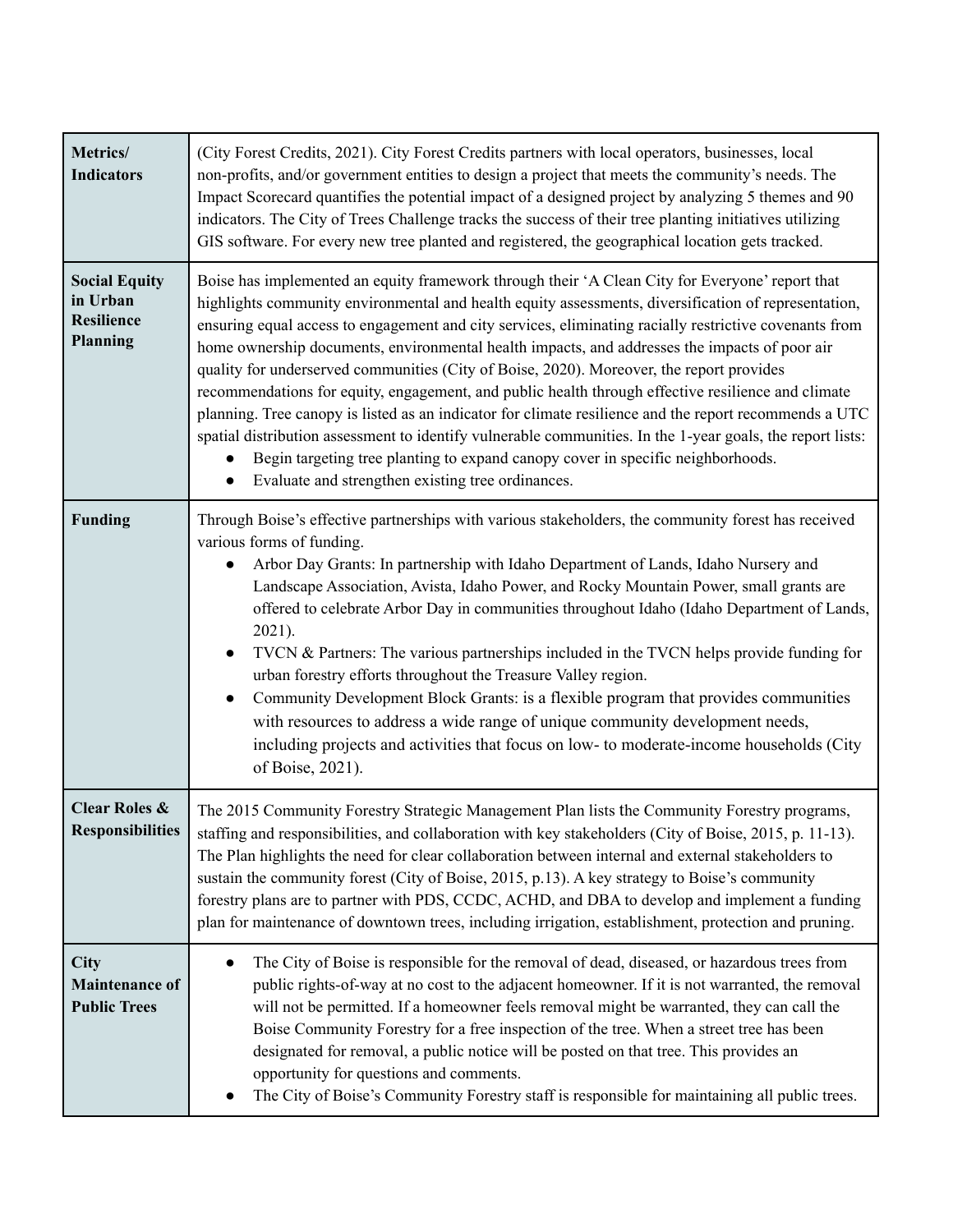| <b>Collaborating</b><br><b>Towards</b><br><b>Common Goals</b> | To sustain the urban forest on private and public lands, Boise's Community Forestry staff emphasizes<br>their collaboration with the City of Boise Public Works, City of Boise Planning & Development<br>Services, Ada County Highway District (ACHD), Capital City Development Corporation (CCDC),<br>Downtown Boise Association (DBA), Idaho Power Company, Neighborhood Associations,<br>homeowners, business owners, developers, tree care, nursery & landscape nurseries (City of Boise,<br>2015). Furthermore, the TVCN assists with coordination efforts and promotes external collaboration.<br>By leveraging various forms of networks and having executive leadership that supports collaborative<br>goals, various tree planting initiatives and green infrastructure projects have successfully been<br>implemented in Boise.<br>The City of Boise took an innovative and collaborative approach to implementing green infrastructure<br>into their planning processes. TVCN led a partnership with the city's urban forestry division, planners,<br>and construction companies to resolve their long-standing challenges with efficient stormwater<br>management. Boise previously struggled to grow trees when they were planted in 4' by 4' wells<br>(DeepRoot, n.d.). The lack of soil resulted in poor health and long-term damage due to extremely hot<br>and dry summers. This partnership led to the use of suspended pavement systems, such as Silva Cells.<br>Silva Cells allow trees to grow larger and treat rainwater on site. Over 100 trees have been planted in<br>Silva Cells in Boise, totaling 100,000 cubic feet of soil, which will nurture their long-term growth and<br>provide runoff reduction and improved water quality. The CCDC, the city, and the Ada County<br>Highway District (ACHD) built the use of suspended systems into the city's construction standards<br>(DeepRoot, n.d.). |
|---------------------------------------------------------------|----------------------------------------------------------------------------------------------------------------------------------------------------------------------------------------------------------------------------------------------------------------------------------------------------------------------------------------------------------------------------------------------------------------------------------------------------------------------------------------------------------------------------------------------------------------------------------------------------------------------------------------------------------------------------------------------------------------------------------------------------------------------------------------------------------------------------------------------------------------------------------------------------------------------------------------------------------------------------------------------------------------------------------------------------------------------------------------------------------------------------------------------------------------------------------------------------------------------------------------------------------------------------------------------------------------------------------------------------------------------------------------------------------------------------------------------------------------------------------------------------------------------------------------------------------------------------------------------------------------------------------------------------------------------------------------------------------------------------------------------------------------------------------------------------------------------------------------------------------------------------------------------------------------------------------|
| <b>Climate</b><br>Resilience                                  | Boise, Idaho's semi-arid climate poses irrigation challenges for the maintenance of the urban forest. To<br>address these concerns, a study was conducted by the Conservation Economics Institute for Idaho<br>River United in partnership with Ada County Highway District, City of Boise, Garden City,<br>Drainage District #3, Idaho Transportation Department, and COMPASS to determine the<br>cost-benefit analysis of utilizing green infrastructure (Hjerpe & Adams, 2015). To improve water<br>quality in public waters, permit #IDS-027561 encourages the Boise area to utilize green<br>stormwater infrastructure (GSI), such as bioretention areas, tree systems, and permeable pavers.<br>They state, "Mimicking natural conditions can lead to substantial avoided costs" (Hjerpe $\&$<br>Adams, 2015). The report emphasizes the need to evaluate social benefits as well as ecosystem<br>services when considering the cost-benefit analysis of green infrastructure.                                                                                                                                                                                                                                                                                                                                                                                                                                                                                                                                                                                                                                                                                                                                                                                                                                                                                                                                             |
| <b>Promising</b><br>Policies &<br><b>Ordinances</b>           | <b>Boise Tree Ordinances Chapter 2 Section 7:</b><br>§ 7-2-5: City Forester manages and regulates the planting, maintenance, and management of all city<br>owned trees. Adjacent property owners are responsible for tree maintenance.<br>§ 7-2-11: makes it unlawful to damage or destroy any public tree.<br>§ 7-2-14: compensatory payments are required for any person who removes, damages, or destroys any<br>public tree. Compensation must match the equivalent dollar amount of the tree value.                                                                                                                                                                                                                                                                                                                                                                                                                                                                                                                                                                                                                                                                                                                                                                                                                                                                                                                                                                                                                                                                                                                                                                                                                                                                                                                                                                                                                         |

п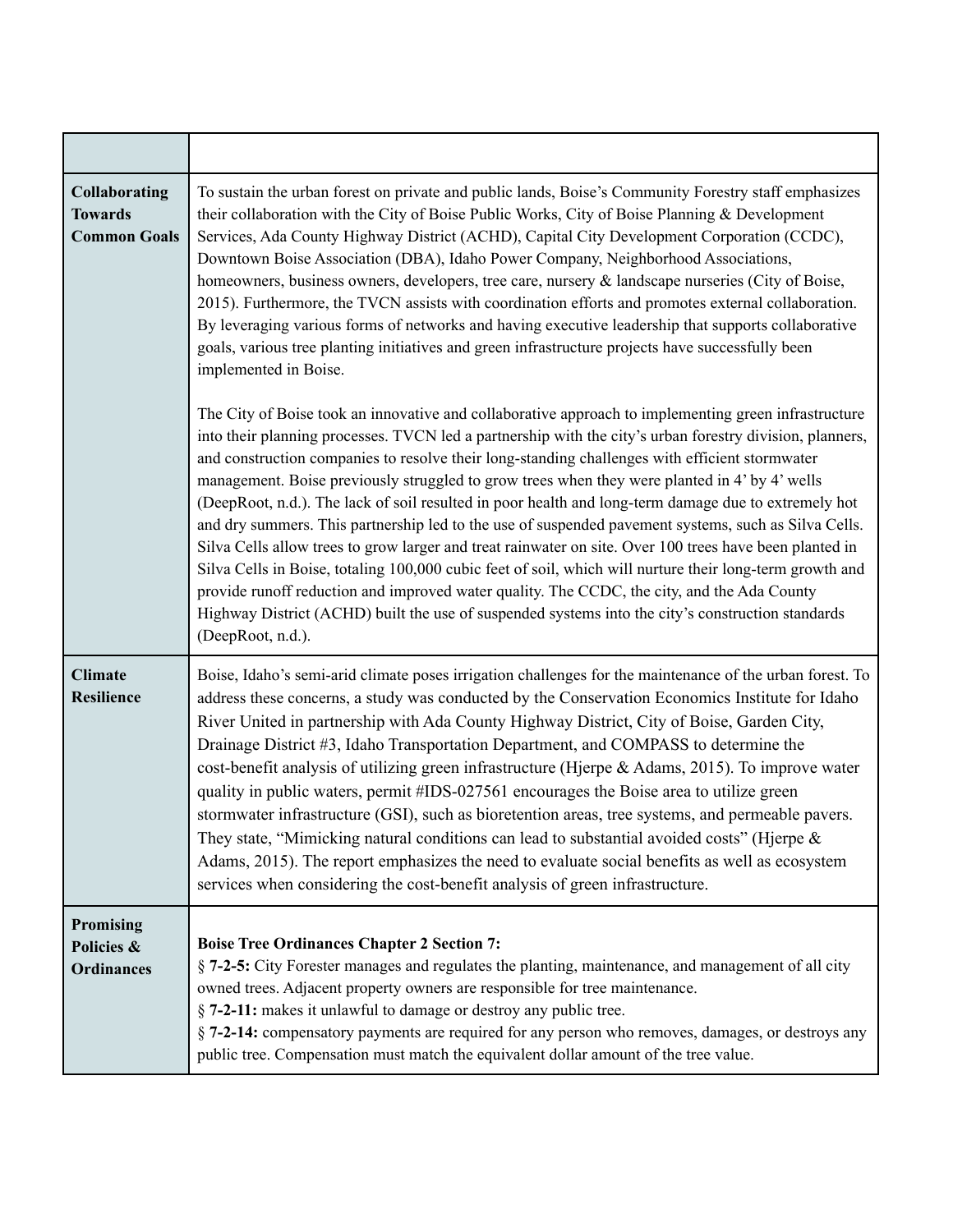§ **7-2-15:** Penalty or failure to comply with the City Forester results in a misdemeanor. Additionally, the City can "pursue civil penalties and restitution for actual damages as set forth in section 7-2-14 of this chapter. (1952 Code § 9-16-12)" (Boise, ID Code of Ordinances, 2021a)

**Boise Development and Design Standards Chapter 11-07**

Provides technical knowledge on design standards and requirements. Consistently incorporates the preservation of trees in new designs, stating that construction is required to enhance aesthetics. Provides minimum plant sizes (Table 11-07.6) and required number of trees/species diversity (Table 11-07.7). Trees are required for stormwater management purposes, such as Street Buffers and Swales (Boise, ID Code of Ordinances, 2021b).

*Cincinnati, OH -* Touted as one of the most successful urban forestry management programs in the country as well as one of the leaders in grassroots climate change work, Cincinnati, OH exhibits many promising policies and practices, especially around community engagement. In terms of their equity work, one big gap that needs to be aired out more is if there are accountability measures for the equity work the city does list, i.e., just because they state a goal and have a designated person attached to it, is work actually being done around it? Interestingly, the City does not seem to have an urban forest master plan; however, urban forestry is interwoven into many, many of the City's plans.

| Partnerships                                                  | Around urban tree equity, the City of Cincinnati's Office of Environment and Sustainability (OES) has<br>just partnered with Groundwork Ohio River Valley (ORV) to work together to advance equity within<br>the city's green future — strengthening both the City's 2018 Green Cincinnati plan as well as<br>Groundwork ORV's Climate Safe Neighborhoods project (City of Cincinnati and Groundwork Ohio<br>River Valley Awarded National Climate Grants, 2020). Climate Safe Neighborhoods is a Groundwork<br>USA project that looks into the relationship between redlining and current and future impacts of<br>climate change. The program also seeks to bring together and mobilize residents and stakeholders in<br>order to help make these places more resilient to climate risks (Groundworks Ohio River Valley, n.d.). |
|---------------------------------------------------------------|-----------------------------------------------------------------------------------------------------------------------------------------------------------------------------------------------------------------------------------------------------------------------------------------------------------------------------------------------------------------------------------------------------------------------------------------------------------------------------------------------------------------------------------------------------------------------------------------------------------------------------------------------------------------------------------------------------------------------------------------------------------------------------------------------------------------------------------|
| <b>Assessing</b><br><b>Distribution</b>                       | Every 10 years, the City of Cincinnati undergoes an Urban Tree Canopy Assessment that combines<br>GIS canopy distribution data with census data. This assessment guides the City with management<br>decisions as well as where new trees should go based off of canopy cover. Additions to the assessment<br>were incorporated in 2020 to include fine particulate matter and urban heat island measurements<br>(Urban Land Institute, n.d.).                                                                                                                                                                                                                                                                                                                                                                                     |
| <b>Equity</b><br>Performance<br><b>Metrics/Indicat</b><br>ors | In the summer of 2020, Cincinnati came out with a Heat Watch report aimed at providing information<br>on the distribution of temperature and humidity across the area. As part of their "Next Steps", the<br>report calls on using publicly available data on sociodemographics and land use to see where<br>expanding tree canopy can have direct benefits on the mitigation of UHI (Monks, 2020).                                                                                                                                                                                                                                                                                                                                                                                                                               |
| <b>Social Equity in</b><br>Urban<br><b>Resilience</b>         | Lots of work around incorporating community voices within the urban tree canopy / city planning is<br>being done through Groundwork ORV through the Climate Safe Neighborhoods program                                                                                                                                                                                                                                                                                                                                                                                                                                                                                                                                                                                                                                            |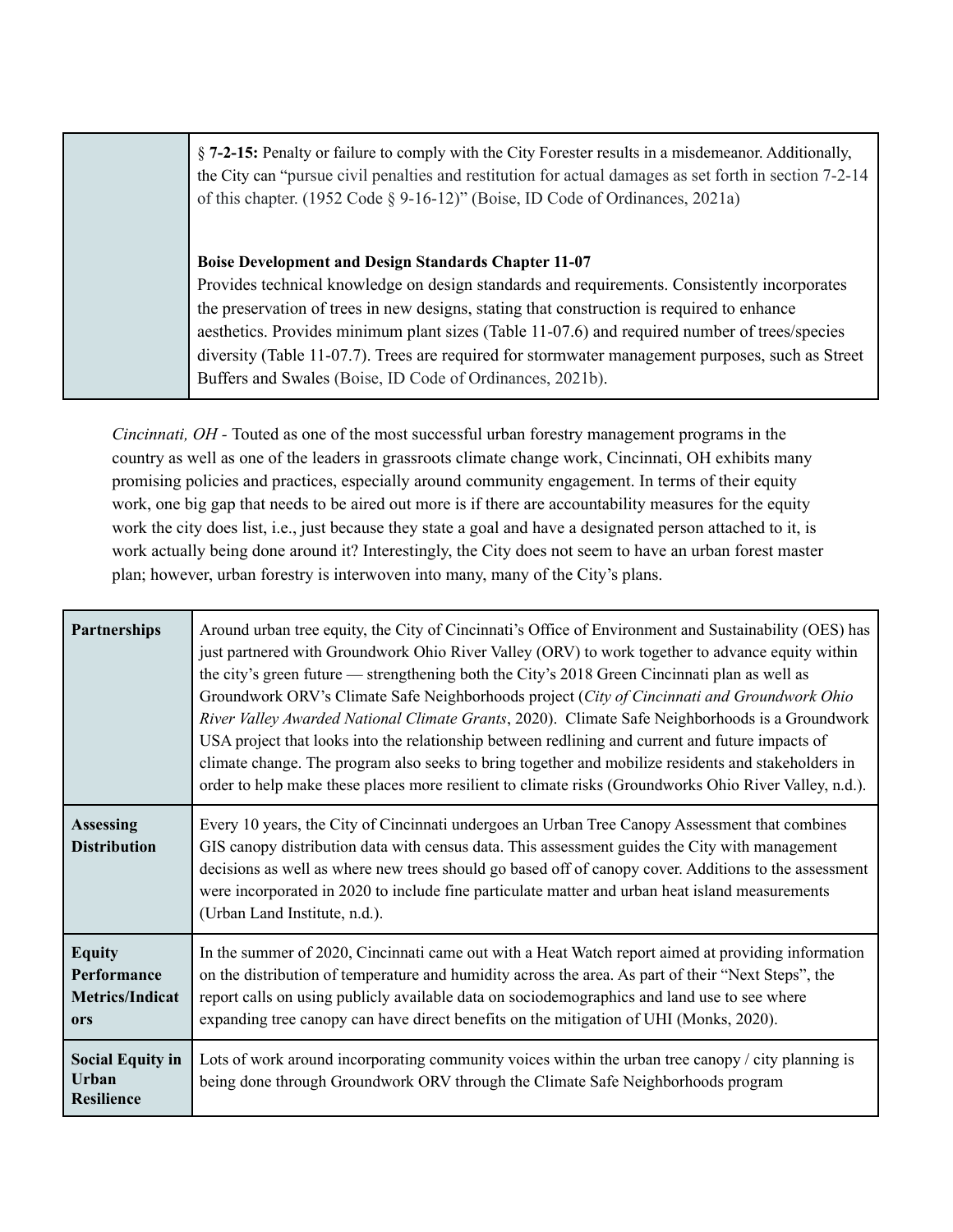| <b>Planning</b>                                       | (Groundworks Ohio River Valley, n.d.). In an interview with Carla Walker, the previous Climate<br>Advisor, City of Cincinnati at NRDC, she told the MENV team how Groundworks ORV hosted six<br>community workshops where they directly asked community members where they wanted to see trees<br>in their community, letting them draw exact locations on a map and collaborate with other community<br>members. Carla said some maps might get developed into a climate strategy. She also said residents<br>can take that information they learned and the maps and use it to have conversations with new city<br>council members, helping to show that they know what's lacking, what the dangers are, solutions,<br>locally developed adaptations, and strategy plans.<br>Specifically, through the City government, Cincinnati has an Energy Equity program that, "provide[s]<br>efficiency upgrades, energy educational experiences, and financial assistance and incentives to<br>residents and building owners in Cincinnati" (City of Cincinnati, n.d.). |
|-------------------------------------------------------|--------------------------------------------------------------------------------------------------------------------------------------------------------------------------------------------------------------------------------------------------------------------------------------------------------------------------------------------------------------------------------------------------------------------------------------------------------------------------------------------------------------------------------------------------------------------------------------------------------------------------------------------------------------------------------------------------------------------------------------------------------------------------------------------------------------------------------------------------------------------------------------------------------------------------------------------------------------------------------------------------------------------------------------------------------------------|
| <b>Funding</b>                                        | Cincinnati's urban forestry program has been in place since 1981 and is funded by an annual<br>assessment on the footage on a right-of-way. Every property owner annually pays \$0.21 per front<br>footage of property, generating over \$2 million annually for the program." (Urban Land Institute,<br>n.d.) (Davey Resource Group, 2015). Additionally, the 2018 Green Cincinnati Plan called for the<br>creation of a Carbon Offset program to fund tree planting efforts. The program would allow for<br>individuals and businesses to calculate their carbon footprint and voluntarily buy trees to be planted to<br>offset their footprint (City of Cincinnati, 2018). In an interview with Crystal Courtney, the Urban<br>Forestry Supervisor at the Cincinnati Park Board, on 7/21/2021 she confirmed the program was<br>implemented and it's been running for the past six months.                                                                                                                                                                       |
| Equitable<br>Pathways to<br><b>Green Careers</b>      | Cincinnati lists in their 2018 Green Cincinnati Plan that one of their "keys to equity" in achieving<br>their goal of increased tree canopy and access to green space is to provide jobs to incarcerated<br>individuals and members of work release programs, providing useful work skills (City of Cincinnati,<br>2018). Unfortunately, Crystal Courtney during the 7/21/2021 interview stated no work has been done<br>with this specific goal.<br>The City of Cincinnati has, however, partnered with Groundworks ORV to implement a pilot project<br>that helps underserved youth gain experience in green careers. More information on this will come<br>after a full year of the project, Crystal told the team during the interview.                                                                                                                                                                                                                                                                                                                        |
| <b>Dedicated</b><br>Committees/<br><b>Task Forces</b> | Cincinnati's municipal code lists that they have an Urban Forestry Advisory Board under Sec. 743-3<br>"whose duty it shall be to advise the director on the establishment of appropriate urban forestry<br>programs, regulations, and the planning, promotion and guidance of the urban forestry program".                                                                                                                                                                                                                                                                                                                                                                                                                                                                                                                                                                                                                                                                                                                                                         |
| <b>Clear Roles &amp;</b><br><b>Responsibilities</b>   | Within Cincinnati's Green Plan, each section with a goal has a section around who will be taking the<br>lead on the project. This includes other government agencies, non-profit organizations, and private<br>sector players (City of Cincinnati, 2018). Oliver Kroner, the City of Cincinnati's Sustainability<br>Coordinator, said during an interview with the MENV students that this was done through a steering<br>committee (appointed by the mayor consisting of institutional figureheads) picking the top 80 carbon<br>drawdown goals for the City. They then asked different groups and organizations (governmental,                                                                                                                                                                                                                                                                                                                                                                                                                                   |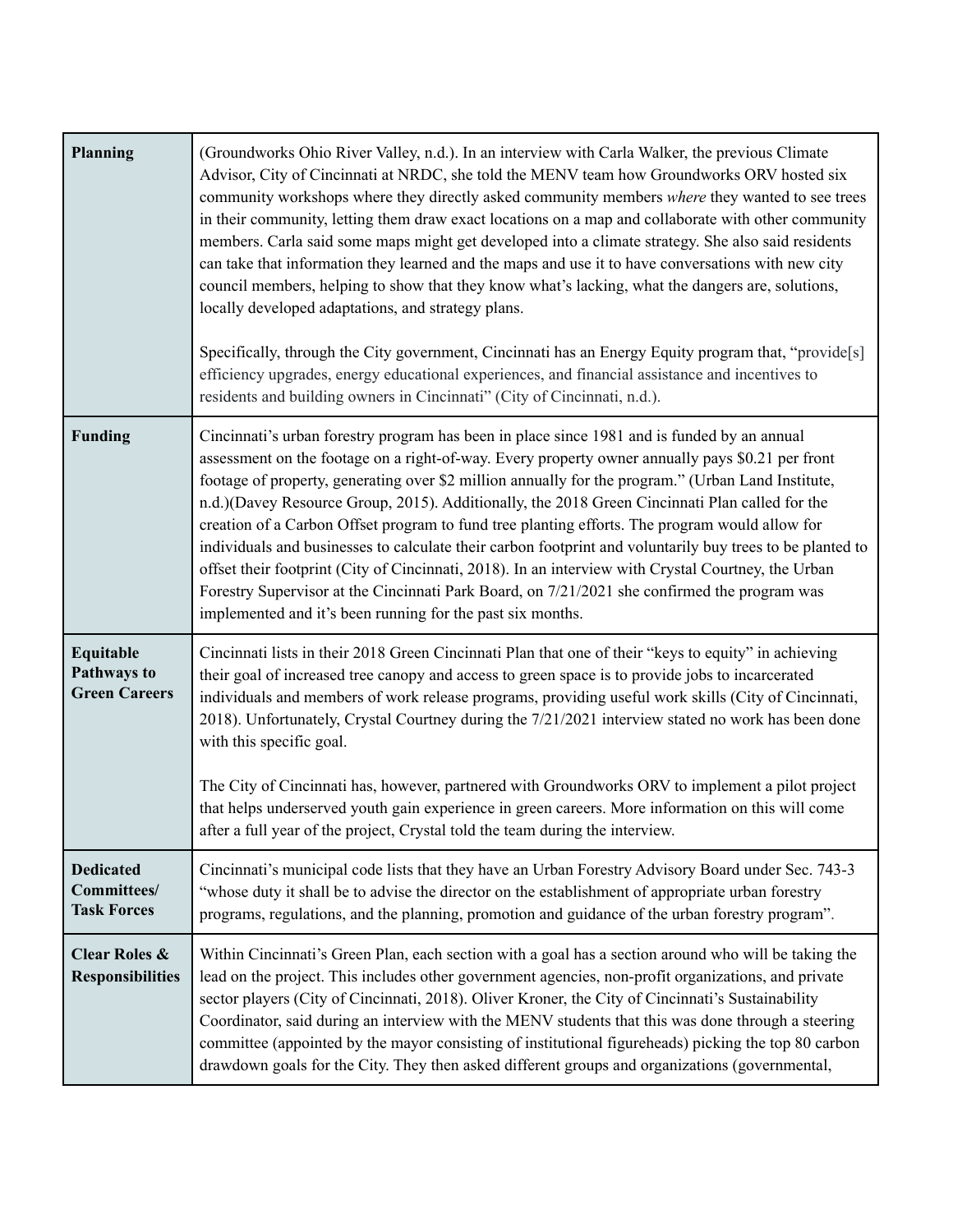|                                                               | non-profit, private) to choose which goals best align with their work. Accountability measures for<br>these roles and responsibilities, however, are currently unknown.                                                                                                                                                                                                                              |
|---------------------------------------------------------------|------------------------------------------------------------------------------------------------------------------------------------------------------------------------------------------------------------------------------------------------------------------------------------------------------------------------------------------------------------------------------------------------------|
| <b>Collaboration</b><br><b>Towards</b><br><b>Common Goals</b> | While the City of Cincinnati does not have an urban forestry master plan, forestry is incorporated in<br>many of their plans. As mentioned above, the City is looking at incorporating urban tree canopy to<br>help combat their urban heat issue. Also mentioned, the City is pairing urban tree canopy goals with<br>their 2018 Green Cincinnati plan to reach their sustainability and GHG goals. |
| <b>City</b><br><b>Maintenance of</b><br><b>Public Trees</b>   | Control, planting, care, and maintenance of shade trees paid for through an annual levy (Urban<br>Land Institute, n.d.). Every street tree is inspected and maintained, if necessary, at least every six<br>years. Roughly 12,000 trees are inspected in a typical year (Trombly, 2017).                                                                                                             |
| <b>Ordinances</b>                                             | Reference funding and maintenance. Revised Code 727. Also, reference Cincinnati's municipal<br>code chapter 743, which deals exclusively with urban forestry.                                                                                                                                                                                                                                        |

*Miami Beach* **-** In October 2020, the city adopted its first urban forestry master plan that was developed through the lens of climate adaptation and resilience. The first section of the plan outlines the current state of Miami Beach with assessments of tree inventory, canopy distribution, stakeholder engagement efforts, and standing policies and practices related to urban forestry initiatives. It also provides the city's target to "achieve 22% tree canopy cover city-wide by 2040," as well as other goals, recommendations, and next steps to achieving a climate resilient and more robust tree canopy. The second section of the plan is an "Urban Canopy Toolbox" which details tools to help government officials, contractors, and developers with the implementation of the items outlined in the first section of the plan.

| <b>Assessing</b><br><b>Distribution</b>                       | The City of Miami Beach conducted an urban heat island analysis to understand the impacts of<br>impervious surfaces and temperatures on the city and pinpoint the area where city resources and<br>outreach on tree planting and maintenance are most needed. The analysis modeled the surface<br>temperature of Miami Beach during one of the city's hottest months in August which allowed the<br>city to identify where surface temperatures were highest and the urban heat island effects were the<br>greatest. While the city as a whole is experiencing warm temperatures in August, areas in North<br>Beach and South Beach are shouldering the greatest urban heat island burdens, including<br>respiratory difficulties, heat stroke, and heat-related mortality (City of Miami Beach, 2020). |
|---------------------------------------------------------------|---------------------------------------------------------------------------------------------------------------------------------------------------------------------------------------------------------------------------------------------------------------------------------------------------------------------------------------------------------------------------------------------------------------------------------------------------------------------------------------------------------------------------------------------------------------------------------------------------------------------------------------------------------------------------------------------------------------------------------------------------------------------------------------------------------|
| <b>Equity</b><br>Performance<br>Metrics/<br><b>Indicators</b> | Within the urban forest master plan, the city committed to identifying metric(s) to measure equity<br>in tree canopy distribution, such as rental vs. owner-occupied, median household income, tree<br>benefits per capita, urban heat island index, and human health indicators. The analyses will be<br>conducted by overlaying the equity metric GIS layers with the urban tree canopy layer (City of<br>Miami Beach, 2020).                                                                                                                                                                                                                                                                                                                                                                         |
| <b>Social Equity</b><br>in Urban<br><b>Resilience</b>         | One of the goals of the urban forest plan is to develop canopy cover targets and tree planting or<br>preservation plans in areas that are below the city-wide neighborhood can opy cover average of                                                                                                                                                                                                                                                                                                                                                                                                                                                                                                                                                                                                     |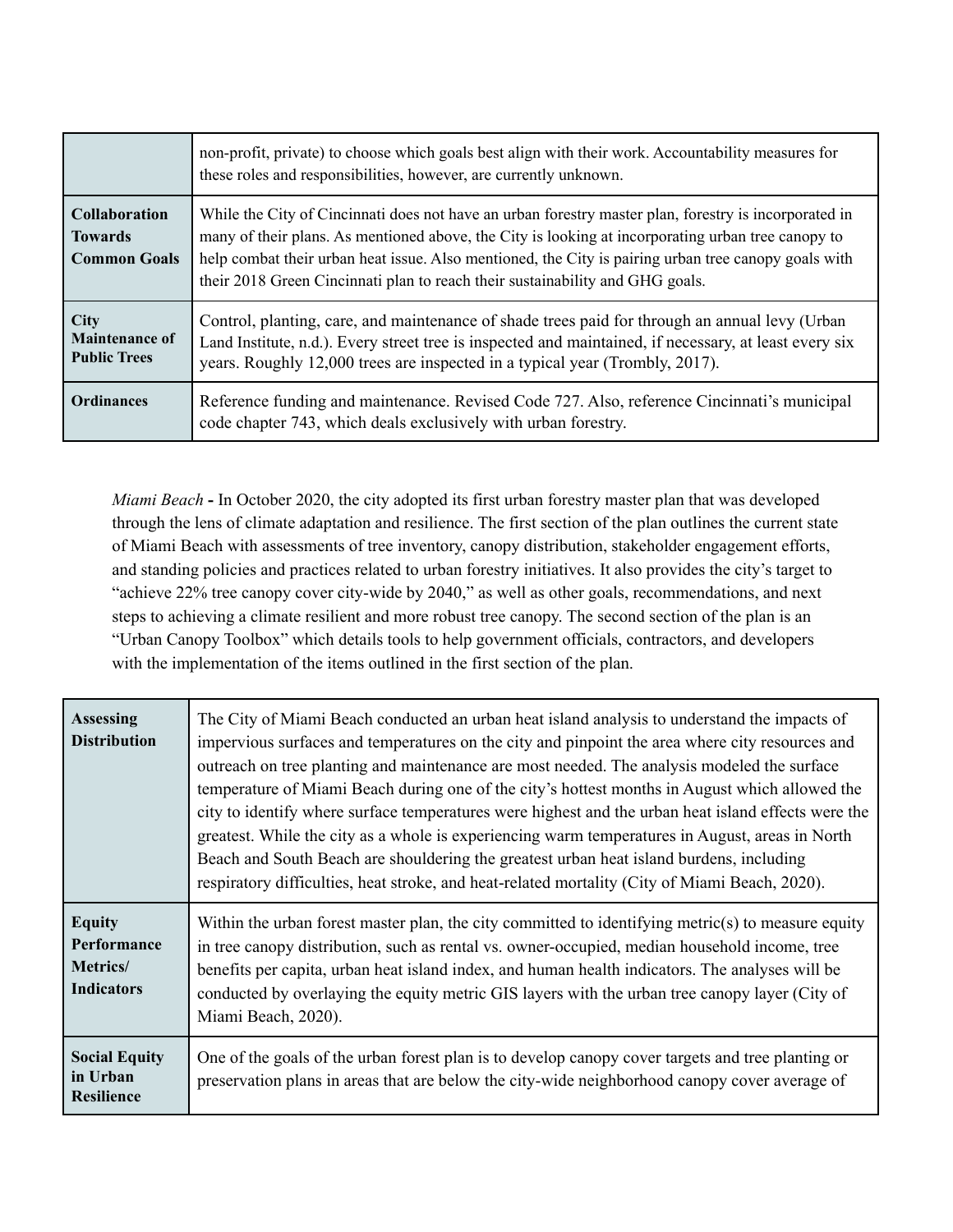| <b>Planning</b>                                             | 15%. To achieve this, the city will conduct a tree canopy equity analysis to prioritize outreach and<br>tree planting efforts where tree canopy is not equitably distributed.                                                                                                                                                                                                                                                                                                                                                                                                                                                                                                                                                                                                                                                                                                                                                                                                                                                                                                                                                                                                                                                                                                                                                                                                                                                                                                                                                                                                                                                                                                                                                       |
|-------------------------------------------------------------|-------------------------------------------------------------------------------------------------------------------------------------------------------------------------------------------------------------------------------------------------------------------------------------------------------------------------------------------------------------------------------------------------------------------------------------------------------------------------------------------------------------------------------------------------------------------------------------------------------------------------------------------------------------------------------------------------------------------------------------------------------------------------------------------------------------------------------------------------------------------------------------------------------------------------------------------------------------------------------------------------------------------------------------------------------------------------------------------------------------------------------------------------------------------------------------------------------------------------------------------------------------------------------------------------------------------------------------------------------------------------------------------------------------------------------------------------------------------------------------------------------------------------------------------------------------------------------------------------------------------------------------------------------------------------------------------------------------------------------------|
| Funding                                                     | Miami Beach's urban forestry division utilizes the following sources of funding for tree care,<br>planting, and landscape maintenance activities:<br>Miami Beach General fund<br>Tree Trust Fund (Generates revenue from tree permit plan review fees, inspection fees,<br>code violations, fines, contributions, and mitigation.)<br>Donations from the Commemorative Tree program<br>State of Florida Urban and Community Forestry grants (City of Miami Beach, 2020).                                                                                                                                                                                                                                                                                                                                                                                                                                                                                                                                                                                                                                                                                                                                                                                                                                                                                                                                                                                                                                                                                                                                                                                                                                                            |
| <b>Clear Roles &amp;</b><br><b>Responsibilities</b>         | According to the master plan, three divisions within the City of Miami Beach are responsible for<br>tree care, maintenance, and management. The Environment and Sustainability Department<br>Regulatory division is responsible for overseeing tree permits, ordinance enforcement, private<br>development plan reviews and internal/external project coordination. The Public Works<br>Department is in charge of landscape maintenance in medians, parking lots, coastal areas,<br>non-park city facilities, and select rights-of-way. The Parks & Recreation Department leads<br>managing and maintaining the city's park system. Parks Maintenance oversees contractors that<br>perform all routine landscape maintenance, including tree maintenance. Each division also has<br>International Society of Arboriculture certified arborists on staff and actively coordinate and<br>collaborate on urban forestry activities.                                                                                                                                                                                                                                                                                                                                                                                                                                                                                                                                                                                                                                                                                                                                                                                                   |
| <b>City</b><br><b>Maintenance of</b><br><b>Public Trees</b> | The City of Miami Beach must maintain trees and palms growing in city parks and along a<br>limited number of street rights-of-way/swales, but the primary responsibility of tree maintenance<br>in the public rights-of-way and those on private property falls on adjacent private property<br>owners. This has often led to improper maintenance, unnecessary tree removals and instances of<br>harm to trees (City of Miami Beach, 2020). To correct this practice, the urban forest plan<br>describes a pathway towards a proactive tree maintenance program and the transfer of all<br>right-of-way/swale tree maintenance responsibility to the city. The plan calls for Parks and<br>Recreation (with support from the Urban Forestry Division) to establish a three-person City Parks<br>crew dedicated to tree care and emergency tree maintenance. Additional maintenance efforts, as<br>noted in the plan, should include continuing to contract out tree maintenance, care, and removal<br>activities separately from litter removal and other landscape maintenance services to ensure that<br>proper care and attention is given to trees specifically.<br>The plan also identifies another critical goal to track and report on tree care, planting, and<br>maintenance activities that are to be completed annually. GIS-based tree/asset management<br>software systems like TreeKeeper, Cityworks, PubWorks can be used to manage, track, and report<br>on tree maintenance and planting activities. The plan notes that hiring an intern in the Urban<br>Forestry Division can create the capacity needed to enter data from tree permit applications and<br>private development projects into software systems. |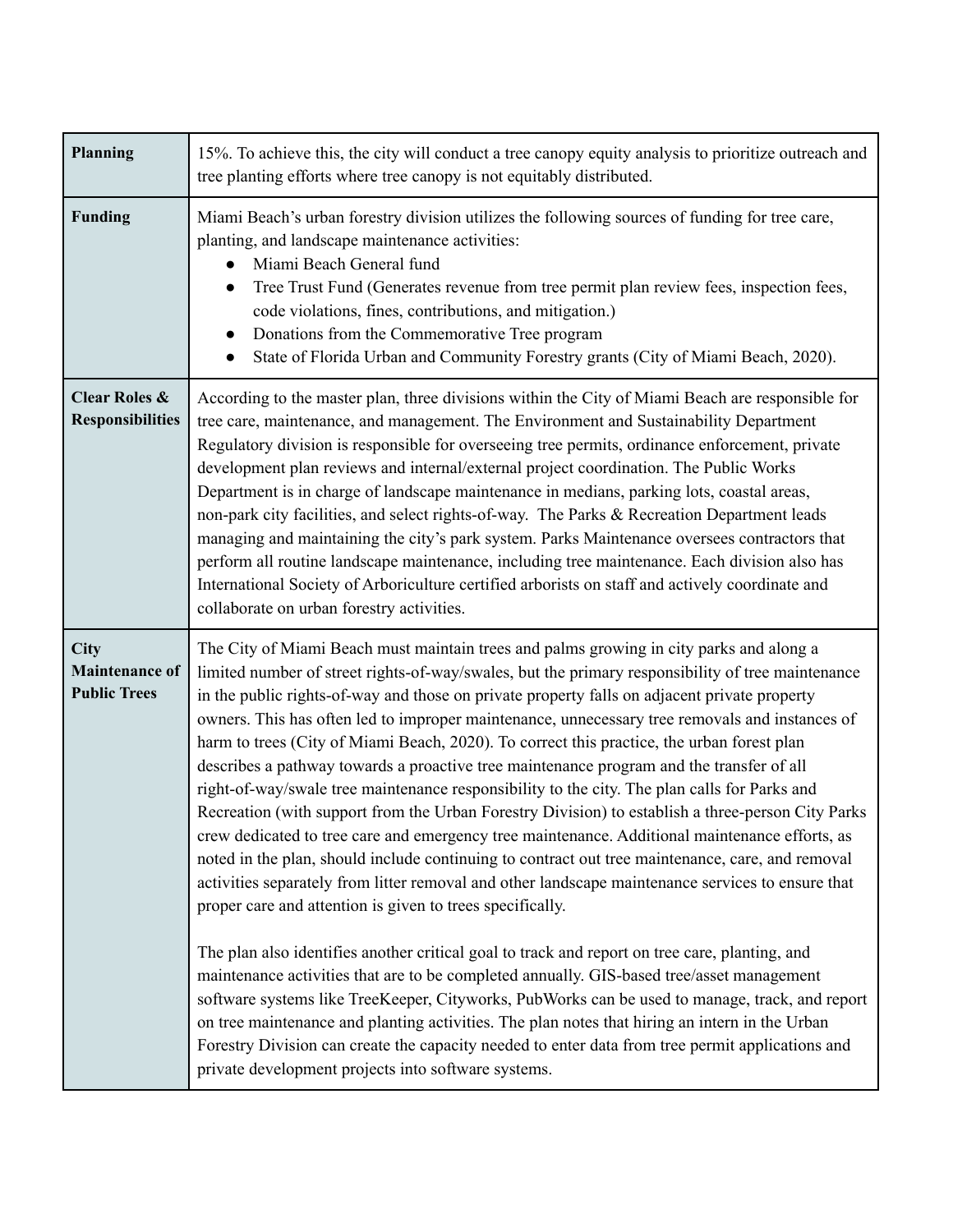| Collaborating<br><b>Towards</b><br><b>Common Goals</b> | The urban forest plan indicates that though City departments and divisions are strongly<br>encouraged to collaborate and coordinate, the Urban Forestry/Greenspace Management/Park<br>Maintenance may not always do so, and tree damage or removal that is avoidable can often occur.<br>In some instances, engagement between departments may occur, but the priorities of the project<br>may run counter to urban forestry goals. According to the plan, a review of select city master<br>plans, studies and policies was conducted to evaluate the influence that each will have on the<br>urban forestry master plan. Studies, plans and policies that ranked highest include the 2010<br>Sustainability Plan, Urban Forestry Division Policies and the 2018 Green Infrastructure Center's<br>urban tree canopy and stormwater study (City of Miami Beach, 2020).                                                                                                                                                                                                                                                                                                                                                                                                                                                                                                                                                                                                                                                                                                                                                      |
|--------------------------------------------------------|-----------------------------------------------------------------------------------------------------------------------------------------------------------------------------------------------------------------------------------------------------------------------------------------------------------------------------------------------------------------------------------------------------------------------------------------------------------------------------------------------------------------------------------------------------------------------------------------------------------------------------------------------------------------------------------------------------------------------------------------------------------------------------------------------------------------------------------------------------------------------------------------------------------------------------------------------------------------------------------------------------------------------------------------------------------------------------------------------------------------------------------------------------------------------------------------------------------------------------------------------------------------------------------------------------------------------------------------------------------------------------------------------------------------------------------------------------------------------------------------------------------------------------------------------------------------------------------------------------------------------------|
| <b>Climate</b><br><b>Resiliency</b>                    | Miami Beach's iconic palm tree species constitute more than 55% of the public tree population,<br>far exceeding the 30% guideline. The lack of public tree diversity makes existing trees vulnerable<br>to disease, pests and interferes with the benefits that urban trees provide. The urban forest master<br>plan outlines the target that palms should make up no more than 25% of the public tree population<br>by 2050 and calls for moratoriums on certain palm or other tree species "that are above the<br>10-20-30 diversity rule (City of Miami Beach, 2020).<br>In the development of the Master Tree and Palm Palette list for the City's urban forester, various<br>criteria were considered in the selection. These consider the factors needed to ensure that selected<br>trees and palms have the greatest chance of survival within Miami Beach. By focusing on these<br>more extreme conditions in the City, a list can be developed that can serve both the areas of<br>highest constraints (e.g., multi-family areas and the commercial and hotel use corridors) as well as<br>those areas more conducive to the growth of trees (e.g., single-family home use areas). The<br>following criteria were used to evaluate the likeliness of tree adaptability and resilience:<br>1. Drought and Urban Heat Island Tolerance<br>2. Leaf or Fruit Litter<br>3. Maintenance Required<br>4. Overall Longevity<br>5. Resilience to Relocation<br>Root System Characteristics<br>6.<br><b>Salt Tolerance</b><br>7.<br>Shade Cast<br>8.<br>Storm and High-Wind Tolerance<br>9.<br>10. Tolerance to Crown-Raising |
| <b>Promising</b><br>Policies &<br><b>Ordinances</b>    | The City of Miami Beach's Code Compliance Division works with the Urban Forestry Division to<br>enforce city codes related to tree protection and preservation; however, Code Compliance is<br>responsible for enforcing all city codes and tree care and preservation violations are not currently<br>a high priority (City of Miami Beach, 2020).<br>City of Miami Beach Relevant Ordinances                                                                                                                                                                                                                                                                                                                                                                                                                                                                                                                                                                                                                                                                                                                                                                                                                                                                                                                                                                                                                                                                                                                                                                                                                              |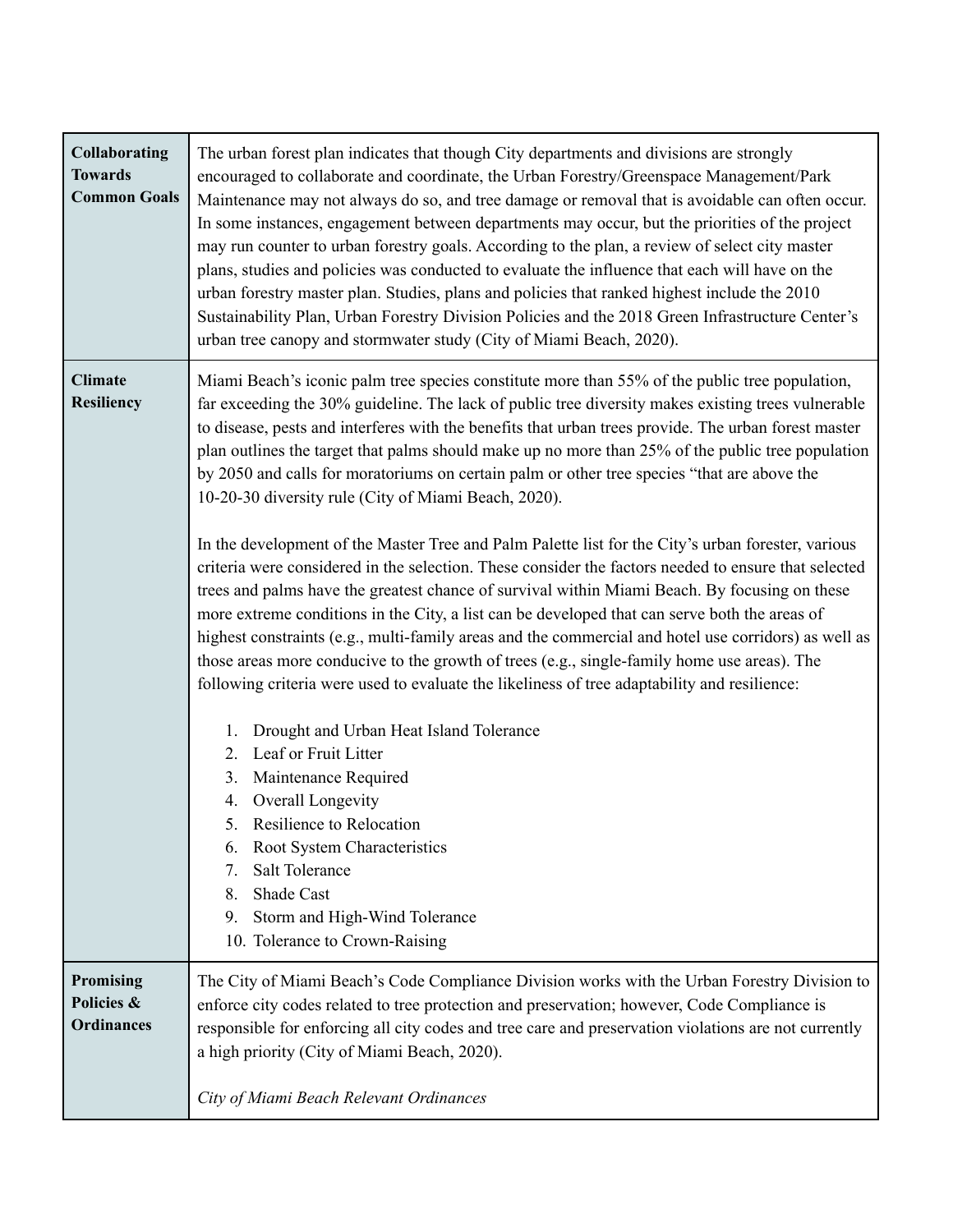**Chapter 46, Division II:** A comprehensive tree preservation ordinance that includes goals to promote canopy cover, increase species diversity, and tree preservation and align with the goals, recommendations and next steps listed in the urban forest master plan.

**Chapter 126, Section 126-5:** The code maximizes the number of trees that can be planted by requiring a maximum average spacing of 20 feet. While the tree planting requirements allow palms to be planted, they cannot be counted towards meeting the required number of trees on site. This encourages residents, developers, and businesses to plant more shade trees. The code also requires a minimum of 2 lot trees to be planted within the "energy conservation zone" of a lot. This encourages the planting of trees to shade buildings and provide the maximum energy savings.

*New York City* - The Forest for All NYC in June 2021 released the NYC Urban Forest Agenda with the goal of achieving 30% canopy cover by 2035 in "a way that is equitable and just" (Forest for All NYC, 2021). The agenda seeks to create an urban forest master plan and to develop careers in urban forestry. It also aims to strengthen tree regulations, establish incentive programs, and set up wood waste reuse projects. The coalition notes that trees on public or private property are not legally protected in NYC and that public funding is currently inefficient or dedicated to temporal government initiatives like MillionTreesNYC.

| Partnerships                                                                    | The NYC Urban Forest Agenda united 50 diverse organizations dedicated to enhancing the urban<br>forest, ranging from the New York City Department of Parks and Recreation to the New York<br>City Environmental Justice Alliance, the New York City Housing Authority, and the Real Estate<br>Board of New York. Informed by the distinct perspectives of these different organizations, the<br>agenda is a shared vision that can help shape strategic planning, maintenance and management,<br>investment, learning, research, and policy for the city's urban forest. The agenda emerged from<br>the urgent climate, equity, and sustainability issues facing the city that intersect across the<br>interests of each partner organization (Forest for All NYC, 2021).                                                                                                                                                                                                                                                                                                                                          |
|---------------------------------------------------------------------------------|--------------------------------------------------------------------------------------------------------------------------------------------------------------------------------------------------------------------------------------------------------------------------------------------------------------------------------------------------------------------------------------------------------------------------------------------------------------------------------------------------------------------------------------------------------------------------------------------------------------------------------------------------------------------------------------------------------------------------------------------------------------------------------------------------------------------------------------------------------------------------------------------------------------------------------------------------------------------------------------------------------------------------------------------------------------------------------------------------------------------|
| <b>Social Equity in</b><br><b>Urban</b><br><b>Resilience</b><br><b>Planning</b> | Fairer distribution and equitable access to the benefits of the urban forest are central pillars of the<br>NYC Urban Forest Agenda. The agenda supports the development of community-scale urban<br>forest plans and goals in order to avoid the pitfalls of the MillionTreesNYC initiative that failed<br>to strategically target the areas that are in most need of tree canopy and furthered tree inequity<br>instead (Garrison, 2019). The Forest For All NYC coalition, Community Districts, and<br>community members will integrate community-led forestry efforts into local planning processes<br>and co-create related goals for each of the 59 Community Districts and five boroughs. Such goals<br>must consider current tree cover needs, local geography, the needs or concerns of the community,<br>and tree survival rates in designated areas. Giving communities shared ownership may allow for a<br>more comprehensive look at the characteristics of a community and can provide additional<br>capacity for identifying areas with high or low potential for tree planting (Forest for All NYC, |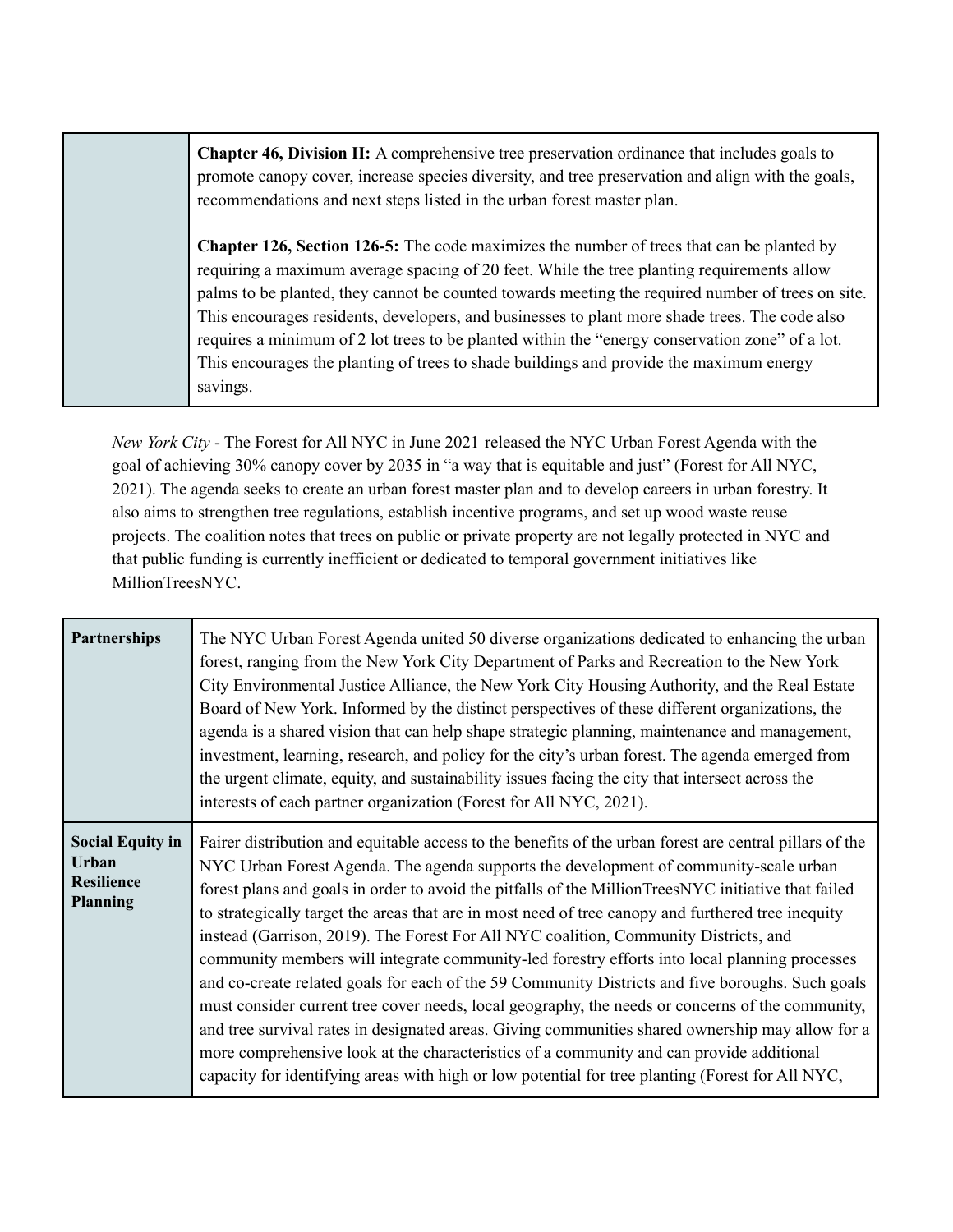|                                                               | 2021). This approach can help balance meeting the needs of the community as well as climate<br>and sustainability city-wide goals.                                                                                                                                                                                                                                                                                                                                                                                                                                                                                                                                                                                                                                                                                                                                                                                    |
|---------------------------------------------------------------|-----------------------------------------------------------------------------------------------------------------------------------------------------------------------------------------------------------------------------------------------------------------------------------------------------------------------------------------------------------------------------------------------------------------------------------------------------------------------------------------------------------------------------------------------------------------------------------------------------------------------------------------------------------------------------------------------------------------------------------------------------------------------------------------------------------------------------------------------------------------------------------------------------------------------|
| <b>Assessing</b><br><b>Distribution</b>                       | Apart from the MillionTreesNYC and Cool Neighborhoods NYC initiatives, the city does not<br>have an overarching plan, vision, or goals related to its urban forest. To address this gap, the NYC<br>Urban Agenda highlights the need for "tangible, specific, and measurable goals and targets that<br>transcend government administrations" and that are rooted in climate resiliency and<br>distributional equity (Forest for All NYC, 2021).                                                                                                                                                                                                                                                                                                                                                                                                                                                                       |
| <b>Funding</b>                                                | Funding for urban forestry initiatives has been historically contingent on temporal government<br>initiatives that change with mayoral administrations (Forest for All NYC, 2021). To combat this,<br>the Forest for All coalition is slated to launch a campaign for a dedicated multi-year city budget<br>commitment for urban forestry projects such as monitoring and routine assessments. The<br>campaign will also create a grassroots advocacy training program to increase capacity of local<br>organizations to lobby for public and private funding, as groups from underserved communities<br>tend to lack adequate funding to start or continue tree stewardship activities due to the lack of<br>grants available to small community groups or unequal access to advocacy training. According to<br>the agenda, the distribution of funds will be grounded in justice, equity, diversity, and inclusion. |
| Equitable<br>Pathways to<br><b>Green Careers</b>              | The agenda identifies expanding urban forestry career and leadership opportunities as a way to<br>advance equity and a Just Transition in communities that are underemployed and most vulnerable<br>to the impacts of climate change. Such opportunities will be expanded through partnerships with<br>higher-education institutions to create urban forestry-specific degree and certificate programs and<br>advocacy around urban forestry positions that pay livable wages and are year-round. Currently,<br>there are no forestry degree programs at any of the City University of New York institutions<br>(Forest for All NYC, 2021). This practice will increase the diversity of the urban forest workforce<br>and ensure that tree care professionals are able to acquire the technical qualifications needed to<br>enter the field.                                                                         |
| <b>Dedicated</b><br>committed<br>coalition/task<br>force      | The Forest for All NYC coalition includes partners from various sectors that will provide allotted<br>time and space to plan and implement the actions outlined in the NYC Urban Forest Agenda. The<br>purpose of the coalition will be to hold groups accountable on achieving the agenda's<br>commitments, identifying emerging priorities, and getting other relevant stakeholders to the table.<br>This dedicated coalition can remedy capacity concerns and ensure sustained progress on the<br>agenda.                                                                                                                                                                                                                                                                                                                                                                                                          |
| <b>Collaborating</b><br><b>Towards</b><br><b>Common Goals</b> | Given that NYC does not have any formal urban forestry plans, the creation of an urban forest<br>master plan is a key action outlined in the NYC Urban Forest Agenda. Developing a master plan<br>will help integrate trees into other NYC plans, including the Streets Master Plan, Comprehensive<br>Waterfront Plan, Climate Resiliency Design Guidelines, and the pending Environmental Justice<br>Plan. A Master Plan will increase visibility, help galvanize public interest and engagement, and                                                                                                                                                                                                                                                                                                                                                                                                                |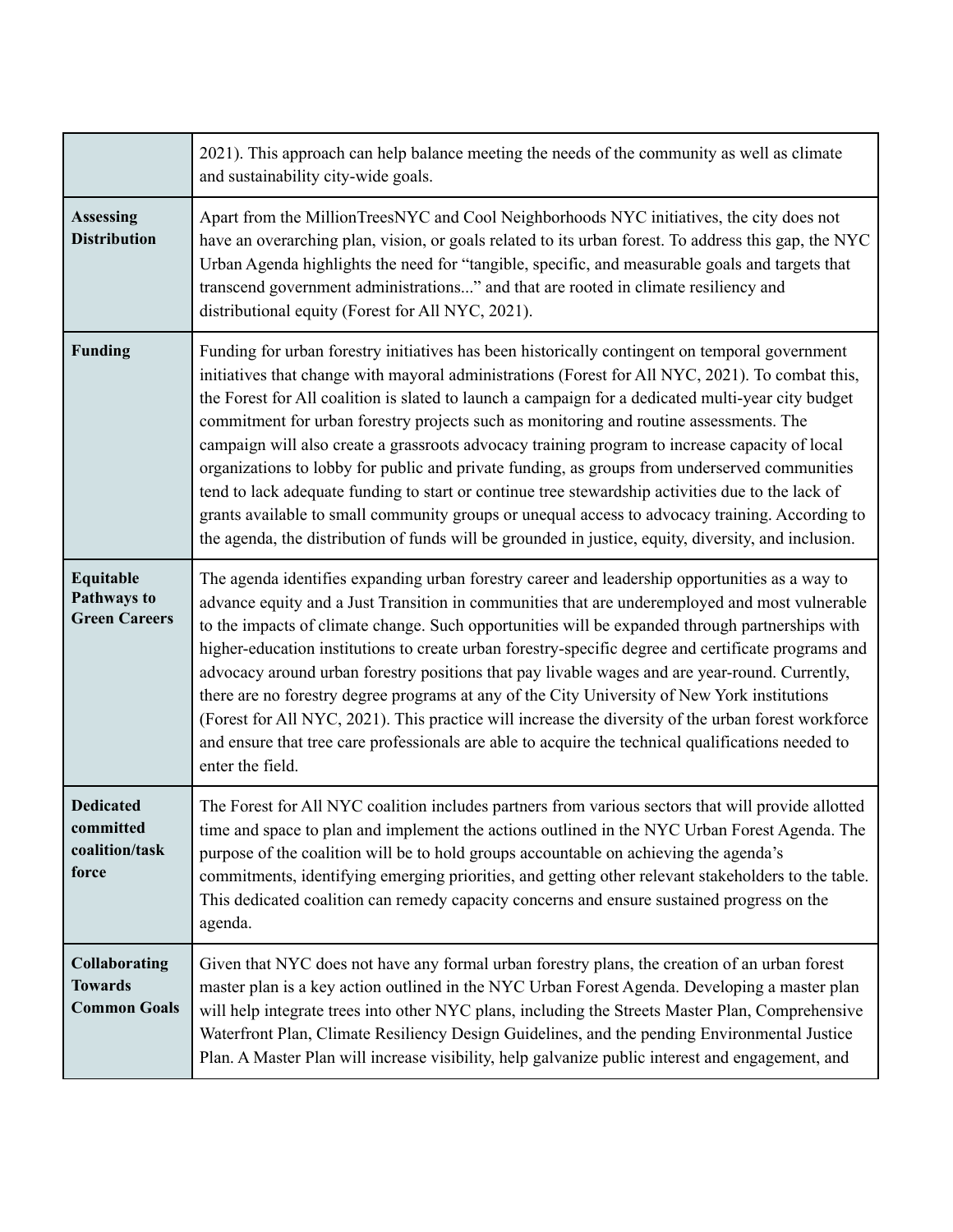|                                                             | allocate more funding toward needed urban forestry projects, particularly to environmental justice<br>and climate-vulnerable neighborhoods                                                                                                                                                                                                                                                                                                                                                                                                                                 |
|-------------------------------------------------------------|----------------------------------------------------------------------------------------------------------------------------------------------------------------------------------------------------------------------------------------------------------------------------------------------------------------------------------------------------------------------------------------------------------------------------------------------------------------------------------------------------------------------------------------------------------------------------|
| <b>City</b><br><b>Maintenance of</b><br><b>Public Trees</b> | Within the 2018 Forest Management Framework $-$ a joint project of the non-profit Natural Areas<br>Conservancy (NAC) and the New York City Department of Parks and Recreation (NYC Parks) –<br>is a comprehensive "staffing vision" to carry out forest monitoring and maintenance efforts. The<br>vision states that publicly funded staff from NYC Parks, privately funded staff from NAC, and<br>volunteers will fill these roles and outline proposed positions and the type of work needed to<br>implement these areas of the plan (Natural Areas Conservancy, 2019). |

*Pittsburgh, PA*- A city that's brought up equitable tree canopy since as early as 2012, Pittsburgh shows lots of promising practices and policies around equitable urban forestry. Their 2012 urban forestry master plan was the result of high collaboration between government, non-profit, and private sector groups. Additionally, Pittsburgh has found many unique ways to go about funding their urban forestry programs (although funding was still a point of need in an interview with Danielle Crumrine, Tree Pittsburgh's Executive Director). One of the City's strengths, as voiced by Danielle, is their data.

| <b>Partnerships</b>                                           | The City partners heavily with Tree Pittsburgh, a local non-profit dedicated to "enhancing community"<br>vitality by restoring and protecting the urban forest through tree planting and care, education,<br>advocacy, and land conservation" (Tree Pittsburgh, n.d.).<br>The City also is a partner in TreeVitalize, a state-funded, public-private partnership program in<br>Pennsylvania established by the Department of Conservation and Natural Resources to help<br>communities plan, plant, and care for trees (Pennsylvania Department of Conservation & Natural<br>Services, n.d.).                                             |
|---------------------------------------------------------------|-------------------------------------------------------------------------------------------------------------------------------------------------------------------------------------------------------------------------------------------------------------------------------------------------------------------------------------------------------------------------------------------------------------------------------------------------------------------------------------------------------------------------------------------------------------------------------------------------------------------------------------------|
| <b>Assessing</b><br><b>Distribution</b>                       | The Spatial Analysis Laboratory (SAL) at the University of Vermont's Rubenstein School of the<br>Environment and Natural Resources carried out the Tree Canopy Assessment in collaboration with<br>Allegheny County, Tree Pittsburgh, and the Pennsylvania Department of Conservation & Natural<br>Resources. Funding was provided by Allegheny County and the USDA Forest Service (O'Neil-Dunne,<br>2012).                                                                                                                                                                                                                               |
| <b>Equity</b><br>Performance<br><b>Metrics/Indicat</b><br>ors | In Pittsburgh's Urban Forest Master Plan, it calls for an increase in overall urban canopy from the 42%<br>they are at currently to 60% by 2032. Tree Pittsburgh, a non-profit and a lead partner who helped<br>develop the plan, states, "To better work with the unique challenges that exist in Pittsburgh's diverse<br>regions, Tree Pittsburgh is focused on working with communities to create neighborhood-level urban<br>forest master plans. The goal is to increase tree canopy cover and engagement on a localized scale by<br>planting more trees and ensuring their care" (Tree Pittsburgh, n.d., Neighborhood Initiatives). |
| <b>Social Equity</b><br>in Urban                              | The Equitable Street Tree Investment Strategy (please reference the Maintenance section below for<br>further detail).                                                                                                                                                                                                                                                                                                                                                                                                                                                                                                                     |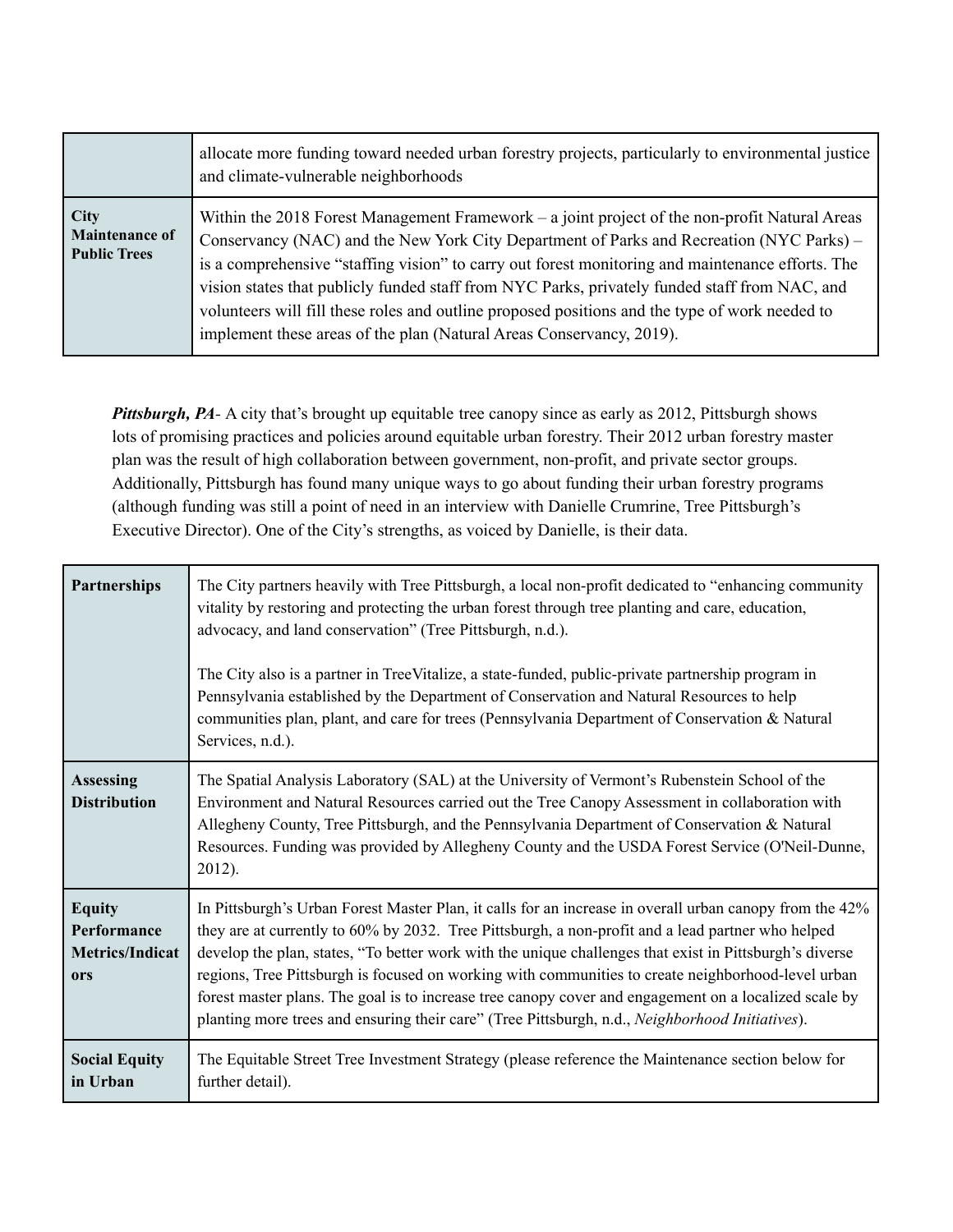| <b>Resilience</b><br><b>Planning</b>                |                                                                                                                                                                                                                                                                                                                                                                                                                                                                                                                                                                                                                                                                                                                                                                                                                                                                                                                                                                                                                                                                                                                                                                                                                                                                                                                                                                                                                                                                                                                                                                                                                                                                                                                                                                                                                                                                                                                                                                                               |
|-----------------------------------------------------|-----------------------------------------------------------------------------------------------------------------------------------------------------------------------------------------------------------------------------------------------------------------------------------------------------------------------------------------------------------------------------------------------------------------------------------------------------------------------------------------------------------------------------------------------------------------------------------------------------------------------------------------------------------------------------------------------------------------------------------------------------------------------------------------------------------------------------------------------------------------------------------------------------------------------------------------------------------------------------------------------------------------------------------------------------------------------------------------------------------------------------------------------------------------------------------------------------------------------------------------------------------------------------------------------------------------------------------------------------------------------------------------------------------------------------------------------------------------------------------------------------------------------------------------------------------------------------------------------------------------------------------------------------------------------------------------------------------------------------------------------------------------------------------------------------------------------------------------------------------------------------------------------------------------------------------------------------------------------------------------------|
| <b>Funding</b>                                      | Pittsburgh has a few modes of funding for different programs and efforts:<br>Shade Tree Commission (Shade Tree Commission, n.d.) (commission to be discussed in<br>further detail below) - A quasi-governmental entity tasked with "making recommendations to<br>City Government to restore and maintain the city's tree population" — is funded through the<br>Outdoor Advertising Excise Tax and the Alternative Compliance Fund. The Outdoor<br>Advertising Excise Tax — a response to Pittsburgh's inundation of billboard advertising — is<br>a 10 percent tax on billboard sales, rentals, and licenses in the city (money from this tax,<br>however, seems to be in a continuous battle in the courts) (Worthy, 2019). The Commission<br>receives money from the Alternative Compliance Fund when developers are unable to meet<br>street tree requirements.<br>TreeVitalize - TreeVitalize Pittsburgh is made possible due to this program and has planted<br>$\bullet$<br>33,000 trees since 2008 (Pennsylvania Department of Conservation & Natural Services, n.d).<br>TreePennsylvania, the Pennsylvania Urban and Community Forestry Council, is in charge of<br>administering the TreeVitalize grants throughout the state. Additional funding for this<br>program also comes from the state's Keystone Tree Fund, a voluntary \$3 check-off box on<br>Pennsylvania driver's license and vehicle registration online applications. In January of 2021,<br>the Keystone Fund raised \$23,000 towards tree planting efforts. The Fund also accepts direct<br>donations (Pennsylvania Department of Conservation & Natural Resources, 2021).<br>Reforestation Hub - A pilot program through the partnership of Cambium Carbon and the<br>$\bullet$<br>Arbor Day Foundation aimed at helping cities finance urban forestry initiatives through wood<br>reuse of fallen city trees and potentially the sale of carbon credits (City of Pittsburgh, 2021,<br>January 4) (Hopey, 2021). |
| <b>Dedicated</b><br>Committee/<br><b>Task Force</b> | The City of Pittsburgh's Shade Tree Commission (listed earlier in the Funding section) includes<br>Mayor-appointed and City Council-approved volunteers who approve recommendations to the<br>mayor's office and City Council on utilizing funds from the Shade Tree Trust Fund to advance urban<br>forestry initiatives. The committee has 15 members, consisting of city officials and various institutions<br>and organizations. This committee can be found under Pittsburgh's code of ordinance chapter 487,<br>Ord. 23-1998.                                                                                                                                                                                                                                                                                                                                                                                                                                                                                                                                                                                                                                                                                                                                                                                                                                                                                                                                                                                                                                                                                                                                                                                                                                                                                                                                                                                                                                                            |
| <b>Clear Roles &amp;</b><br><b>Responsibilities</b> | In the interview with Danielle Crumrine, she informed the team that Tree Pittsburgh was created by<br>the city to specifically take care of things such as taking on the care of the trees, the fundraising,<br>engaging with the community, and so on. Additionally, Pittsburgh has many and strong partnerships<br>around urban forestry as shown above in the funding section (TreeVitalize, Tree Pittsburgh, and the<br>City).                                                                                                                                                                                                                                                                                                                                                                                                                                                                                                                                                                                                                                                                                                                                                                                                                                                                                                                                                                                                                                                                                                                                                                                                                                                                                                                                                                                                                                                                                                                                                            |
| Maintenance                                         | In March of 2021, Mayor William Peduto and the City's Shade Tree Commission introduced a new<br>Equitable Street Tree Investment Strategy that will help equitably implement Peduto's 100,000 tree<br>vision over the next decade. The strategy was created in order to promote and fund maintenance and<br>tree care, support education, and increase awareness of urban forestry benefits in 10 low-income<br>neighborhoods with low tree canopy cover (WPXI News, 2021). The plan has four phases, with phase                                                                                                                                                                                                                                                                                                                                                                                                                                                                                                                                                                                                                                                                                                                                                                                                                                                                                                                                                                                                                                                                                                                                                                                                                                                                                                                                                                                                                                                                              |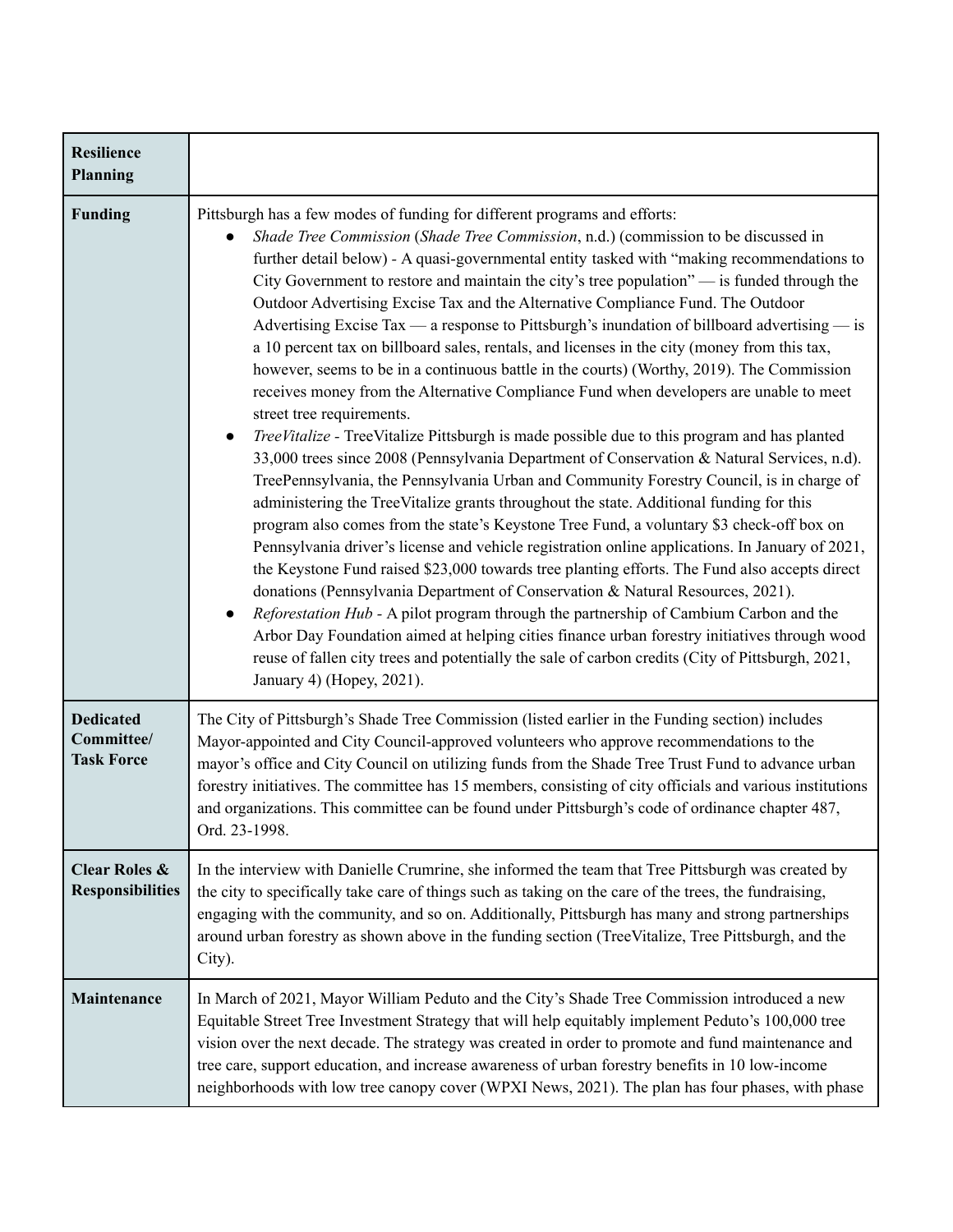|                                                               | four being to "identify the next 10 neighborhoods for investment," showing how the City hopes to<br>continue on with maintenance assistance to more and more neighborhoods as the strategy is<br>implemented (City of Pittsburgh, 2021, March 2)                                                                                                                                                                                |
|---------------------------------------------------------------|---------------------------------------------------------------------------------------------------------------------------------------------------------------------------------------------------------------------------------------------------------------------------------------------------------------------------------------------------------------------------------------------------------------------------------|
|                                                               | Additionally, Tree Pittsburgh has a Tree Tender volunteer program that teaches local residents how to<br>care for trees (Tree Pittsburgh, n.d., Volunteer)                                                                                                                                                                                                                                                                      |
|                                                               | Danielle Crumrine told MENV students in an interview that there is a policy and practice to never<br>plant a tree without a two-year maintenance plan established, whether it be school, street, or private.                                                                                                                                                                                                                    |
| <b>Collaborating</b><br><b>Towards</b><br><b>Common Goals</b> | Increasing tree canopy is listed many times throughout the City of Pittsburgh's Climate Action Plan<br>(City of Pittsburgh, 2018). Pittsburgh's urban forest is also mentioned in their Resilient Pittsburgh<br>plan, with collaboration in the City's goal of wanting to provide opportunities for community service<br>and volunteer with opportunities such as the Tree Tenders and TreeVitalize (City of Pittsburgh, 2017). |
| <b>Ordinances</b>                                             | Ch. 483 - Care & Maintenance; Ch. 487 - Shade Tree Commission; Ch. 485 - Damage (the person<br>who damages a public tree must pay fee); Ch. $918.02.C$ - Street Trees (Ord. 42-2005, §§ 28, 29) -<br>For new buildings, a street tree must be planted every 30 feet.                                                                                                                                                            |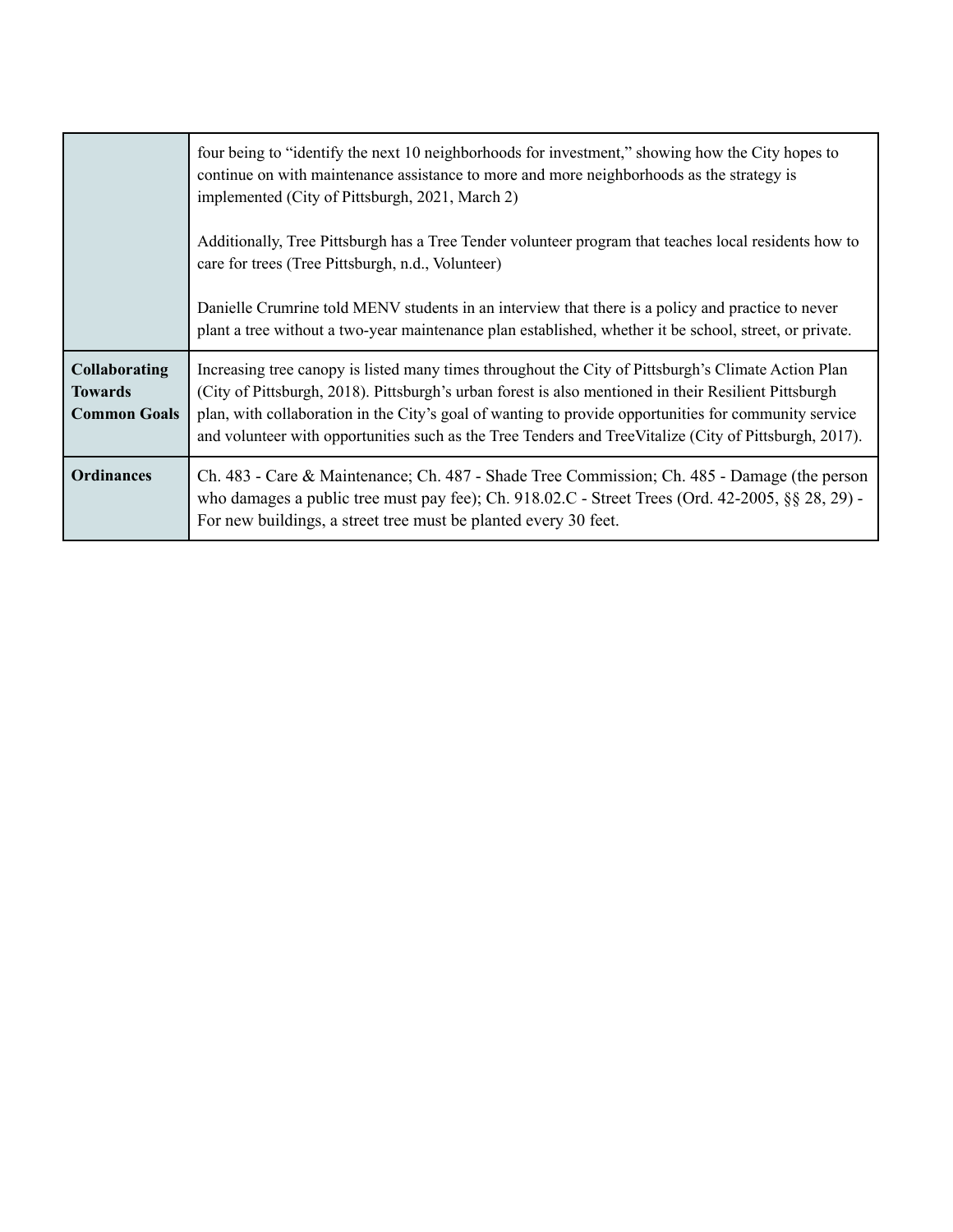*Portland, OR -* Portland has consistently demonstrated promising practices for progressing green initiatives into their city's planning processes. Portland was also one of the first cities to integrate an equity component into their urban forestry plans. However, the city has been identified as a city leading the country in UTC distribution disparities. Nonetheless, Portland is making significant strides to address these concerns through their equitable tree planting initiative.

| <b>Partnerships</b>                     | Portland partners with the Friends of Trees non-profit organization which consists of tree<br>planting programs that are designed to help the environment and bring people together<br>(Friends of Trees, 2021). The organization provides street and yard trees that cost \$35 each to<br>make it more affordable for all residents. Volunteers provide a 6-foot-tall tree from local<br>wholesale tree farms, then assist with planting and maintenance (Friends of Trees, 2021).<br>Additional programs include natural area restoration, education and job training, watering,<br>pruning, mulching, and monitoring of urban trees.<br>Portland's Neighborhood Tree Teams work with the city's Urban Forestry division on the<br>$\bullet$<br>community level to plan educational workshops, tree walks, or tree stewardship activities<br>such as pruning or planting (City of Portland, 2021a). This group also advocates for<br>community trees at neighborhood association meetings and acts as a connection between<br>residents and the Urban Forestry agency. In addition, community members can reach out to<br>Urban Forestry staff to learn about opportunities, such as tree plantings, tree giveaways,<br>pop-up arboreta, local tree care projects, community outreach and more. Furthermore, their<br>website provides educational materials and information regarding funding sources for various<br>types of tree stewardship activities (City of Portland, 2021a). |
|-----------------------------------------|-----------------------------------------------------------------------------------------------------------------------------------------------------------------------------------------------------------------------------------------------------------------------------------------------------------------------------------------------------------------------------------------------------------------------------------------------------------------------------------------------------------------------------------------------------------------------------------------------------------------------------------------------------------------------------------------------------------------------------------------------------------------------------------------------------------------------------------------------------------------------------------------------------------------------------------------------------------------------------------------------------------------------------------------------------------------------------------------------------------------------------------------------------------------------------------------------------------------------------------------------------------------------------------------------------------------------------------------------------------------------------------------------------------------------------------------------------------------------------------------|
|                                         | The Neighborhood Tree Steward Program collaborates with community partners, such as<br>Friends of Trees, Depave, Bureau of Environmental Services Tree Program, and the Office of<br>Neighborhood Involvement (City of Portland, 2021a).<br>Portland is accredited by the Arbor Day Foundation as a Tree City USA, a Tree City of the<br>World, and won the Tree City USA Growth Award due to the city's commitment to effective<br>urban forestry management. Notably, Portland's volunteers dedicated the most hours out of<br>any city in the US and are 2nd in global rankings in the Tree Cities of the World program<br>(City of Portland, 2021b).                                                                                                                                                                                                                                                                                                                                                                                                                                                                                                                                                                                                                                                                                                                                                                                                                                |
| <b>Assessing</b><br><b>Distribution</b> | Portland strives to connect community members with their urban forest through their street tree<br>inventory project. Since 2010, volunteers have mapped, measured, and identified nearly 250,000 trees<br>in Portland's streets and parks (City of Portland, 2021c). On their website, they provide a<br>user-friendly GIS map that allows residents to search their neighborhood and determine the number of<br>trees that have been inventoried. Due to the COVID-19 pandemic, the inventory project has been put<br>on pause and is set to resume in the summer of 2022 (City of Portland, 2021c).<br>The 2017 city-wide street tree inventory report provides data on the urban forest structure, tree<br>condition, planting sites and stocking level, and the urban forest's value and benefits (Portland Parks<br>and Recreation, 2017). This data reports tree inventory data that was obtained by volunteers and<br>urban forestry staff between 2010 - 2016. Key findings were a lack of diversity in tree species, not                                                                                                                                                                                                                                                                                                                                                                                                                                                      |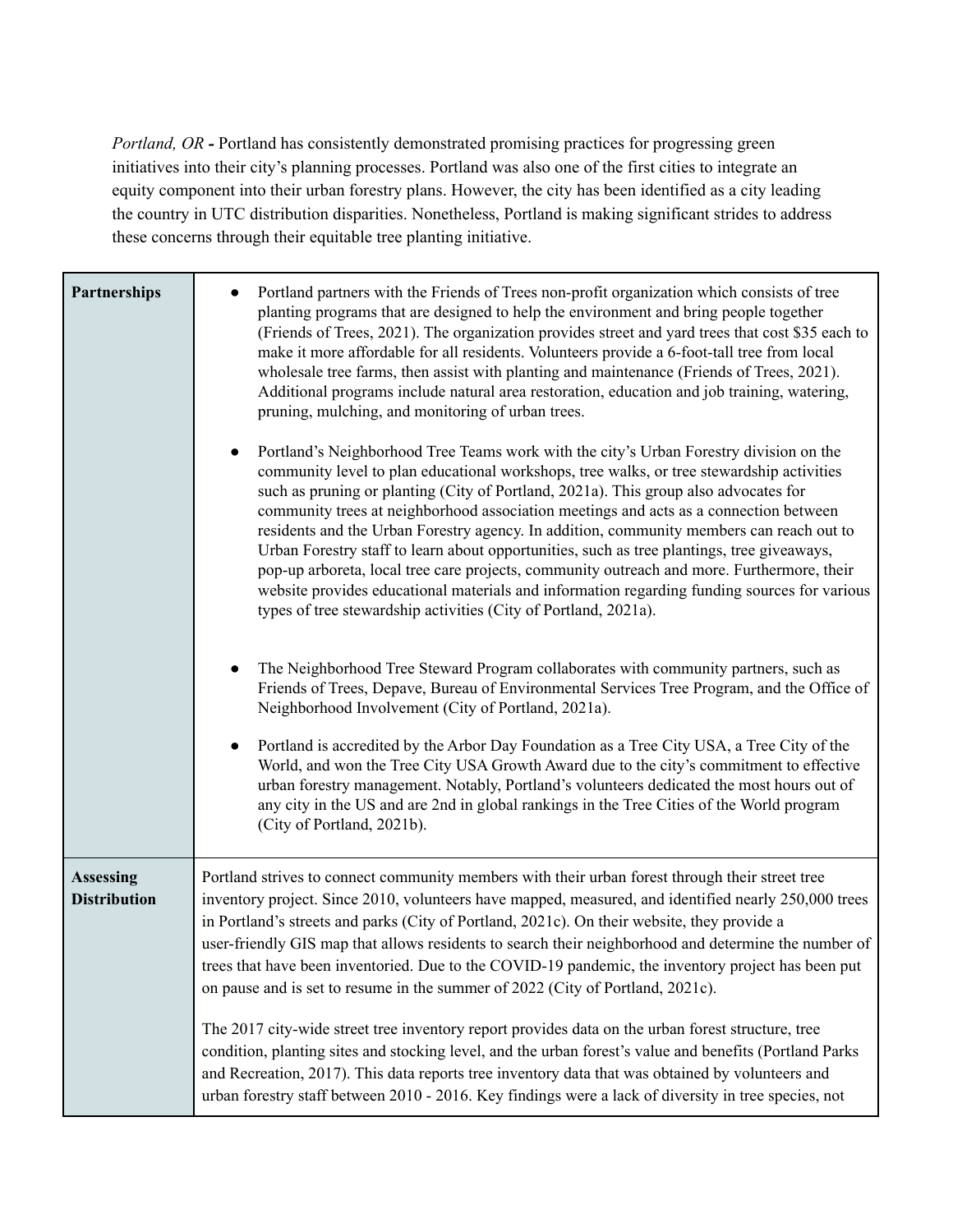|                                                                          | enough evergreens used in the urban area, not enough mature trees in the public right-of-way, and<br>only 20% street trees are from large varieties (Portland Parks and Recreation, 2017). Another notable<br>assessment was examining the uneven distribution of suitable planting sites available in different<br>neighborhoods. This poses limitations for enhancing canopy in this area, and planting on private<br>property may be the only option if creative expansion is not feasible (Portland Parks and Recreation,<br>2017).                                                                                                                                                                                                                                                                                                                                                                                                                                                                                                                                                                                                                                                                                                                                                                                                                                                                                                                                                                                                                                                                                                                                                                                                                                                                                                                                                                                                                                                                                                                                                                                                                                                                                                                                                                                                                                                                                                                                                                                                        |
|--------------------------------------------------------------------------|------------------------------------------------------------------------------------------------------------------------------------------------------------------------------------------------------------------------------------------------------------------------------------------------------------------------------------------------------------------------------------------------------------------------------------------------------------------------------------------------------------------------------------------------------------------------------------------------------------------------------------------------------------------------------------------------------------------------------------------------------------------------------------------------------------------------------------------------------------------------------------------------------------------------------------------------------------------------------------------------------------------------------------------------------------------------------------------------------------------------------------------------------------------------------------------------------------------------------------------------------------------------------------------------------------------------------------------------------------------------------------------------------------------------------------------------------------------------------------------------------------------------------------------------------------------------------------------------------------------------------------------------------------------------------------------------------------------------------------------------------------------------------------------------------------------------------------------------------------------------------------------------------------------------------------------------------------------------------------------------------------------------------------------------------------------------------------------------------------------------------------------------------------------------------------------------------------------------------------------------------------------------------------------------------------------------------------------------------------------------------------------------------------------------------------------------------------------------------------------------------------------------------------------------|
| <b>Equity</b><br>Performance<br>Metrics/<br><b>Indicators</b>            | In accordance with our interviews, the City of Portland tracks the geographical location of street trees<br>and overlays this data with race and socioeconomic data using arcGIS software. Additionally, the city<br>engages with the community and surveys their feedback on their tree planting strategy. Performance<br>indicators are incorporated into future planning processes, which is demonstrated in the city's<br>equitable tree planting strategy documentation (Portland Parks and Recreation, 2018).                                                                                                                                                                                                                                                                                                                                                                                                                                                                                                                                                                                                                                                                                                                                                                                                                                                                                                                                                                                                                                                                                                                                                                                                                                                                                                                                                                                                                                                                                                                                                                                                                                                                                                                                                                                                                                                                                                                                                                                                                            |
| <b>Social Equity in</b><br>Urban<br><b>Resilience</b><br><b>Planning</b> | In the 2004 Urban Forestry Management Plan, one of Portland's main objectives is to<br>provide equitable urban forest benefits for all residents of the city (Portland Parks and<br>Recreation, 2004). The City shares an annual report that establishes near and long-term urban<br>forestry goals starting in 2007. This Action Plan established equitable street tree distribution<br>as an outcome of Goal 3 (Portland Parks and Recreation, 2007, p. 17). Early priority actions<br>included targeting communities that have lower canopy and lower income neighborhoods for<br>street tree planting initiatives (Portland Parks and Recreation, 2007).<br>The 2020 Annual Action Report still aims to enhance the equitable distribution of trees and<br>$\bullet$<br>lists how their programs have contributed to this goal (Portland Parks and Recreation, 2021).<br>The City's Office of Equity and Human Rights developed a Racial Equity Toolkit that<br>ensures government actions and decisions are designed to achieve truly equitable outcomes<br>(City of Portland Office of Equity and Human Rights, 2017). The toolkit also identifies<br>progress on racial equity initiatives and determines how the success of these programs will be<br>tracked and measured over time.<br>The 'Growing a more equitable urban forest: Portland's citywide tree planting strategy' was<br>developed after performing community outreach, "including feedback from Community<br>Advisory Committee members and culturally-specific focus groups" (Portland Parks and<br>Recreation, 2018). This strategic plan acknowledges that Portland's distribution of trees is<br>unequal and linked to socioeconomic factors. Portland Parks and Recreation also partnered<br>with Portland State University to identify barriers, opportunities, and recommendations for<br>growing a more equitable urban forest (Portland Parks and Recreation, 2018). This document<br>outlines the key findings and recommendations that resulted from the project's outcomes.<br>Notable highlights: (i) acknowledgement of the barriers that inhibit progress for equity in<br>urban forestry. These fears and challenges can be addressed through engagement from<br>government entities. (ii) when engaging with underserved communities, government entities<br>should integrate culturally specific considerations, such as translation and interpretation<br>services, culturally relevant events, and allow for flexibility/adaptability for existing |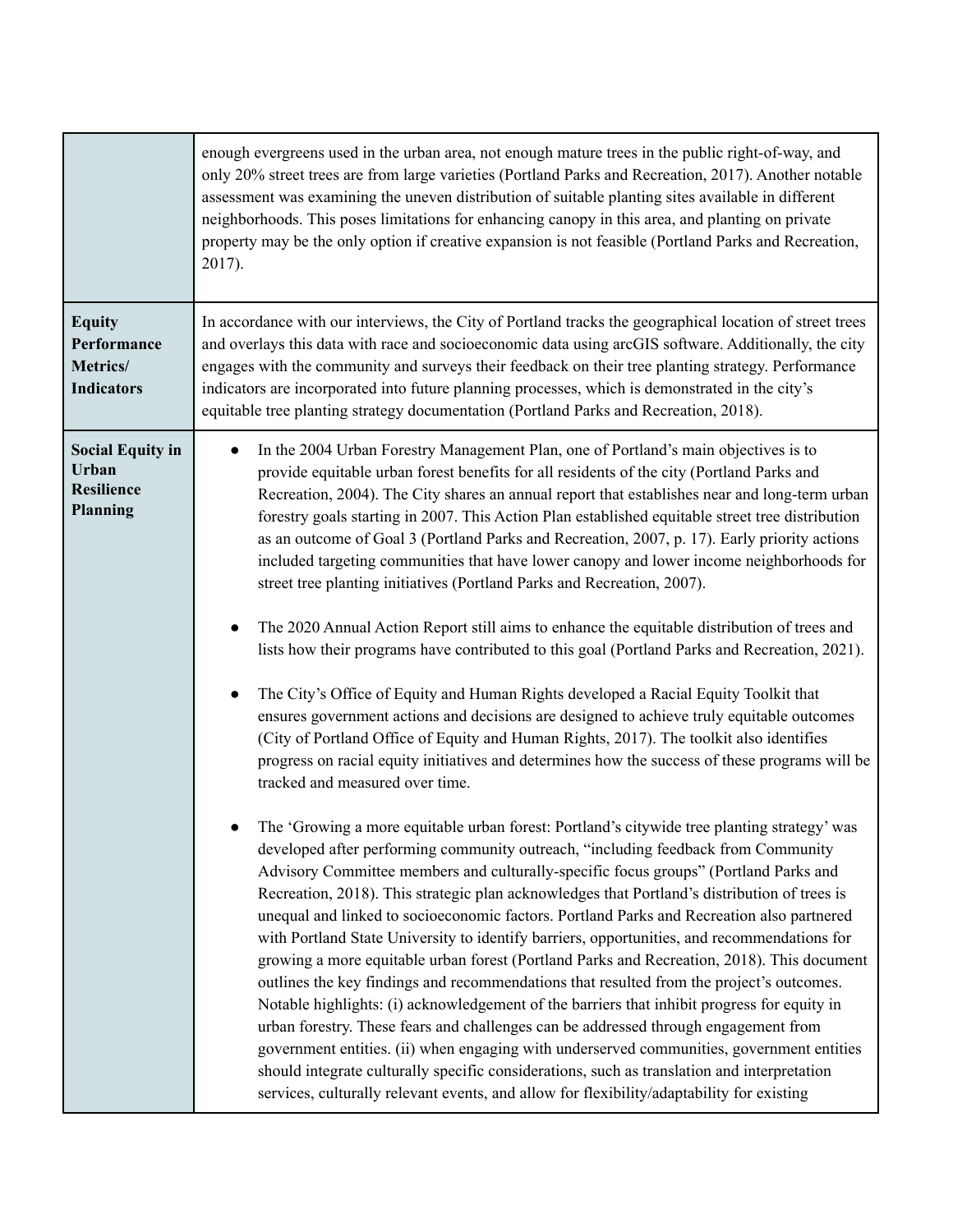|                | volunteer programs to include specific communities. (iii) community members want to play<br>an active role in the planning and maintenance of the urban forest - "67% of surveyed<br>respondents believe that the city should maintain street trees in the right of way and 74%<br>believe the city should prioritize street tree maintenance in lower-income areas". (iv)<br>additional considerations include addressing cost barriers, creating jobs for local residents,<br>advocating for trees at rental properties, and building trust with community members<br>(Portland Parks and Recreation, 2018).<br>Portland Parks & Recreation (PP&R) hosts Yard Tree Giveaways that offers free trees for<br>$\bullet$<br>residents that live in low-canopy communities or lower-income neighborhoods in East<br>Portland. In 2020, they gave away 760 trees for residents' yards that will be regularly visited<br>by urban forestry staff to ensure survival and monitoring (Portland Parks and Recreation,<br>2021).<br>The City of Portland's 2021 Federal Legislative and Regulatory Agenda looks to create<br>$\bullet$<br>opportunities for brownfield remediation in underserved communities by expanding U.S.<br>Environmental Protection Agency grants, create a federal anti-displacement program to<br>provide "programmatic funding to stabilize households" and to mitigate the risk of<br>gentrification, obtain federal funding for urban parks in low-income neighborhoods that lack<br>adequate access to greenspace, and invest in the U.S. Forest Service's Urban and Community<br>Forestry Program to help sustain the urban forest (City of Portland Office of Government<br>Relations, 2021).                                                                                    |
|----------------|---------------------------------------------------------------------------------------------------------------------------------------------------------------------------------------------------------------------------------------------------------------------------------------------------------------------------------------------------------------------------------------------------------------------------------------------------------------------------------------------------------------------------------------------------------------------------------------------------------------------------------------------------------------------------------------------------------------------------------------------------------------------------------------------------------------------------------------------------------------------------------------------------------------------------------------------------------------------------------------------------------------------------------------------------------------------------------------------------------------------------------------------------------------------------------------------------------------------------------------------------------------------------------------------------------------------------------------------------------------------------------------------------------------------------------------------------------------------------------------------------------------------------------------------------------------------------------------------------------------------------------------------------------------------------------------------------------------------------------------------------------------------------------------------------------|
| <b>Funding</b> | Portland has various funding sources that allow the City to give away free trees to the public.<br>The City of Portland Code 11.15.010 implemented the Tree Planting and Preservation Fund<br>that is used to plant trees on public or private property, including streets (City of Portland,<br>2019). The fund is also used to purchase conservation easements and to acquire land to<br>permanently protect existing trees. Contributions to the funding source include payments<br>from tree replacement permit issuance, payment made in lieu of preservation where planting<br>is not feasible due to "characteristics or construction, payment of restoration fees for<br>enforcement actions for private trees, and voluntary contributions" (City of Portland, 2019).<br>Portland Parks and Recreation offers financial assistance for tree stewardship events, such as<br>workshops, community projects, and outreach activities for Neighborhood Tree Stewards and<br>Neighborhood Tree Teams. Community members must apply for stewardship support and the<br>project must be eligible for approval. A key component to the Urban Forestry Stewardship<br>Support funding is that projects should benefit the public and are not available for privately<br>owned trees (City of Portland, 2021d).<br>The city also offers a variety of grants which include the BES Community Watershed<br>$\bullet$<br>Program Grants, East Multnomah Soil and Water Conservation District Grants, East Portland<br>Action Plan Grants, Nature in Neighborhoods Capital Grants, Neighborhood Small Grants<br>Program, and Portland Garden Club Grants. These funding sources give community<br>members the opportunity to initiate their own urban forestry projects if they meet the listed<br>criteria. |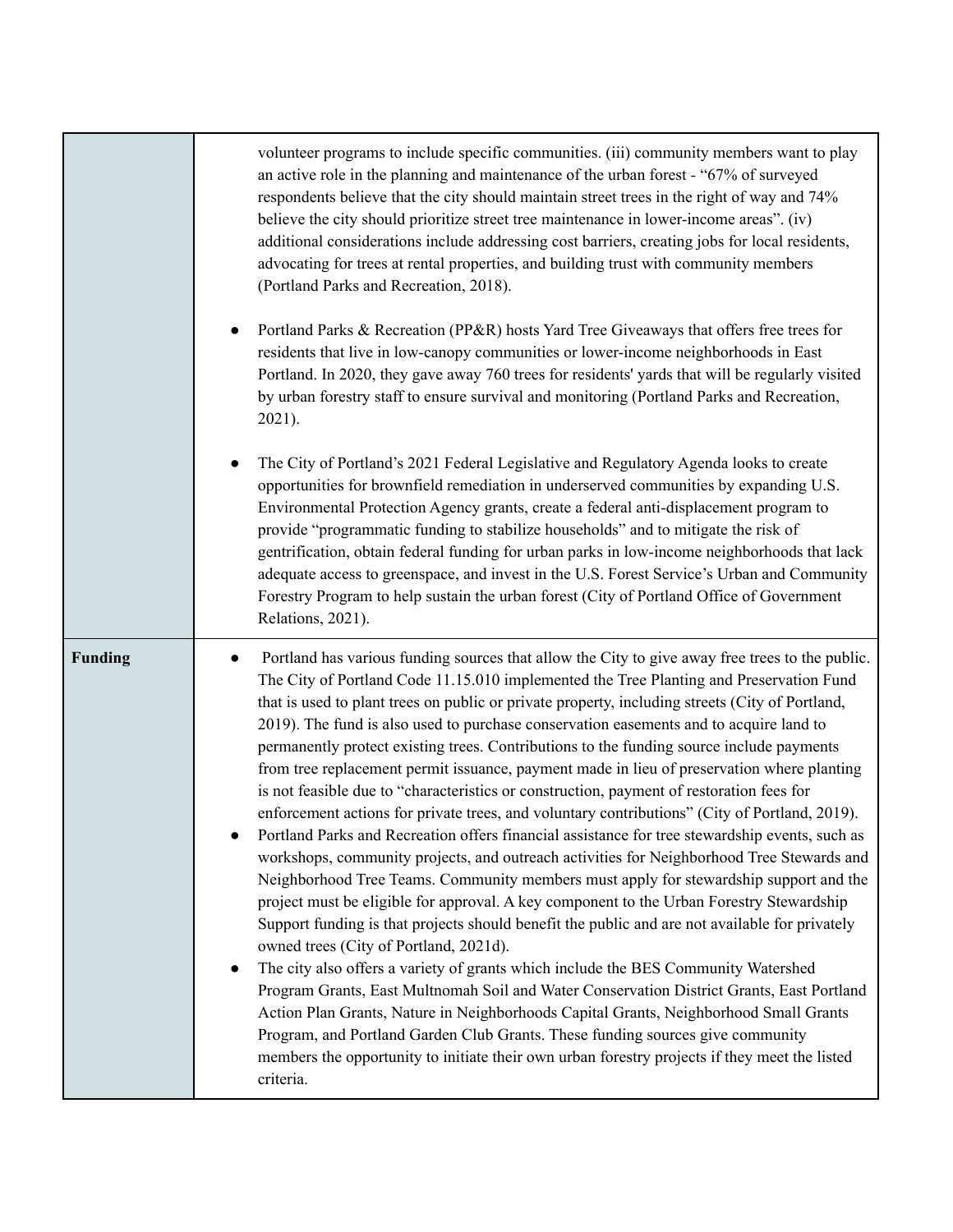| Equitable<br>Pathways to<br><b>Green Careers</b> | Portland Parks and Recreation offers various opportunities for employment and education in urban<br>forestry. Their programs include youth and young adult employment, education, and internship<br>programs in conservation, environmental education, and job training.<br>Portland's Youth Mentoring Collaborative provides guidance for diverse leaders to get<br>involved in environmental education and conservation. The Youth Mentoring Collaborative<br>partners with additional organizations, such as Portland Parks and Recreation, Metro, the<br>U.S. Fish and Wildlife Service, the Audubon Society, and more. These partners meet<br>regularly to share best practices and coordinate efforts. A key aspect to this organization is<br>providing tools for youth to get involved with "green careers". The partnership promotes<br>mentorship, networking with environmental employers, and volunteer opportunities that<br>enhance job skills (Ecotrust & PolicyLink, 2017, p. 35).<br>Portland is also taking a systemic approach to equitable hiring initiatives through the City's<br>$\bullet$<br>Prime Contractor Development Program, Subcontractor Equity Program, and Minority<br>Evaluator Program (Ecotrust & PolicyLink, 2017, p. 17). In 1995, a disparity study led to the<br>implementation of the Fair Contracting and Employment strategy to promote opportunities<br>for minority-owned, women-owned, and emerging small businesses (MWESB) (Ecotrust $\&$<br>PolicyLink, 2017, p. 19). These initiatives allow these firms to compete for contracts against<br>larger corporations by advertising, networking, and policy. Construction projects above<br>\$150,000 are required to allocate 20% of hard construction dollars to be contracted to<br>MWESB-certified firms as subcontractors (Ecotrust & PolicyLink, 2017, p. 19). These<br>contractors are involved with green infrastructure projects, ecological restoration activities,<br>urban forestry, public access to urban natural areas, and more.<br>Portland provides translational services regarding tree information in various languages (City of<br>Portland, 2021f). The city also encourages residents to request translation, interpretation,<br>accommodation, modification, or additional information as applicable. Job postings in the urban<br>forestry division are posted in Spanish and shared on social media. The PP&R Urban forestry division<br>offers free, hands-on workshops to the public that include pruning, species selection, tree plantings,<br>and education on pests that threaten the urban forest. To accommodate the impact of the COVID-19<br>pandemic, the City transitioned the workshops to an online format that also allowed residents to<br>interact with tree experts. These videos remained online for all residents to have access (Portland<br>Parks and Recreation, 2021, p. 6). The City's partnership with Friends of Trees promotes equity and<br>inclusion and looks to engage with diverse voices. |
|--------------------------------------------------|-------------------------------------------------------------------------------------------------------------------------------------------------------------------------------------------------------------------------------------------------------------------------------------------------------------------------------------------------------------------------------------------------------------------------------------------------------------------------------------------------------------------------------------------------------------------------------------------------------------------------------------------------------------------------------------------------------------------------------------------------------------------------------------------------------------------------------------------------------------------------------------------------------------------------------------------------------------------------------------------------------------------------------------------------------------------------------------------------------------------------------------------------------------------------------------------------------------------------------------------------------------------------------------------------------------------------------------------------------------------------------------------------------------------------------------------------------------------------------------------------------------------------------------------------------------------------------------------------------------------------------------------------------------------------------------------------------------------------------------------------------------------------------------------------------------------------------------------------------------------------------------------------------------------------------------------------------------------------------------------------------------------------------------------------------------------------------------------------------------------------------------------------------------------------------------------------------------------------------------------------------------------------------------------------------------------------------------------------------------------------------------------------------------------------------------------------------------------------------------------------------------------------------------------------------------------------------------------------------------------------------------------------------------------------------------------------------------------------------------------------------------------------------------------------------------------------------------------------------------------------------------------------------------------------------------------------------------------------------------------------------------------------------------------------------|
| Preventing<br>Green<br>Gentrification            | The City of Portland's Bureau of Planning and Sustainability (BPS) contracted an external consultant,<br>Dr. Lisa Bates, to assess vulnerability of gentrification and displacement in different neighborhoods.<br>The initial report was drafted in 2013 and a subsequent study was conducted in 2018. Portland<br>acknowledged that gentrification and displacement have been prominent in the last two decades and<br>sought to identify promising practices for addressing these concerns. Key findings from the report                                                                                                                                                                                                                                                                                                                                                                                                                                                                                                                                                                                                                                                                                                                                                                                                                                                                                                                                                                                                                                                                                                                                                                                                                                                                                                                                                                                                                                                                                                                                                                                                                                                                                                                                                                                                                                                                                                                                                                                                                                                                                                                                                                                                                                                                                                                                                                                                                                                                                                                           |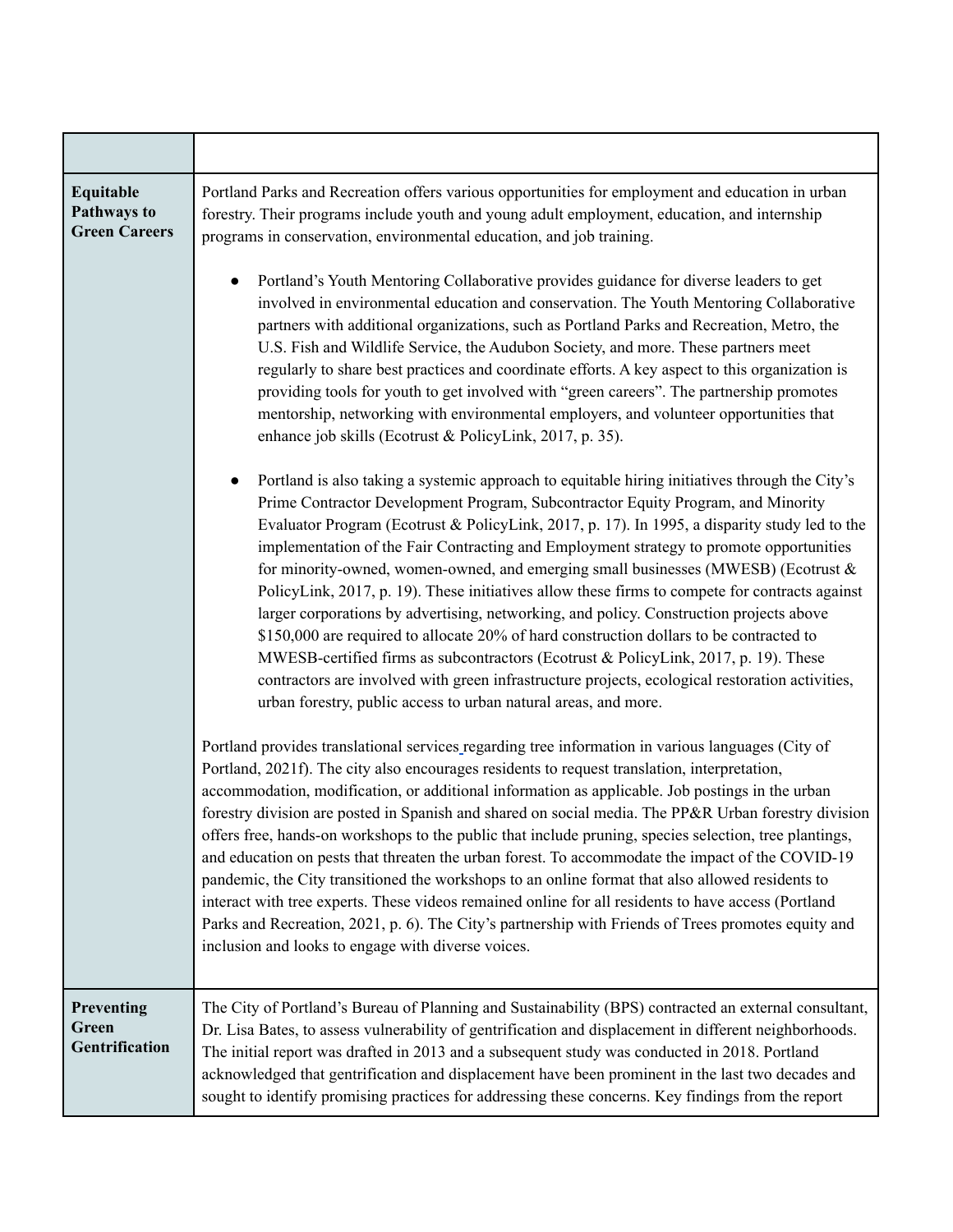|                                                      | suggested a need for (i) an inclusive development paradigm with a racial/ethnic equity lens, (ii) a<br>recognition of how public investments affect the private market, (iii) ways to anticipate housing<br>demands and market changes, and (iv) options for utilizing the public sector to regulate and engage a<br>range of private development and community actors to minimize the effects (Bates & City of Portland<br>Bureau of Planning and Sustainability, 2013, p. 4).<br>In the 2018 updated report, The BPS listed their goal for equitable access to affordable housing,<br>making special efforts for BIPOC communities, people with disabilities, and low-income households<br>(City of Portland Bureau of Planning and Sustainability, 2018). The City established a policy<br>framework that evaluates plans and investments, mitigates anticipated impacts, coordinates plans and<br>investments with programs that protect residents in impacted neighborhoods, and uses public<br>investments to create permanently affordable housing (City of Portland Bureau of Planning and<br>Sustainability, 2018, p. 4-5). |
|------------------------------------------------------|--------------------------------------------------------------------------------------------------------------------------------------------------------------------------------------------------------------------------------------------------------------------------------------------------------------------------------------------------------------------------------------------------------------------------------------------------------------------------------------------------------------------------------------------------------------------------------------------------------------------------------------------------------------------------------------------------------------------------------------------------------------------------------------------------------------------------------------------------------------------------------------------------------------------------------------------------------------------------------------------------------------------------------------------------------------------------------------------------------------------------------------|
| <b>Dedicated</b><br>Committee/<br><b>Task Force</b>  | Portland's city code Title 11 Trees established the Urban Forestry Commission (UFC) that advises the<br>City Forester, Parks Director, Commissioner in Charge of Parks, and City Council on the regulations,<br>budget, policies, and plans associated with the urban forest (City of Portland, 2021e). The UFC also<br>contributes to the permitting process for certain cases, nominates new and approves removal of<br>Heritage Trees, and plays a significant role in updating the City's Urban Forest Management Plan.<br>The UFC consists of 11 volunteers that specialize in different aspects of urban forestry with a mission<br>to "advocate, advise, and engage the public" (City of Portland, 2021e).                                                                                                                                                                                                                                                                                                                                                                                                                    |
| <b>Clear Roles &amp;</b><br><b>Responsibilities</b>  | The City of Portland established an action item in their 2004 Urban Forestry Management Plan to<br>coordinate the roles, responsibilities, policies, and projects for the planning and management of the<br>urban forest. This includes City bureaus, agencies, and additional partners, such as non-profit<br>organizations. They highlighted that more organizations are involved in the management of the urban<br>forest and many of these bureaus/agencies have different visions and objectives, which results in<br>fragmentation, overlap, and bureaucratic conflict. The Plan also acknowledges that an increase in<br>complex rules and regulations makes it more difficult to coordinate between bureaus. Thus, the Plan<br>clearly outlines the roles and responsibilities of different departments, subcommittees, and programs<br>as they relate to urban forestry goals and objectives (Portland Parks and Recreation, 2004, p. 33-48).<br>The Plan also provides a visual representation of the relationships between different departments and<br>agencies (Portland Parks and Recreation, 2004, p. 44-45).         |
| City<br><b>Maintenance of</b><br><b>Public Trees</b> | In Portland's 2007 Urban Forestry Action Plan, the City made it a goal to evaluate the possibility of<br>the City managing all street trees as a part of the five-year actions (Portland Parks and Recreation p.<br>10, 2007). However, by 2020, their priorities shifted to educating residents on their responsibilities<br>and maintenance techniques (Portland Parks and Recreation, 2021).<br>A 2009 report by Davey Resource Group assessed the initial cost of managing street trees as public<br>assets (Davey Resource Group, 2009). This report analyzed the cost and benefits associated with city                                                                                                                                                                                                                                                                                                                                                                                                                                                                                                                        |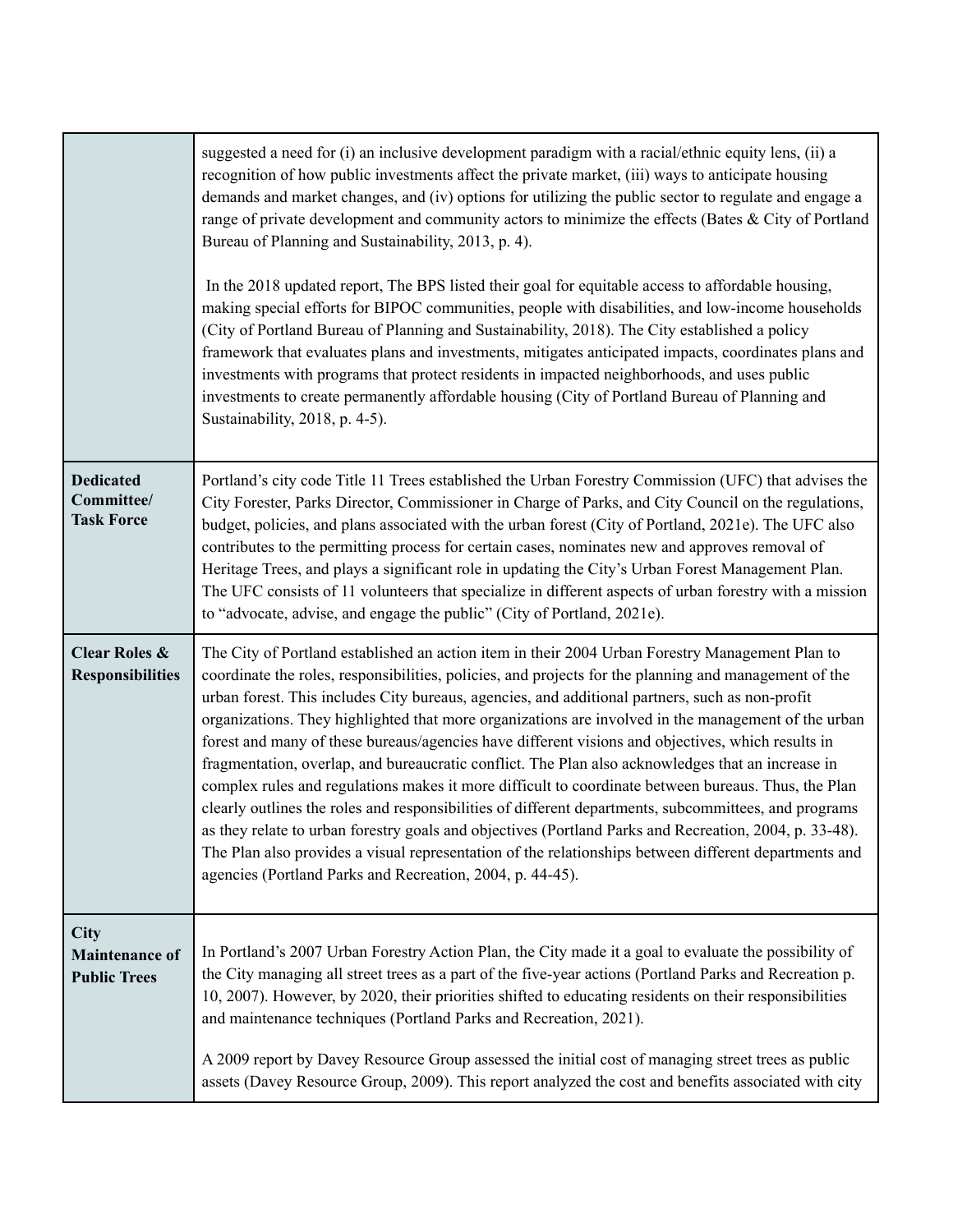|                                              | maintenance of public trees, including factors such as inspections, pruning, planting, tree removal,<br>sidewalk repair, pest control, leaf cleanup, and fertilization services (Davey Resource Group, 2009).<br>Due to their projections, the City of Portland could not secure funding for the transition of<br>maintenance. However, based on our interview with the lead urban forester, the cost modeling<br>analysis does not align with the current maintenance costs, and they are currently reevaluating this<br>initiative.                                                                                                                                                                                                                                                                                                                                                                                                                                                                                                                                                                                                                                                                                                                                                                                                                                                                                                  |
|----------------------------------------------|----------------------------------------------------------------------------------------------------------------------------------------------------------------------------------------------------------------------------------------------------------------------------------------------------------------------------------------------------------------------------------------------------------------------------------------------------------------------------------------------------------------------------------------------------------------------------------------------------------------------------------------------------------------------------------------------------------------------------------------------------------------------------------------------------------------------------------------------------------------------------------------------------------------------------------------------------------------------------------------------------------------------------------------------------------------------------------------------------------------------------------------------------------------------------------------------------------------------------------------------------------------------------------------------------------------------------------------------------------------------------------------------------------------------------------------|
| <b>Climate</b><br><b>Resilience</b>          | In the City's 2015 Climate Action Plan, equity becomes a more prevalent priority. They list<br>'equitable' as a part of their 2050 vision and state, "communities of color and low-income<br>populations are involved in the development and implementation of climate-related programs,<br>policies and actions" (Multnomah County & City of Portland, 2015). The Climate Action Plan<br>discusses rising temperatures in the Pacific Northwest and explains that UHIs will become<br>intensified. The City and County acknowledges that more vulnerable populations, such as<br>communities of color and low-income populations, do not have the same ability to respond to climate<br>change. The Plan emphasizes the need for climate resilience for vulnerable groups and to combat<br>legacies of inequitable public policies (Multnomah County & City of Portland, 2015, p. 25). The Plan<br>also has a 'Climate Action Through Equity" section that states, "equity is when all individuals have<br>access to the opportunities necessary to satisfy their essential needs, advance their well-being and<br>achieve their full potential Climate equity ensures the just distribution of the benefits of climate<br>protection efforts and alleviates unequal burdens created by climate change" (Multnomah County &<br>City of Portland, 2015, p. 42).                                                                        |
| Promising<br>Policies &<br><b>Ordinances</b> | Title 11 Trees encodes protections for trees and delegates special considerations for Heritage Trees<br>(City of Portland Code, 2015).<br><b>Notable Ordinances</b><br>An applicant shall preserve and protect at least 1/3 of the non-exempt trees 12 inches and<br>larger in diameter located completely or partially on the development site, unless mitigation<br>occurs (City of Portland Ord. § 11.50.040 C.1.a.(2)). For each tree 20 or more inches in<br>diameter not preserved and protected, payment to the Tree Planting and Preservation Fund is<br>required. The fee is calculated using the per-inch Planting and Establishment Fee in Lieu for<br>development in the adopted fee schedule for Title 11. (City of Portland Ord. § 11.50.040<br>$C.1.a.(2)$ ; City of Portland Code, 2015).<br>Projects are exempt from the mitigation requirements in $$11.50.040$ C.1.b.(2) if the<br>development will be an affordable housing development approved for system development<br>charge exemptions under $\S 30.01.095$ . The amount of the mitigation exemption shall be<br>prorated to a percentage equal to the percentage of dwelling units on the development site<br>that are approved for the systems development charge exemption in $\S$ 30.01.095. The<br>Director of the Portland Housing Bureau may adopt administrative rules for the<br>administration of § 11.50.040 C.1.d. (City of Portland Code, 2015) |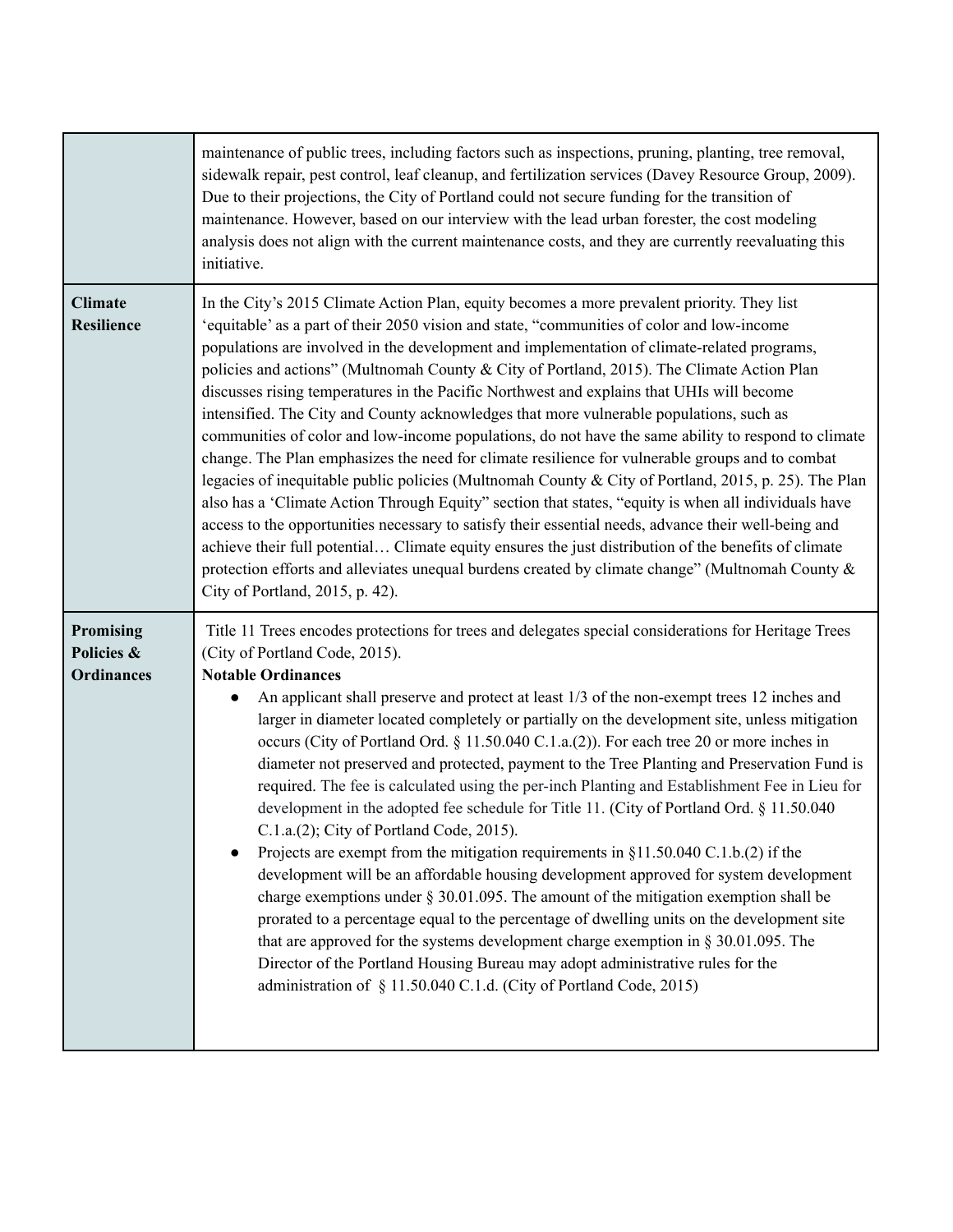*Providence, RI -* Projected as one of the city's that will feel the dramatic rise in heat due to climate change faster than most places in the US, Providence, RI is a city putting in lots of work around increasing their tree canopy. The City and non-profit partners are currently in the process of creating their PVD Tree Plan, an equity-focused strategic vision and action plan for urban forestry in Providence (Providence Neighborhood Planting Program, n.d.). This will be Providence's first urban forestry master plan.

| <b>Partnerships</b>                                                   | The Providence Neighborhood Planting Program (PNPP) is a partnership between the Mary<br>Elizabeth Sharpe Providence Neighborhood Planting Program Fund, the City of Providence, and<br>residents and community members of Providence who work closely with the Forestry Division of<br>the Providence Parks Department. On a mission to "plant and steward street trees in Providence<br>and to cultivate engagement with the urban forest," the PNPP has been a critical partner to the City<br>in progressing urban forestry practices and programs. Within the realm of equity, PNPP is a lead<br>partner in the PVD Tree Plan (Providence Neighborhood Planting Program, n.d.). Other PVD Tree<br>Plan partners: The Nature Conservancy, SustainPVD, Groundwork RI, American Forests, DEM<br>RI, RI Dept. of Health, Providence Parks and Recreation, and more.<br>A notable mention is also that the State of Rhode Island's Department of Health is currently<br>partnering with American Forests to create an Urban Forests for Climate Health Initiative (which<br>will impact Providence, RI). In collaboration, they are creating a toolkit specifically for Rhode<br>Island municipalities to utilize to "help their urban forestry programs reach their potential for<br>climate mitigation, public health and environmental justice." This toolkit will include: a statewide<br>climate goal; a tree equity score for each municipality; a climate and health forestry action guide (a<br>step-by-step guide to help municipalities set goals); a planter tool (a mapping tool that locates<br>where plantings hold most potential for maximizing public health outcomes in vulnerable |
|-----------------------------------------------------------------------|------------------------------------------------------------------------------------------------------------------------------------------------------------------------------------------------------------------------------------------------------------------------------------------------------------------------------------------------------------------------------------------------------------------------------------------------------------------------------------------------------------------------------------------------------------------------------------------------------------------------------------------------------------------------------------------------------------------------------------------------------------------------------------------------------------------------------------------------------------------------------------------------------------------------------------------------------------------------------------------------------------------------------------------------------------------------------------------------------------------------------------------------------------------------------------------------------------------------------------------------------------------------------------------------------------------------------------------------------------------------------------------------------------------------------------------------------------------------------------------------------------------------------------------------------------------------------------------------------------------------------------------------------------------------------------------------------|
|                                                                       | communities); learning labs and workshops (American Forests, 2019).                                                                                                                                                                                                                                                                                                                                                                                                                                                                                                                                                                                                                                                                                                                                                                                                                                                                                                                                                                                                                                                                                                                                                                                                                                                                                                                                                                                                                                                                                                                                                                                                                                  |
| <b>Assessing</b><br><b>Distribution</b>                               | PVD Urban Tree Canopy Study was completed in 2011 and in 2019.                                                                                                                                                                                                                                                                                                                                                                                                                                                                                                                                                                                                                                                                                                                                                                                                                                                                                                                                                                                                                                                                                                                                                                                                                                                                                                                                                                                                                                                                                                                                                                                                                                       |
| <b>Equity</b><br>Performance<br><b>Metrics/Indicators</b>             | Targeted planting in Upper and Lower South Providence, two low-canopy and low-income<br>neighborhoods disproportionately burdened by the impacts of climate change and environmental<br>justice (Climate Change Response Network, n.d.).                                                                                                                                                                                                                                                                                                                                                                                                                                                                                                                                                                                                                                                                                                                                                                                                                                                                                                                                                                                                                                                                                                                                                                                                                                                                                                                                                                                                                                                             |
| <b>Social Equity in</b><br><b>Urban Resilience</b><br><b>Planning</b> | Specifically hired Equity & Engagement consultants for the PVD Tree Plan: Youth in Action,<br>Movement Education Outdoors, and Monica Huertas.                                                                                                                                                                                                                                                                                                                                                                                                                                                                                                                                                                                                                                                                                                                                                                                                                                                                                                                                                                                                                                                                                                                                                                                                                                                                                                                                                                                                                                                                                                                                                       |
|                                                                       | Within the PVD Tree Plan summary document, it states, "The PVD Tree Plan will develop the<br>strategies to share the benefits and burdens of the urban forest equitably across all our<br>neighborhoods" (Providence Neighborhood Planting Program, n.d., PVD Tree Plan Summary).                                                                                                                                                                                                                                                                                                                                                                                                                                                                                                                                                                                                                                                                                                                                                                                                                                                                                                                                                                                                                                                                                                                                                                                                                                                                                                                                                                                                                    |
| <b>Funding</b>                                                        | A unique method of funding tree planting efforts was seen in Rhode Island through the utilization<br>of an area's Health Equity Zones (HEZ) status. (This method was only seen once and just very<br>recently). Implemented in 2015 and created by the Rhode Island Department of Health, a HEZ is<br>an innovative, place-based approach that helps communities come together to build the<br>infrastructure they need to reach healthy, systemic changes at the local level. These zones represent                                                                                                                                                                                                                                                                                                                                                                                                                                                                                                                                                                                                                                                                                                                                                                                                                                                                                                                                                                                                                                                                                                                                                                                                 |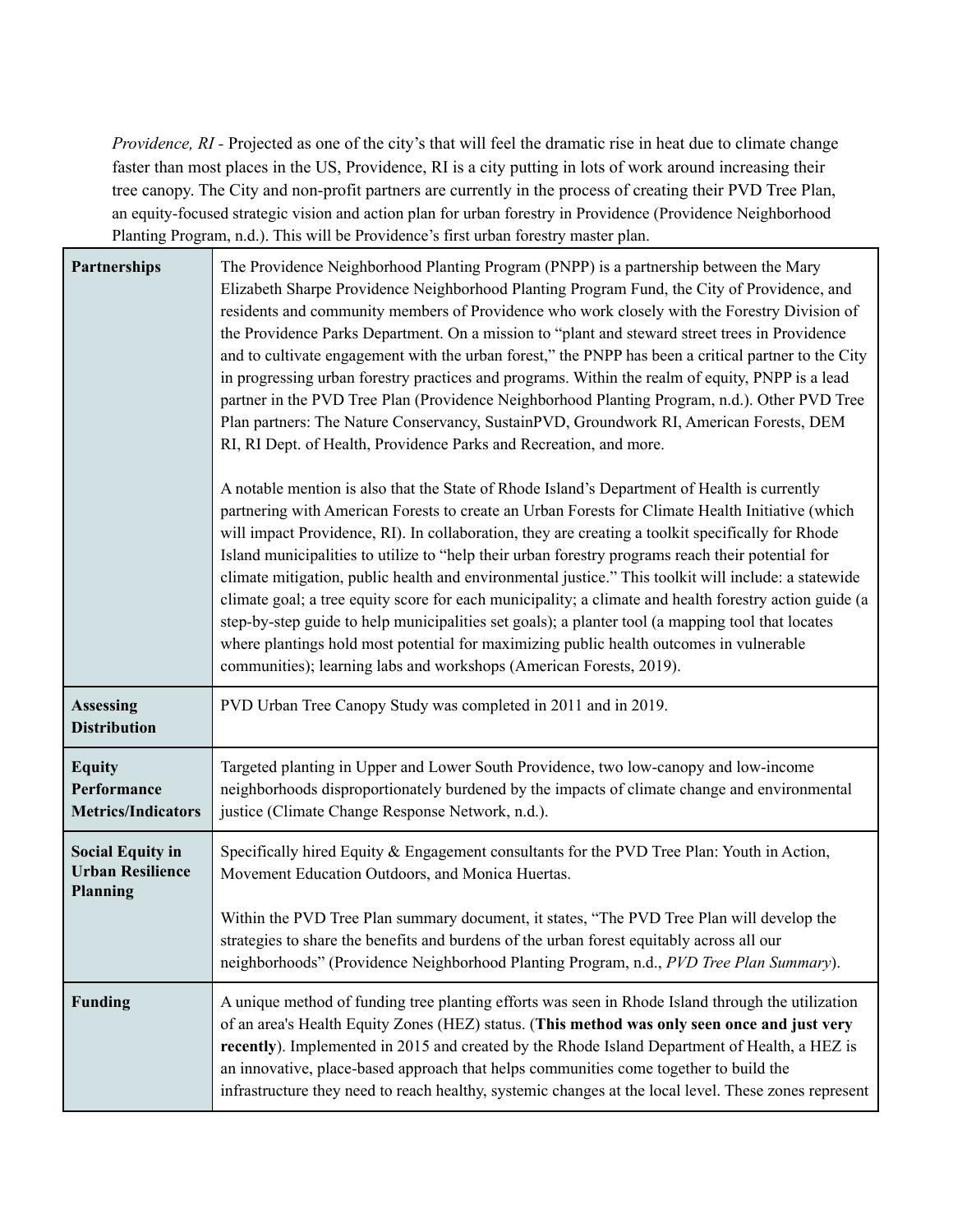|                                                         | different geographic areas where opportunities are paired with investments to address burdensome<br>and inequitable health outcomes (Rhode Island Department of Health, 2021). When an area is<br>designated as an HEZ it helps the state prioritize investments in these communities. Where tree<br>planting has been impacted by HEZ status was Pawtucket and Central Falls (close neighbors of<br>Providence), two areas that were awarded a \$100,000 Tree Planting for Climate Resilience and<br>Human Health grant to address tree inequity. This grant's funds came from a collaboration between<br>multiple stakeholders looking to specifically increase tree cover in HEZs (American Forests, n.d,<br>American Forests Awards First Tree Planting for Climate Resilience.). Currently, Rhode Island has<br>ten different HEZs, including Central and East Providence.                                                                           |
|---------------------------------------------------------|-----------------------------------------------------------------------------------------------------------------------------------------------------------------------------------------------------------------------------------------------------------------------------------------------------------------------------------------------------------------------------------------------------------------------------------------------------------------------------------------------------------------------------------------------------------------------------------------------------------------------------------------------------------------------------------------------------------------------------------------------------------------------------------------------------------------------------------------------------------------------------------------------------------------------------------------------------------|
| Equitable<br><b>Pathways to Green</b><br><b>Careers</b> | The Providence Neighborhood Planting Committee (the non-profit spearheading much of the city's<br>urban forestry equity work), was just awarded grant funding to have a TerraCorps member (part of<br>Americorps) join as a Community Engagement Coordinator. TerraCorps is a highly equity-focused<br>service program, on a mission to "prepare and mobilize emerging leaders to help communities gain<br>access to and conserve land for people and nature" (TerraCorps, n.d.).                                                                                                                                                                                                                                                                                                                                                                                                                                                                         |
| <b>Preventing Green</b><br>Gentrification               | A PowerPoint slide deck shared from a 3/10/21 presentation by the Providence Neighborhood<br>Planting Program discussed their PVD plan (urban forest plan) approaches and goals. Slide seven<br>states the plan will, "conceive broadly of the possible uses, implications, impacts, and outputs of<br>an urban forest plan." In an interview with Cassie Tharinger, PNPP's Executive Director, she<br>addressed this by saying they acknowledge it is a potential implication but are unaware how yet to<br>combat it.                                                                                                                                                                                                                                                                                                                                                                                                                                   |
| <b>Dedicated</b><br><b>Committee/Task</b><br>Force      | In 2017, the Environmental Justice League of Rhode Island, Groundwork Rhode Island, and the<br>City of Providence's Office of Sustainability established the Racial and Environmental Justice<br>Committee (REJC). This committee is made up of people of color from frontline communities<br>throughout the City (City of Providence, 2020, Equity in Sustainability Summary Report). This<br>committee serves as a primary avenue for people of color to build decision making strategies at the<br>city level (Facilitating Power et al., n.d.). Within the overview of Providence's Equity in<br>Sustainability report that the REJC helped create, disparate tree coverage in low-income<br>communities was identified.<br>Within the PVD Tree Plan, there are currently three committees: Steering, Data and Research, and<br>Community Engagement (Providence Neighborhood Planting Program, n.d., PVD Tree Plan<br>Presentation to ESTF [Video]). |
| Clear Role &<br><b>Responsibilities</b>                 | The City of Providence shows having a strong handle on clear roles and responsibilities. The<br>Urban Forester, Doug Still, works extremely closely with PNPP, even being listed on their website<br>as one of their team members. There is high collaboration between the two. Cassie Tharinger<br>expressed during the interview with the team, however, that they do face challenges with<br>communicating with other relevant governmental agencies i.e., breaking down the silos.                                                                                                                                                                                                                                                                                                                                                                                                                                                                    |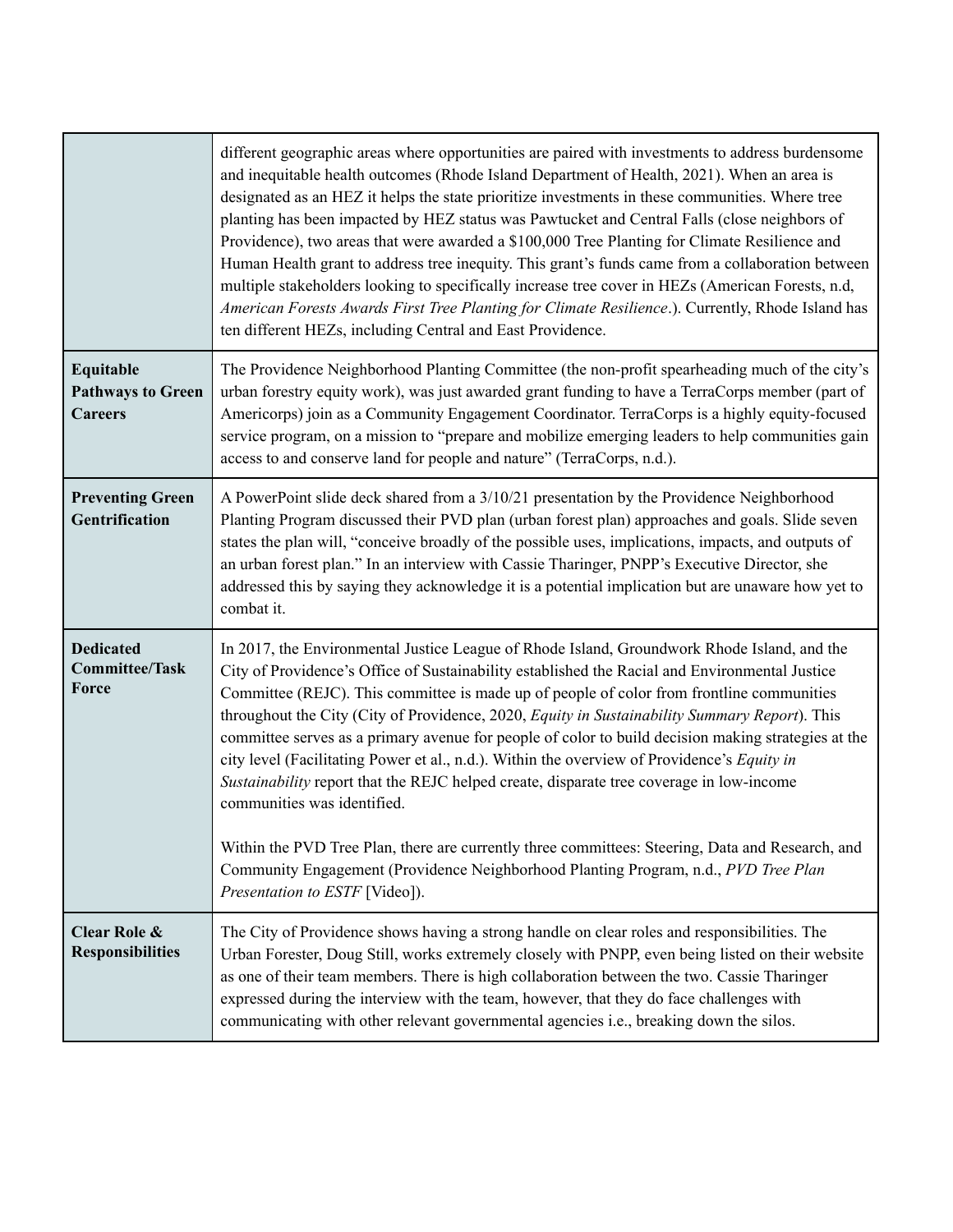| Maintenance                                            | Forestry division responsible for maintaining all 27,400 street trees and trees in parks / on public<br>property. Helen Walker Raleigh Tree Care Trust: Endowment helps with ongoing maintenance of<br>city trees.                                                                                                                                                                  |
|--------------------------------------------------------|-------------------------------------------------------------------------------------------------------------------------------------------------------------------------------------------------------------------------------------------------------------------------------------------------------------------------------------------------------------------------------------|
|                                                        | "Block pruning": A systematic approach to maintenance instead of a reactionary one to calls.<br>Found they can prune two times as many trees when it's systematically done. More equitable<br>because not just tending to the "squeakiest wheel".                                                                                                                                   |
|                                                        | Utilization of curb cut tree pits (Providence Neighborhood Planting Program, n.d., <i>PVD Tree Plan</i><br>Summary).                                                                                                                                                                                                                                                                |
| <b>Collaborating</b><br><b>Towards Common</b><br>Goals | Increasing tree canopy is listed in the City's sustainability plan (City of Pittsburgh, Office of<br>Sustainability, 2014).                                                                                                                                                                                                                                                         |
| <b>Ordinances</b>                                      | Ord. 1985, ch. 85-59, § 7, 5-21-85 / Sec. 23 <sup>1</sup> / <sub>2</sub> -23. - Mary Elizabeth Sharpe Street Tree Advisory<br>Committee: "It shall also be the duty of the city forester to work in conjunction with the<br>Providence Street Tree Advisory Committee to define street tree policies and priorities and to<br>administer "Mary Elizabeth Sharpe Street Tree funds." |

*Salt Lake City (SLC)* - Salt Lake City has three on-going initiatives to promote urban forestry: the development of a new Public Lands Master Plan and the Urban Forest Action Plan. In the city's new Public Lands Master Plan, slated to be released this summer, SLC called on its community members to reimagine the future of their public lands, including its urban forests. The Urban Designer for Salt Lake City, Laura Bandara, indicated in an email correspondence to MENV students that a draft of the Urban Forest Action Plan will be available to the public in October. According to Bandara, the plan "provides a holistic view of the city's urban forest in order to address interconnected systems, assess challenges and opportunities, develop priorities, find solutions, and build a long-term plan of action." It also "foregrounds equity as a critical goal," Bandara added. The third initiative is Salt Lake City Mayor Erin Mendenhall's 1000 tree planting initiative.

| <b>Assessing</b><br><b>Distribution</b> | Mayor Erin Mendenhall vowed to implement a 1000 trees initiative over her four-year term. The<br>initiative is designed to "improve environmental equity" by specifically planting in westside<br>neighborhoods that typically endure the worst air quality in the city (City of Salt Lake, 2020)                                                                                                                                                                                                                                                                                                                                                                                                       |
|-----------------------------------------|---------------------------------------------------------------------------------------------------------------------------------------------------------------------------------------------------------------------------------------------------------------------------------------------------------------------------------------------------------------------------------------------------------------------------------------------------------------------------------------------------------------------------------------------------------------------------------------------------------------------------------------------------------------------------------------------------------|
| <b>Social Equity in</b><br>Urban        | The Reimagine SLC Public Land Master Plan includes three community engagement windows in<br>its development process. During the phase one "discovery" period, the city created a six-week<br>online survey (available in English and Spanish) with community stakeholder focus groups to<br>establish a foundation for understanding and provide a platform for the public to share new ideas.<br>In the second phase, the city conducted over 7,000 "intercept interviews" through the following<br>tactics: ice cream and food truck pop-up events, snack bike trailers stationed along trail sides, and<br>focus groups with stakeholder groups who provide services to underserved populations. The |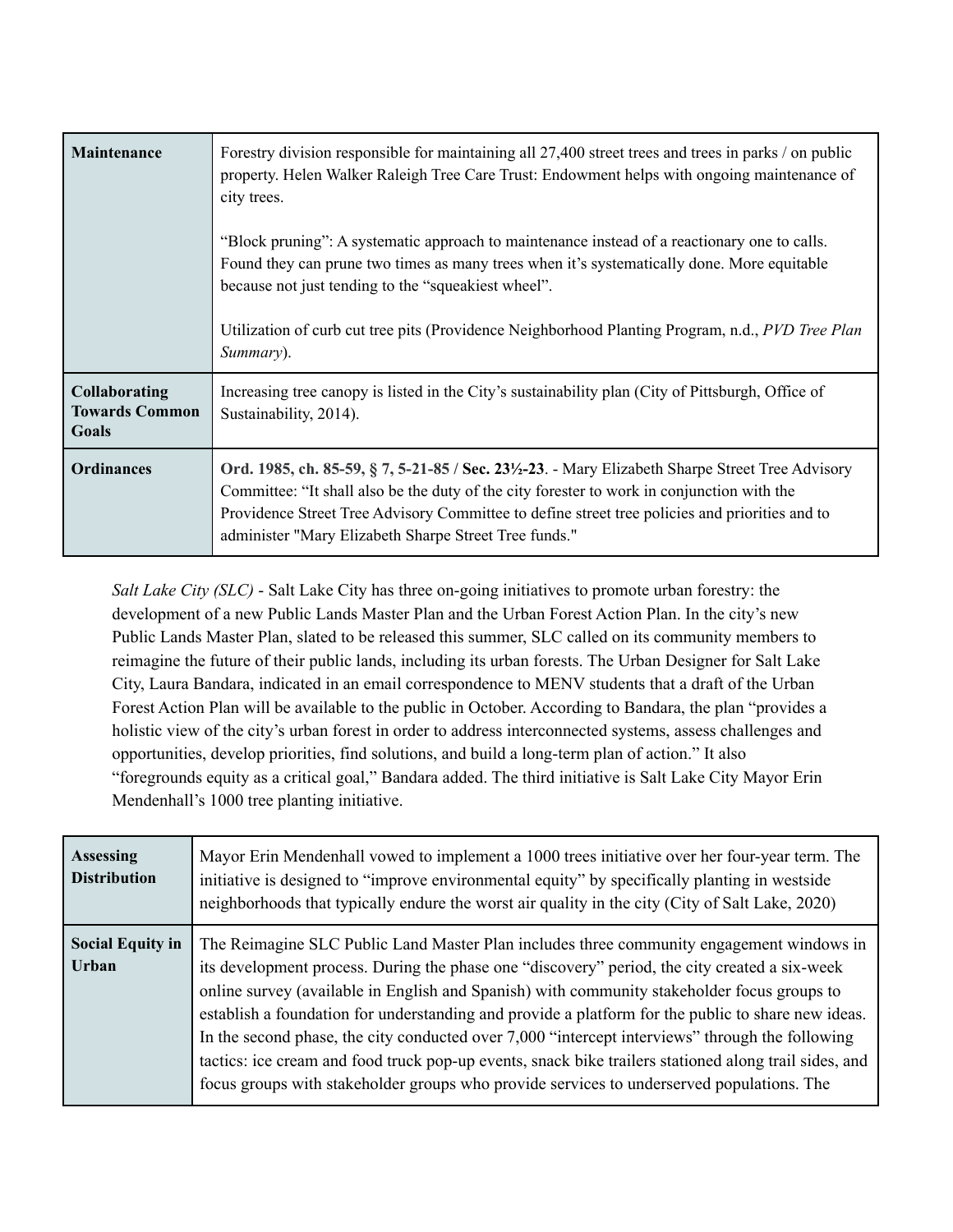|                                                               | intercept interviews were successful at reaching more diverse respondents compared to the initial<br>online survey that reached respondents who were overwhelmingly white. The final community<br>engagement window will be held after the drafting of the plan to ensure that community input is<br>adequately incorporated into the plan.<br>Furthermore, in an interview with MENV graduate students, Nancy Monteith, the project<br>manager of the Reimagine SLC initiative, noted that hiring an equity consultant was instrumental<br>in ensuring that equity principles are embedded within the initiative.                                                                                                                                                                                                                                                                                                                                                                                                                                                                                                                                                                                                                                                                                                                                                                                                                                                                                                                                                                                                                                                                                                                                                                                                                                                                                                                                                                                             |
|---------------------------------------------------------------|----------------------------------------------------------------------------------------------------------------------------------------------------------------------------------------------------------------------------------------------------------------------------------------------------------------------------------------------------------------------------------------------------------------------------------------------------------------------------------------------------------------------------------------------------------------------------------------------------------------------------------------------------------------------------------------------------------------------------------------------------------------------------------------------------------------------------------------------------------------------------------------------------------------------------------------------------------------------------------------------------------------------------------------------------------------------------------------------------------------------------------------------------------------------------------------------------------------------------------------------------------------------------------------------------------------------------------------------------------------------------------------------------------------------------------------------------------------------------------------------------------------------------------------------------------------------------------------------------------------------------------------------------------------------------------------------------------------------------------------------------------------------------------------------------------------------------------------------------------------------------------------------------------------------------------------------------------------------------------------------------------------|
| <b>Equity</b><br>Performance<br><b>Metrics/Indicat</b><br>ors | As part of the city's community engagement process, Salt Lake City created an engagement<br>metric for the year-long planning process to engage at least 10,000 community members who are<br>representative of the city's demographic composition.                                                                                                                                                                                                                                                                                                                                                                                                                                                                                                                                                                                                                                                                                                                                                                                                                                                                                                                                                                                                                                                                                                                                                                                                                                                                                                                                                                                                                                                                                                                                                                                                                                                                                                                                                             |
| <b>Ordinances</b>                                             | <b>Relevant Ordinances</b><br>2.26.190: Street Trees; Private property owner responsibilities:<br>Any owner of private property, abutting city parking/planting strips upon which street trees are<br>located, shall have the following responsibilities:<br>A. Periodic watering and fertilization of street trees when necessary to maintain good health and<br>vigor;<br>B. Protection of street trees against damage caused by lawn mowers, weed trimmers, snowblowers<br>and similar equipment. (Ord. $75-88$ § 1, 1988)<br>2.26.210: Landscape permit for public right-of-way<br>It is unlawful for any person to plant, prune or remove any public tree, without first obtaining a permit<br>from the department of public services. Permits shall not be required for work performed by city<br>personnel.<br>A. Planting And Maintaining Public Trees: The Salt Lake City urban forestry standards and<br>specifications shall be used as a guideline for planting and pruning public trees.<br>B. Removing Trees: The urban forester must approve any permit for removal of public trees and as<br>a condition, the permittee may be required to compensate the city for the value of the tree(s) removed<br>either by replacement thereof or by monetary assessment.<br>C. Permit Fee: Commercial companies, public utilities or individuals employed in the landscaping<br>or arboricultural business shall be required to pay a permit fee per job as shown on the Salt Lake City<br>consolidated fee schedule or a permit fee per year as shown on the Salt Lake City consolidated fee<br>schedule. (Ord. 24-11, 2011)<br>2.26.300: Protection of public trees near construction activities<br>Any tree located on city property in the immediate vicinity of any excavation, demolition or<br>construction site of any building, structure, street or utilities work, which has potential for injury, shall<br>be protected from such injury. (Ord. 75-88 § 1, 1988) (City of Salt Lake, 2015). |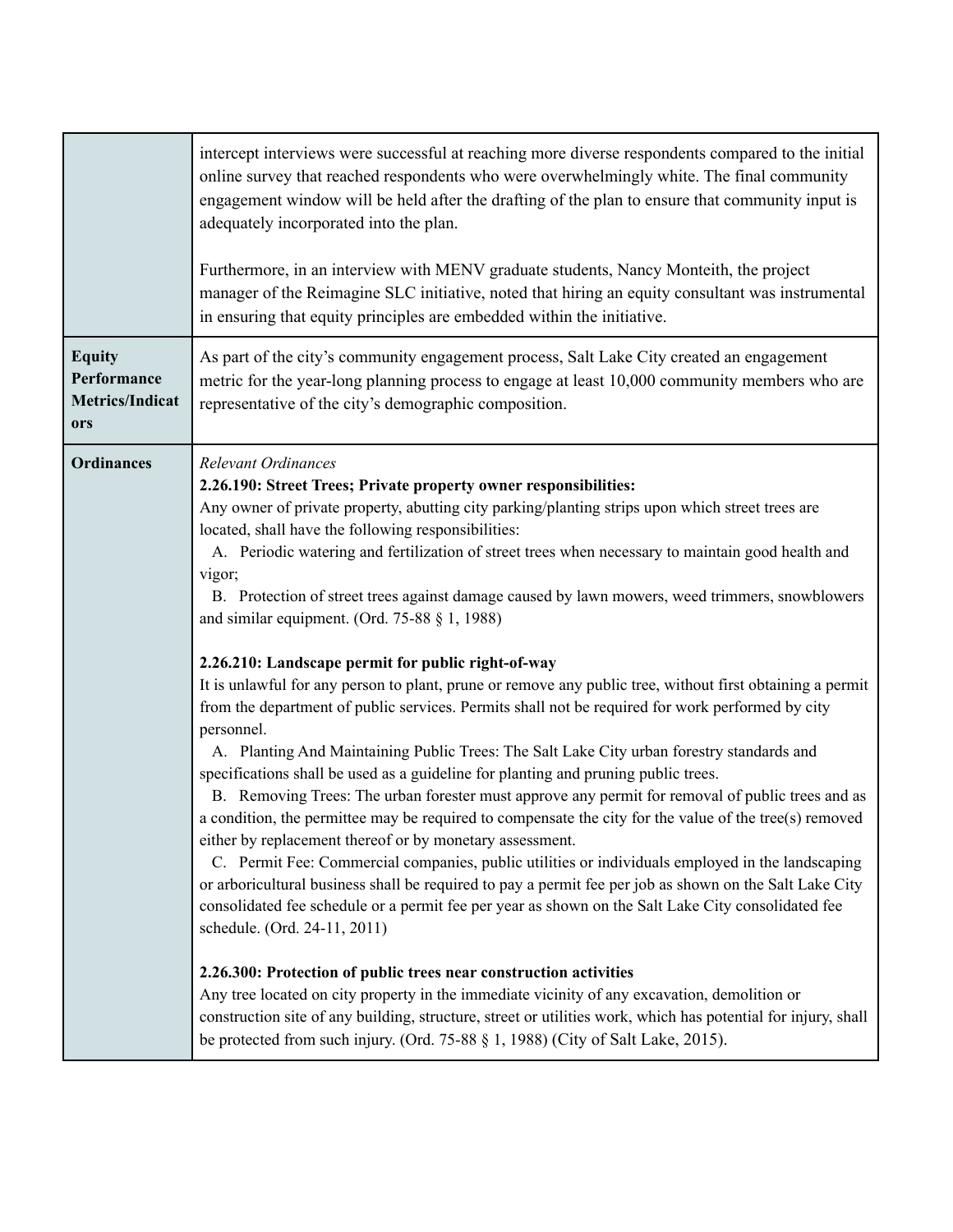*San Francisco, CA -* San Francisco is working towards increasing the overall urban forest canopy cover with a tree planting goal set for 2050 and equity is emphasized in the city's approach to urban forest management. A significant step in achieving the canopy goal was development of the fully funded street tree care program, StreetTreeSF.

| Partnerships                                                             | The Sunset Boulevard Reforestation Program is a partnership between Climate Action Now, The<br>California Native Plant Society, the Department of Public Works, Friends of Sunset Boulevard,<br>and the San Francisco Public Utilities Commission. With the help of volunteers and a youth<br>program partnered with George Washington High School, the program will plant thousands of<br>trees and native coastal shrubs along with pipes bringing recycled water. The program is funded<br>by the California ReLeaf Social Equity Grant Fund and, while the neighborhoods surrounding<br>Sunset Boulevard are not classified as disadvantaged, the program is committed to recruiting<br>volunteers from multicultural backgrounds creating inclusive outreach efforts to involve<br>underserved communities within the city (Climate Action Now, n.d.).<br>Friends of the Urban Forest (FUF) and San Francisco Public Works (SFPW) have a strong<br>partnership that has developed over the forty years since FUF began. The StreetTreeSF Program, |
|--------------------------------------------------------------------------|--------------------------------------------------------------------------------------------------------------------------------------------------------------------------------------------------------------------------------------------------------------------------------------------------------------------------------------------------------------------------------------------------------------------------------------------------------------------------------------------------------------------------------------------------------------------------------------------------------------------------------------------------------------------------------------------------------------------------------------------------------------------------------------------------------------------------------------------------------------------------------------------------------------------------------------------------------------------------------------------------------------------------------------------------------|
|                                                                          | run through SFPW, funds tree maintenance such as pruning and tree removal. It does not fund tree<br>planting, even when trees are removed during maintenance (San Francisco Urban Forestry<br>Council, 2020). FUF engages in a variety of community tree planting efforts that help close this<br>gap in the StreetTreeSF program (Friends of the Urban Forest, 2021). The partnership between<br>FUF and SFPW contributes to the city reaching its canopy cover goals and increasing equitable<br>distribution of trees through tree planting and care.                                                                                                                                                                                                                                                                                                                                                                                                                                                                                               |
| <b>Assessing</b><br><b>Distribution</b>                                  | EveryTreeSF is a complete inventory of the city's street trees that identifies the location, species,<br>and condition of every street tree within the city. This data helped the Bureau of Urban Forestry<br>(within SFPW) prioritize tree maintenance during the beginning years of the StreetTreeSF<br>Program (San Francisco Planning, n.d.).                                                                                                                                                                                                                                                                                                                                                                                                                                                                                                                                                                                                                                                                                                      |
| <b>Social Equity</b><br>in Urban<br><b>Resilience</b><br><b>Planning</b> | FUF currently has funding to plant trees free of charge in "unjustly underforested neighborhoods"<br>through 2022 in an effort to increase canopy distribution throughout the city (Friends of the Urban<br>Forest, n.d.). Residents and businesses located in these zones may request a tree to be planted<br>adjacent to the property and participate in the planting process. After planting, FUF prunes the<br>trees until the third year when the city takes over the responsibility of routine street tree<br>maintenance through the StreetTreeSF program (Friends of the Urban Forest, n.d.).                                                                                                                                                                                                                                                                                                                                                                                                                                                  |
| <b>Funding</b>                                                           | The most significant change in San Francisco's urban forest management funding was the<br>creation of the StreetTreeSF Program. San Francisco's 2014 Urban Forest Plan focused on street<br>trees and provided specific recommendations, goals, and actions aimed at exploring sustainable<br>funding opportunities for the city's street tree maintenance. Part of the actions included a Street<br>Tree Financing Study that looked into potential ways to fund long-term maintenance required to<br>continue growing and caring for the city's urban forest. Results of the study suggested that routine<br>maintenance of street trees is a more effective and efficient approach compared to responding to                                                                                                                                                                                                                                                                                                                                        |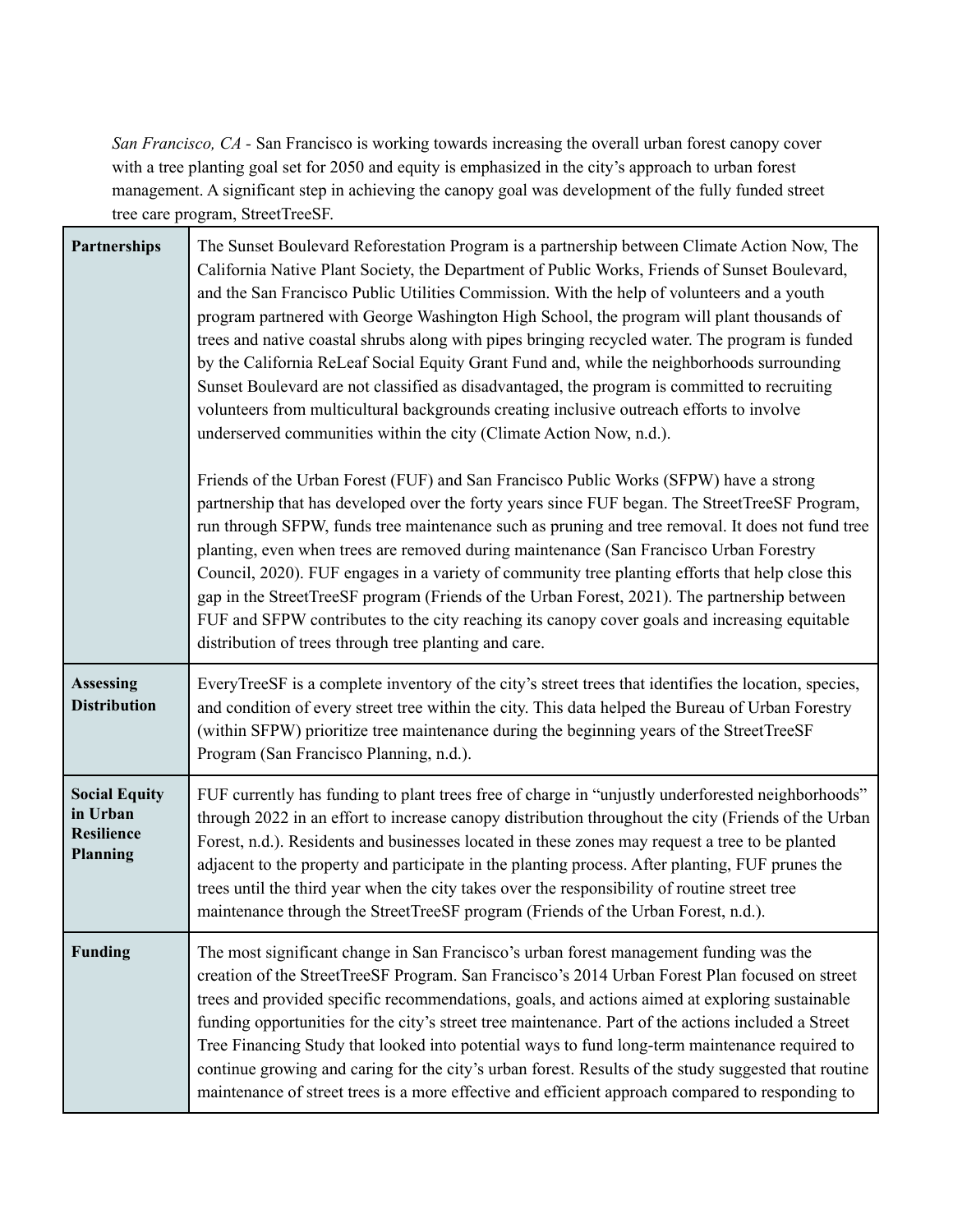|                                                     | hazardous tree maintenance upon request. The study showed this could potentially save SFPW<br>costs in the long term (AECOM, 2013). Through collaborative efforts by various groups such as<br>the San Francisco Urban Forestry Council and Friends of the Urban Forest, Proposition E passed<br>with 79% support in 2016 and this established a sustainable funding source to support a street tree<br>maintenance program managed by SFPW called StreetTreeSF. With the passage of Proposition E<br>in 2016, \$19 million per year of the City's general fund is set aside to pay for upkeep and<br>maintenance costs for street trees without raising taxes (San Francisco Public Works, 2017).<br>However, a challenge of the StreetTreeSF program is that it only funds the maintenance costs of<br>street trees and if a tree needs to be removed, the program does not cover the cost of replanting.<br>Therefore, it is important that the city continues to collaborate with nonprofit organizations with<br>tree planting initiatives and pursue grants and other funding sources to ensure replanting efforts<br>are adequately funded.<br>The San Francisco Administrative Code establishes the Public Works Adopt-A-Tree fund. It is a |
|-----------------------------------------------------|-----------------------------------------------------------------------------------------------------------------------------------------------------------------------------------------------------------------------------------------------------------------------------------------------------------------------------------------------------------------------------------------------------------------------------------------------------------------------------------------------------------------------------------------------------------------------------------------------------------------------------------------------------------------------------------------------------------------------------------------------------------------------------------------------------------------------------------------------------------------------------------------------------------------------------------------------------------------------------------------------------------------------------------------------------------------------------------------------------------------------------------------------------------------------------------------------------------------------------------------------------|
|                                                     | category eight fund that receives all monetary donations, administrative fees, permit fees, fines, and<br>in-lieu fees in accordance with Article 16 of the Public Works Code that can be used for both tree<br>planting and maintenance by SFPW (San Francisco Administrative Code, 2000).                                                                                                                                                                                                                                                                                                                                                                                                                                                                                                                                                                                                                                                                                                                                                                                                                                                                                                                                                         |
| Equitable<br>Pathways to<br><b>Green Careers</b>    | Friends of the Urban Forest has an outreach education program called Green Teens. It is among<br>one the few paid urban forestry vocational skills training programs in the U.S. and provides<br>at-risk youth (14-19 years old) with opportunities to develop lifelong skills in the "green" job<br>market (Friends of the Urban Forest, n.d.). Additionally, FUF has the Green Crew that consists of<br>two to three members from the Zuckerberg San Francisco General Hospital's Wraparound Project<br>which assists young survivors of violence to learn new skills and move forward in their careers<br>(Friends of the Urban Forest, n.d.).                                                                                                                                                                                                                                                                                                                                                                                                                                                                                                                                                                                                   |
| <b>Dedicated</b><br>Committee/<br><b>Task Force</b> | San Francisco's Urban Forestry Council was created in 2003 after replacing the San Francisco<br>Tree Advisory Council. The Council was established in Chapter 12 of the Environment Code to<br>oversee, advise, and enhance the management of the city's urban forest with the mission is "to<br>guide the stewardship of San Francisco's trees by promoting a healthy and sustainable urban<br>forest that benefits all San Franciscans" (San Francisco Urban Forestry Council, 2019).<br>Substantial input and involvement from the Council were provided in the formation of the 2015<br>Urban Forest Plan. To date, one of the most significant roles the council has played was the<br>passage of Proposition E (see Funding section), where the Council and its members contributed to<br>the creation of the proposition and garnering support for it (San Francisco Urban Forestry<br>Council, 2019). Each year, the Council publishes an annual urban forest report which provides an<br>analysis of the coordinated efforts between public, private and nonprofit organizations to report<br>on progress, challenges, and opportunities within urban forestry management.                                                                 |
| <b>Clear Roles &amp;</b><br><b>Responsibilities</b> | To better manage San Francisco's urban forest the city broke up the urban forest plan into three<br>phases. The Urban Forest Plan (Phase 1: Street Trees) was adopted in 2015 and provides<br>recommendations specifically tailored to the successful maintenance of the urban forest's street                                                                                                                                                                                                                                                                                                                                                                                                                                                                                                                                                                                                                                                                                                                                                                                                                                                                                                                                                      |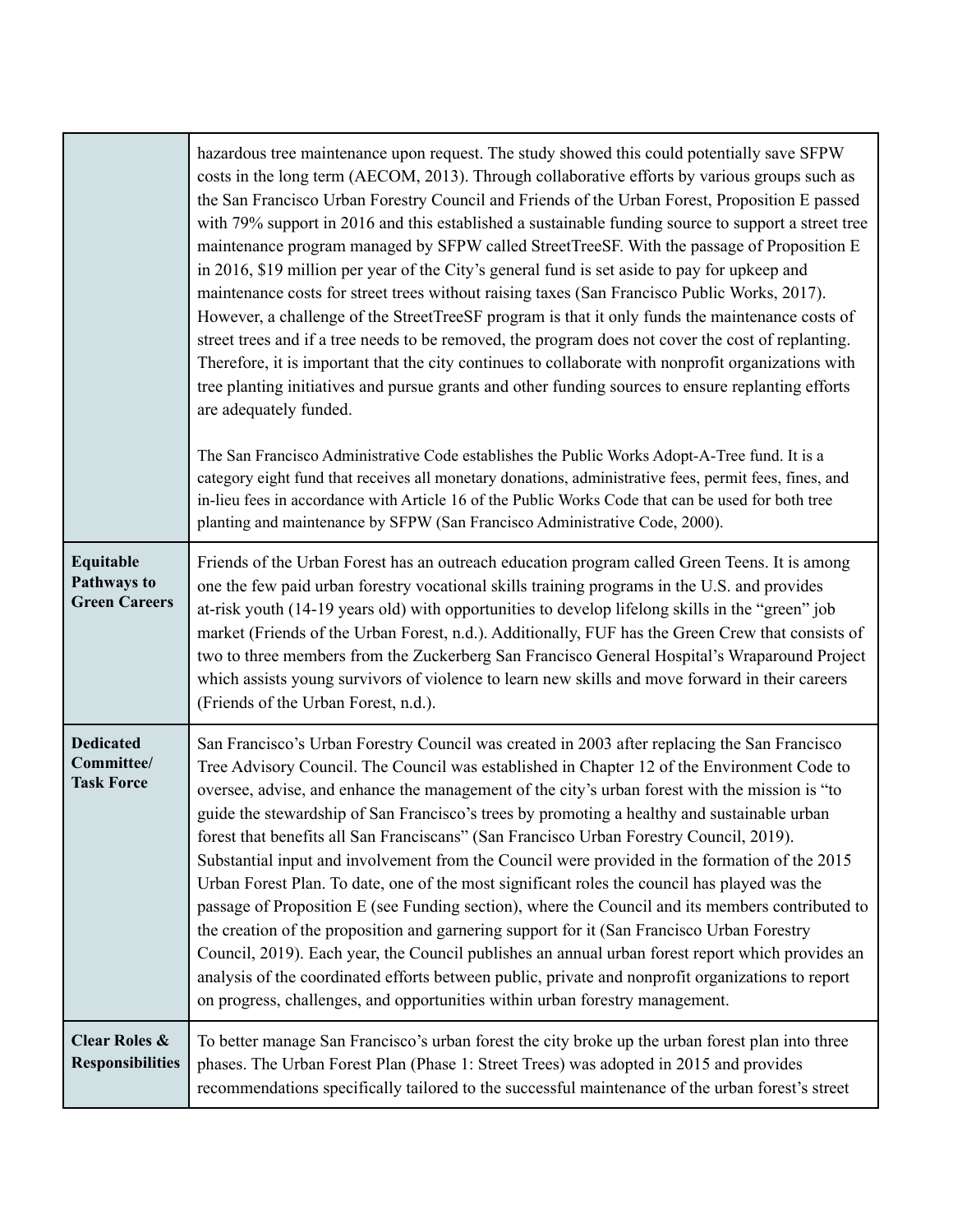|                                                      | trees. It focuses on the role of SFPW, partnerships with the nonprofit organization Friends of the<br>Urban Forest, and the role of the Urban Forestry Council related to street tree maintenance. Phase<br>2: Parks & Open Spaces is currently in progress and will focus on the Parks and Recreation<br>Department's role in managing the urban forest trees within the city's parks as well as community<br>organizations and other relevant City agencies. Lastly, Phase 3: Buildings & Private Property will<br>focus on coordination between property owners, the Planning Department, Urban Forestry<br>Council, City agencies, and community organizations to ensure that backyard trees growing on<br>private property are properly maintained and contribute to a thriving, healthy urban forest (San<br>Francisco Planning Department et al., 2014). While the future phases are still in the planning<br>process, breaking down urban forest management into separate plans improves the city's efforts<br>because it improves the coordination and collaboration needed to efficiently manage the different<br>areas of the city's urban forest.               |
|------------------------------------------------------|-----------------------------------------------------------------------------------------------------------------------------------------------------------------------------------------------------------------------------------------------------------------------------------------------------------------------------------------------------------------------------------------------------------------------------------------------------------------------------------------------------------------------------------------------------------------------------------------------------------------------------------------------------------------------------------------------------------------------------------------------------------------------------------------------------------------------------------------------------------------------------------------------------------------------------------------------------------------------------------------------------------------------------------------------------------------------------------------------------------------------------------------------------------------------------|
| City<br><b>Maintenance of</b><br><b>Public Trees</b> | When the City's Urban Forest Plan (Phase 1: Street Trees) was adopted in 2015, the maintenance<br>of street trees was distributed among SFPW and adjacent property owners. Nearly two thirds of<br>property owners were responsible for maintenance of street trees in front of their property (San<br>Francisco Department of Public Works, n.d.) and the management approach was referred to as a<br>"confusing patchwork" (San Francisco Planning Department et al., 2014). As a result of budget<br>cuts and funding challenges in 2014, SFPW planned to transfer maintenance responsibilities of<br>about 24,000 street trees to property owners over a seven-year period (San Francisco Department<br>of Public Works, n.d.). The Urban Forest Plan recommended reversing this transfer and, instead,<br>determining and pursuing viable funding options to establish a fully funded program where the<br>SFPW would assume responsibility for all street tree maintenance. Not only would standardize<br>maintenance provided by SFPW improve coordinated management, but also it would help San<br>Francisco achieve the goal of planting 50,000 new trees by 2050. |
|                                                      | Shortly after the Urban Forest Plan, the plan's recommendation was fulfilled with the passing of<br>Proposition E in 2016. This created the fully funded street tree maintenance program,<br>StreetTreeSF, managed by SFPW and transferred the maintenance responsibility of street trees<br>from property owners to the city. The program also includes maintenance of root-damaged<br>sidewalks. While equity was not central to the plan's recommendation or the city's pursuit of a<br>fully funded maintenance program, shifting the responsibility from private property owners to the<br>city alleviated the financial burden of tree maintenance for many property owners and contributed<br>to the city's goals focused on equitable tree canopy distribution. This strengthened the city's<br>overall approach to an equitable urban forestry program.                                                                                                                                                                                                                                                                                                            |
| <b>Promising</b><br>Policies &<br><b>Ordinances</b>  | San Francisco Public Works Code, Article 16: Urban Forestry Ordinance<br>Outlines the purpose of the ordinance including the power and duties of the Urban Forestry<br>Council (Sec. 803) and the Department of Public Works Urban Forestry Program (Sec. 807).<br>Additionally, it describes the responsibility of street tree maintenance (Sec. 805), referencing the<br>transfer of responsibility to the City starting July 2017 as a result of Proposition E passing in<br>2016. Establishes landmark and significant tree protections (Sec. 810 & 810a).                                                                                                                                                                                                                                                                                                                                                                                                                                                                                                                                                                                                              |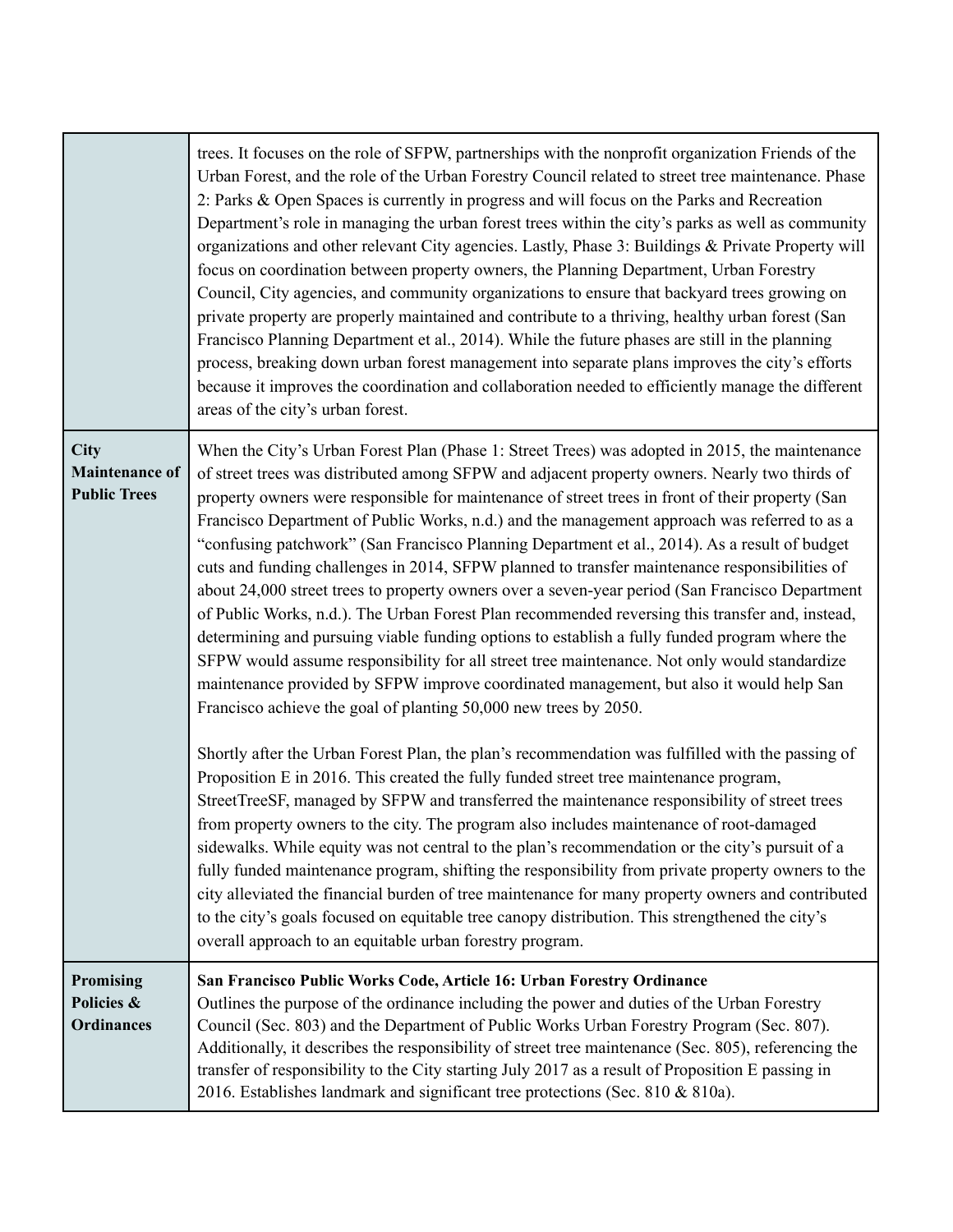*Seattle, WA -* Seattle's 2020 Urban Forestry Management draft and Equity and the Environment initiatives highlight the City's commitment to an equitable and sustainable urban forest. While urban forestry staff and the Urban Forest Commission make strides in advocating for equity and increasing UTC, funding for urban forestry has recently been dramatically reduced. The Pacific Northwest is projected to encounter increased heat waves and elevated maximum daytime temperatures.

| <b>Partnerships</b>                                               | Seattle's Trees for Neighborhoods program provides free trees for Seattle residents. Residents<br>can get up to 4 free trees that also come with a watering bag and mulch for each, training on<br>the proper planting and care, assistance applying for street tree planting permits, ongoing care<br>reminders and pruning workshop opportunities, planting assistance, and street tree evaluations<br>after the first couple of years (City of Seattle, 2021a). Since the program started in 2009, over<br>11,300 trees were planted in private yards and along the public right-of-way (City of Seattle,<br>2021a).<br>The Green Seattle Partnership is a collaborative partnership between the City of Seattle,<br>Forterra, community groups and nonprofits, businesses, schools, and thousands of volunteers<br>work towards restoring and maintaining the City's urban forest (Green Seattle Partnership,<br>2021a). They promote community stewardship through events in various parks throughout<br>Seattle. They encourage youth and adult populations to get involved by offering a wide range<br>of opportunities at different locations. However, this partnership mainly focuses on working<br>in Seattle Parks and Recreation sites. |
|-------------------------------------------------------------------|------------------------------------------------------------------------------------------------------------------------------------------------------------------------------------------------------------------------------------------------------------------------------------------------------------------------------------------------------------------------------------------------------------------------------------------------------------------------------------------------------------------------------------------------------------------------------------------------------------------------------------------------------------------------------------------------------------------------------------------------------------------------------------------------------------------------------------------------------------------------------------------------------------------------------------------------------------------------------------------------------------------------------------------------------------------------------------------------------------------------------------------------------------------------------------------------------------------------------------------------------|
| <b>Assessing</b><br><b>Distribution</b>                           | The 2016 Seattle Tree Canopy Assessment utilized LiDAR (light detection and ranging) to<br>determine Seattle's progress towards it's 30% UTC goal, UTC distribution in Equity and<br>Environment Initiative focus areas, coniferous vs deciduous ratios, heat island effect hotspots,<br>impacts from development, and volume of vegetation that is within the clearance area of<br>Seattle City Light's distribution and transmission systems (City of Seattle, 2016). Notably,<br>they found disparities in UTC distribution when considering factors such as socioeconomics<br>and Census data. A key recommendation was designing neighborhood tree canopy goals to<br>maximize limited resources (City of Seattle, 2016).<br>Seattle was a Pilot City in American Forests Tree Equity Score project. This assessment<br>provided Seattle with tree planting strategies to improve neighborhood scores and to identify<br>priority areas (Tree Link News, 2021).                                                                                                                                                                                                                                                                                 |
| <b>Social Equity in</b><br>Urban<br><b>Resilience</b><br>Planning | To develop the 2020 Urban Forest Management Plan, the Urban Forestry Core Team worked<br>$\bullet$<br>with Seattle's Public Utilities' Community Connections program and the Department of<br>Neighborhood's Community Liaisons programs "to engage native peoples, as well as the<br>African American, East African, Chinese, and Latinx communities living in and around the<br>Greater Seattle region" (Trees for Seattle p. 8, 2020). They stated that their lack of resource<br>availability limited their scope of focus, but online feedback forms were translated to Chinese                                                                                                                                                                                                                                                                                                                                                                                                                                                                                                                                                                                                                                                                 |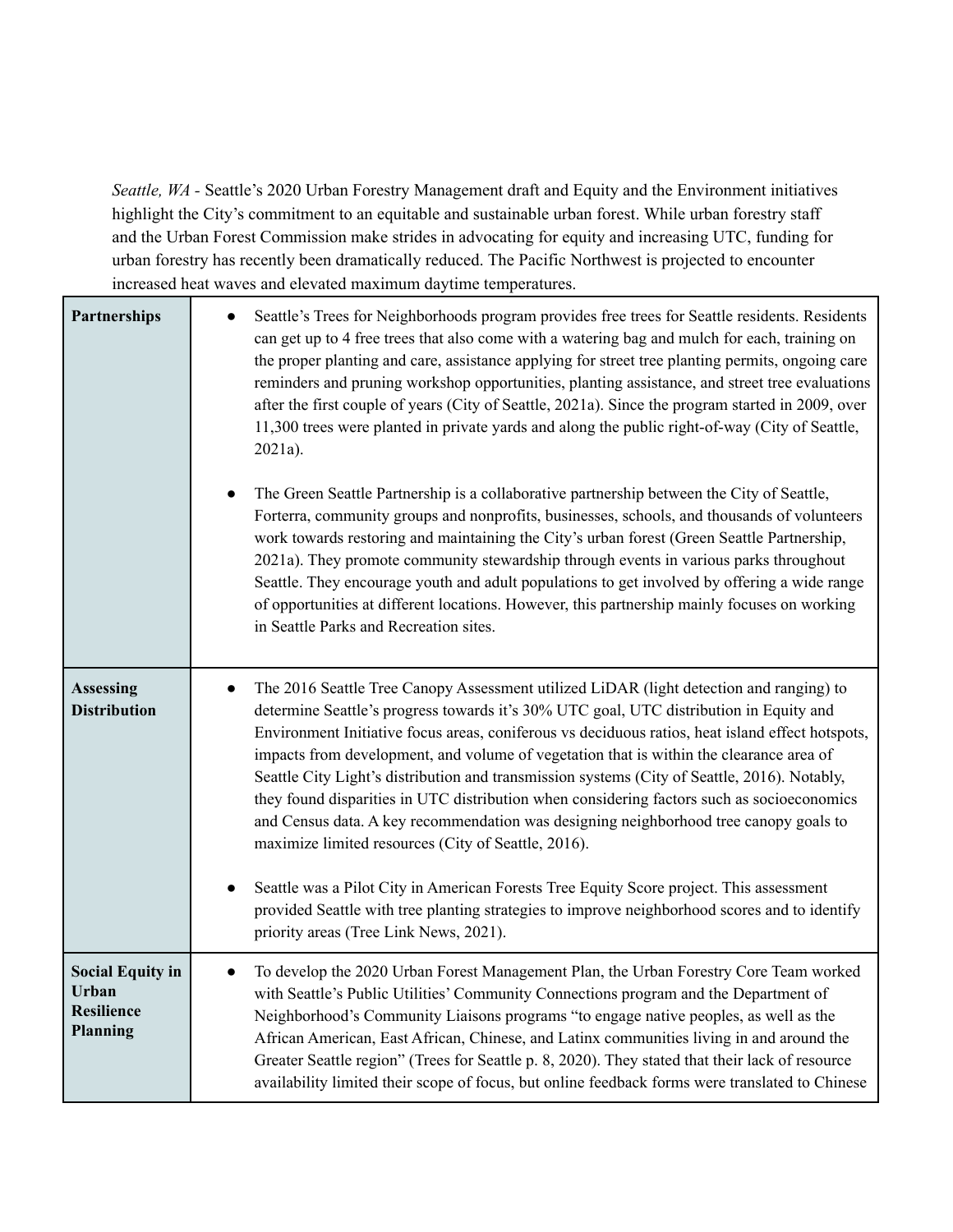|                                                  | (traditional and simplified), Korean, Somali, Spanish, and Vietnamese. Feedback from these<br>focus groups was used to produce the 2020 drafted plans, and actions were incorporated to<br>keep the community involved in urban forestry. Key recommendations were more translation<br>services, developing strategies and goals that focus on racial and social equity, and ongoing<br>engagement (Trees for Seattle, 2020).<br>The City produced a Racial Equity Toolkit in accordance with the Seattle Race and Social<br>Justice Initiative that lists step-by-step instructions for assessing policies, initiatives, services,<br>programs, and budget issues. A broad outline of these steps include: (i) set racial equity<br>outcomes for those most harmed by racism using an intersectional framework, (ii) involve<br>stakeholders + analyze data, (iii) determine benefit and/or burden, (iv) advance opportunity or<br>minimize harm, (v) evaluate, raise racial awareness and be accountable, (vi) report back<br>through information sharing (Seattle Race and Social Justice Initiative, 2020).<br>The Green Seattle Partnership website provides translational services that are indicated by<br>$\bullet$<br>country flags, which includes Amharic, Chinese (traditional and simplified), Filipino, Khmer,<br>Korean, Somali, Spanish, and Vietnamese (Green Seattle Partnership, 2021a). Partnerships<br>with nonprofits, such as the Partner in Employment and ECOSS, specialize in multicultural<br>environmental outreach while emphasizing diversity and inclusion in environmental<br>stewardship. |
|--------------------------------------------------|----------------------------------------------------------------------------------------------------------------------------------------------------------------------------------------------------------------------------------------------------------------------------------------------------------------------------------------------------------------------------------------------------------------------------------------------------------------------------------------------------------------------------------------------------------------------------------------------------------------------------------------------------------------------------------------------------------------------------------------------------------------------------------------------------------------------------------------------------------------------------------------------------------------------------------------------------------------------------------------------------------------------------------------------------------------------------------------------------------------------------------------------------------------------------------------------------------------------------------------------------------------------------------------------------------------------------------------------------------------------------------------------------------------------------------------------------------------------------------------------------------------------------------------------------------------------------------------------------------------------------|
| Equitable<br>Pathways to<br><b>Green Careers</b> | Seattle's Partner in Employment (PIE) aims to provide long-term economic stability for<br>$\bullet$<br>refugees and immigrants by offering tailored assistance in language acquisition, housing<br>stabilization, workforce entry, and job-training in higher-wage industries (Green Seattle<br>Partnership, 2021b). As of 2020, PIE began to help immigrant and refugee youth enter<br>environmental fields by offering paid training in restoration and environmental science. In the<br>summer of 2020, the Youth Restoration Training Crew (YRTC) was established with funding<br>support from the Port of Seattle (Green Seattle Partnership, 2021b). Since the program<br>launched, 43 youth employees have worked on restoration projects. In addition to hands-on<br>environmental training, the crew will also contribute to the creation of site management and<br>planting plans (Green Seattle Partnership, 2021b).<br>ECOSS is an urban environmental non-profit that serves to connect multicultural Seattle<br>residents to environmental stewardship events. This organization acknowledges that different<br>communities have varying connections to nature (Green Seattle Partnership, 2021c). Based on<br>this, ECOSS plans two predetermined stewardship events, then works with community<br>members to co-create additional events (Green Seattle Partnership, 2021c).                                                                                                                                                                                                                               |
| Preventing<br>Green<br>Gentrification            | The City of Seattle's Tree Protection Executive Order 2017-11 $\S$ 4 highlights the need for<br>urban forestry goals to correlate with Mandatory Housing Affordability (MHA) development<br>standards (Burgess, 2017; City of Seattle, 2021b). This order enacted a collaboration between                                                                                                                                                                                                                                                                                                                                                                                                                                                                                                                                                                                                                                                                                                                                                                                                                                                                                                                                                                                                                                                                                                                                                                                                                                                                                                                                  |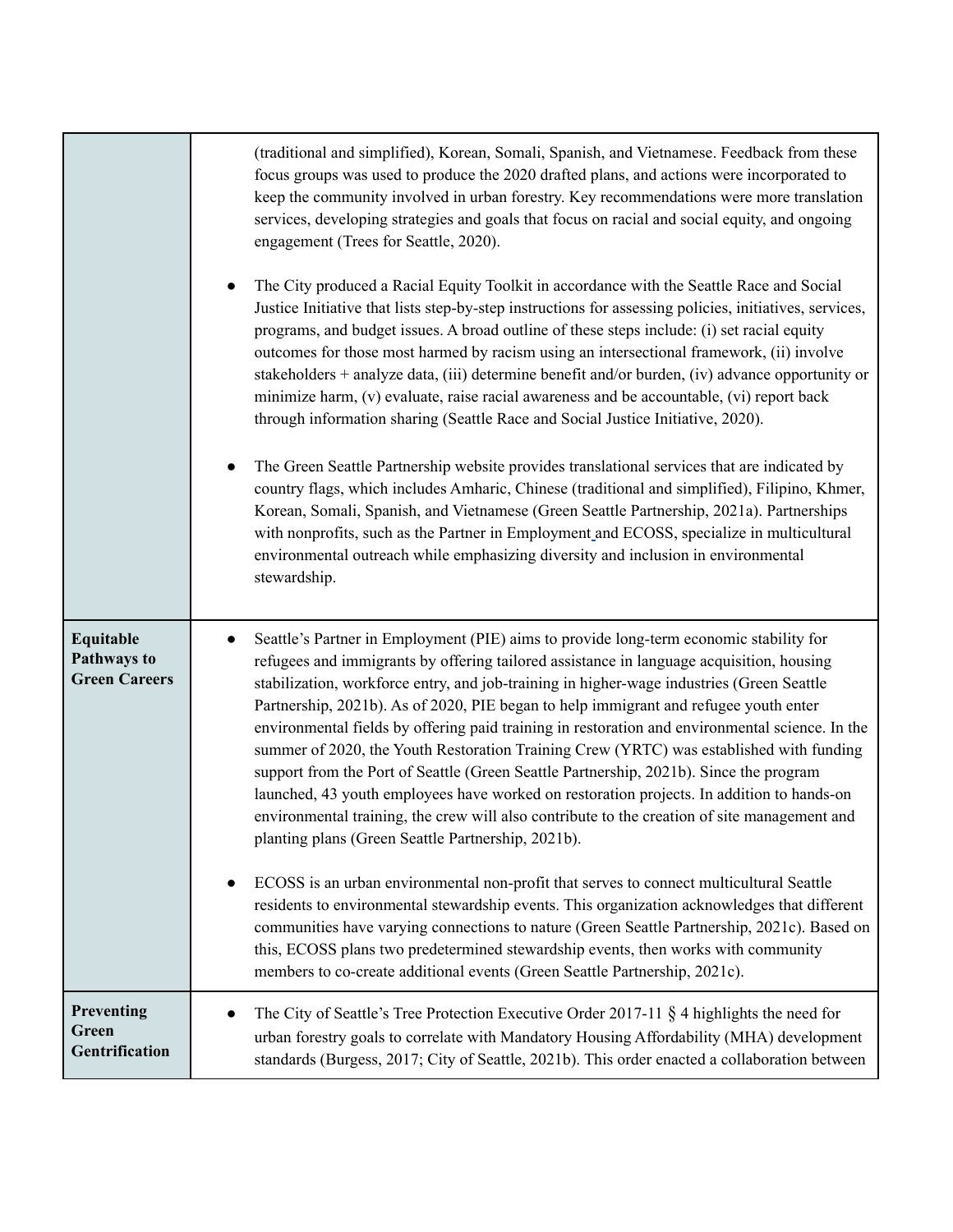|                                                               | the Office of Planning and Community Development (OPCD) and the Urban Forestry Core<br>Team to ensure that tree requirements are updated and included in MHA policies.                                                                                                                                                                                                                                                                                                                                                                                                                                                                                                                                                                                                                                                                                                                                                                                                                                                                                                                                                                                                                                                                                                                                                                                                                                                                                                                                                                                                                                                                                                                                                                                                                                    |
|---------------------------------------------------------------|-----------------------------------------------------------------------------------------------------------------------------------------------------------------------------------------------------------------------------------------------------------------------------------------------------------------------------------------------------------------------------------------------------------------------------------------------------------------------------------------------------------------------------------------------------------------------------------------------------------------------------------------------------------------------------------------------------------------------------------------------------------------------------------------------------------------------------------------------------------------------------------------------------------------------------------------------------------------------------------------------------------------------------------------------------------------------------------------------------------------------------------------------------------------------------------------------------------------------------------------------------------------------------------------------------------------------------------------------------------------------------------------------------------------------------------------------------------------------------------------------------------------------------------------------------------------------------------------------------------------------------------------------------------------------------------------------------------------------------------------------------------------------------------------------------------|
| <b>Dedicated</b><br>Committee/<br><b>Task Force</b>           | The City of Seattle passed Ordinance 123052 in August 2009 that established the Urban<br>$\bullet$<br>Forestry Commission (UFC) (City of Seattle, 2021c). The UFC advises the Mayor and City<br>Council on policies and regulations that govern the protection, management, and conservation<br>of trees and vegetation in Seattle. The commission includes 13 individuals that are experts in<br>various types of specializations, such as wildlife biologists, urban ecologists, arborists,<br>hydrologists, representatives from NGOs, representatives from the development community,<br>community leaders, engagement coordinators, environmental justice representatives,<br>university representatives, economists, and a public health representative (City of Seattle,<br>2021c).                                                                                                                                                                                                                                                                                                                                                                                                                                                                                                                                                                                                                                                                                                                                                                                                                                                                                                                                                                                                                |
| <b>Clear Roles &amp;</b><br><b>Responsibilities</b>           | Seattle's 2020 Urban Forest Management Plan draft clearly outlines the roles and responsibilities<br>associated with the urban forest in Table 2 (Trees for Seattle p. 18-19, 2020). The Plan lists the<br>department, if they are involved with public, private, or street trees, their responsibilities, contact<br>information, and key priorities. Moreover, the City designated roles that prioritize BIPOC<br>communities. These departments include the office of Sustainability and Environment (OSE), Seattle<br>Department of Construction and Inspections (SDCI), Seattle Department of Transportation (SDOT),<br>Seattle Parks and Recreation (SPR), Seattle Public Utilities (SPU), and Trees for Seattle (T4S) (Trees<br>for Seattle p. 18-19, 2020). Nine departments are involved in the management of the urban forest, and<br>their interdepartmental coordination is said to produce effective and consistent results. However, the<br>drafted 2020 plan has not been officially approved by the City Council. Based on our interviews with<br>Seattle stakeholders, the fragmentation of roles and responsibilities can cause conflicting interests if<br>there is not clear communication between departments.<br>Staff meet regularly so the Urban Forestry Core Team can keep each other informed and collaborate<br>on actions. Notably, the City established the Trees for Seattle department to be the "communications<br>umbrella for all of the City's urban forestry efforts" (Trees for Seattle, 2020). This agency works<br>across departments and builds partnerships with the public to grow and care for the urban forest on<br>private property. T4S also looks to engage with the community and include them on urban forestry<br>projects (Trees for Seattle, 2020). |
| <b>Collaborating</b><br><b>Towards</b><br><b>Common Goals</b> | The Seattle Department of Transportation created a Trees and Sidewalks Operations Plan to clarify<br>responsibilities associated with street trees and to provide guidance on the installation, repair, and<br>maintenance of sidewalks and trees in the public right-of way (Seattle Department of Transportation p.<br>$5, 2014$ ).                                                                                                                                                                                                                                                                                                                                                                                                                                                                                                                                                                                                                                                                                                                                                                                                                                                                                                                                                                                                                                                                                                                                                                                                                                                                                                                                                                                                                                                                     |
| Promising<br>Policies &<br><b>Ordinances</b>                  | Seattle has implemented a variety of ordinances associated with sustaining their urban forest. Similar<br>to other cities' versions of Heritage Trees, Seattle places special protections for 'exceptional trees' that<br>provide "unique historical, ecological, or aesthetic value constitute an important community resource"<br>(Seattle Municipal Code ch 25.11).                                                                                                                                                                                                                                                                                                                                                                                                                                                                                                                                                                                                                                                                                                                                                                                                                                                                                                                                                                                                                                                                                                                                                                                                                                                                                                                                                                                                                                    |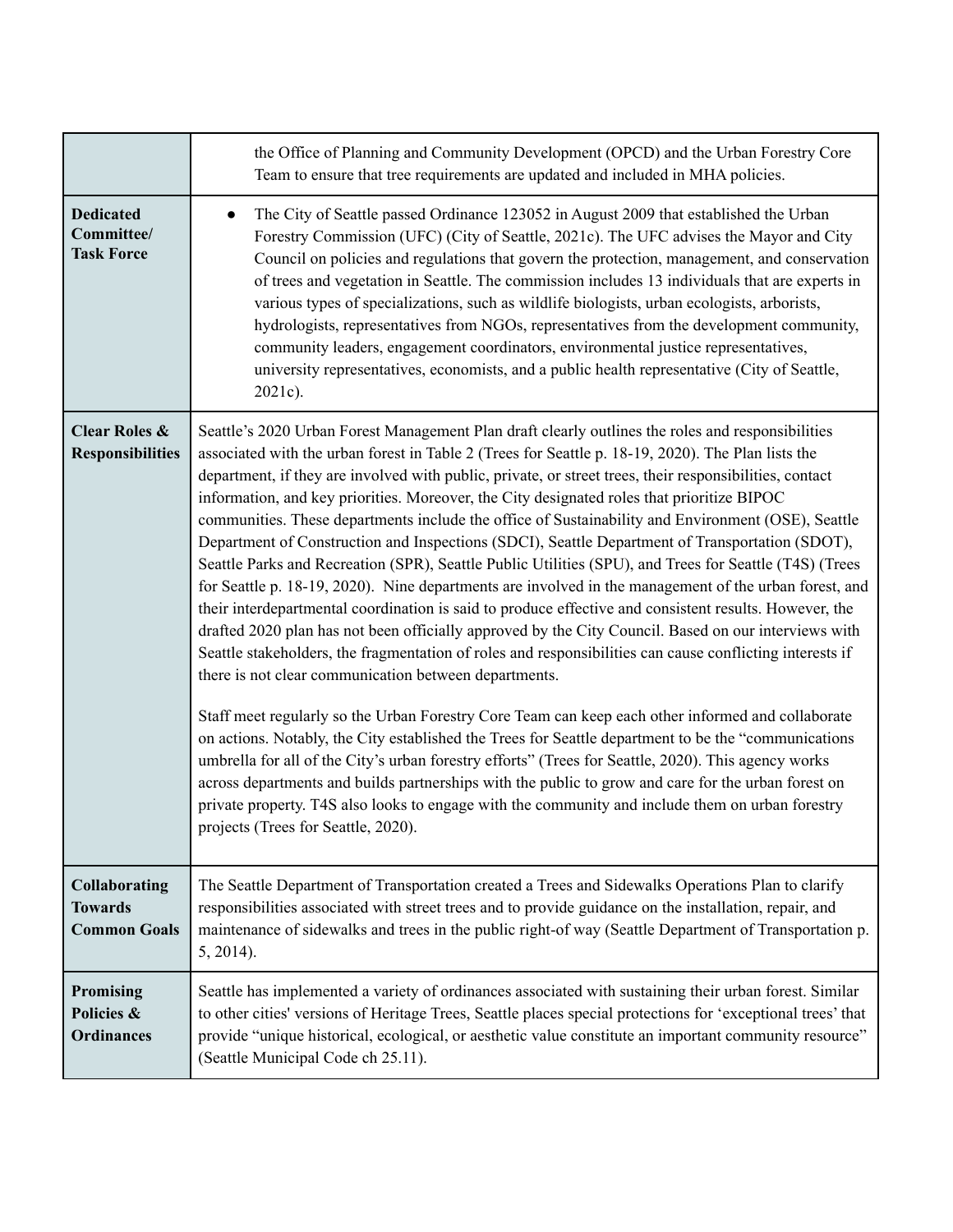# **CASE STUDY CITY WRITE-UPS**

*Chicago, IL -* Chicago has been identified as one of the cities with strong ordinances, robust distribution assessment processes, and partnerships that allow for enhanced urban tree canopy cover. The Chicago Region Trees Initiative (CRTI) – a partnership between 14 organizations ranging from the Chicago Parks Department, the U.S. Forest Service, and the Chicago Department of Public Health – developed a master plan to improve the health and canopy of the Chicago region's forest by 2050. The master plan was created around four core goals: "to inspire people to value trees; to improve the region's tree canopy; to reduce threats to trees; and to enhance oak ecosystems" (CRTI, 2019).

| Partnerships                                                  | The master plan developed by CRTI is the result of region-wide collaboration between the<br>organization's own staff, the executive advisory council, working groups, advisory committees,<br>and partners. Four separate working groups (stewardship and planting; green infrastructure,<br>policy, and native ecosystems; forest composition and analysis; and risk assessment and<br>management) were established to meet the master plan's goals and outcomes, as well as ad hoc<br>advisory committees to provide extra support based on needed expertise. For example, the<br>Resources Advisory Committee is composed of development staff from partner organizations.<br>This ad hoc committee is tasked with identifying funding sources with programs related to<br>sustainability and other programs that are in line with CRTI goals (CRTI, 2019). |
|---------------------------------------------------------------|----------------------------------------------------------------------------------------------------------------------------------------------------------------------------------------------------------------------------------------------------------------------------------------------------------------------------------------------------------------------------------------------------------------------------------------------------------------------------------------------------------------------------------------------------------------------------------------------------------------------------------------------------------------------------------------------------------------------------------------------------------------------------------------------------------------------------------------------------------------|
| <b>Assessing</b><br><b>Distribution</b>                       | The CRTI created a map that looks at the benefits of trees at the neighborhood level. The map<br>shows the percentages of tree cover and land overlaid by impervious surfaces, and the financial<br>value those trees give the community. It also indicates information on marginalized populations,<br>heat, air quality, and flooding. This data is currently being used to identify priority areas and<br>capacity building opportunities to improve the urban forest (CRTI, 2019).                                                                                                                                                                                                                                                                                                                                                                         |
| <b>Promising</b><br><b>Practices and</b><br><b>Ordinances</b> | In June 2021, Chicago City Council approved an ordinance to create an Urban Forestry Advisory<br>Board. The board will bring public and private partners to the table to strategically map out<br>pathways for enhancing the urban forest (Wetli, 2021). In an interview our team conducted with<br>Executive Director of the Chicago Region Trees Initiative, Lydia Scott, she noted that the board<br>will serve as a reliable forum to discuss tree canopy initiatives and could help improve                                                                                                                                                                                                                                                                                                                                                               |
|                                                               | communication between residents and decision makers.                                                                                                                                                                                                                                                                                                                                                                                                                                                                                                                                                                                                                                                                                                                                                                                                           |
|                                                               | The CRTI has also developed ordinance templates and urban forest management plan templates<br>that communities can use as a general guide to meet ordinance or management goals related to<br>urban forestry initiatives. Three templates have been developed at varying levels, according to<br>CRTI:                                                                                                                                                                                                                                                                                                                                                                                                                                                                                                                                                         |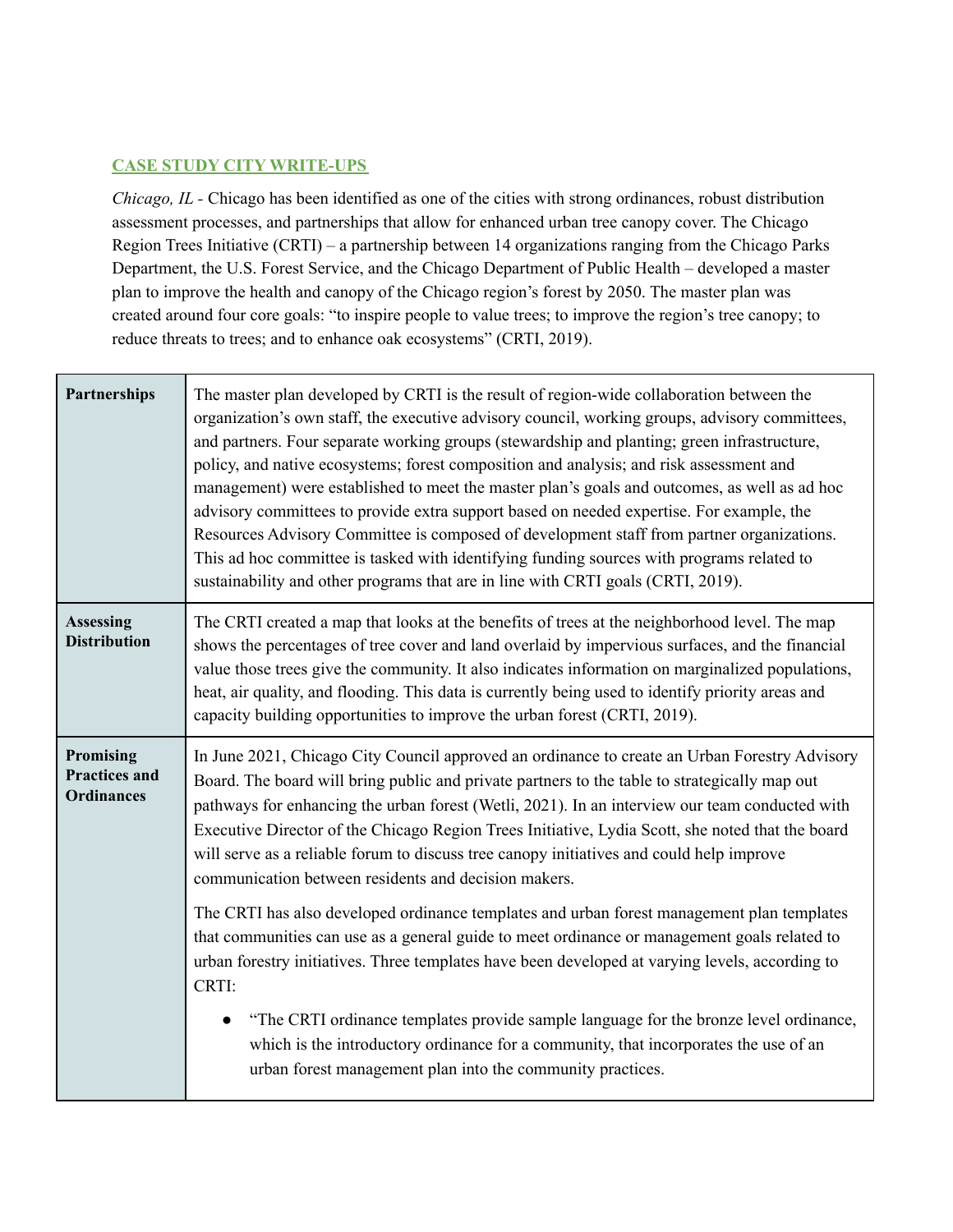| The Silver Tree Preservation Ordinance Template is designed to rely on a strong urban<br>$\bullet$<br>forest management plan. With it, a community or landowner can use the ordinance as the<br>guiding strategy for urban forest care and facilitate updates without the need for an<br>ordinance revision. |
|--------------------------------------------------------------------------------------------------------------------------------------------------------------------------------------------------------------------------------------------------------------------------------------------------------------|
| • The highest ordinance level, the gold tree preservation ordinance, includes all of the<br>requirements of the silver level ordinance and provides for preservation and protection of<br>trees on private lands" (CRTI, 2019).                                                                              |

*Detroit, MI -* Detroit was identified through research as a city that faced many challenges and struggles to their tree planting programs and efforts. The city was identified as a somewhat hybrid between a case study and target city in the hopes that lessons learned from them will help cities avoid similar setbacks. Majority of information the MENV team will learn will be through interviews; however, the following is available data and information.

| <b>Partnerships</b>                     | The City and the non-profit The Greening of Detroit (TGD) work closely together on tree initiatives.<br>TGD is contracted by the City of Detroit to plant trees as well as to handle maintenance (University of<br>Vermont, 2019).                                                                                                                                                                                                                                                                                                                                                                                                                                                                                                                                                                                                                                                                                                                                                                                                                                                                                                                                                                                                                                                                                 |
|-----------------------------------------|--------------------------------------------------------------------------------------------------------------------------------------------------------------------------------------------------------------------------------------------------------------------------------------------------------------------------------------------------------------------------------------------------------------------------------------------------------------------------------------------------------------------------------------------------------------------------------------------------------------------------------------------------------------------------------------------------------------------------------------------------------------------------------------------------------------------------------------------------------------------------------------------------------------------------------------------------------------------------------------------------------------------------------------------------------------------------------------------------------------------------------------------------------------------------------------------------------------------------------------------------------------------------------------------------------------------|
| <b>Assessing</b><br><b>Distribution</b> | The City partnered with a University to conduct tree canopy data (American Forests, n.d., From<br>the Field: Detroit) (American Forests just released their Tree Equity score, however). American<br>Forests is part of a coalition called the Detroit Reforestation Initiative that helped raise money to<br>complete an urban canopy assessment (American Forests, n.d., Detroit: A Green City of the<br><i>Future</i> ). Besides the American Forests website, no other information could be found about the<br>Detroit Reforestation Initiative.                                                                                                                                                                                                                                                                                                                                                                                                                                                                                                                                                                                                                                                                                                                                                               |
| <b>Social Equity in</b><br><b>URP</b>   | Between 2011-2014, a non-profit named The Greening of Detroit (TGD) was in charge of planting<br>street trees on city-owned property. They offered residents free trees to plant but 24% rejected the<br>offer. Researchers from the University of Vermont looked into why this was the case and found that:<br>residents had very little opportunities to influence decision-making at major points in the tree-planting<br>process; The Greening of Detroit selected neighborhoods for tree-planting events that had not<br>requested one themselves to fulfill grant goals; TGD's community relations staff (2-3 full-time<br>employees) were only given between one week to a month for community engagement in the<br>neighborhoods selected and; lastly, neighbors who had stayed in Detroit through the economic decline<br>ended up with the burden of stewarding their and their neighbors trees with little help from the City.<br>This lack of help in the past made residents wary and resistant to taking on a potential cumbersome<br>burden of a new tree (Carmichael & McDonough, 2019) (Carmichael & McDonough, 2018). Detroit is<br>a great example of how organizations and governments need to engage the community meaningfully<br>and frequently while <i>moving at the speed of trust</i> . |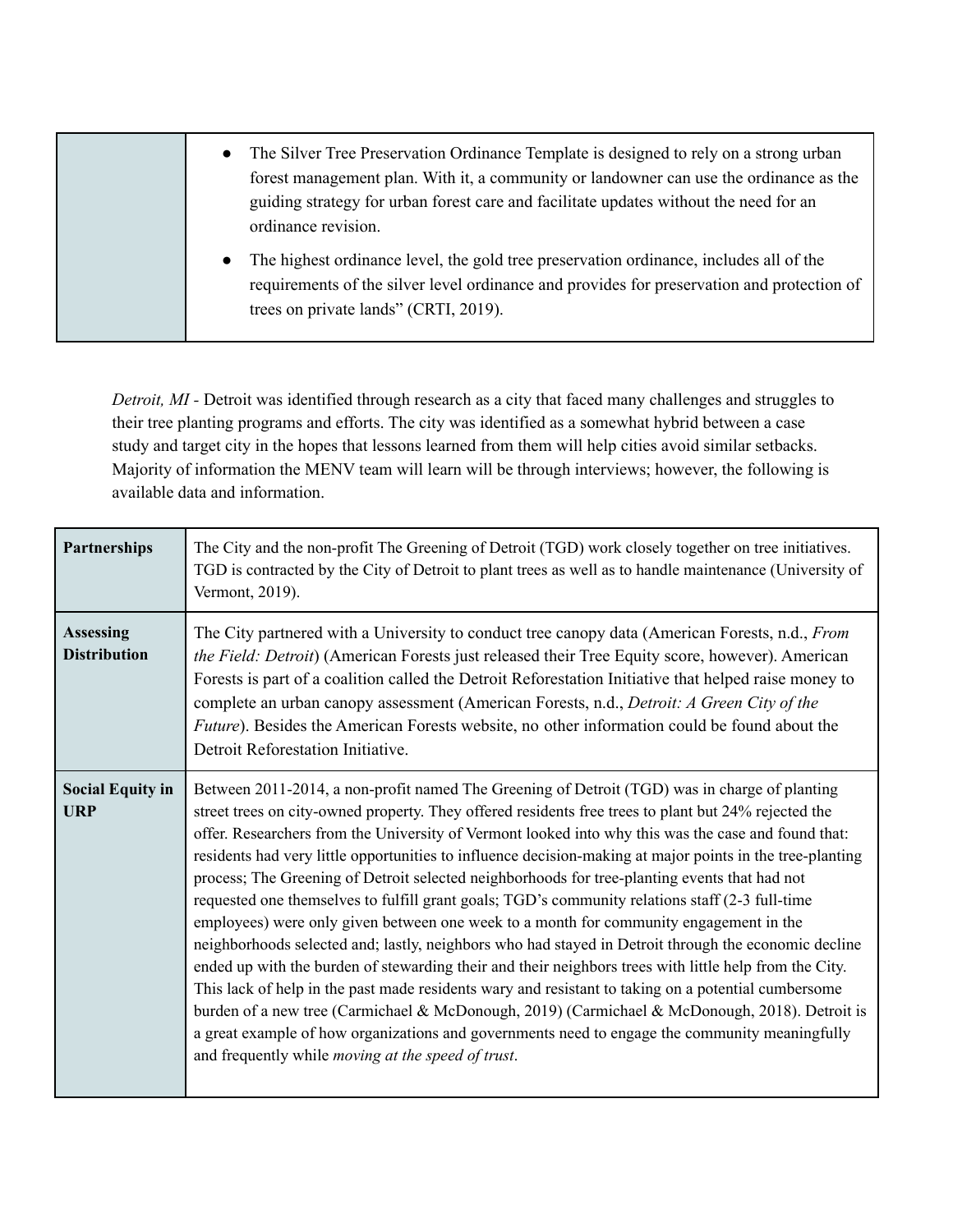|                                                         | The researchers provided recommendations for cities to help avoid the challenges Detroit faced. (i)<br>Create mechanisms that allow there to be a follow-up with residents after a tree planting. These<br>mechanisms would help organizations garner support for their tree-planting efforts while allowing for<br>maintenance protocols to be adapted in order to account for any emerging issues residents or the lead<br>tree-planting entity face. (ii) Provide residents with information that is relevant about the trees being<br>proposed to be planted or given out (appearance, lifetime maintenance, etc.). (iii) Have the ability to<br>mobilize resources to act on an environmental justice issue (money, time, and knowledge about<br>collective action strategies to tackle said issue). (iv) Give residents having some degree of<br>decision-making power in who should be responsible for certain aspects of maintenance (Carmichael<br>& McDonough, 2018). |
|---------------------------------------------------------|---------------------------------------------------------------------------------------------------------------------------------------------------------------------------------------------------------------------------------------------------------------------------------------------------------------------------------------------------------------------------------------------------------------------------------------------------------------------------------------------------------------------------------------------------------------------------------------------------------------------------------------------------------------------------------------------------------------------------------------------------------------------------------------------------------------------------------------------------------------------------------------------------------------------------------------------------------------------------------|
| Equitable<br><b>Pathways to</b><br><b>Green Careers</b> | Please reference the Tazo TreeCorps information found above under the Equitable Pathways to Green<br>Careers description. Detroit is one of the cities with this program implemented.                                                                                                                                                                                                                                                                                                                                                                                                                                                                                                                                                                                                                                                                                                                                                                                           |
| <b>Dedicated</b><br>Committee/<br><b>Task Force</b>     | Newly established in 2021, Detroit has created the Climate Equity Advisory Committee (CEAC)<br>working to support the development and implementation of the City's climate planning and action<br>implementation work. CEAC consists of residents from the most vulnerable communities, local<br>climate justice leaders, and City Officials. One task potentially posed to this committee might be<br>looking at tree equity within Detroit (City of Detroit, n.d.).                                                                                                                                                                                                                                                                                                                                                                                                                                                                                                           |
| Maintenance                                             | In the mid-20th century, wealthier whites fled the city to go to the suburbs, meaning all those financial<br>resources left as well. This included the maintenance of green spaces (Carmichael, 2017).<br>Carmichael found that maintenance was the largest reason residents rejected a free tree during the fall<br>2011 planting season and one of the top reasons during the fall 2012 planting season in her study<br>(Carmichael, 2017, pg. 33).<br>"To avoid past mistakes in the city's tree planting and maintenance approach" The Greening of Detroit<br>has specifically selected trees that can survive in urban environments and has also guaranteed<br>maintenance for three years after the trees are planted (University of Vermont, 2019) (Carmichael &<br>McDonough, 2018). TGD is the only agency that does maintenance on trees with the exception of<br>removal. TGD staff identified maintenance challenges such as funding and capacity (Carmichael,      |
|                                                         | 2017, 86).                                                                                                                                                                                                                                                                                                                                                                                                                                                                                                                                                                                                                                                                                                                                                                                                                                                                                                                                                                      |

*Los Angeles, CA -* The City of Los Angeles is in the process of developing an urban forest management plan. The city and county of L.A. recognize the inequitable distribution of tree canopy as well as parks and open spaces. There are a number of community organizations and coalitions working in partnership with the city to improve equitably access to greenspace. With new greening and beautification projects in historically underserved areas, the potential for gentrification and displacement is growing. Addressing causes of gentrification is complex and challenging, but L.A. shows promising practices related to preventing green gentrification.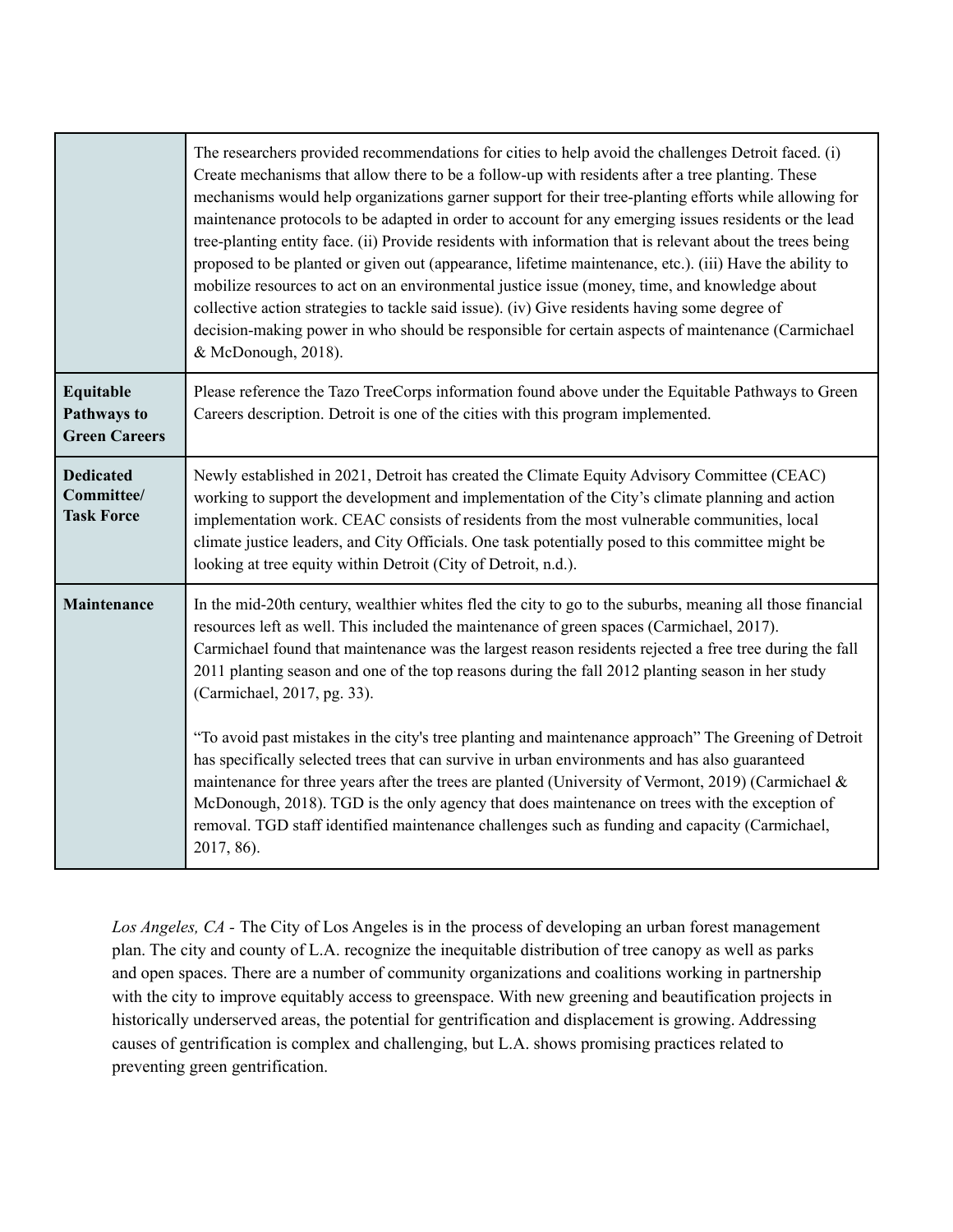| Preventing<br>Green<br>Gentrification | Measure A: The Safe, Clean Neighborhood Parks, Open Space, Beaches, Rivers Protection, and<br>Water Conservation Measure (Measure A) was passed in 2016. Measure A provides funding to<br>build, maintain, and improve parks, beaches, and other open spaces in Los Angeles County. The<br>funding guidelines for Measure A include anti-displacement strategies, also referred to as a<br>displacement avoidance policy, to address the potential for gentrification as a result of greening<br>projects, especially in underserved communities. The Los Angeles County Regional Park and<br>Open Space District (RPOSD) is responsible for implementing Measure A and developed the<br>Grant Administration Manual (GAM) alongside the Measure A Steering Committee. The Los<br>Angeles Regional Open Space and Affordable Housing Collective (LA ROSAH) collaborated on<br>the development of the anti-displacement strategies and has been involved in other efforts to<br>mitigate green gentrification in LA (Gibbons et al., 2020). The anti-displacement strategies are<br>included within the GAM. RPOSD acknowledges that while it cannot directly fund housing or<br>related displacement projects, the implementation of Measure A should consider strategies to |
|---------------------------------------|------------------------------------------------------------------------------------------------------------------------------------------------------------------------------------------------------------------------------------------------------------------------------------------------------------------------------------------------------------------------------------------------------------------------------------------------------------------------------------------------------------------------------------------------------------------------------------------------------------------------------------------------------------------------------------------------------------------------------------------------------------------------------------------------------------------------------------------------------------------------------------------------------------------------------------------------------------------------------------------------------------------------------------------------------------------------------------------------------------------------------------------------------------------------------------------------------------------------------------------------------------------------------|
|                                       | avoid potential gentrification and displacement through a variety of goals and supporting policies<br>(RPOSD, 2019).                                                                                                                                                                                                                                                                                                                                                                                                                                                                                                                                                                                                                                                                                                                                                                                                                                                                                                                                                                                                                                                                                                                                                         |

*Palo Alto, CA* - Although Palo Alto is small with a population of about 66,500, the city created a Tree Technical Manual in 2001 to aid the implementation of the Tree Preservation and Management Regulations. Palo Alto hired its first urban forester in 2012 and developed a thorough urban forestry management plan shortly after. The city has identified the canopy disparity between the north and south areas of the city and is actively working with a local nonprofit, Canopy, to increase tree planting in south Palo Alto. While the city shows a number of promising practices, the Tree Technical Manual is unique to Palo Alto that will be the focus of a case study.

| Promising         | Title 8 (Trees and Vegetation) of Palo Alto's Municipal Code includes Chapter 8.10: Tree          |
|-------------------|---------------------------------------------------------------------------------------------------|
| Policies &        | Preservation and Management Regulations which was codified in 1997. The purpose of the            |
| <b>Ordinances</b> | chapter is to "promote health, safety, welfare, and quality of life of the residents of the city  |
|                   | through the protection of specified trees located on private property within the city, and        |
|                   | establishment of standards for removal, maintenance, and planting of trees." (Palo Alto Municipal |
|                   | Code, 1999). To implement the chapter, it specifies the need for a Tree Technical Manual that     |
|                   | includes specific standards and regulations for tree preservation and management. The chapter     |
|                   | lists that these standards and regulations include but are not limited to the protection of trees |
|                   | during construction, maintenance of protected trees, replacement of trees, and criteria to        |
|                   | determine hazardous trees (Palo Alto Municipal Code, 1999).                                       |
|                   | The Tree Technical Manual was issued by the City Manager through the Department of Planning       |
|                   | and Community Environment and Public Works. It was completed and made available to the            |
|                   | public in June 2001 with the intention of complementing the city's urban forestry programs that   |
|                   | managed street and park trees. The specifications included in the manual strengthen the           |
|                   | implementation of the Tree Preservation and Management ordinance by providing technical           |
|                   | standards that help reach the city's tree preservation goals (City of Palo Alto, 2001).           |
|                   |                                                                                                   |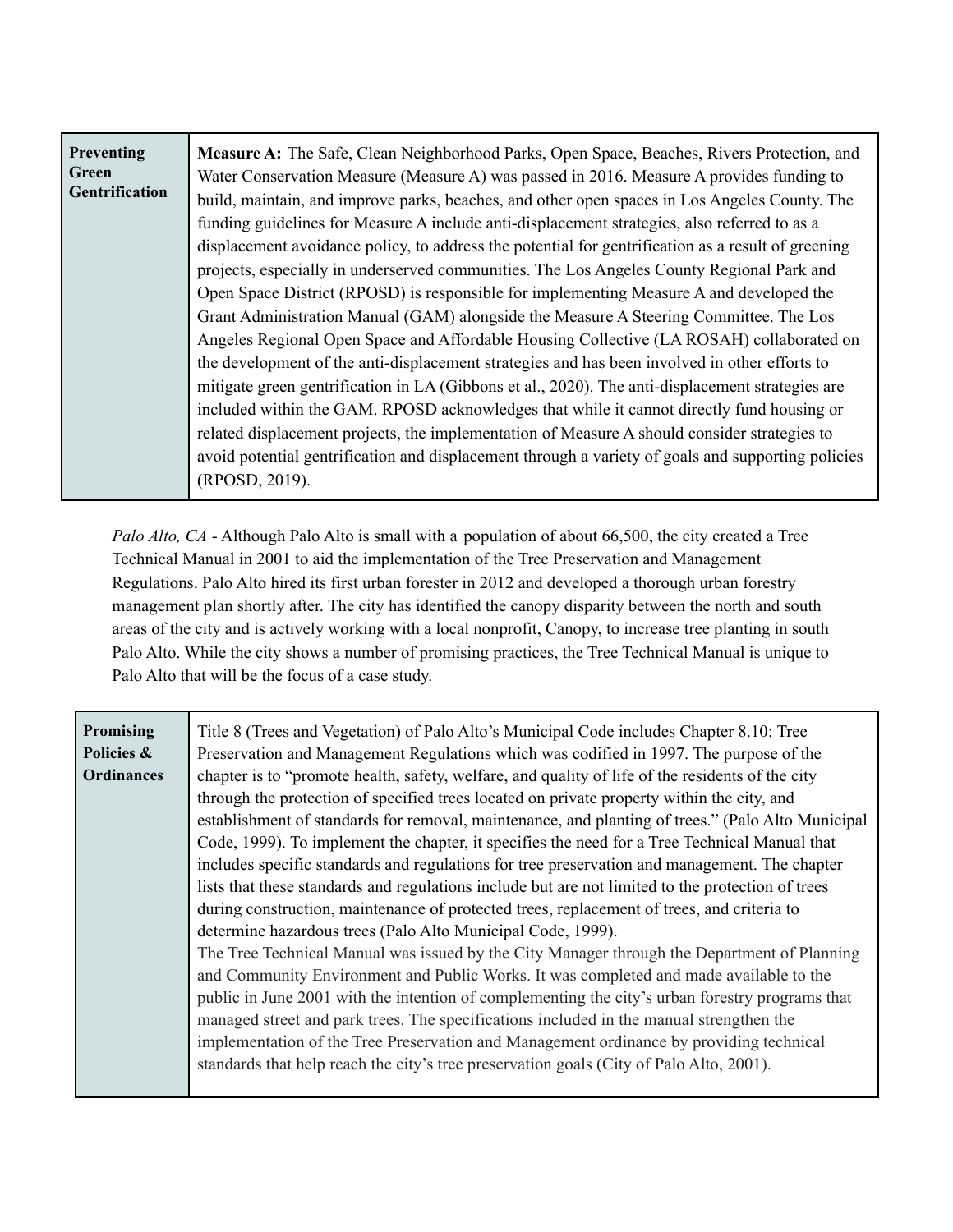*Phoenix, AZ -* Phoenix is hosting its first-ever Urban Heat Leadership Academy. Through our research, we have identified this program as a promising practice related to social equity in urban resilience planning and the details of it will be explored as a case study.

| <b>Social Equity</b><br>in Urban<br>Resilience<br><b>Planning</b> | In summer 2021, the Phoenix Urban Heat Leadership Academy will take place virtually. The<br>Nature Conservancy along with the Phoenix Revitalization Corporation and other partners<br>developed the Urban Heat Leadership Academy for residents to acquire knowledge, resources,<br>and skills about trees and other vegetation that can provide cooling benefits near homes and along<br>walking corridors in their community (The Nature Conservancy, 2020). As one of the hottest<br>cities in the country, Phoenix residents experience high temperatures that pose health risks.<br>Certain neighborhoods experience temperatures that are up to 13 degrees Fahrenheit hotter than<br>others and these neighborhoods commonly have fewer trees (lower canopy cover) and have high<br>rates of poverty. The Academy will be led by experts from Arizona State University, City of<br>Phoenix, Maricopa County Air Quality Department, Trees Matter, Watershed Management<br>Group, Maricopa County Department of Public Health, Valley Interfaith Project, Instituto, and<br>Arizona Sustainability Alliance (The Nature Conservancy, 2021). It will be free of charge, taught<br>in both English and Spanish, and is open to all residents within the Phoenix metro region. This |
|-------------------------------------------------------------------|----------------------------------------------------------------------------------------------------------------------------------------------------------------------------------------------------------------------------------------------------------------------------------------------------------------------------------------------------------------------------------------------------------------------------------------------------------------------------------------------------------------------------------------------------------------------------------------------------------------------------------------------------------------------------------------------------------------------------------------------------------------------------------------------------------------------------------------------------------------------------------------------------------------------------------------------------------------------------------------------------------------------------------------------------------------------------------------------------------------------------------------------------------------------------------------------------------------------------------------------------------------------------------------|
|                                                                   | way, residents can actively participate in creating and advocating for a healthier, more livable<br>community.                                                                                                                                                                                                                                                                                                                                                                                                                                                                                                                                                                                                                                                                                                                                                                                                                                                                                                                                                                                                                                                                                                                                                                         |

*Tacoma, WA -* The City of Tacoma, Washington's Urban Forest Management Plan developed strategies and policies to enhance distributive equity and sustainability for the urban forest. The project was established in various phases, including research and information discovery, city staff interviews, benchmarking research, municipal code review and recommendations, urban forest resource and program audit, public surveys, public meetings, short and long-term strategies, tree inventory analysis, tree canopy targets, approval by City Council, development of a trees and sidewalks operations plan, ensuring sustained funding sources, and a tree risk reduction plan (City of Tacoma, 2021).

| Tacoma, Washington has been making strides to enhance equity and the benefits associated with a          |
|----------------------------------------------------------------------------------------------------------|
| healthy urban forest through their 'One Canopy' initiative. In 2019, the City Council passed the         |
| Urban Forest Management Plan (UFMP) to strengthen 'Resource Management, Equity and                       |
| Accessibility, Canopy Health & Growth, Long-Term Funding, Climate Resiliency, Enhanced                   |
| Ecosystem Services & Benefits, and Community Engagement & Stewardship (City of Tacoma, 2021).            |
| Unfortunately, the COVID-19 pandemic has caused financial constraints for the implementation of          |
| the UFMP. Currently, the city is focused on creating a trees and construction operations plan, tree risk |
| reduction plan, and an update to the ordinances associated with urban forestry codes to address tree     |
| protections and hazardous trees (City of Tacoma, 2021). The urban forestry staff set goals for UTCC      |
| based on zoning areas. For instance, in 2011, their downtown tree canopy cover was 3.1%, and they        |
| set the goal to achieve 15% (City of Tacoma, 2021). To develop these strategic goals, the city           |
|                                                                                                          |
|                                                                                                          |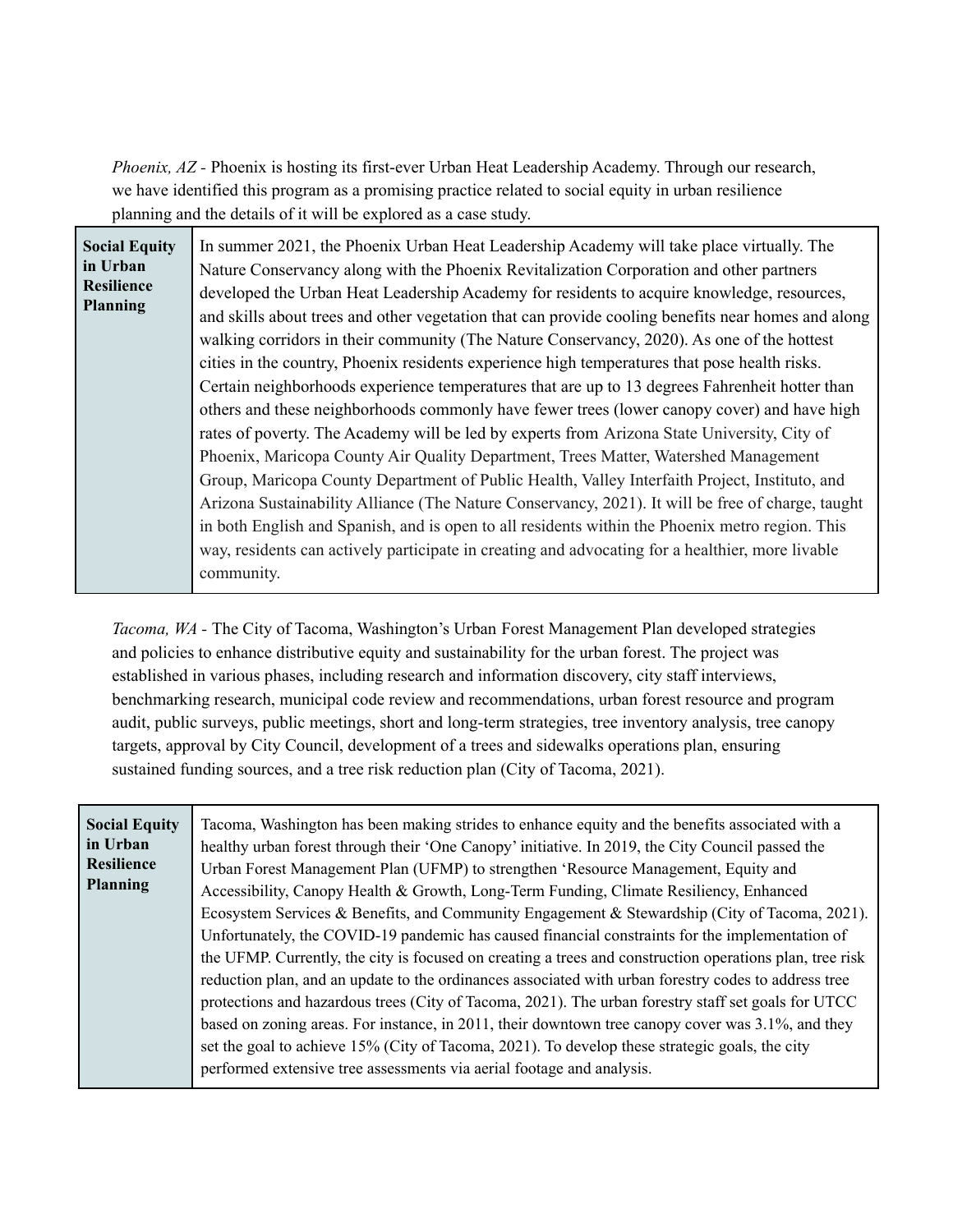## **SUMMARY**

This paper aims to answer the following questions: (i) What promising practices, if any, are other cities using to ensure more equitable urban forestry programs? (ii) How can interagency and external collaboration strengthen and clarify the roles and responsibilities involved in urban forestry programs? The team's research found that cities are demonstrating a range of equity-focused promising practices and policies related to urban forestry. While approaches are similar among cities (i.e., city partnerships with tree planting-focused non-profit organizations), there are a number of unique and uncommon practices identified, such as Boise's use of Silva Cells and Cincinnati's annual assessment that provides funding for urban forestry efforts. The research also demonstrates that strong partnerships between a broad range of stakeholders, clearly coordinated roles for maintenance, planting, and long-term management contribute to a healthier, more equitably distributed urban forest. Target cities have innovative approaches that not only maximize the benefits of the urban forest, but also contribute to a more resilient urban forest in the face of climate change.

While the team's research highlights promising work to build upon, future research is needed to better understand the long-term effectiveness of these practices and policies. The team's interviews with target city actors are intended to close identified gaps in the research and provide additional context and information regarding the promising practices and policies outlined in this paper. The final product of the team's research will be a report that synthesizes the content gathered from the interviews, as well as the findings from this literature review, into specific recommendations for promising practices to ensure that urban forestry is advanced in a way that is equitable.

### **EVALUATION**

Throughout the team's research, many answers were found to our initial research questions; however, many gaps and questions also were revealed. Below are additional questions and topics future research can address, as well as areas that the team's interview process with target cities can further explore.

- $\triangleright$  The chosen target cities all exhibit strong goals and/or recommendations around tree equity; however, not all of the target cities had an urban forestry master plan. Future research could examine if an urban forestry master plan is necessary to strengthen distributive tree equity within a city, or if having GIS data that analyzes tree inequities is suitable enough to develop adequate strategies. For example, in the March 10, 2021 PNPP presentation (referenced earlier), slide four references how PNPP began to prioritize planting in lowest-canopy neighborhoods but ran into challenges that prompted them to instead pursue a strategic, comprehensive urban forest master plan. Through interviews with PNPP and other individuals in Providence, learning more details about the challenges and overall process will provide valuable recommendation and insight.
- $\triangleright$  A clear gap we identified is the lack of metrics used to track the progress and overall success of *equitable* urban forestry efforts. While the majority of target cities have data on canopy distribution, tree plantings, and other similar metrics, information about the effectiveness of the implementation process or meeting specific equity targets was often missing. One promising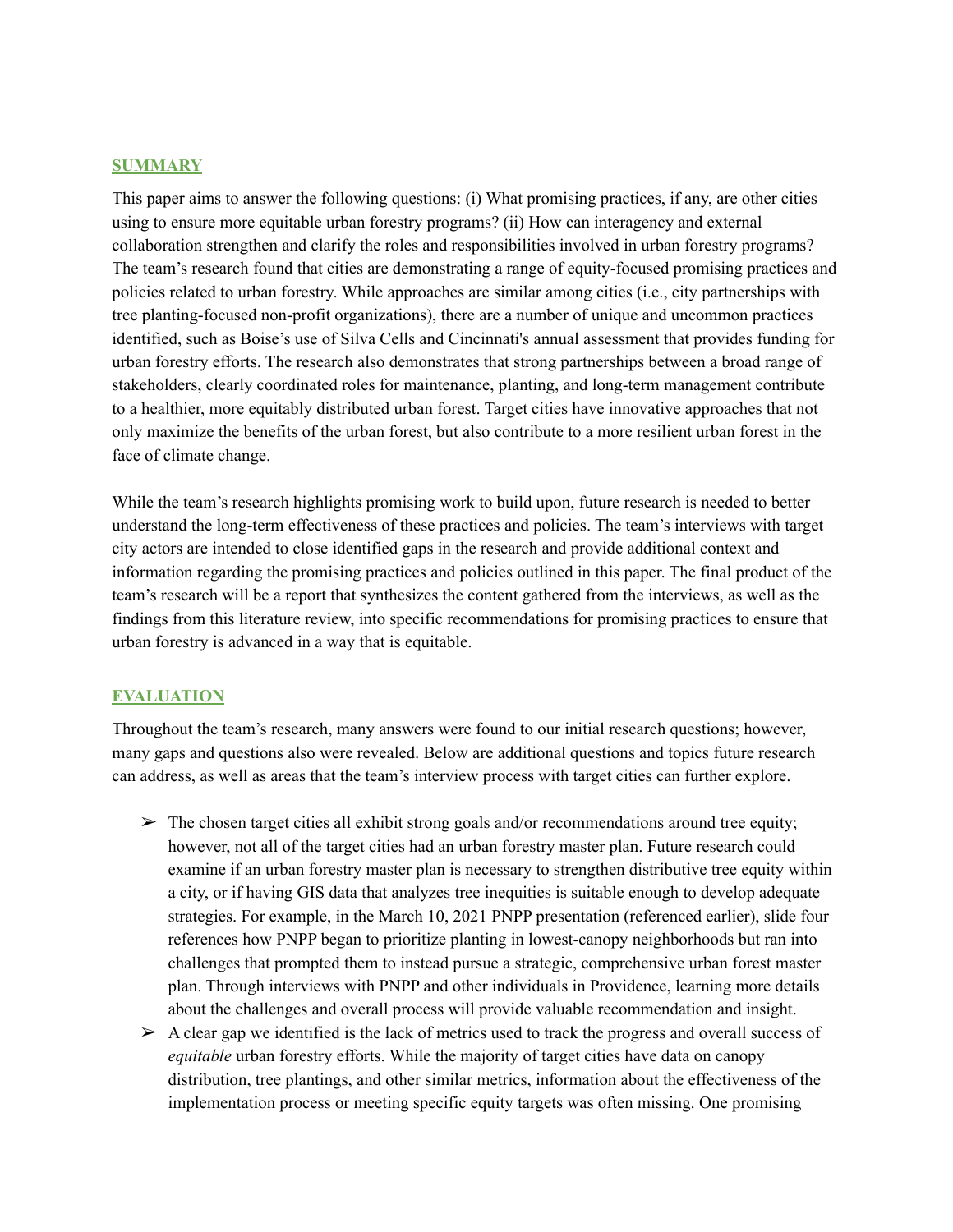metric that was identified by the US Forest Service in their Sustainable Urban Forest Guide is quantifying citizen involvement and neighborhood action (Leff, 2016, p. 69).

- $\geq$  Some of the target cities currently have street tree maintenance programs managed through the local government. However, with the exception of San Francisco who recently transferred maintenance power from residents to the SFPW, there is little information regarding the process of transferring responsibility. Street tree maintenance programs that do not require adjacent property owners to manage public trees alleviates cost burdens and removes barriers for underserved communities to plant and maintain more trees. Therefore, determining the feasibility of implementing similar programs in other cities and how to initiate the process could be beneficial for future research.
- $\triangleright$  Although many of the target cities and nonprofits described in this paper have been doing promising work for years, integrating equity into urban forestry is still a relatively new concept. There are ample opportunities for more practices, policies, and innovations to emerge overtime. Continued research into the implementation and impact of these programs will be important in determining the truly promising policies and practices within equitable urban forest efforts. Learning from others' challenges and mistakes will also help advance progress in this area.
- $\triangleright$  Oftentimes, equity policies and procedures are created in colonial cultures that perpetuate colonial processes and structures. This can further inequality if it is making indiginous and minoritized communities conform to these practices. Additionally, the participatory process needed for an equitable decision-making procedure takes time, which many urban foresters do not feel they have. Lastly, uneven power dynamics can make progress around equity work difficult.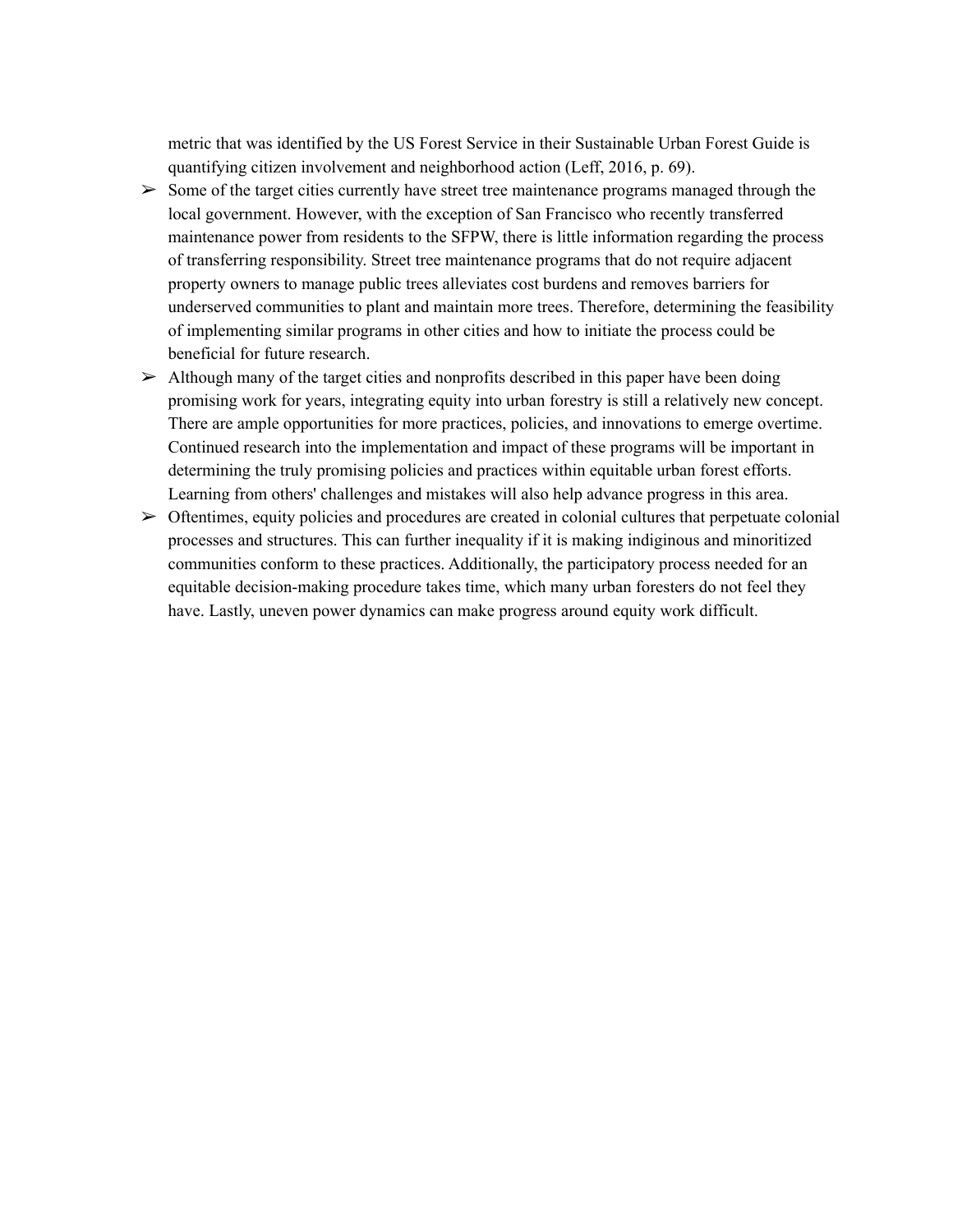#### **WORKS CITED**

- AECOM. (2013, December). *Financing San Francisco's Urban Forest*. https://sfplanning.s3.amazonaws.com/default/files/plans-and-programs/planning-for-the-city/urba n-forest-plan/UFP\_Street\_Tree\_Report\_FINAL\_Dec\_2013.pdf
- American Forests. (n.d.). *American Forests Awards First Tree Planting for Climate Resilience and Human Health Grant to Rhode Island Health Equity Zone*. American Forests. Retrieved June 4, 2021, from

https://www.americanforests.org/af-news/health-equity-zone-receives-climate-resilience-and-hum an-health-grant/

- American Forests. (n.d.). *Bringing Tree Equity and urban forestry jobs to five U.S. cities*. https://www.americanforests.org/about-us/tazo/
- American Forests. (n.d.). *Detroit: A Green City of the Future*. American Forests. Retrieved June 4, 2021, from https://www.americanforests.org/our-work/urban-forestry/detroit/
- American Forests. (n.d.). *From the Field: Detroit*. American Forests. Retrieved June 4, 2021, from https://www.americanforests.org/magazine/article/from-the-field-detroit/
- American Forests. (2019, August). *Rhode Island Urban Forests for Climate and Health Initiative*. Rhode Island Health Department. Retrieved June 4, 2021, from

https://health.ri.gov/publications/factsheets/Urban-Forests-for-Climate-and-Health-Initiative.pdf

- Austin Energy. (n.d.). *Managing Trees Near Power Lines: A customer's answer book*. https://austinenergy.com/wcm/connect/407dd780-dd0b-4f59-a97b-b58af2760f09/managingTrees NearPowerLines.pdf?MOD=AJPERES&CVID=mNIXCWf
- Austin, TX Code of Ordinances. (2021). *Chapter 6-3. Trees and Vegetation.* AustinTexas.gov.https:// library.municode.com/tx/austin/codes/code\_of\_ordinances?nodeId=TIT6ENCOCO\_CH6-3TRVE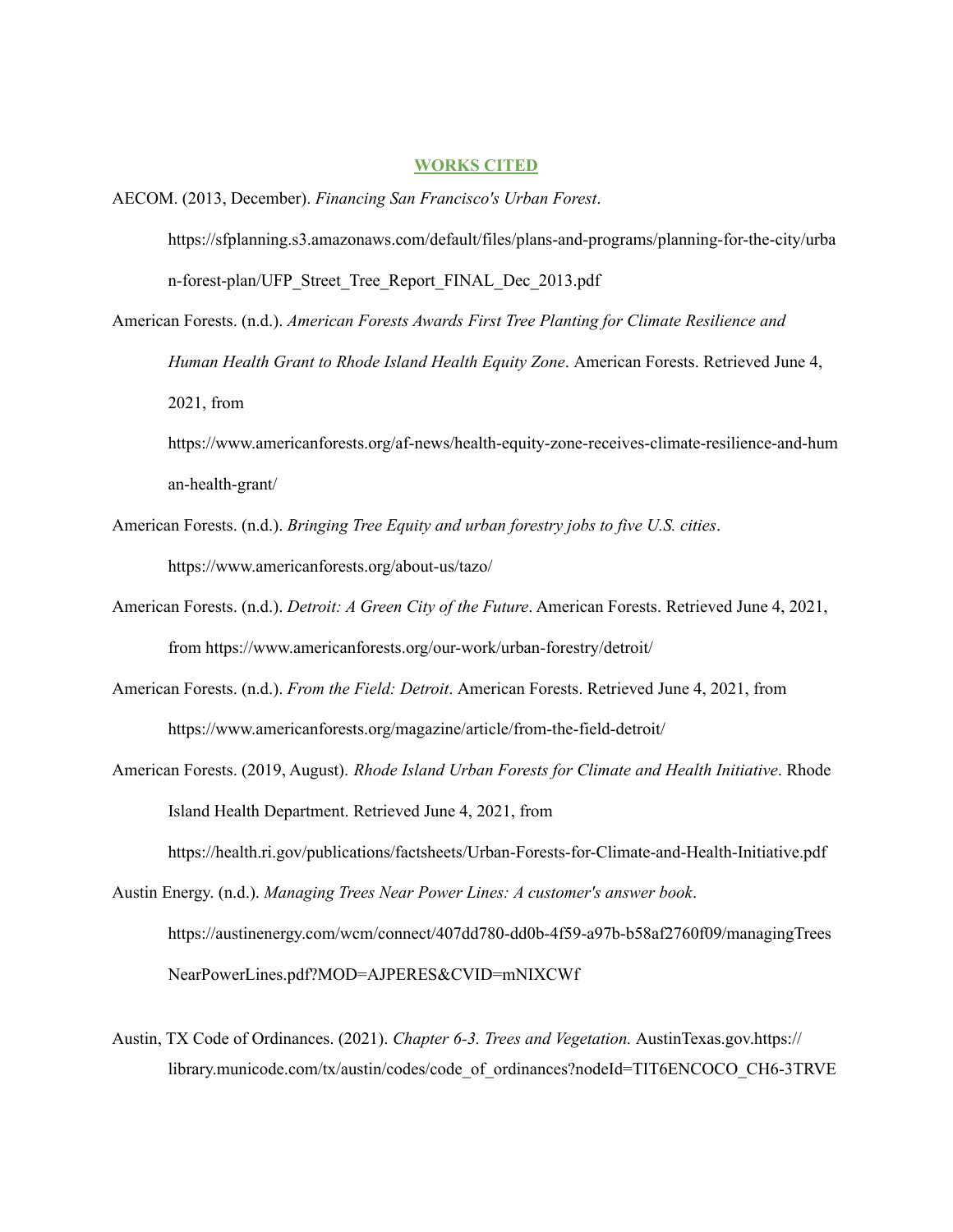- Austin, TX Environmental Criteria Manual. (2021). *Section 3. Trees and Natural Area Preservation.* AustinTexas.gov. https://library.municode.com/tx/austin/codes/environmental \_criteria\_ manual?nodeId=S3TRNAARPR
- Austin, TX Land Development Code. (2021). *Chapter 25-8. Environment.* AustinTexas.gov. [https://library.municode.com/tx/austin/codes/land\\_development\\_code?nodeId=TIT25LADE\\_CH](https://library.municode.com/tx/austin/codes/land_development_code?nodeId=TIT25LADE_CH) 5-8EN
- Barker, R., Gonzalez, G., Hillman, A., Hyde, G., Veselka, W. E., Woodcock, P. J., Vogel, C., LaHaie, J., Cline, K., & Gulick, J. (n.d.). *Urban Forestry Best Management Practices for Public Works Managers: Ordinances, Regulations, & Public Policies*. APWA Press. http://www2.apwa.net/documents/About/CoopAgreements/UrbanForestry/UrbanForestry-3.pdf
- Bates, L. K., & City of Portland Bureau of Planning and Sustainability. (2013, May 13). *Gentrification and Displacement Study: implementing an equitable inclusive development strategy in the context of gentrification*. City of Portland.
	- https://www.portland.gov/sites/default/files/2020-01/2-gentrification-and-displacement-study-05. 18.13.pdf
- Boise, ID Code of Ordinances. (2021b). *Boise Development and Design Standards Chapter 11-07*. City of Boise Code Library. https://codelibrary.amlegal.com/codes/boiseid/latest/boise\_id/0-0-0-33041
- Boise, ID Code of Ordinances. (2021a). *Chapter 2 Trees*. City of Boise Code Library. https://codelibrary.amlegal.com/codes/boiseid/latest/boise\_id/0-0-0-7453#JD\_T7CH2
- Burgess, T. (2017, October 13). *Executive Order 2017-11 Tree protection*. City of Seattle. http://www.seattle.gov/Documents/Departments/UrbanForestryCommission/2018/2018docs/Tree ExecOrder2017-11FINAL.pdf
- Carmichael, C. E. (2017). The trouble with trees? Social and political dynamics of greening efforts in Detroit, Michigan.

https://www-proquest-com.colorado.idm.oclc.org/docview/1883375462?pq-origsite=summon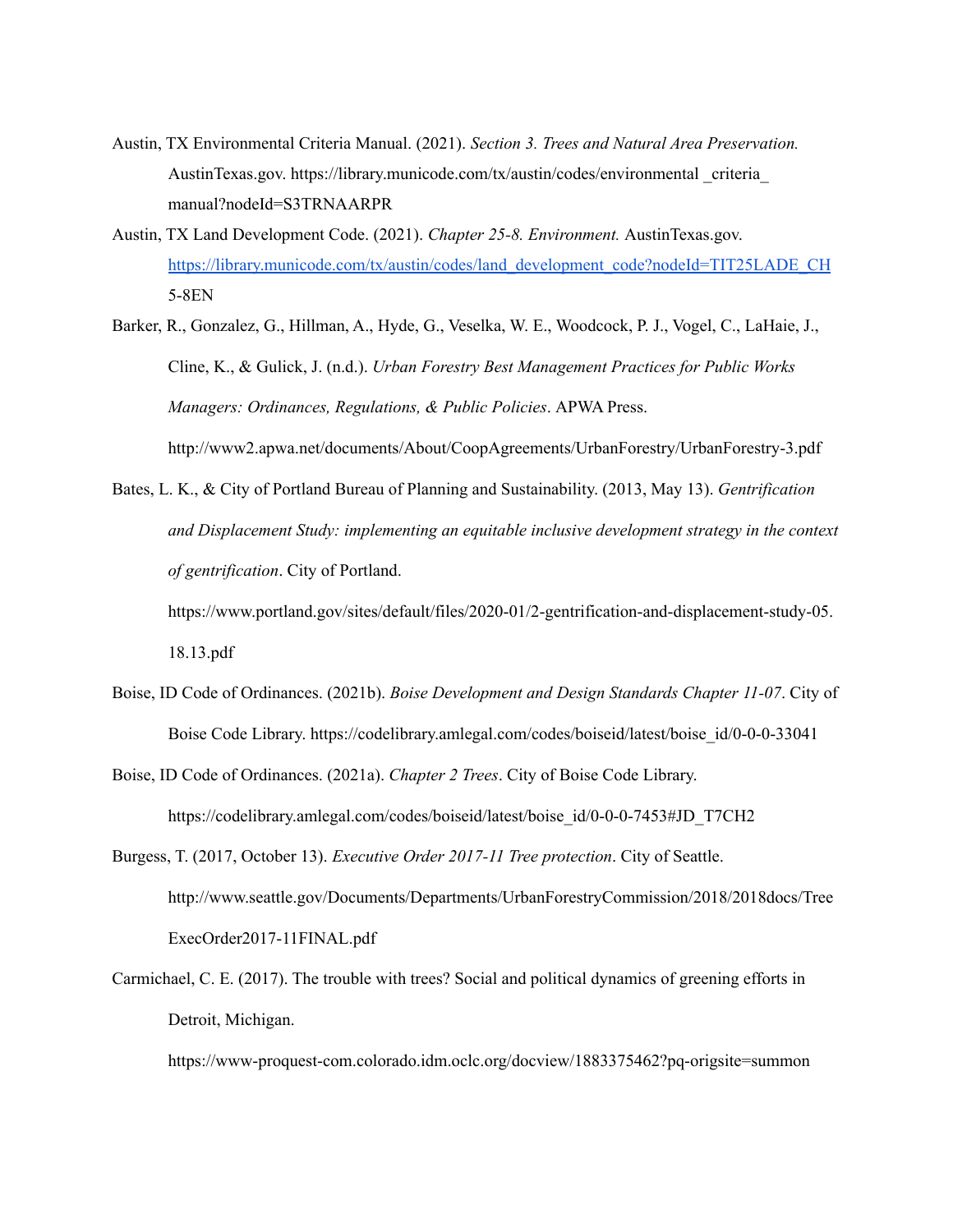- Carmichael, C. E., & McDonough, M. H. (2018, April). The trouble with trees? Social and political dynamics of street tree-planting efforts in Detroit, Michigan, USA. *Urban Forestry & Urban Greening*, *31*, 221-229. doi.org/10.1016/j.ufug.2018.03.009
- Carmichael, C. E., & McDonough, M. H. (2019, January 7). Community Stories: Explaining Resistance to Street Tree-Planting Programs in Detroit, Michigan, USA. *Society & Natural Resources*, *32*(5), 588-605. doi-org.colorado.idm.oclc.org/10.1080/08941920.2018.1550229
- Chicago Region Trees Initiative. (2019). *Chicago Region Trees Initiative: Master Plan 2050*. Chicago Region Trees Initiative.

http://chicagorti.org/sites/chicagorti/files/Supplemental%20Attachment%20A.%2018CRTI\_Mast er%20Plan\_FULL.pdf

Chicago Region Trees Initiative. (2019). *Interactive Canopy Map*. Chicago Region Trees Initiative. http://chicagorti.org/interactivemap

City Forest Credits. (2021). *Impact Certification*. City Forest Credits.

https://www.cityforestcredits.org/impact-certification/

City of Austin. (n.d.). *Community Climate Ambassadors*.

http://austintexas.gov/page/community-climate-ambassadors

City of Austin. (n.d.). *Equitable Green Jobs Grant*.

http://projects.austintexas.io/projects/equitable-green-jobs/about/overview/

City of Austin. (n.d.). *History of the Equity Of ice*. https://www.austintexas.gov/department/equity/about

City of Austin. (n.d.). *Urban Forest Grant*. https://austintexas.gov/page/urban-forest-grant

City of Austin. (n.d.). *Youth Forest Council*. https://www.austintexas.gov/page/youth-forest-council

City of Austin. (2020). *Investment*. Community Tree Report.

https://data.austintexas.gov/stories/s/investment\_Community-Tree-Report/hate-vh8x/

City of Austin. (2020, September 2). *Austin Climate Equity Plan 2020*.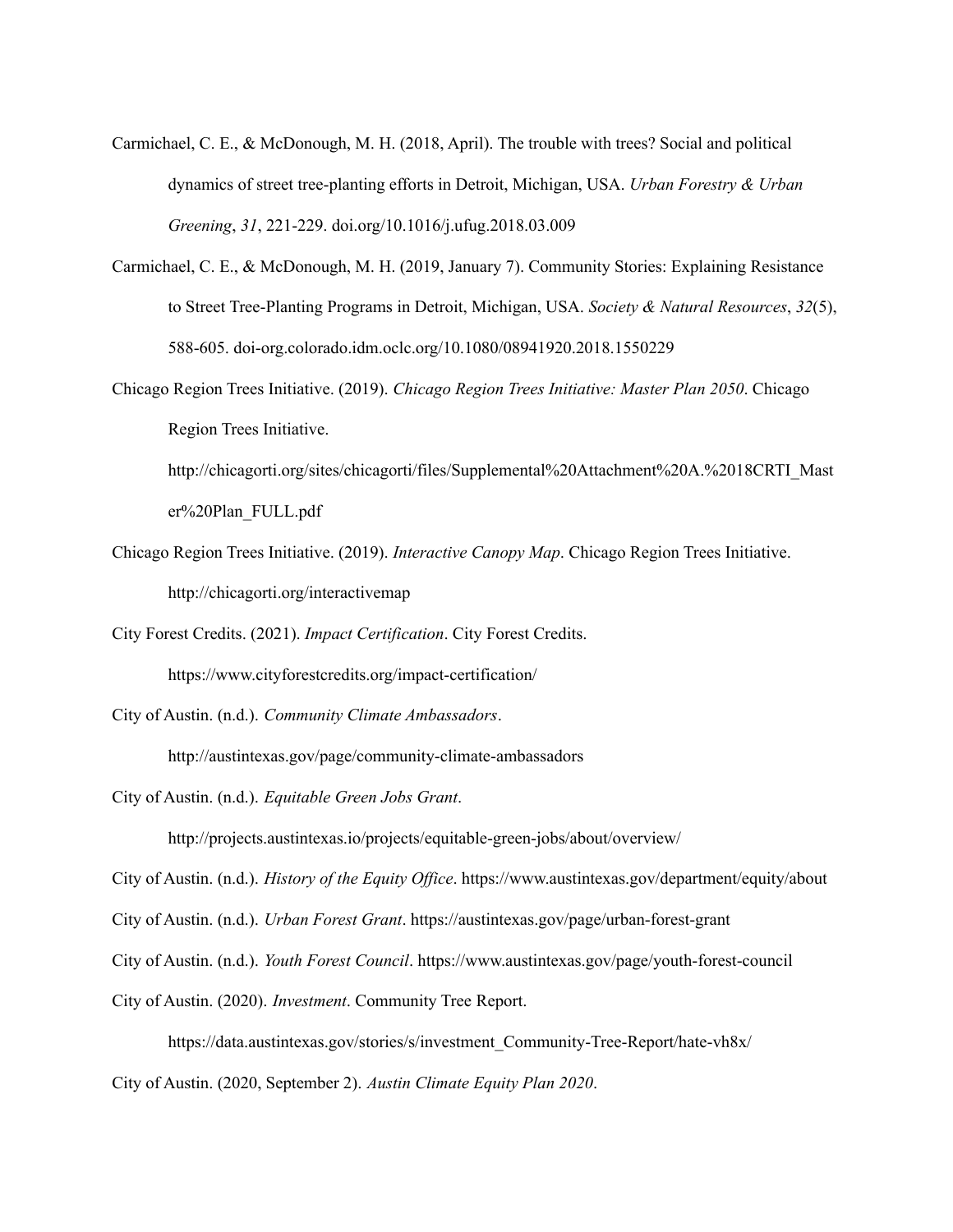https://www.speakupaustin.org/community-climate-plan

City of Austin. (2021, April 14). *City of Austin hires first Community Displacement Prevention Of icer*.

https://www.austintexas.gov/news/city-austin-hires-first-community-displacement-prevention-officer

City of Boise. (2015). *2015 Community Forestry Strategic Management Plan*. City of Boise.

https://www.cityofboise.org/media/4257/boiseforestryplan\_final\_040616\_lowres.pdf

City of Boise. (2020). *A Clean City for Everyone: A Final Transition Team Report for Mayor Lauren*

*McLean*. City of Boise. https://www.cityofboise.org/media/9913/transitionreport-cleancity-final.pdf City of Boise. (2021). *Funding Opportunities*. City of Boise.

https://www.cityofboise.org/departments/planning-and-development-services/housing-and-comm unity-development/funding-opportunities/

City of Cincinnati. (n.d.). *Energy Equity*. Office of Environment and Sustainability. Retrieved

June 4, 2021, from https://www.cincinnati-oh.gov/oes/energy-equity/

City of Cincinnati. (2018, May). *2018 Green Cincinnati Plan*.

https://www.cincinnati-oh.gov/sites/oes/assets/File/2018%20Green%20Cincinnati%20Plan(1).pdf

*City of Cincinnati and Groundwork Ohio River Valley Awarded National Climate Grants*. (2020,

October 30). Groundwork Ohio River Valley. Retrieved June 4, 2021, from

https://www.groundworkorv.org/news/national-climate-grants

City of Detroit. (n.d.). *Climate Equity Advisory Council*. City of Detroit: Office of Sustainability. Retrieved June 30, 2021, from

https://detroitmi.gov/sites/detroitmi.localhost/files/2021-04/CEAC\_overview\_2021\_0.pdf City of Miami Beach. (2020). *Miami Beach Urban Forestry Master Plan*. Miami Beach Rising Above.

https://www.mbrisingabove.com/wp-content/uploads/2020-CMB-UFMP-Final-compressed.pdf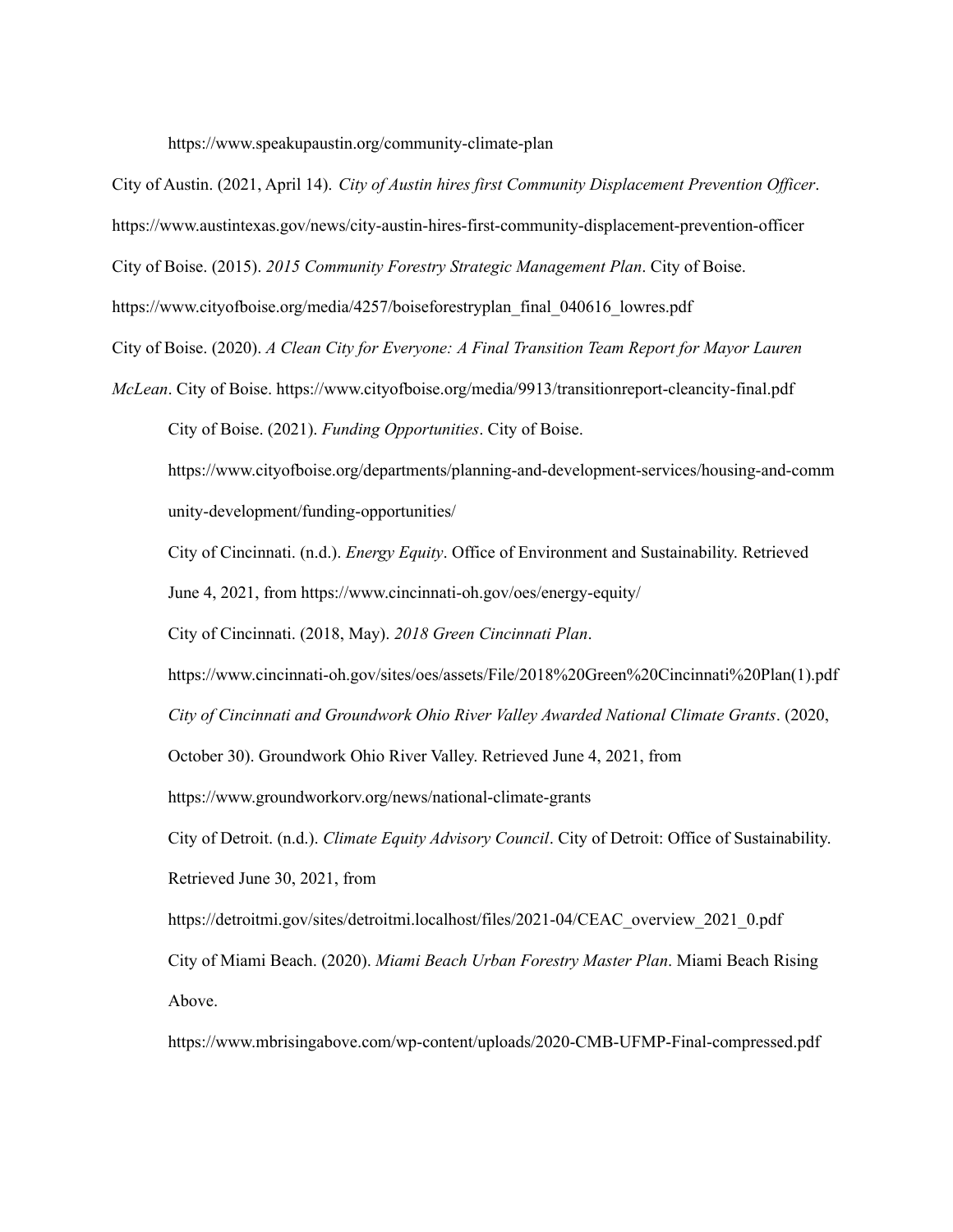City of Palo Alto. (2001, June). *Tree Technical Manual*.

https://www.cityofpaloalto.org/files/assets/public/tree\_technicalmanual.pdf

City of Pittsburgh. (2017). *One PGH: Resilient Pittsburgh*.

https://resilientcitiesnetwork.org/downloadable\_resources/Network/Pittsburgh-Resilience-Strateg y-English.pdf

City of Pittsburgh. (2018). *Climate Action Plan 3.0*.

https://apps.pittsburghpa.gov/redtail/images/7101\_Pittsburgh\_Climate\_Action\_Plan\_3.0.pdf City of Pittsburgh. (2021, January 4). *Pittsburgh Selected for Reforestation Hubs Initiative*. Pittsburgh.gov. https://pittsburghpa.gov/press-releases/press-releases/4589 City of Pittsburgh. (2021, March 2). *Mayor Peduto's Shade Tree Commission Introduce Equitable Street Tree Investment Strategy*. Pittsburgh.gov.

https://pittsburghpa.gov/press-releases/press-releases/4734

City of Pittsburgh, Office of Sustainability. (2014, September). *Sustainable Providence*.

https://www.providenceri.gov/wp-content/uploads/2017/02/Sustainability-Providence.pdf

City of Portland. (2019, June 21). *11.15.010 Tree Planting and Preservation Fund*. City of

Portland. https://www.portland.gov/code/11/15/010

City of Portland. (2021d). *Funds, Supplies, and Assistance*. City of Portland.

https://www.portland.gov/trees/get-involved/funds-supplies-assistance

City of Portland. (2021a). *Neighborhood Tree Teams*. City of Portland.

https://www.portland.gov/trees/get-involved/neighborhood-tree-teams

City of Portland. (2021c). *Street Tree Inventory Project*. City of Portland.

https://www.portland.gov/trees/get-involved/treeinventory

City of Portland. (2021f). *Translation Services*. City of Portland.

https://www.portland.gov/trees/translation-services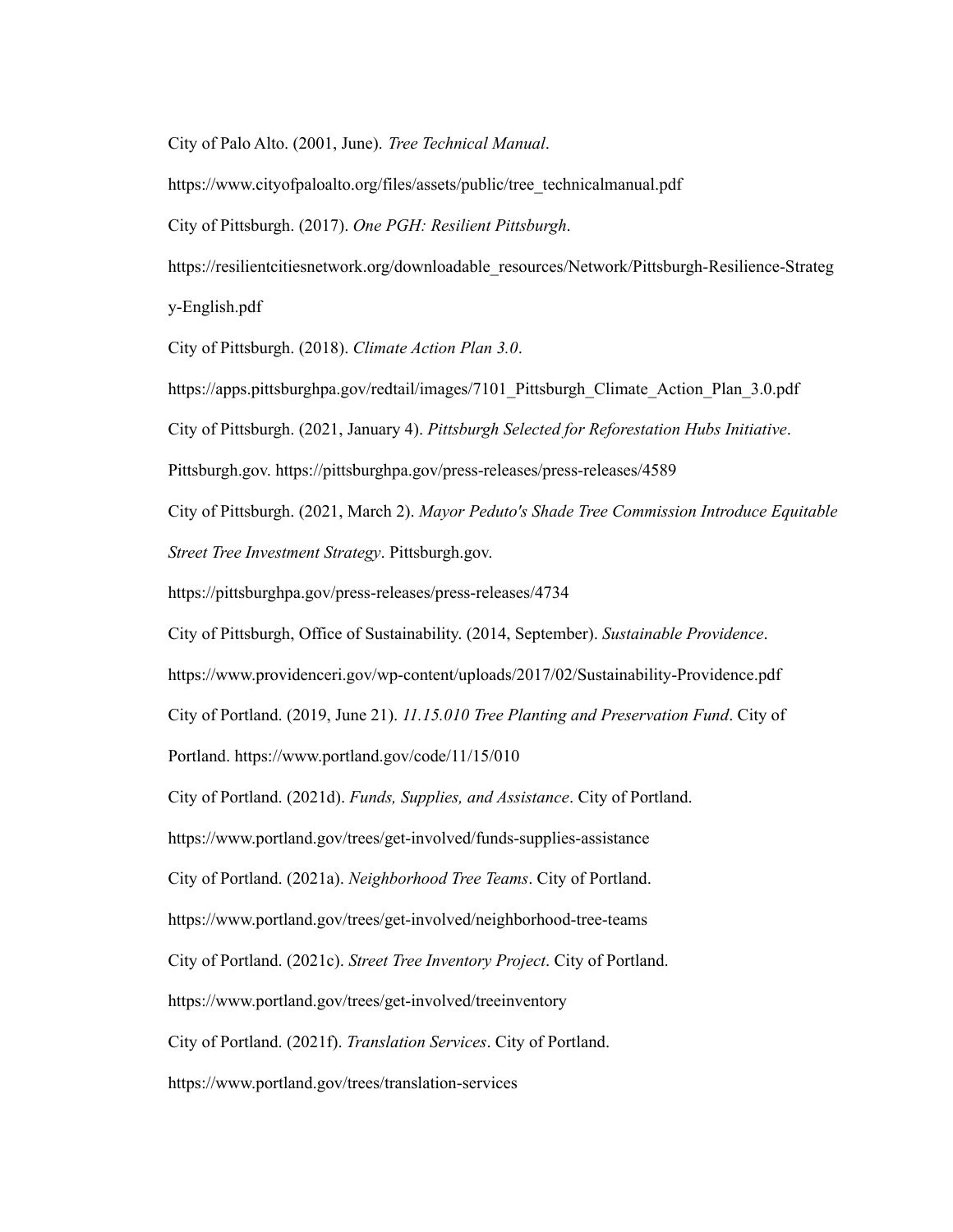City of Portland. (2021e). *Urban Forestry Commission*. City of Portland.

https://www.portland.gov/trees/ufc/ufc

City of Portland. (2021b, April 10). *Portland Urban Forestry Program Earns Global*

*Recognition*. City of Portland.

https://www.portland.gov/trees/news/2021/4/10/portland-urban-forestry-program-earns-global-rec ognition

City of Portland Bureau of Planning and Sustainability. (2018, October). *2018*

*GENTRIFICATION AND DISPLACEMENT NEIGHBORHOOD TYPOLOGY ASSESSMENT KEY FINDINGS AND METHODOLOGY REPORT*. City of Portland.

https://www.portland.gov/sites/default/files/2020-01/gentrification\_displacement\_typology\_analy sis\_2018\_10222018.pdf

City of Portland Code. (2015). *City of Portland Code Title 11 Trees*. City of Portland.

https://www.portland.gov/code/11

City of Portland Office of Equity and Human Rights. (2017). *City of Portland Racial Equity*

*Toolkit*. City of Portland. https://www.portlandoregon.gov/oehr/article/592297

City of Portland Office of Government Relations. (2021). *CITY OF PORTLAND 2021 Federal*

*Legislative and Regulatory Agenda*. City of Portland.

https://www.portlandoregon.gov/ogr/article/778307

City of Providence. (2020, March). *Equity in Sustainability Summary Report*. City of Providence.

Retrieved June 4, 2021, from

https://www.providenceri.gov/wp-content/uploads/2017/02/Equity-and-Sustainability-SummaryR eport-2-20-reduced.pdf

City of Salt Lake. (2020). *Engagement Window #1 Summary Report*. Reimagine SLC Public Lands.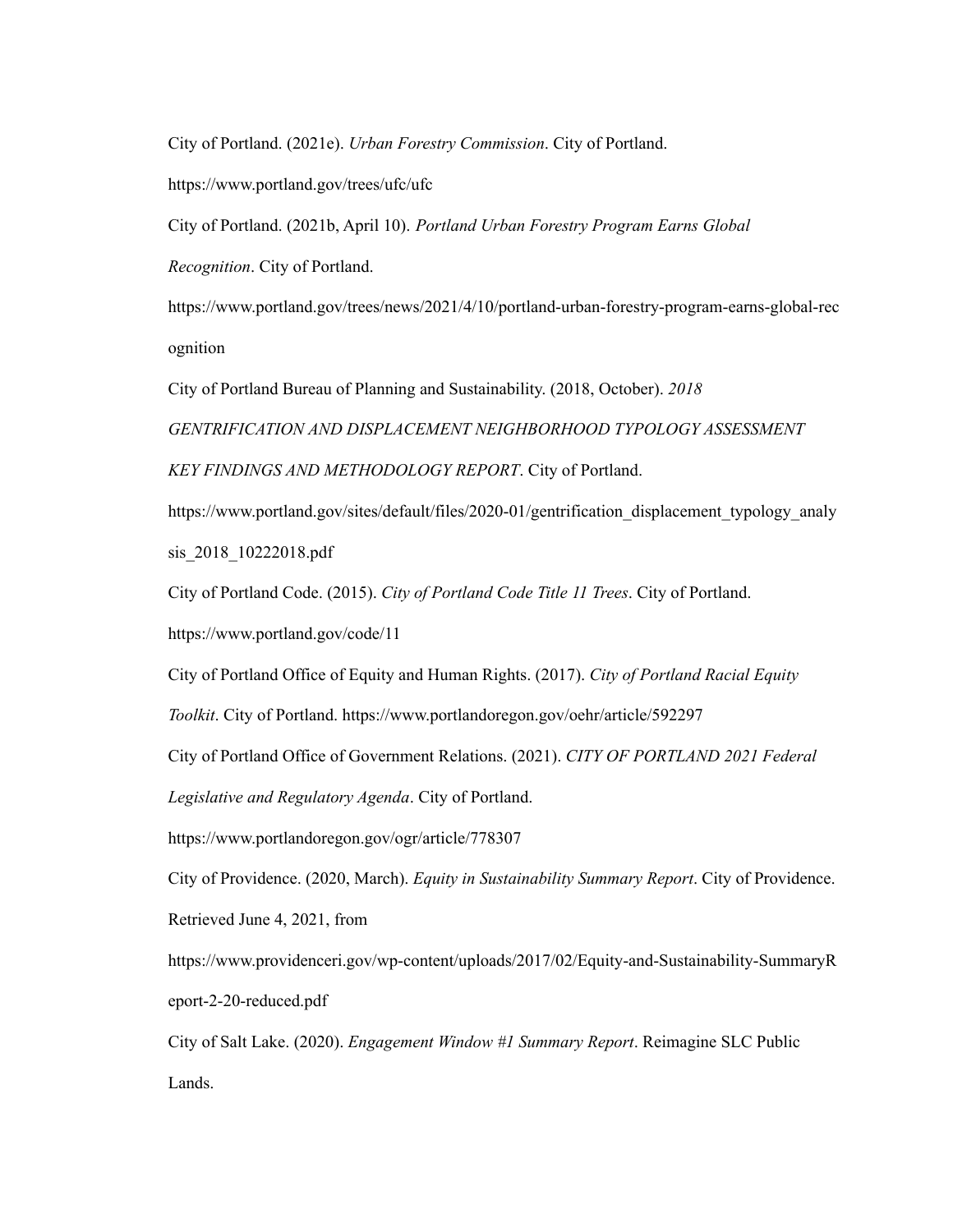[https://static1.squarespace.com/static/5f2b27930beb4b4833c6f9b9/t/606373925afd8e0d3936a672](https://static1.squarespace.com/static/5f2b27930beb4b4833c6f9b9/t/606373925afd8e0d3936a672/1617130416929/Engagement+Window+%231+Summary+Report.pdf) [/1617130416929/Engagement+Window+%231+Summary+Report.pdf](https://static1.squarespace.com/static/5f2b27930beb4b4833c6f9b9/t/606373925afd8e0d3936a672/1617130416929/Engagement+Window+%231+Summary+Report.pdf)

City of Salt Lake. (2015). *Division V. - Trees: Chapter 12.52*. Municode.

[https://library.municode.com/ut/south\\_salt\\_lake/codes/code\\_of\\_ordinances?nodeId=TIT12STSIP](https://library.municode.com/ut/south_salt_lake/codes/code_of_ordinances?nodeId=TIT12STSIPUPL_DIVVTR_CH12.52TR)

## [UPL\\_DIVVTR\\_CH12.52TR](https://library.municode.com/ut/south_salt_lake/codes/code_of_ordinances?nodeId=TIT12STSIPUPL_DIVVTR_CH12.52TR)

City of Seattle. (2014, August 26). *Did You Know: Street Trees 101*. City of Seattle.

https://greenspace.seattle.gov/2014/08/did-you-know-street-trees-101/#sthash.nZ9k0fTa.dpbs

City of Seattle. (2016). *2016 Seattle Tree Canopy Assessment*. City of Seattle.

http://www.seattle.gov/Documents/Departments/Trees/Mangement/Canopy/Seattle2016CCAFinal

ReportFINAL.pdf

City of Seattle. (2021b). *Housing Af ordability and Livability*. City of Seattle.

http://www.seattle.gov/hala/about/mandatory-housing-affordability-(mha)#communityinputsumm ary

City of Seattle. (2021a). *Trees for Neighborhoods*. City of Seattle.

http://www.seattle.gov/trees/planting-and-care/trees-for-neighborhoods

City of Seattle. (2021c). *Urban Forestry Commission*. City of Seattle.

https://www.seattle.gov/urbanforestrycommission

City of Tacoma. (2021). *Tacoma's Urban Forest Management Plan*. Tacoma Tree Plan.

https://www.tacomatreeplan.org/about

Climate Action Now. (n.d.). *Sunset Boulevard*.

http://climateactionnowcalifornia.org/sunsetboulevard

Climate Change Response Network. (n.d.). *Providence, RI: Climate & Health Adaptation on a*

*Neighborhood Scale*. Climate Change Response Network. Retrieved June 4, 2021, from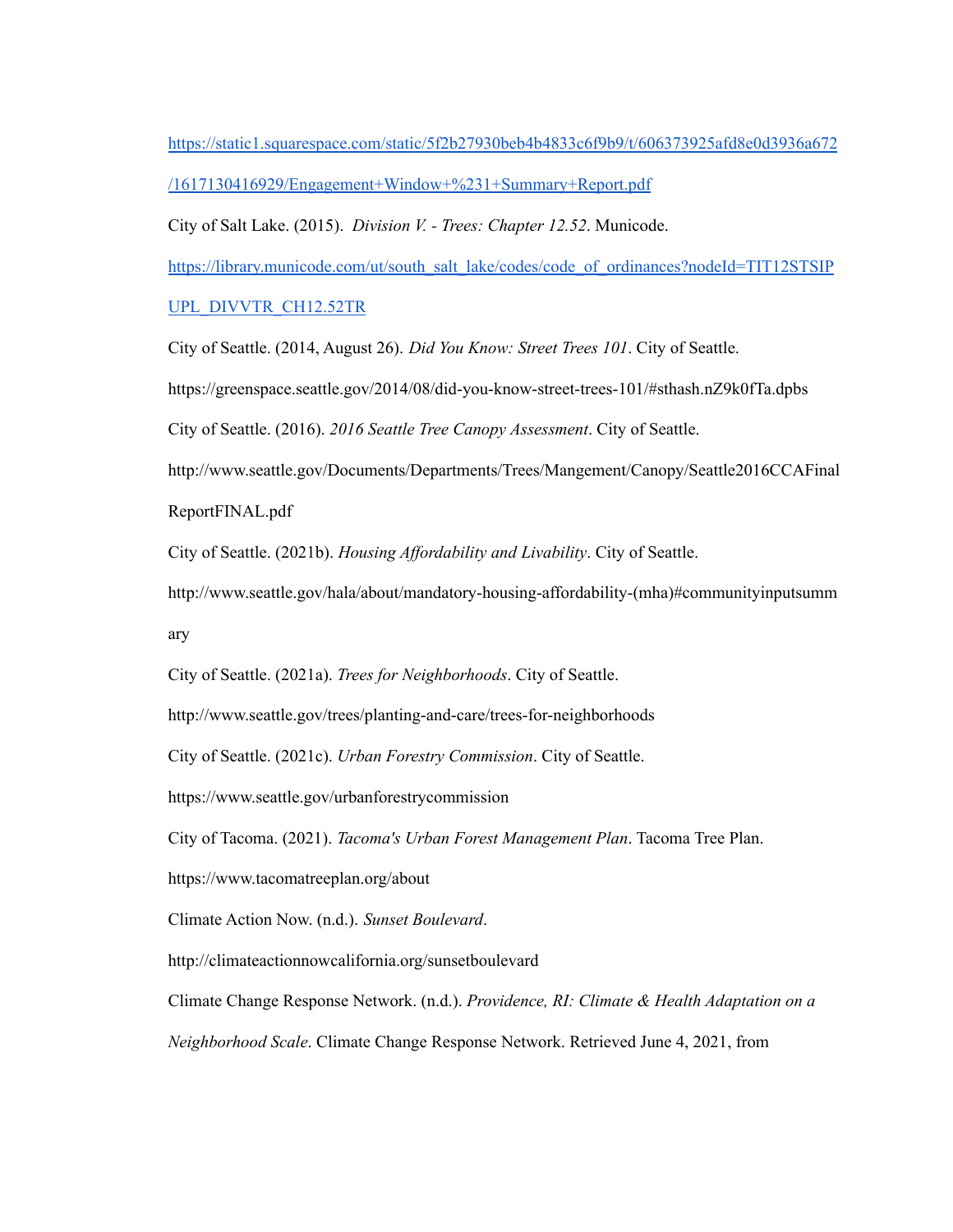https://forestadaptation.org/adapt/demonstration-projects/providence-ri-climate-health-adaptationneighborhood-scale

Daley, J. (2020). *We Can Grow Tree Equity in Our Cities by Keeping Score*. American Forests. https://americanforests.medium.com/we-can-grow-tree-equity-in-our-cities-by-keeping-score-d88 358f0cc90

Danford, Rachel S.; Cheng, Chingwen; Strohbach, Michael W.; Ryan, Robert; Nicolson, Craig; and Warren, Paige S. (2014) "What Does It Take to Achieve Equitable Urban Tree Canopy Distribution? A Boston Case Study.," Cities and the Environment (CATE): Vol. 7: Iss. 1, Article 2. Available at: https://digitalcommons.lmu.edu/cate/vol7/iss1/2

Davey Resource Group. (2009, June). *Initial Assessment of the Costs of Managing Street Trees as a Public Asset*. City of Portland.

https://www.portland.gov/sites/default/files/2020/initial-assessment-of-the-costs-of-managing-stre et-trees-as-a-public-asset.pdf

Davey Resource Group. (2015, October). *The Cleveland Tree Plan*.

https://www.clevelandohio.gov/sites/default/files/forms\_publications/ClevelandTreePlan.pdf Davisson, L., Hargrove, B., Herzfeld, Z., Maguire, T., & Welch, N. (2017, December). *Treasure Valley Forest Carbon: An assessment of community forestry potential to mitigate the impacts of a changing climate*. Squarespace.

https://static1.squarespace.com/static/5f440dae60f164376517acbd/t/600b13968a209c7578165bbb /1611338653738/TVForestCarbonAssessment\_2017-12.pdf

DeepRoot. (n.d.). *REVITALIZING BOISE USING GREEN STORMWATER INFRASTUCTURE*. deeproot. https://www.deeproot.com/products/silva-cell/case-studies/boise.html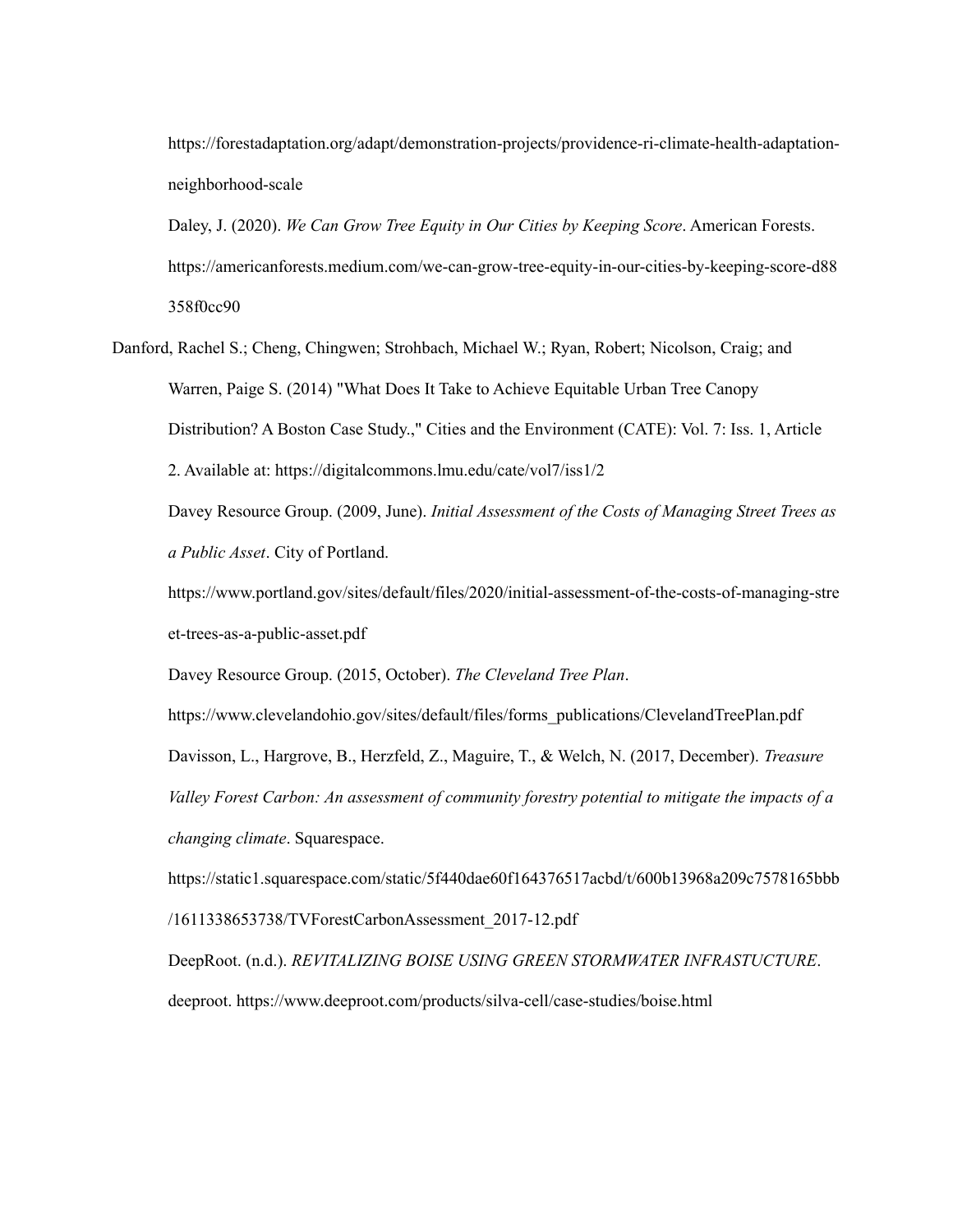Ecotrust & PolicyLink. (2017, February). *Jobs and Equity in the Urban Forest*. Ecotrust. https://ecotrust.org/wp-content/uploads/Jobs-and-Equity-in-the-Urban-Forest\_final-report\_3\_8\_1 7.pdf

Facilitating Power, Movement Strategy Center, National Association of Climate Resilience Planners, & Urban Sustainability Directors Network. (n.d.). *From Community Engagement to Ownership Tools for the Field with Case Studies of Four Municipal Community-Driven*

*Environmental & Racial Equity Committees*. Retrieved June 4, 2021, from

https://www.usdn.org/uploads/cms/documents/community\_engagement\_to\_ownership\_-\_tools\_a nd\_case\_studies\_final.pdf

Falxa-Raymond, N., Svendsen, E., & Campbell, L. K. (2013). From job training to green jobs: A case study of a young adult employment program centered on environmental restoration in New York City, USA. *Urban Forestry & Urban Greening*, *12*(3), 287-295.

https://doi.org/10.1016/j.ufug.2013.04.003

Forest for All NYC. (2021). *NYC Urban Forest Agenda*. Forest for All NYC.

https://forestforall.nyc/wp-content/uploads/2021/06/NYC-Urban-Forest-Agenda-.pdf

Friends of the Urban Forest. (n.d.). *Early Tree Care*.

https://www.fuf.net/programs-services/greening/early-tree-care/

Friends of the Urban Forest. (n.d.). *Free Trees for San Francisco*.

https://www.fuf.net/programs-services/greening/free-trees/

Friends of the Urban Forest. (n.d.). *Green Crew*.

https://www.fuf.net/programs-services/education/green-crew/

Friends of the Urban Forest. (n.d.). *Green Teens*.

https://www.fuf.net/programs-services/education/green-teens/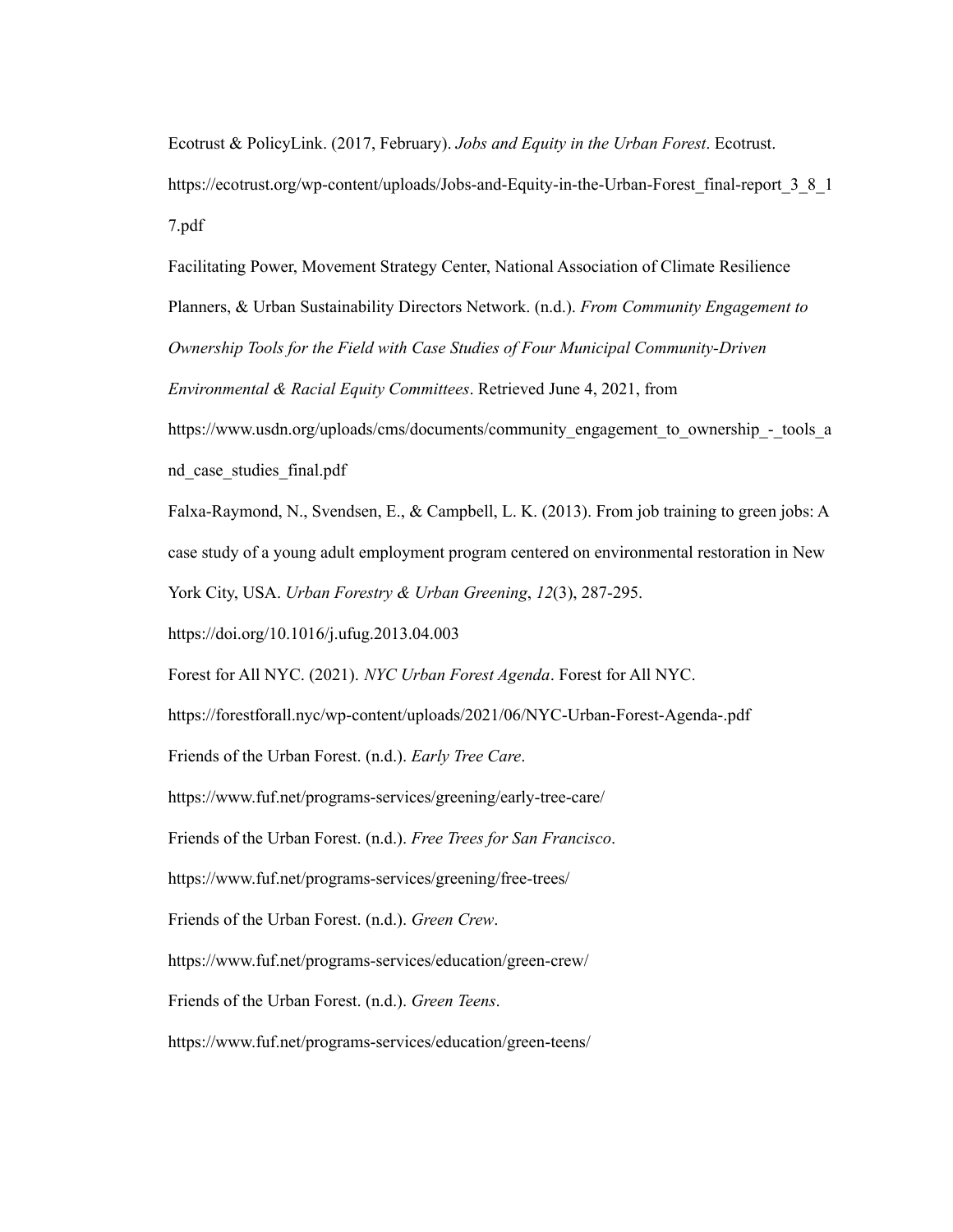Friends of the Urban Forest. (2021, April 19). *A history of our relationship with San Francisco Public Works*.

https://www.fuf.net/2021/04/a-history-of-our-relationship-with-san-francisco-public-works/ Friends of Trees. (2021). *Friends of Trees Home Page*. Friends of Trees. https://friendsoftrees.org/

Fung, C. K. W., & Jim, C. Y. (2019). Microclimatic resilience of subtropical woodlands and urban-forest benefits. *Urban Forestry & Urban Greening*, *42*,100–112. <https://doi.org/10.1016/j.ufug.2019.05.014>

Gao, K., Santamouris, M., & Feng, J. (2020). On the cooling potential of irrigation to mitigate urban heat island. *Science of The Total Environment*, *740*, 139754. <https://doi.org/10.1016/j.scitotenv.2020.139754>

Garrison, J. D. (2019). Seeing the park for the trees: New York's "Million Trees" campaign vs. the deep roots of environmental inequality. *Environment and Planning B: Urban Analytics and City Science*, *46*(5), 914–930. https://doi.org/10.1177/2399808317737071

Gibbons, A., Liu, H., Malik, F., O'Grady, M., Palacio, E., Perron, M., Trinh, S., & Trinidad, M.

(2020). *Greening in Place: Protecting Communities from Displacement*. Greening in Place.

https://static1.squarespace.com/static/5f5ab412f824d83e0eefa35e/t/5f739385c6cc3d63acd8d875/

1601409949612/GG-2020-ToolKit-FINAL.pdf

Gould, K. A., & Lewis, T. L. (2018, March 25). From Green Gentrification to Resilience Gentrification: An Example from Brooklyn. *City & Community*, *17*(1), 12-15. doi-org.colorado.idm.oclc.org/10.1111/cico.12283

Grado, S. C., Grebner, D. L., Measells, M. K., & Husak, A. L. (2006). *Status, Needs, and Knowledge Levels of Mississippi's Communities Relative to Urban Forestry*. Arboriculture & Urban Forestry, 32(1), 24-32. https://colorado.idm.oclc.org/login?url=https://www-proquest-com.colorado.idm.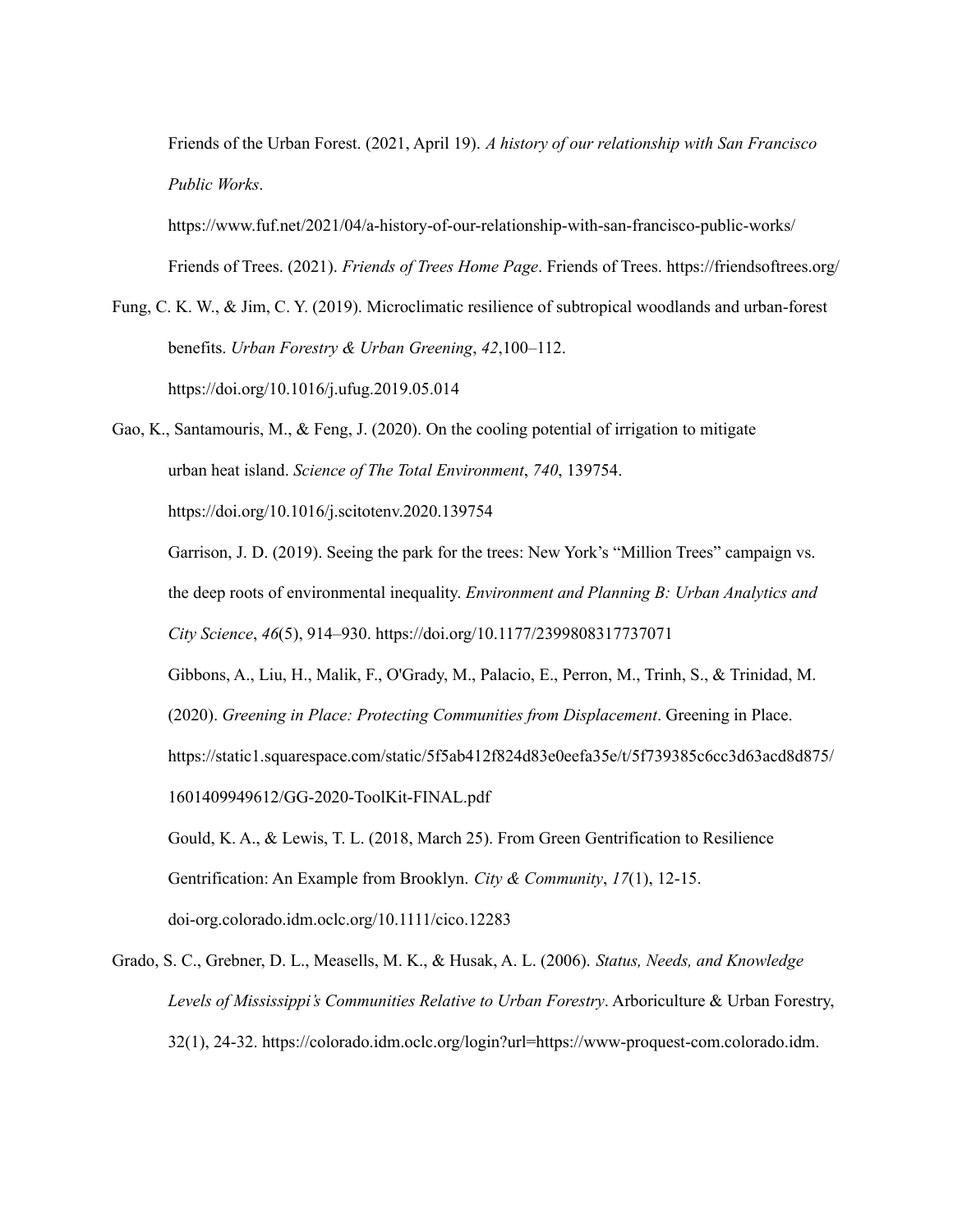oclc.org/scholarly-journals/status-needs-knowledge-levels-mississippis/docview/220310027/se-2? accountid=14503

Green Seattle Partnership. (2021a). *Green Seattle Partnership*. Green Seattle.

https://www.greenseattle.org/

Green Seattle Partnership. (2021c, June 2). *ECOSS*. Green Seattle.

https://www.greenseattle.org/partner-highlight-ecoss/

Green Seattle Partnership. (2021b, June 2). *Partner in Employment*. Green Seattle. https://www.greenseattle.org/partner-in-employment-youth-restoration-training-crew/ Groundworks Ohio River Valley. (n.d.). *About Climate Safe Neighborhoods*. Groundworks Ohio River Valley. https://groundworkusa.org/focus-areas/climate-safe-neighborhoods/about/

Gulick, Jennifer. (2016). *Funding Your Urban Forest Program.* Society of Municipal Arborists. City Trees: Page 26.

https://www.urban-forestry.com/assets/documents/funding-your-uf-program-jenny-gulick.pdf Halter, A. (2020, December 18). *Explore Austin's Community Tree Priority Map*. Nature in the City - Austin. <https://www.austintexas.gov/blog/explore-austins-community-tree-priority-map>

- Harris, Leila M., Eric K. Chu, and Gina Ziervogel. 2017. "Negotiated Resilience." *Resilience* 6 (3): 196–214.
- Hjerpe, E., & Adams, J. (2015, October). *GREEN STORMWATER INFRASTRUCTURE ECONOMICS IN THE BOISE URBAN AREA*. Wix.

http://media.wix.com/ugd/5fc209\_e00de034d7884501835f5d0da26a3d72.pdf

Hopey, D. (2021, January 4). *Pittsburgh's dwindling urban forests get help*. Post-Gazette. https://www.post-gazette.com/news/environment/2021/01/04/Pittsburgh-tree-canopy-urban-forest -environment-carbon-reforestation/stories/202101040106

Idaho Department of Lands. (2021, April 16). *Urban and Community Forestry*. Idaho Department of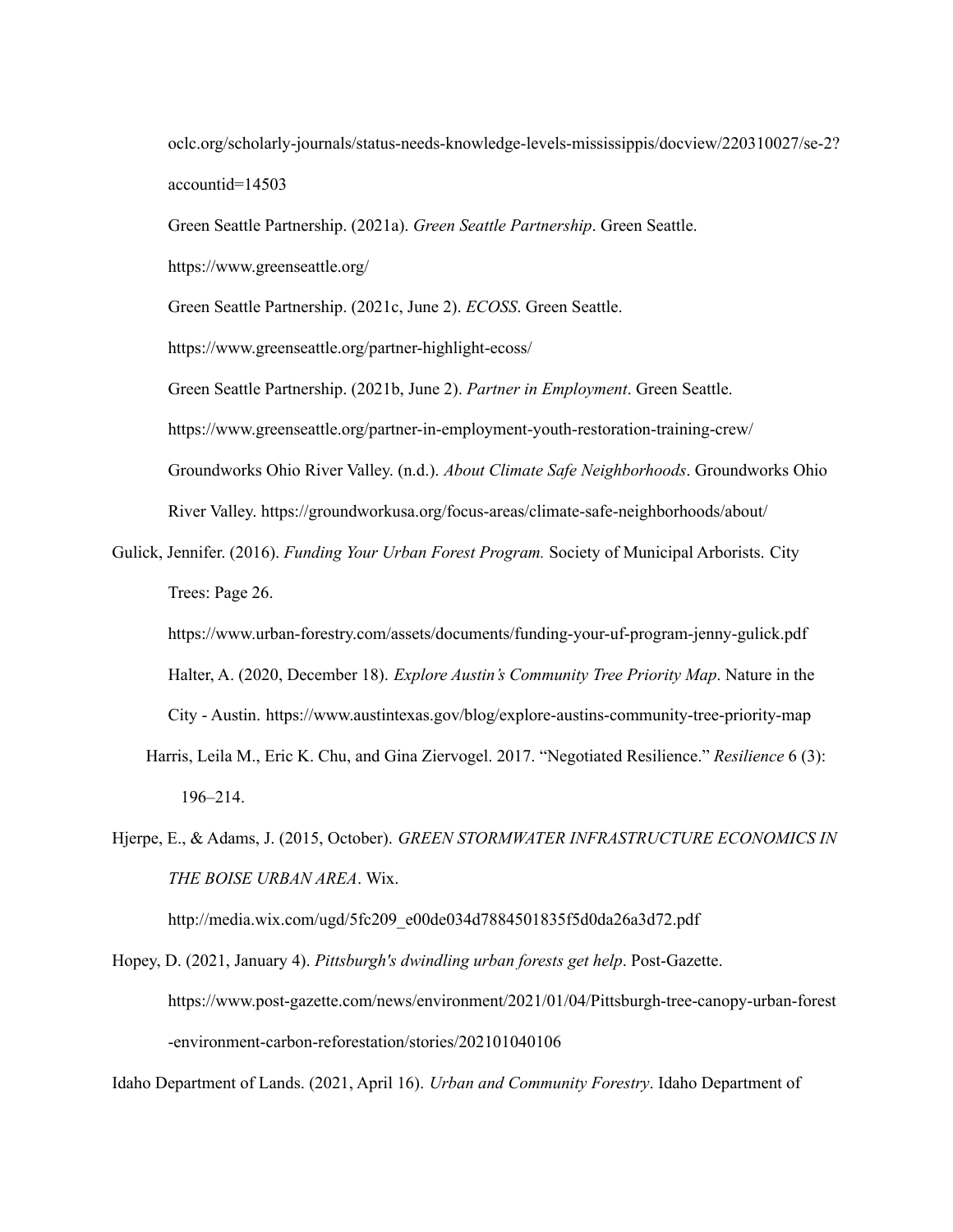Lands. https://www.idl.idaho.gov/forestry/urban-and-community-forestry/

- Islam, S. N., & Winkel, J. (2017, October). *Climate Change and Social Inequality*. United Nations. https://www.un.org/esa/desa/papers/2017/wp152\_2017.pdf
- Jelks, N. O., Jennings, V., & Rigolon, A. (2021, January 21). Green Gentrification and Health: A Scoping Review. doi.org/10.3390/ijerph18030907
- Kolosna, C., & Spurlock, D. (2019). Uniting geospatial assessment of neighborhood urban tree canopy with plan and ordinance evaluation for environmental justice. *Urban Forestry & Urban Greening*, *40*, 215–223. <https://doi.org/10.1016/j.ufug.2018.11.010>
- Laguë, M. M., Bonan, G. B., & Swann, A. L. S. (2019). Separating the Impact of Individual Land Surface Properties on the Terrestrial Surface Energy Budget in both the Coupled and Uncoupled Land–Atmosphere System. *Journal of Climate*, *32*(18), 5725–5744. <https://doi.org/10.1175/JCLI-D-18-0812.1>
- Lavy, B. L., & Hagelman, R. R. (2019). Protecting the urban forest: Variations in standards and sustainability dimensions of municipal tree preservation ordinances. *Urban Forestry & Urban Greening*, *44*, 126394. <https://doi.org/10.1016/j.ufug.2019.126394>
- Leff, M. (2016, September). *The Sustainable Urban Forest: A Step-by-Step Approach*. Urban Forestry South[.https://urbanforestrysouth.org/resources/library/ttresources/t](https://urbanforestrysouth.org/resources/library/ttresources/)he-sustainable-urban-forest-gu de-a-step-by-step-approach

Locke, D. H., Grove, J. M., Galvin, M., O'Neil-Dunne, J. P., & Murphy, C. (2013). Applications of Urban Tree Canopy Assessment and Prioritization Tools: Suppor ools: Supporting Collaborting Collaborative Decision Making t e Decision Making to Achie o Achieve Urban Sustainability Goals. *Cities and the Environment (CATE)*, *6*(1).

https://digitalcommons.lmu.edu/cgi/viewcontent.cgi?article=1132&context=cate Los Angeles County Regional Park and Open Space District (RPOSD). (2019, June). *Grants*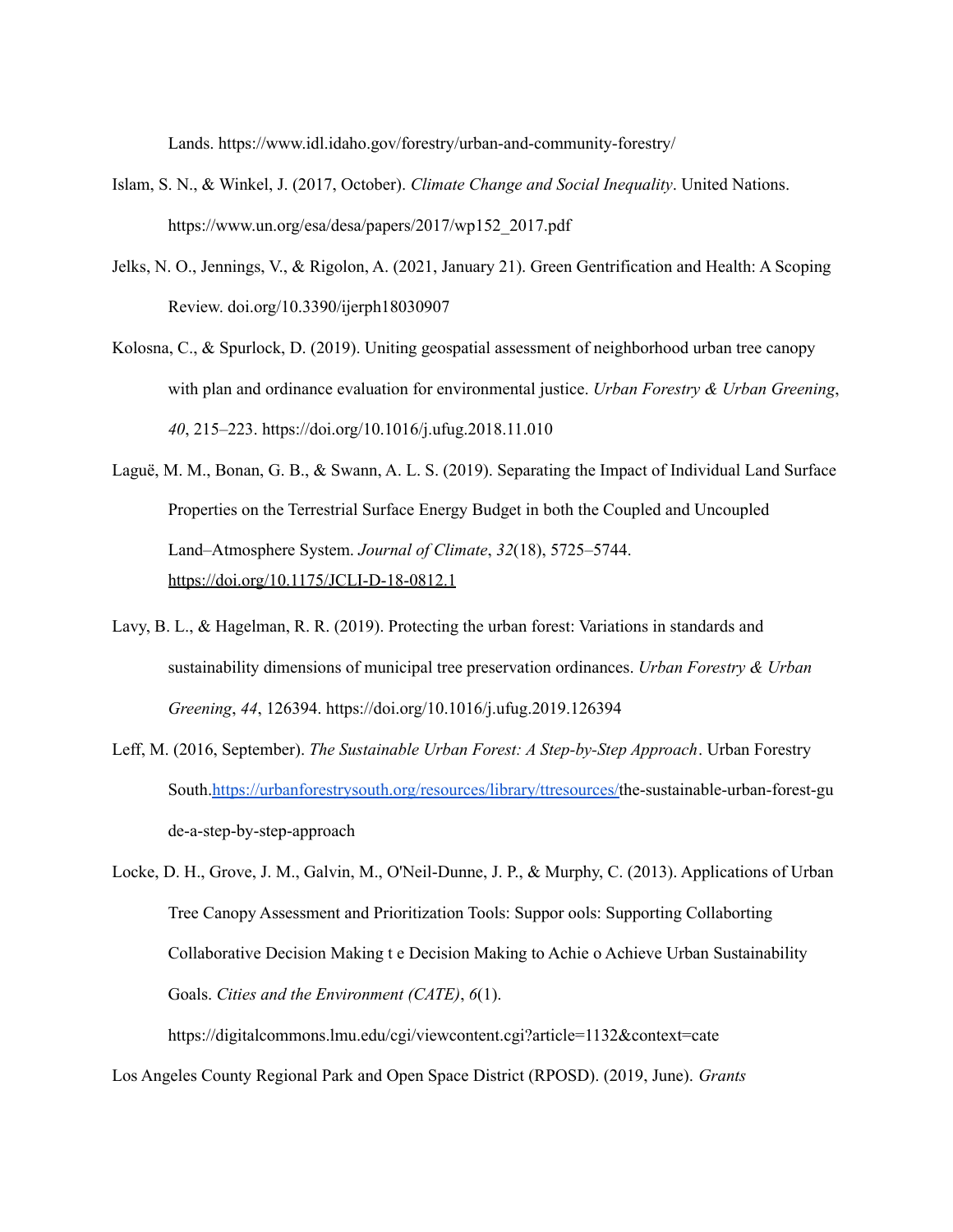*Administration Manual for Measure A*.

https://rposd.lacounty.gov/wp-content/uploads/2020/01/Measure-A-GAM\_\_2019.06.12.pdf

- Malekpour, S., Tawfik, S., & Chesterfield, C. (2021, July). Designing collaborative governance for nature-based solutions. *Urban Forestry & Urban Greening*, *62*. ScienceDirect. <https://doi.org/10.1016/j.ufug.2021.127177>
- Meerow, S., Pajouhesh, P. & Miller, T. R. (2019) *Social equity in urban resilience planning, Local Environment*, 24:9, 793-808. <https://www.tandfonline.com/doi/full/10.1080/13549839.2019.1645103>

Meerow, Sara, and Joshua P. Newell. 2019. "Urban Resilience for Whom, What, When, Where, and Why?" *Urban Geography* 40: 309–329.

Monks, M. (2020, October 20). *Study Finds Some Communities Disproportionately Impacted By Heat*. WXU.

https://www.wvxu.org/post/study-finds-some-communities-disproportionately-impacted-heat#stre am/0

Multnomah County & City of Portland. (2015, June). *Climate Action Plan*. City of Portland. https://www.portland.gov/sites/default/files/2019-07/cap-2015\_june30-2015\_web\_0.pdf

The Nature Conservancy. (2020, July 15). *Addressing Heat and Air Quality in Phoenix Equitably building cool, healthy and climate-resilient cities.*

https://www.nature.org/en-us/about-us/where-we-work/united-states/arizona/stories-in-arizona/cit y-heat-air-quality/

The Nature Conservancy. (2021, May 17). *First-Ever Virtual Urban Heat Leadership Academy in Phoenix: Grassroots ef ort to build greener, healthier and cooler communities.* https://www.nature.org/en-us/newsroom/phoenix-urban-heat-leadership-academy/

Nowak, D. J., Greenfield, E. J., Hoehn, R. E., & Lapoint, E. (2013). Carbon storage and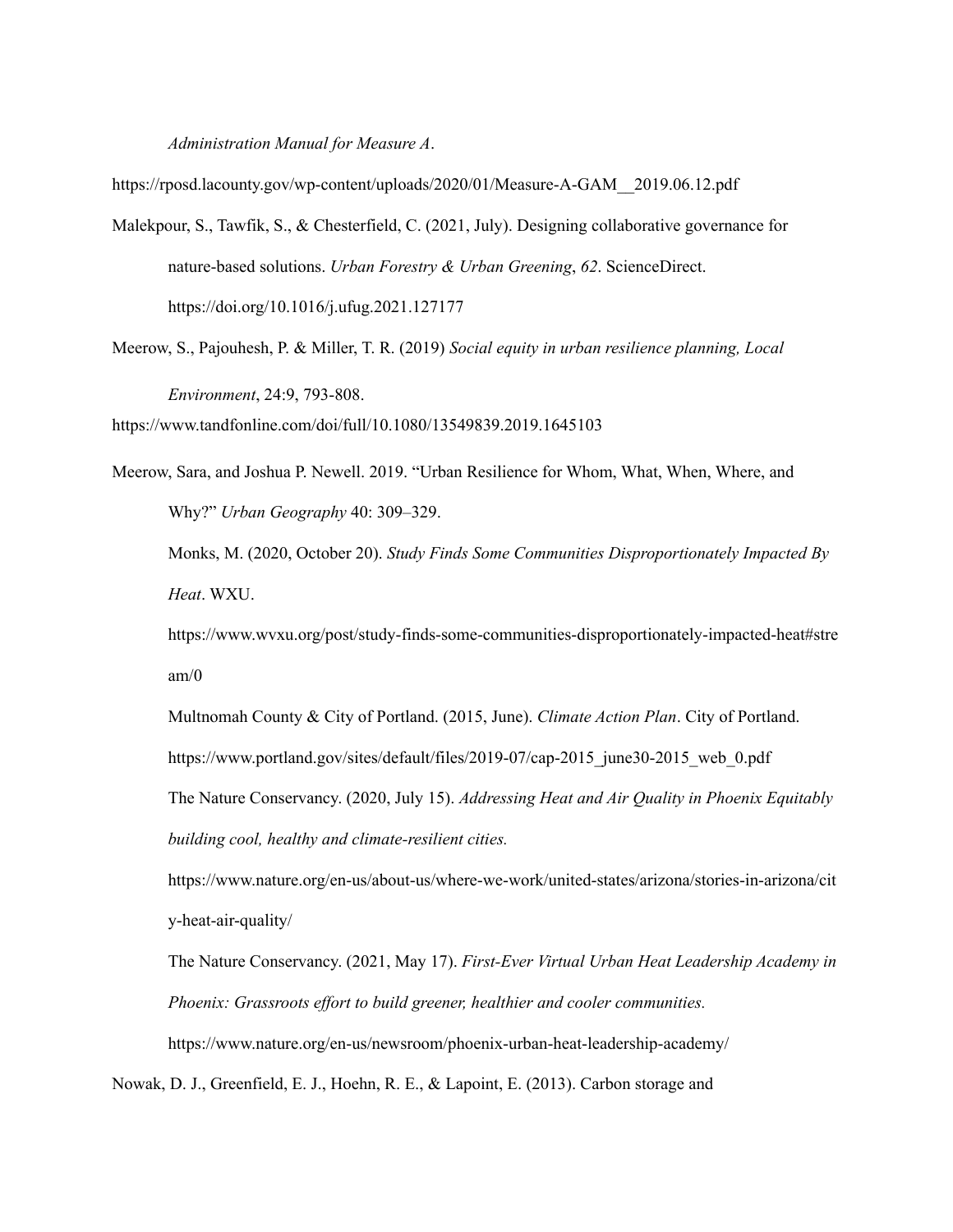sequestration by trees in urban and community areas of the United States. *Environmental Pollution*, *178*, 229–236. <https://doi.org/10.1016/j.envpol.2013.03.019>

Nyelele, C., & Kroll, C. N. (2020, August). The equity of urban forest ecosystem services and benefits in the Bronx, NY. *Urban Forestry & Urban Greening*, *53*.

https://doi.org/10.1016/j.ufug.2020.126723

- O'Neil-Dunne, J. (2012, January 12). *A Report on the Allegheny County's Existing and Possible Tree Canopy*. [http://gis.w3.uvm.edu/utc/Reports/TreeCanopy\\_Report\\_AlleghenyCounty.pdf](http://gis.w3.uvm.edu/utc/Reports/TreeCanopy_Report_AlleghenyCounty.pdf)
- Oseland, S. E. (2019). Breaking silos: Can cities break down institutional barriers in climate planning? *Journal of Environmental Policy & Planning*, *21*(4), 345–357[.](https://doi.org/10.1080/1523908X.2019.1623657) <https://doi.org/10.1080/1523908X.2019.1623657>
- Pandit, R., & Laband, D. N. (2010). Energy savings from tree shade. *Ecological Economics*, *69*(6), 1324–1329. <https://doi.org/10.1016/j.ecolecon.2010.01.009>

Pennsylvania Department of Conservation & Natural Resources. (2021, March 31). *Supporting Tree Planting Along Streams and in Communities*. Good Natured.

https://www.dcnr.pa.gov/GoodNatured/Pages/Article.aspx?post=168

Pennsylvania Department of Conservation & Natural Services. (n.d.). *Community Tree*

*Management: TreeVitalize*. Retrieved June 4, 2021, from

https://www.dcnr.pa.gov/Communities/CommunityTreeManagement/Pages/default.aspx

Plan-it GEO. (2013, May). *Treasure Valley Urban Tree Canopy Assessment*. Issuu.

https://issuu.com/planitgeoissuu/docs/2013 treasure valley utc project re

Portland Parks and Recreation. (2004). *Urban Forestry Management Plan*. City of Portland.

https://www.portland.gov/sites/default/files/2020/ufmp2004\_0.pdf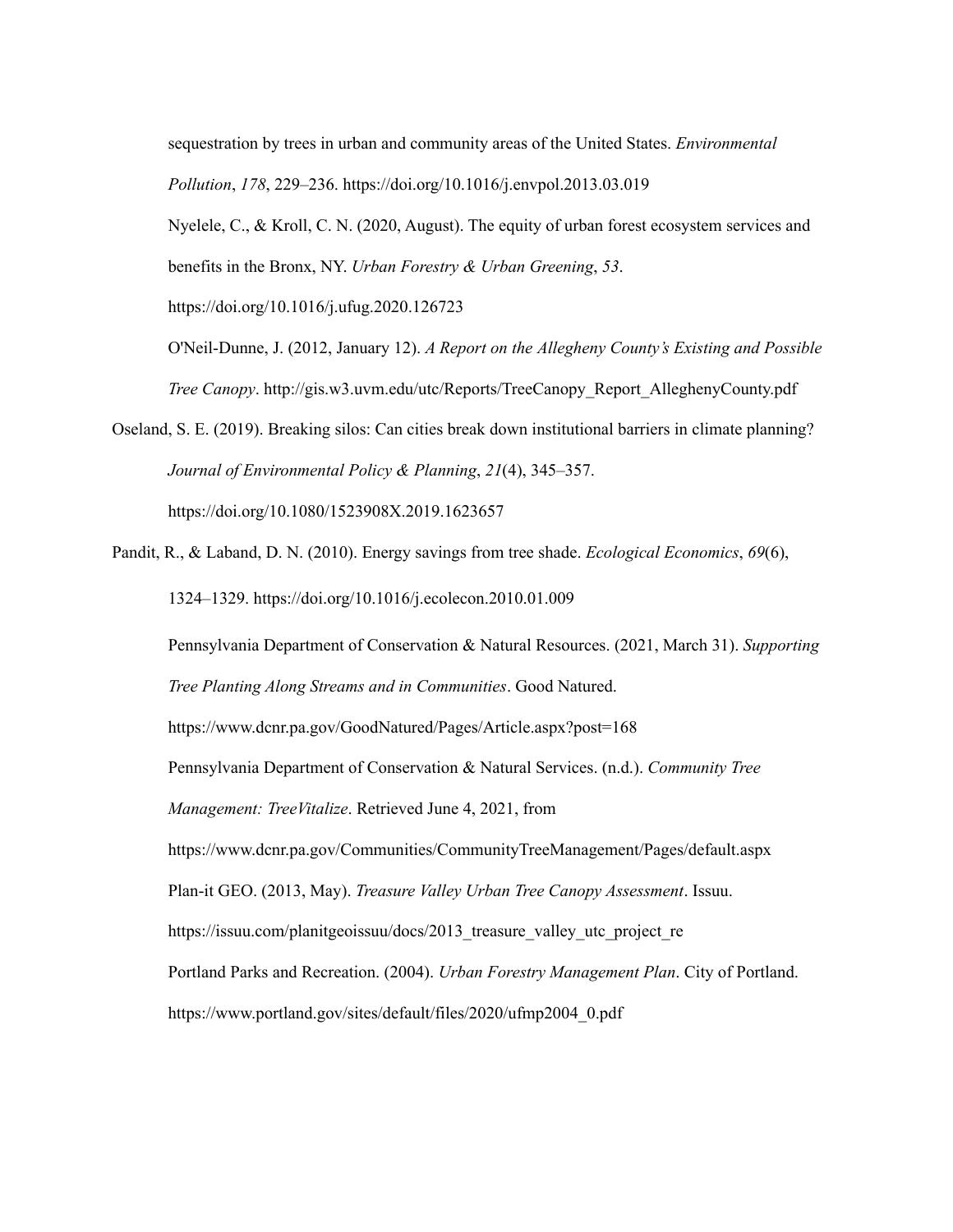Portland Parks and Recreation. (2007, February). *Urban Forest Action Plan*. City of Portland. https://www.portland.gov/sites/default/files/2020/urban-forest-action-plan-02-07.pdf Portland Parks and Recreation. (2017, April). *Street Tree Inventory Report City of Portland*. City of Portland.

https://www.portland.gov/sites/default/files/2020-08/citywide-inventory-report-2017-rs.pdf Portland Parks and Recreation. (2018, December). *Growing a more equitable urban forest: Portland's citywide tree planting strategy*. City of Portland.

https://www.portland.gov/sites/default/files/2020-08/tree-planting-strategy-12.18.pdf

Portland Parks and Recreation. (2021, March). *Urban Forest Action Plan: 2020 Implementation Update*. City of Portland.

https://www.portland.gov/sites/default/files/2021/ufap-annual-report-2020.pdf

Providence Neighborhood Planting Program. (n.d.). *PVD Tree Plan Presentation to ESTF*

[Video]. Retrieved July 10, 2021, from

https://pnpp.org/pvd-tree-plan/pvd-tree-plan-presentation-to-estf/

Providence Neighborhood Planting Program. (n.d.). *Providence Neighborhood Planting Program*.

Providence Neighborhood Planting Program. Retrieved June 4, 2021, from

https://pnpp.org/about/

Providence Neighborhood Planting Program. (n.d.). *PVD Tree Plan Summary*. PNPP.org.

Retrieved June 4, 2021, from

https://pnpp.org/wp-content/uploads/2020/03/PVDTreePlan-Summary-REV-3\_8\_20.pdf

Rhode Island Department of Health. (2021). *HEALTH EQUITY ZONES: A Toolkit for Building*

*Healthy and Resilient Communities*. Health Equity Zones Toolkit. Retrieved June 4, 2021, from

https://health.ri.gov/publications/toolkits/health-equity-zones.pdf

San Francisco, CA. Administrative Code (2021). *Section 10.100-227. Public Works Adopt-A-Tree Fund.*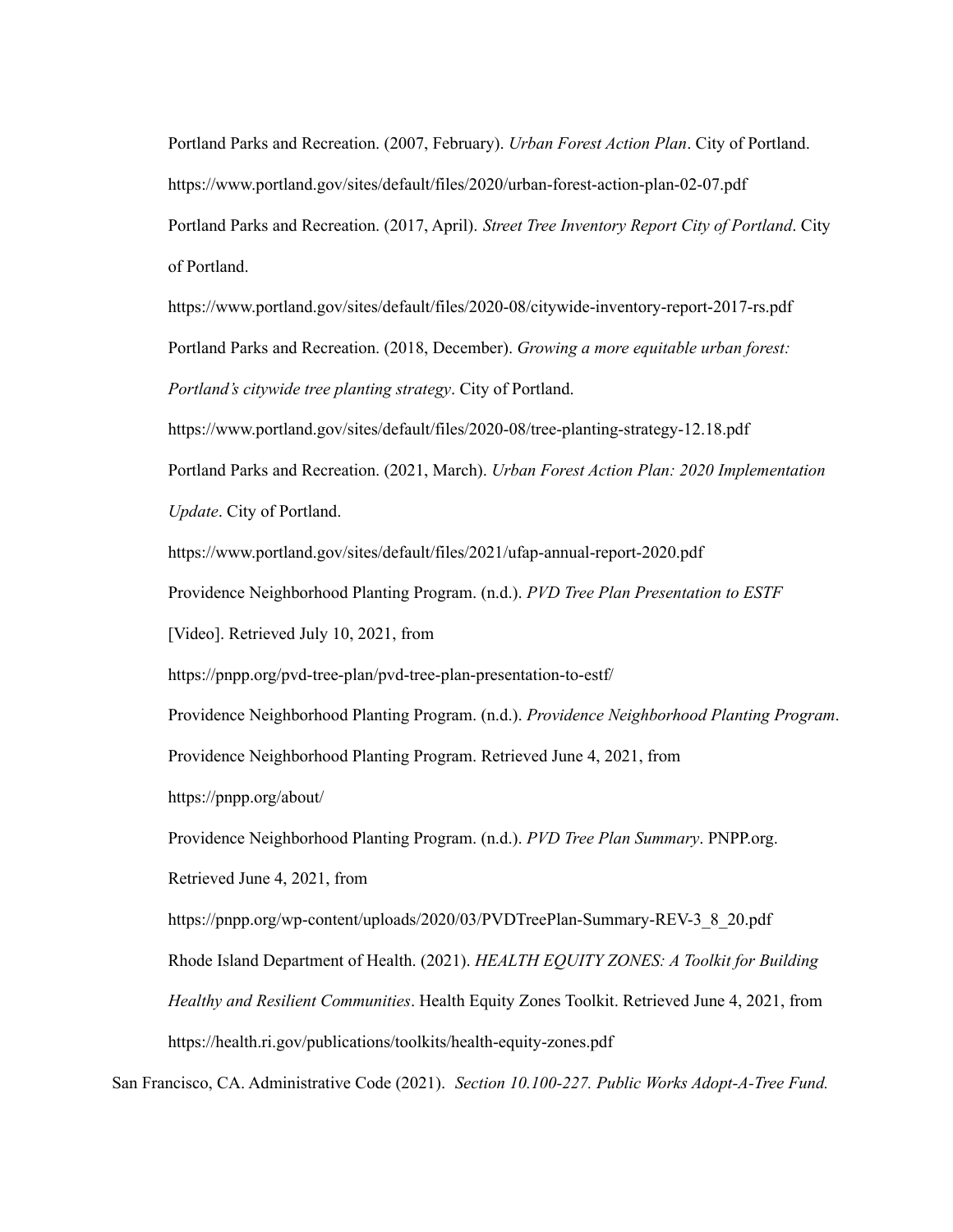American Legal Publishing Corporation. https://codelibrary.amlegal.com/codes/san\_francisco/ latest/sf\_admin/0-0-0-4828

San Francisco Department of Public Works. (n.d.). *Tree Maintenance Transfer Plan*. https://sfpublicworks.org/sites/default/files/1706-11-16%20Tree%20Transfer%20FAQ.pdf San Francisco Planning. (n.d.). *EveryTreeSF Street Tree Census*. https://sfplanning.org/project/everytreesf-street-tree-census San Francisco Planning Department, Urban Forestry Council, San Francisco Department of Public Works, San Francisco Recreation and Parks Department, & Friends of the Urban Forest. (2014). *Urban Forest Plan*. San Francisco Planning. https://sfplanning.org/urban-forest-plan San Francisco Public Works. (2017, July 1). *San Francisco Launches New Voter-Backed Tree Maintenance Program*. https://sfpublicworks.org/project/san-francisco-launchesnew-voter-backed-tree-maintenance-program

San Francisco, CA. Public Works Code (2020). *Article 16*: *Urban Forestry Ordinance.* American Legal Publishing Corporation.https://codelibrary.amlegal.com/codes/san\_francisco/ latest/ sf publicworks/0-0-0-4068

San Francisco Urban Forestry Council. (2019). *Strategic Plan 2019-2023*. https://sfenvironment.org/sites/default/files/events/121319 ufc 2019 strategic plan.pdf San Francisco Urban Forestry Council. (2020). *2020 Annual Urban Forest Report Fiscal Year July 2019 – June 2020*.

https://sfenvironment.org/sites/default/files/fliers/files/2020\_annual\_urban\_forest\_report\_final.pd f

Schwartz, K., Fragkias, M., Boone, C. G., Zhou, W., McHale, M., Grove, J. M., O'Neill-Dunne, J., McFadden, J. P., Buckley, G. L., Childers, D., Ogden, L., Pincetl, S., Whitmer, A., &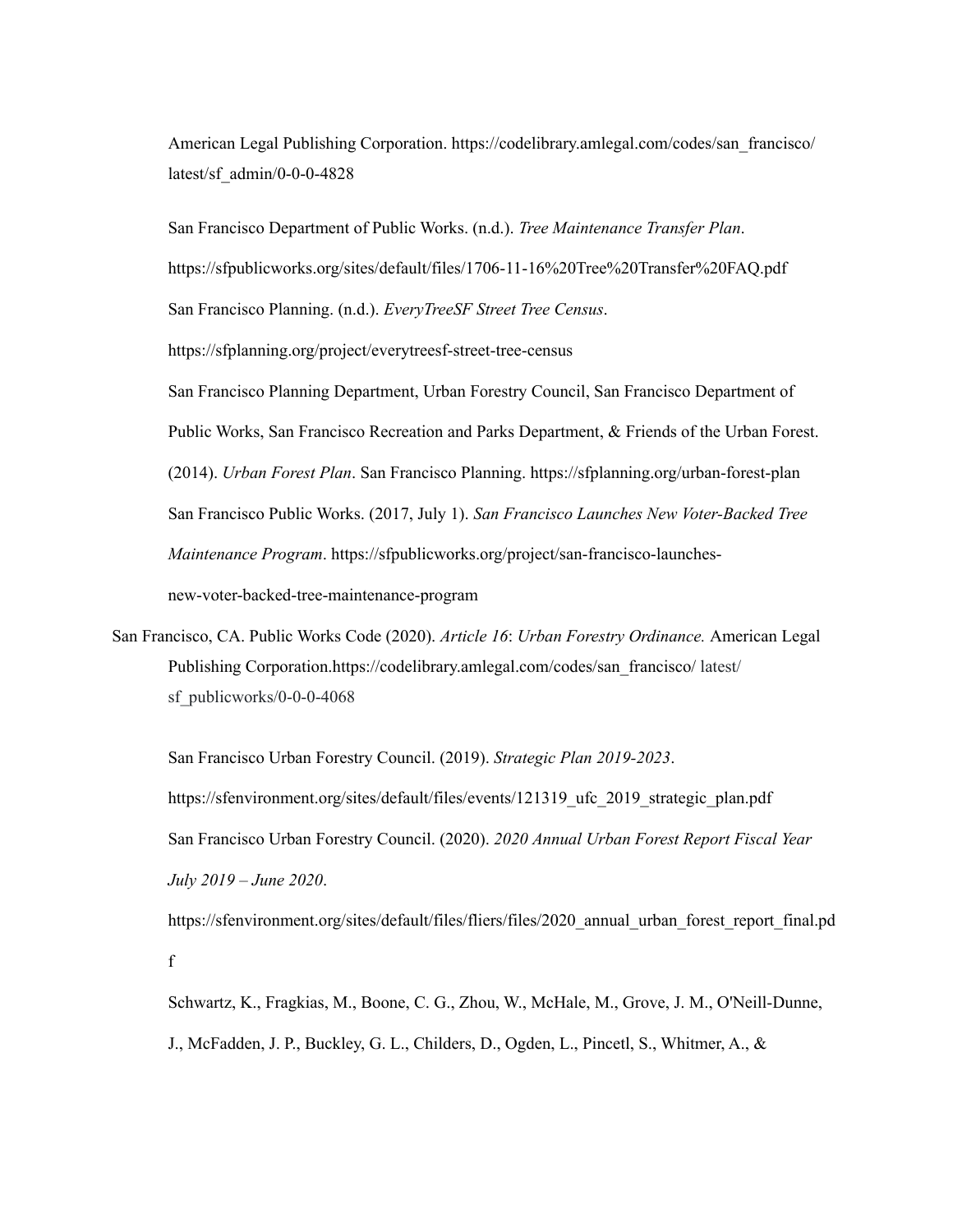Cadenasso, M. L. (2015, April 1). *Trees Grow on Money: Urban Tree Canopy Cover and Environmental Justice*. 10.1371/journal.pone.0122051

Seamans, G. S. (2012, November 22). Mainstreaming the environmental benefits of street trees. *Urban Forestry & Urban Greening*, *12*(1), 2-11. https://doi.org/10.1016/j.ufug.2012.08.004 Seattle Department of Transportation. (2014, December). *Trees and Sidewalks Operations Plan DRAFT FOR PUBLIC REVIEW*. City of Seattle.

https://www.seattle.gov/Documents/Departments/UrbanForestryCommission/2014/2014docs/SD OTTreesSidewalksOperationsPlan120814.pdf#:~:text=SDOT%20is%20responsible%20for%20th e%20management%20of%20trees,planting%20and%20maintenance%20of%20another%20100% 2C000%20s

Seattle Municipal Code. (n.d.). *Chapter 25.11 - TREE PROTECTION*. Seattle Municipal Code. https://library.municode.com/wa/seattle/codes/municipal\_code?nodeId=TIT25ENPRHIPR\_CH25 .11TRPR

Seattle Race and Social Justice Initiative. (2020). *Racial Equity Toolkit*. City of Seattle.

https://www.seattle.gov/Documents/Departments/RSJI/Racial%20Equity%20Toolkit%20COVID 19.pdf

Seo, Y. (2020, May 25). Varying Effects of Urban Tree Canopies on Residential Property Values across Neighborhoods. *Sustainability*, *12*(10), 4331. MDPI. https://doi.org/10.3390/su12104331 *Shade Tree Commission*. (n.d.). Pittsburgh.gov. Retrieved June 4, 2021, from <https://pittsburghpa.gov/shade-tree/about-shade-tree>

Simpson, J. R., & McPherson, E. G. (1996). Potential of tree shade for reducing residential energy use in California. *Journal of Arboriculture, 22*(1).

TerraCorps. (n.d.). TerraCorps. Retrieved June 4, 2021, from https://terracorps.org/vision/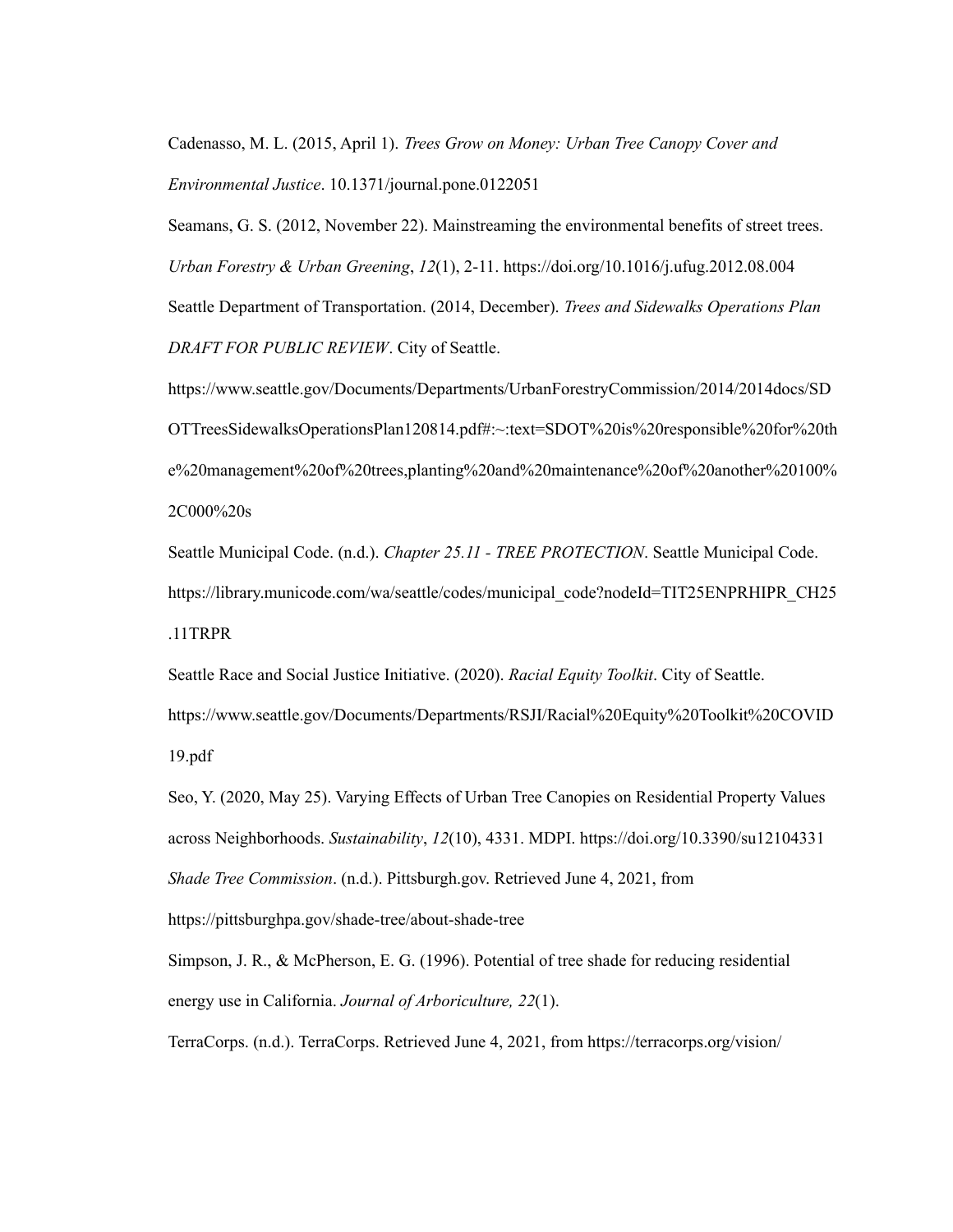Treasure Valley Canopy Network. (n.d.). *Shade Tree Project*. Treasure Valley Canopy Network. Retrieved 2021, from https://www.tvcanopy.net/shade-trees-for-energy-savings Treasure Valley Canopy Network (TVCN). (n.d.). *City of Trees Challenge*. Treasure Valley Canopy Network. Retrieved 2021, from https://www.tvcanopy.net/city-of-trees-challenge TreeFolks. (n.d.). *NeighborWoods*. https://www.treefolks.org/get-a-tree/neighborwoods/ TreeFolks. (2020). *TreeFolks Annual Report 2019-2020*. https://www.treefolks.org/annual-report/ Tree Link News. (2021, February 11). *American Forests Announces Seattle's Tree Equity Score Using New Tool*. Tree Link News.

https://dnrtreelink.wordpress.com/2021/02/11/american-forests-announces-seattles-tree-equity-sc ore-using-new-tool/

Tree Pittsburgh. (n.d.). *About Tree Pittsburgh*. Tree Pittsburgh. Retrieved June 4, 2021, from https://www.treepittsburgh.org/about/

Tree Pittsburgh. (n.d.). *Neighborhood Initiatives*. Tree Pittsburgh. Retrieved June 4, 2021, from https://www.treepittsburgh.org/programs/neighborhood-initiatives/

Tree Pittsburgh. (n.d.). *Volunteer*. Tree Pittsburgh. Retrieved June 4, 2021, from

https://www.treepittsburgh.org/ways-to-give/volunteer/

Trees for Seattle. (2020). *2020 Urban Forest Management Plan Draft*. City of Seattle.

http://www.seattle.gov/Documents/Departments/UrbanForestryCommission/Resources/UFMPv11 \_100620.pdf

Trombly, M. (2017, December 19). *Will Cincinnatians pay more in taxes to bolster the city's street trees program?* The Enquirer.

[https://www.cincinnati.com/story/news/2017/12/19/cincinnatians-pay-more-taxes-bolster-citys-str](https://www.cincinnati.com/story/news/2017/12/19/cincinnatians-pay-more-taxes-bolster-citys-street-trees-program/961121001/) [eet-trees-program/961121001/](https://www.cincinnati.com/story/news/2017/12/19/cincinnatians-pay-more-taxes-bolster-citys-street-trees-program/961121001/)

Ugolini, F., Massetti, L., Sanesi, G., & Pearlmutter, D. (2015). Knowledge transfer between stakeholders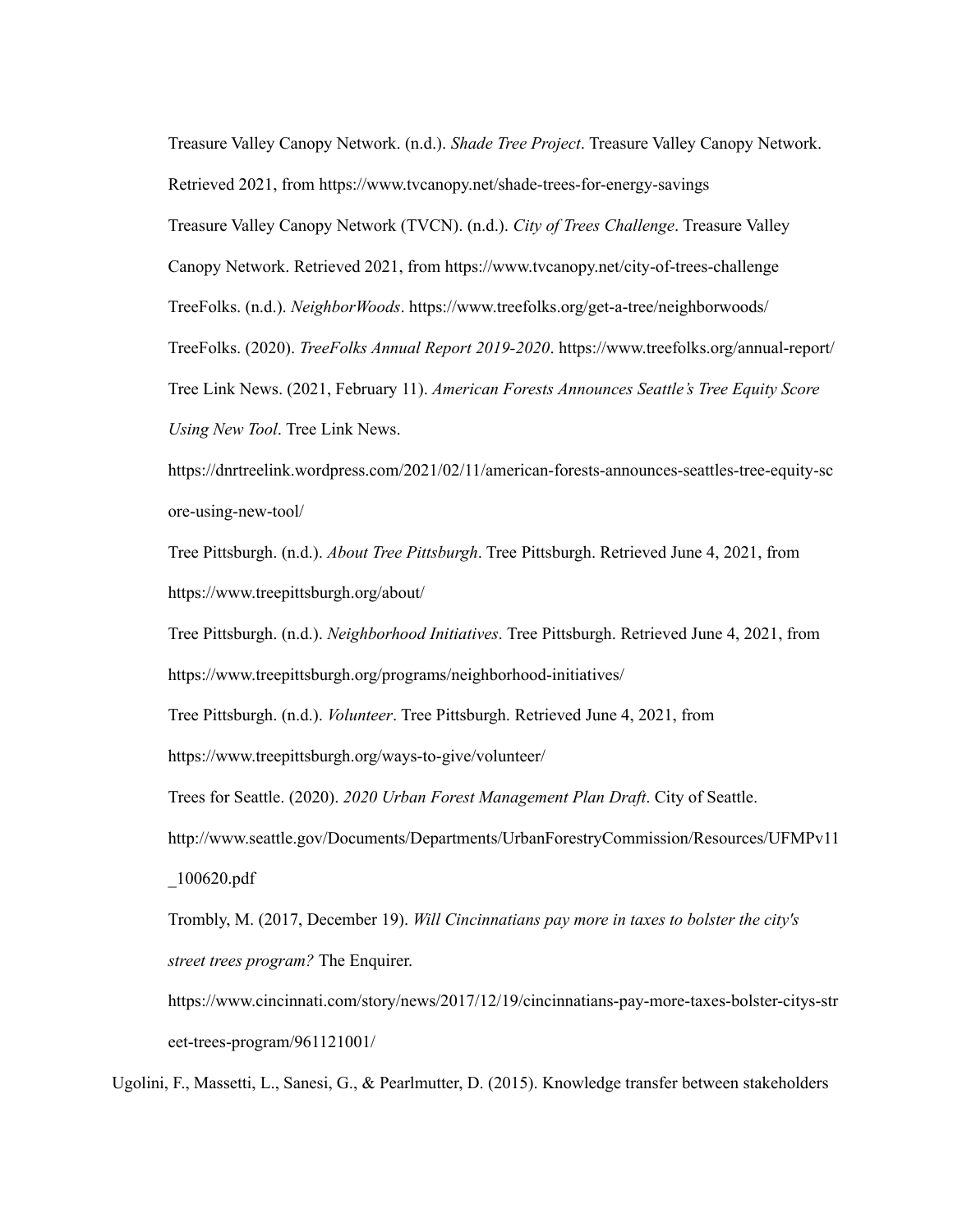in the field of urban forestry and green infrastructure: Results of a European survey. *Land Use Policy*, *49*, 365–381. <https://doi.org/10.1016/j.landusepol.2015.08.019>

University of Vermont. (2019, January 7). Why people reject city trees: Study explains why thousands of Detroit residents rejected city's tree planting efforts. *ScienceDaily*.

https://www.sciencedaily.com/releases/2019/01/190107142109.htm

*Urban Forestry Advisory Board*. (n.d.). Boards & Commission Detail. Retrieved June 20, 2021, from

https://www.cincinnati-oh.gov/noncms/digs/commission/index.cfm?action=main.detail&id=1801 78

Urban Forestry Board. (2011). *Bylaws of the Urban Forestry Board*. City of Austin.

http://www.austintexas.gov/edims/document.cfm?id=134383

Urban Land Institute. (n.d.). *Urban Canopy Policy: CINCINNATI, OHIO*. Urban Land Institute.

Retrieved June 4, 2021, from https://developingresilience.uli.org/case/urban-canopy-policy/

Vibrant Cities Lab. (n.d.). *Canopy Goals for US Cities, 2014*.

https://www.vibrantcitieslab.com/wordpress/wp-content/uploads/2018/05/Revised-Tree-Canopy-Goals-Minus-SF.pdf

Vibrant Cities Lab. (n.d.). *Promoting Better Forestry on Private Lands*. Vibrant Cities Lab.

https://www.vibrantcitieslab.com/toolkit/promoting-better-forestry-on-private-lands/

Vibrant Cities Task Force. (2011). *Vibrant Cities & Urban Forests: A National Call to Action*.

https://vcuf.files.wordpress.com/2012/11/vcuf\_report.pdf

Wetli, Patty. (2021, June 30). *Urban Forestry Advisory Board Wins Council Approval. Now What?.* WTTW News.

[https://news.wttw.com/2021/06/30/urban-forestry-advisory-board-wins-council-approval-now-wh](https://news.wttw.com/2021/06/30/urban-forestry-advisory-board-wins-council-approval-now-what)